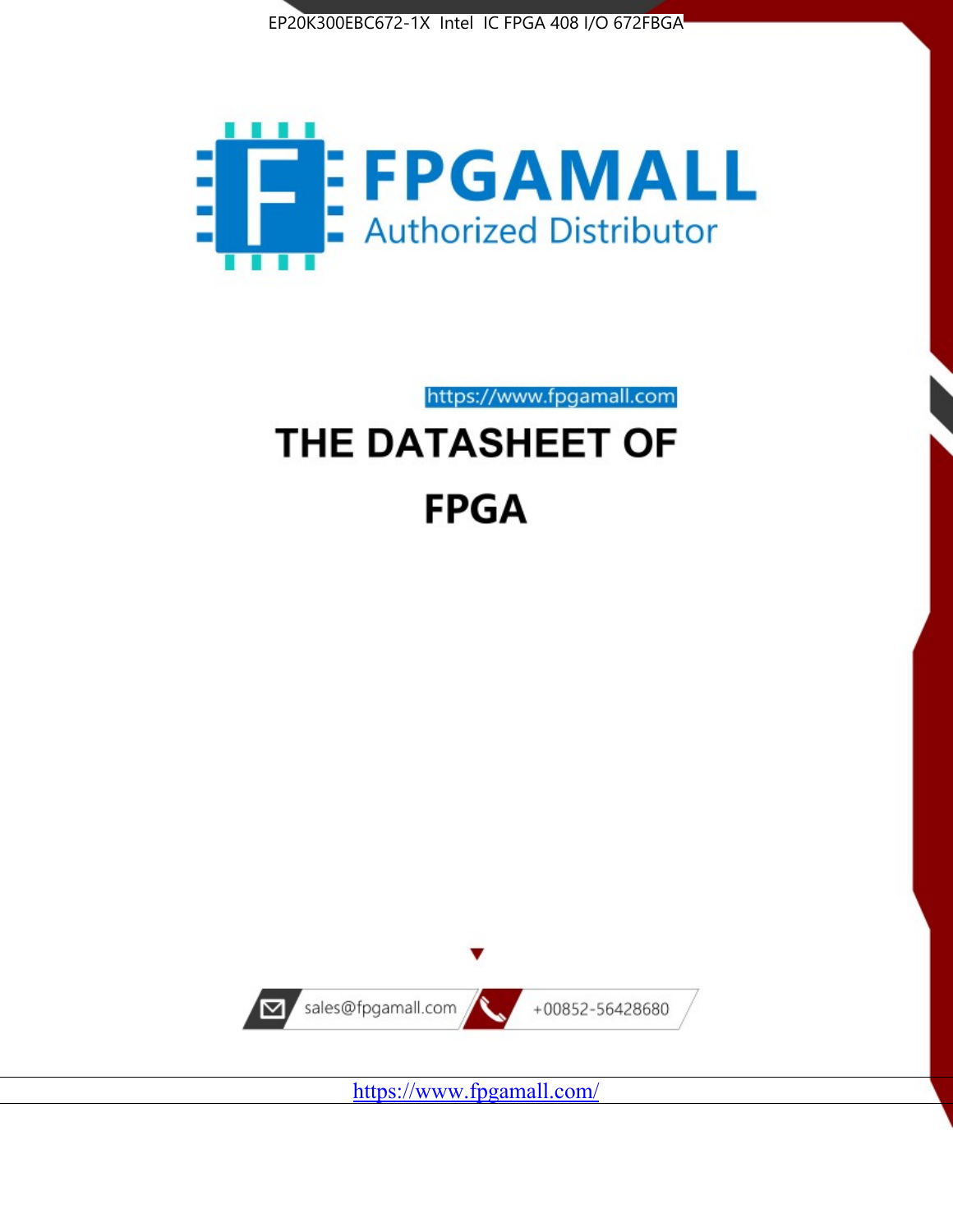## EP20K300EBC672-1X Intel IC FPGA 408 I/O 672FBGA



## **APEX 20K**

**Programmable Logic Device Family**

#### **March 2004, ver. 5.1 Data Sheet**

- **Features ■** Industry's first programmable logic device (PLD) incorporating system-on-a-programmable-chip (SOPC) integration
	- MultiCore™ architecture integrating look-up table (LUT) logic, product-term logic, and embedded memory
	- LUT logic used for register-intensive functions
	- Embedded system block (ESB) used to implement memory functions, including first-in first-out (FIFO) buffers, dual-port RAM, and content-addressable memory (CAM)
	- ESB implementation of product-term logic used for combinatorial-intensive functions
	- High density
		- 30,000 to 1.5 million typical gates (see Tables 1 and 2)
		- Up to 51,840 logic elements (LEs)
		- Up to 442,368 RAM bits that can be used without reducing available logic
		- Up to 3,456 product-term-based macrocells

|                             | Table 1. APEX 20K Device Features |                 | Note $(1)$      |                  |                  |                 |                  |
|-----------------------------|-----------------------------------|-----------------|-----------------|------------------|------------------|-----------------|------------------|
| <b>Feature</b>              | <b>EP20K30E</b>                   | <b>EP20K60E</b> | <b>EP20K100</b> | <b>EP20K100E</b> | <b>EP20K160E</b> | <b>EP20K200</b> | <b>EP20K200E</b> |
| Maximum<br>system<br>gates  | 113,000                           | 162,000         | 263.000         | 263,000          | 404.000          | 526,000         | 526,000          |
| Typical<br>gates            | 30,000                            | 60,000          | 100,000         | 100,000          | 160,000          | 200,000         | 200,000          |
| <b>LEs</b>                  | 1,200                             | 2,560           | 4,160           | 4,160            | 6.400            | 8,320           | 8,320            |
| <b>ESBs</b>                 | 12                                | 16              | 26              | 26               | 40               | 52              | 52               |
| Maximum<br><b>RAM</b> bits  | 24,576                            | 32,768          | 53,248          | 53,248           | 81,920           | 106,496         | 106,496          |
| Maximum<br>macrocells       | 192                               | 256             | 416             | 416              | 640              | 832             | 832              |
| Maximum<br>user I/O<br>pins | 128                               | 196             | 252             | 246              | 316              | 382             | 376              |

#### **Altera Corporation 1**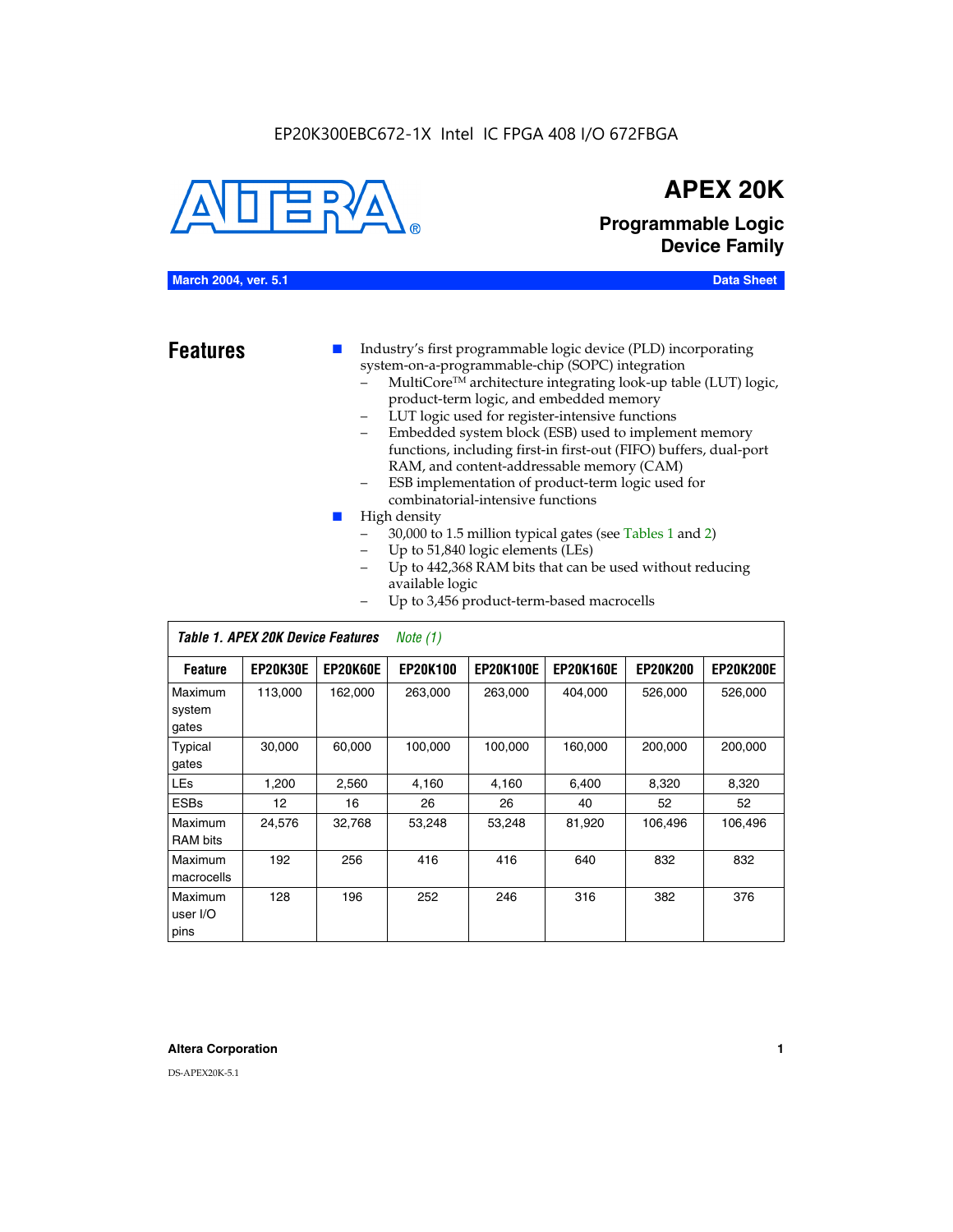| Table 2. Additional APEX 20K Device Features |                  |                 | Note $(1)$       |                  |                   |                   |
|----------------------------------------------|------------------|-----------------|------------------|------------------|-------------------|-------------------|
| <b>Feature</b>                               | <b>EP20K300E</b> | <b>EP20K400</b> | <b>EP20K400E</b> | <b>EP20K600E</b> | <b>EP20K1000E</b> | <b>EP20K1500E</b> |
| Maximum system<br>gates                      | 728,000          | 1,052,000       | 1,052,000        | 1,537,000        | 1,772,000         | 2,392,000         |
| <b>Typical gates</b>                         | 300,000          | 400,000         | 400,000          | 600,000          | 1,000,000         | 1,500,000         |
| <b>LEs</b>                                   | 11,520           | 16.640          | 16.640           | 24,320           | 38,400            | 51,840            |
| <b>ESBs</b>                                  | 72               | 104             | 104              | 152              | 160               | 216               |
| Maximum<br><b>RAM bits</b>                   | 147,456          | 212,992         | 212,992          | 311,296          | 327,680           | 442.368           |
| Maximum<br>macrocells                        | 1,152            | 1,664           | 1,664            | 2.432            | 2,560             | 3,456             |
| Maximum user I/O<br>pins                     | 408              | 502             | 488              | 588              | 708               | 808               |

#### *Note to Tables 1 and 2:*

(1) The embedded IEEE Std. 1149.1 Joint Test Action Group (JTAG) boundary-scan circuitry contributes up to 57,000 additional gates.

**Additional Features**

- Designed for low-power operation
	- 1.8-V and 2.5-V supply voltage (see Table 3)
	- $-$  MultiVolt<sup>TM</sup> I/O interface support to interface with 1.8-V, 2.5-V, 3.3-V, and 5.0-V devices (see Table 3)
	- ESB offering programmable power-saving mode

| <b>Table 3. APEX 20K Supply Voltages</b>                                       |                                                       |                                                                                                                                                                          |  |  |  |  |  |
|--------------------------------------------------------------------------------|-------------------------------------------------------|--------------------------------------------------------------------------------------------------------------------------------------------------------------------------|--|--|--|--|--|
| <b>Feature</b>                                                                 |                                                       | <b>Device</b>                                                                                                                                                            |  |  |  |  |  |
|                                                                                | <b>EP20K100</b><br><b>EP20K200</b><br><b>EP20K400</b> | EP20K30E<br>EP20K60E<br><b>EP20K100E</b><br><b>EP20K160E</b><br>EP20K200E<br><b>EP20K300E</b><br><b>EP20K400E</b><br>EP20K600E<br><b>EP20K1000E</b><br><b>EP20K1500E</b> |  |  |  |  |  |
| Internal supply voltage (V <sub>CCINT</sub> )                                  | 2.5V                                                  | 1.8V                                                                                                                                                                     |  |  |  |  |  |
| MultiVolt I/O interface voltage levels $(V_{\text{CCIO}})$ 2.5 V, 3.3 V, 5.0 V |                                                       | 1.8 V, 2.5 V, 3.3 V, 5.0 V $(1)$                                                                                                                                         |  |  |  |  |  |

#### *Note to Table 3:*

(1) APEX 20KE devices can be 5.0-V tolerant by using an external resistor.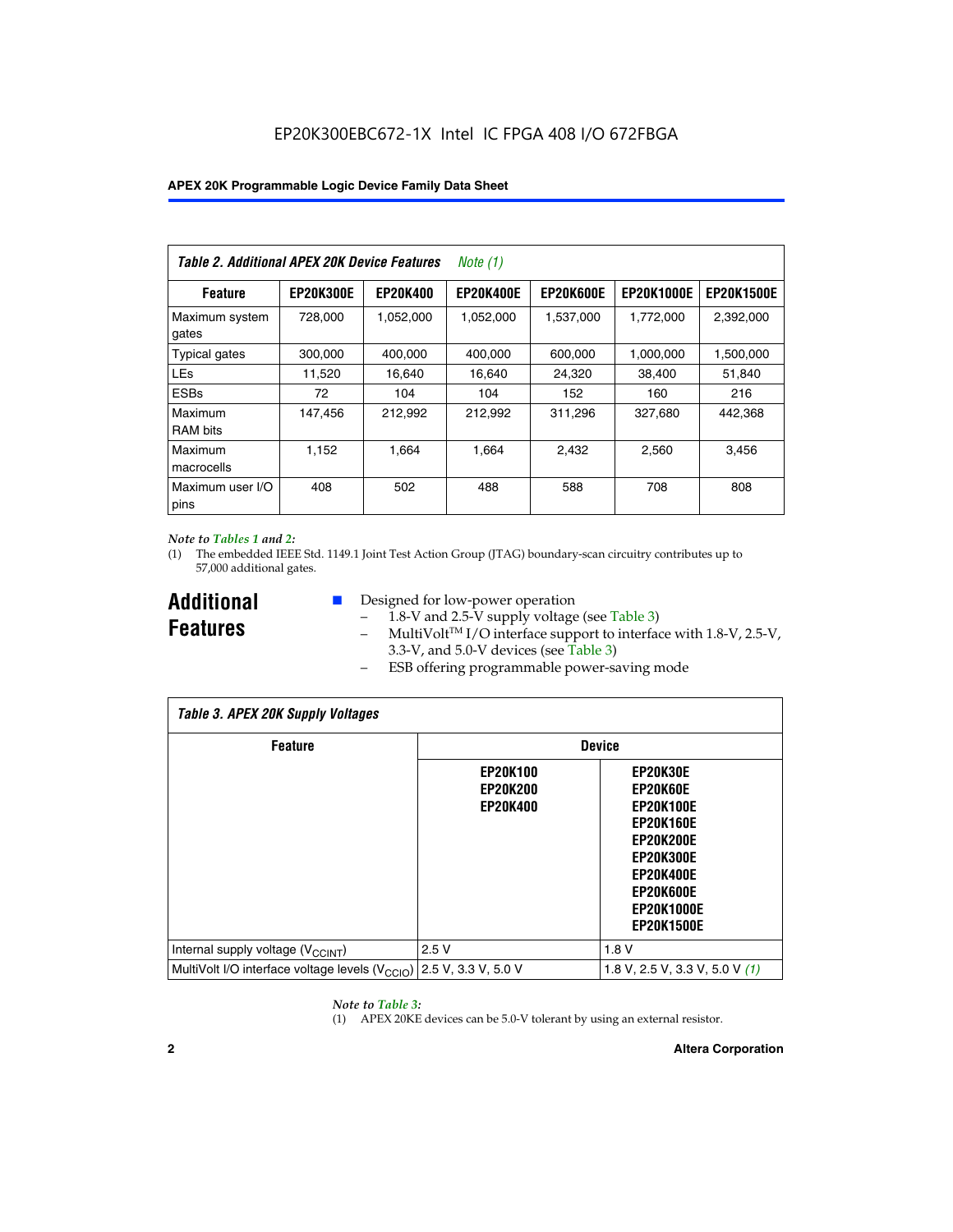## EP20K300EBC672-1X Intel IC FPGA 408 I/O 672FBGA

#### **APEX 20K Programmable Logic Device Family Data Sheet**

- Flexible clock management circuitry with up to four phase-locked loops (PLLs)
	- Built-in low-skew clock tree
	- Up to eight global clock signals
	- $ClockLock^{\circledR}$  feature reducing clock delay and skew
	- $ClockBoost^{\circledR}$  feature providing clock multiplication and division
	- ClockShiftTM programmable clock phase and delay shifting
- Powerful I/O features
	- Compliant with peripheral component interconnect Special Interest Group (PCI SIG) *PCI Local Bus Specification, Revision 2.2* for 3.3-V operation at 33 or 66 MHz and 32 or 64 bits
	- Support for high-speed external memories, including DDR SDRAM and ZBT SRAM (ZBT is a trademark of Integrated Device Technology, Inc.)
	- Bidirectional I/O performance  $(t_{CO} + t_{SU})$  up to 250 MHz
	- LVDS performance up to 840 Mbits per channel
	- Direct connection from I/O pins to local interconnect providing fast  $t_{CO}$  and  $t_{SU}$  times for complex logic
	- MultiVolt I/O interface support to interface with 1.8-V, 2.5-V, 3.3-V, and 5.0-V devices (see Table 3)
	- Programmable clamp to  $V_{\text{C}CD}$
	- Individual tri-state output enable control for each pin
	- Programmable output slew-rate control to reduce switching noise
	- Support for advanced I/O standards, including low-voltage differential signaling (LVDS), LVPECL, PCI-X, AGP, CTT, stubseries terminated logic (SSTL-3 and SSTL-2), Gunning transceiver logic plus (GTL+), and high-speed terminated logic (HSTL Class I)
	- Pull-up on I/O pins before and during configuration
- Advanced interconnect structure
	- Four-level hierarchical FastTrack® Interconnect structure providing fast, predictable interconnect delays
	- Dedicated carry chain that implements arithmetic functions such as fast adders, counters, and comparators (automatically used by software tools and megafunctions)
	- Dedicated cascade chain that implements high-speed, high-fan-in logic functions (automatically used by software tools and megafunctions)
	- Interleaved local interconnect allows one LE to drive 29 other LEs through the fast local interconnect
- Advanced packaging options
	- Available in a variety of packages with 144 to 1,020 pins (see Tables 4 through 7)
	- FineLine BGA® packages maximize board space efficiency
- Advanced software support
	- Software design support and automatic place-and-route provided by the Altera® Quartus® II development system for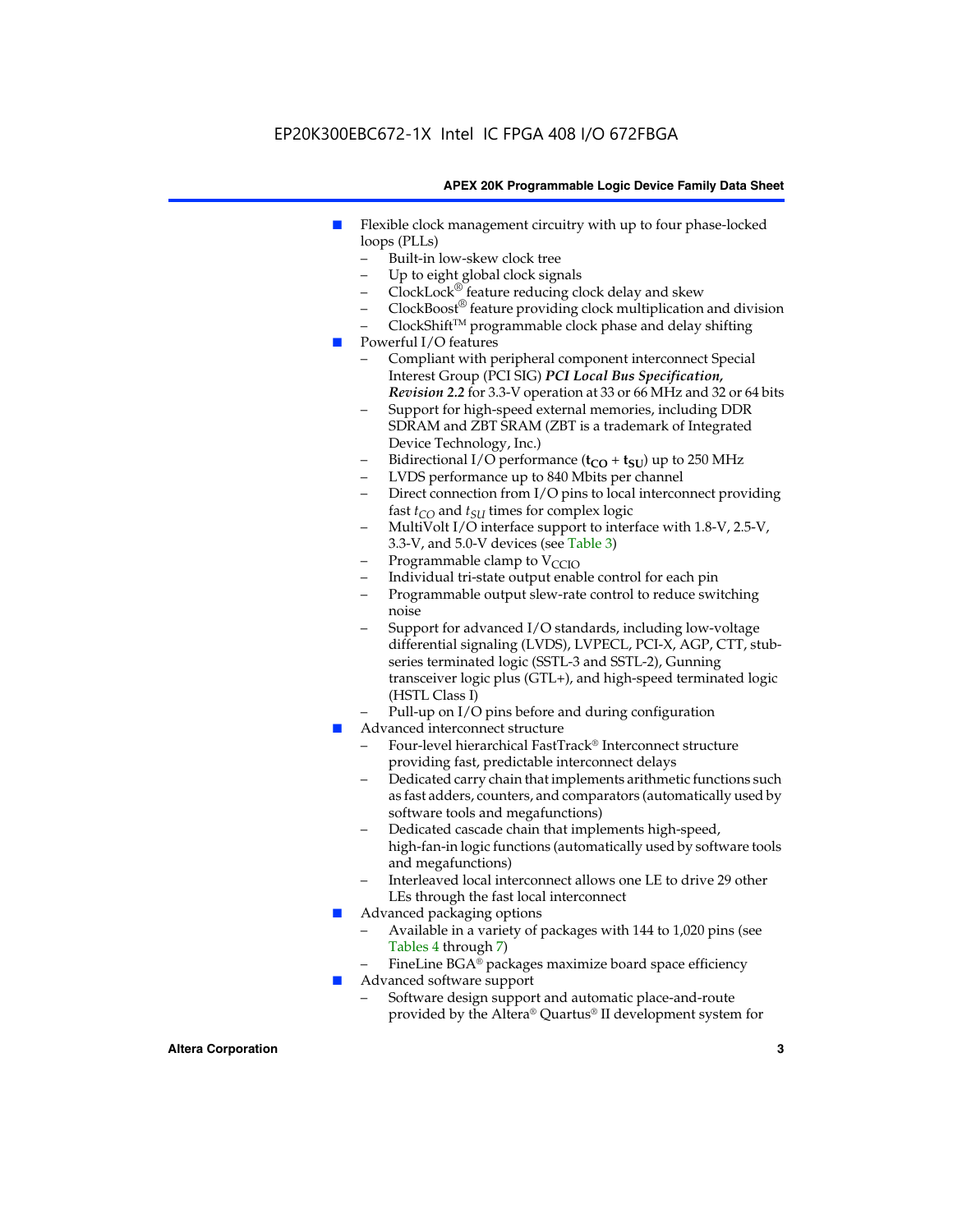Windows-based PCs, Sun SPARCstations, and HP 9000 Series 700/800 workstations

- Altera MegaCore® functions and Altera Megafunction Partners Program (AMPP<sup>SM</sup>) megafunctions
- NativeLink<sup>™</sup> integration with popular synthesis, simulation, and timing analysis tools
- Quartus II SignalTap® embedded logic analyzer simplifies in-system design evaluation by giving access to internal nodes during device operation
- Supports popular revision-control software packages including PVCS, Revision Control System (RCS), and Source Code Control System (SCCS )

#### *Table 4. APEX 20K QFP, BGA & PGA Package Options & I/O Count Notes (1), (2)*

| <b>Device</b>   | 144-Pin<br><b>TQFP</b> | 208-Pin<br><b>PQFP</b><br><b>ROFP</b> | 240-Pin<br><b>PQFP</b><br><b>ROFP</b> |     | 356-Pin BGA   652-Pin BGA | 655-Pin PGA |
|-----------------|------------------------|---------------------------------------|---------------------------------------|-----|---------------------------|-------------|
| EP20K30E        | 92                     | 125                                   |                                       |     |                           |             |
| <b>EP20K60E</b> | 92                     | 148                                   | 151                                   | 196 |                           |             |
| EP20K100        | 101                    | 159                                   | 189                                   | 252 |                           |             |
| EP20K100E       | 92                     | 151                                   | 183                                   | 246 |                           |             |
| EP20K160E       | 88                     | 143                                   | 175                                   | 271 |                           |             |
| EP20K200        |                        | 144                                   | 174                                   | 277 |                           |             |
| EP20K200E       |                        | 136                                   | 168                                   | 271 | 376                       |             |
| EP20K300E       |                        |                                       | 152                                   |     | 408                       |             |
| EP20K400        |                        |                                       |                                       |     | 502                       | 502         |
| EP20K400E       |                        |                                       |                                       |     | 488                       |             |
| EP20K600E       |                        |                                       |                                       |     | 488                       |             |
| EP20K1000E      |                        |                                       |                                       |     | 488                       |             |
| EP20K1500E      |                        |                                       |                                       |     | 488                       |             |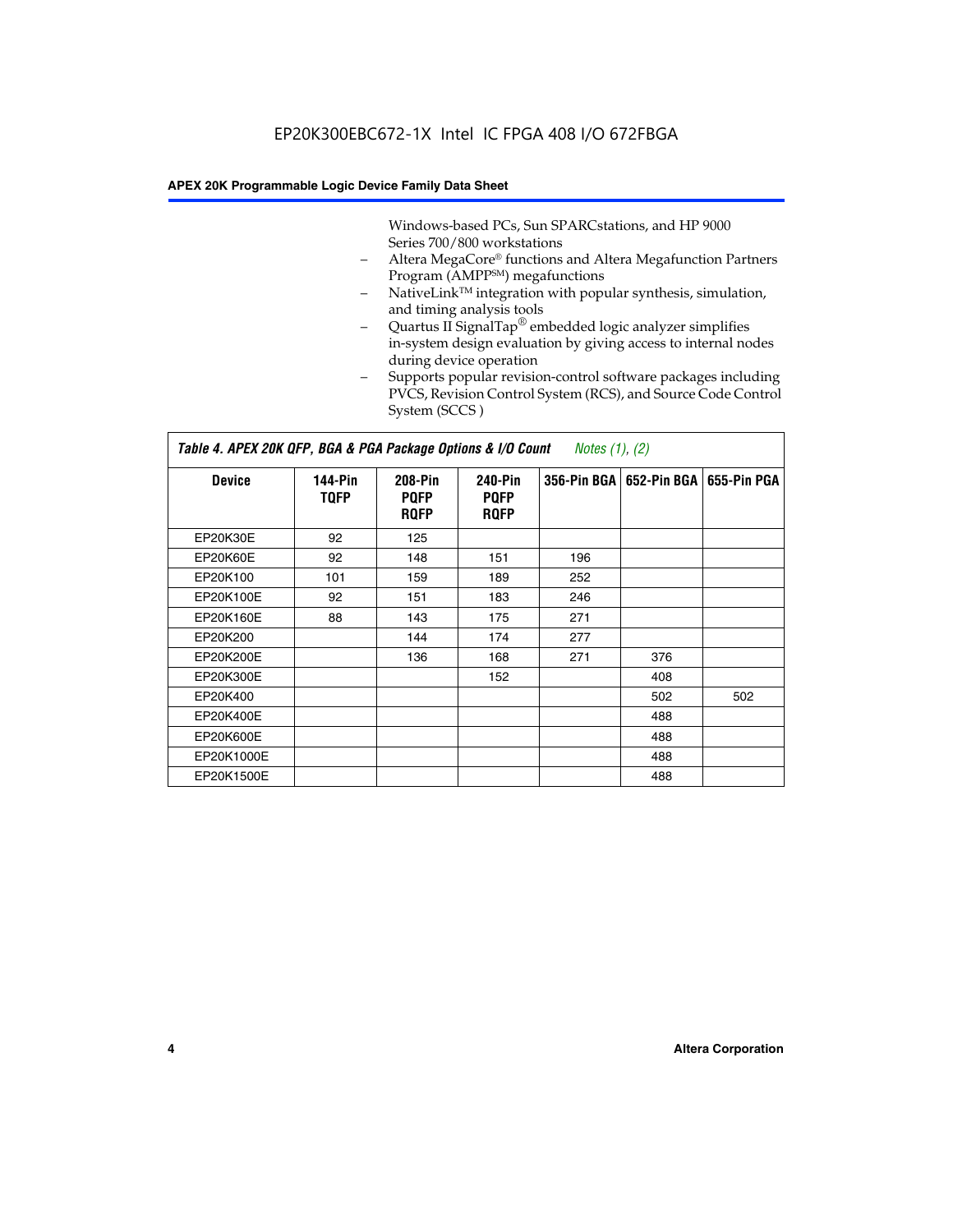| APEX 20K Programmable Logic Device Family Data Sheet |  |  |
|------------------------------------------------------|--|--|
|------------------------------------------------------|--|--|

| Table 5. APEX 20K FineLine BGA Package Options & I/O Count<br>Notes $(1)$ , $(2)$ |                |                |                |                |           |  |  |
|-----------------------------------------------------------------------------------|----------------|----------------|----------------|----------------|-----------|--|--|
| <b>Device</b>                                                                     | <b>144 Pin</b> | <b>324 Pin</b> | <b>484 Pin</b> | <b>672 Pin</b> | 1,020 Pin |  |  |
| EP20K30E                                                                          | 93             | 128            |                |                |           |  |  |
| <b>EP20K60E</b>                                                                   | 93             | 196            |                |                |           |  |  |
| EP20K100                                                                          |                | 252            |                |                |           |  |  |
| EP20K100E                                                                         | 93             | 246            |                |                |           |  |  |
| EP20K160E                                                                         |                |                | 316            |                |           |  |  |
| EP20K200                                                                          |                |                | 382            |                |           |  |  |
| EP20K200E                                                                         |                |                | 376            | 376            |           |  |  |
| EP20K300E                                                                         |                |                |                | 408            |           |  |  |
| EP20K400                                                                          |                |                |                | 502 $(3)$      |           |  |  |
| EP20K400E                                                                         |                |                |                | 488 $(3)$      |           |  |  |
| EP20K600E                                                                         |                |                |                | 508 $(3)$      | 588       |  |  |
| EP20K1000E                                                                        |                |                |                | 508 $(3)$      | 708       |  |  |
| EP20K1500E                                                                        |                |                |                |                | 808       |  |  |

#### *Notes to Tables 4 and 5:*

(1) I/O counts include dedicated input and clock pins.

(2) APEX 20K device package types include thin quad flat pack (TQFP), plastic quad flat pack (PQFP), power quad flat pack (RQFP), 1.27-mm pitch ball-grid array (BGA), 1.00-mm pitch FineLine BGA, and pin-grid array (PGA) packages.

(3) This device uses a thermally enhanced package, which is taller than the regular package. Consult the *Altera Device Package Information Data Sheet* for detailed package size information.

| Table 6. APEX 20K QFP, BGA & PGA Package Sizes                                                            |                |                    |                    |                |                |                    |  |  |
|-----------------------------------------------------------------------------------------------------------|----------------|--------------------|--------------------|----------------|----------------|--------------------|--|--|
| 208-Pin QFP<br>240-Pin QFP<br>652-Pin BGA<br>144-Pin TQFP<br>356-Pin BGA<br>655-Pin PGA<br><b>Feature</b> |                |                    |                    |                |                |                    |  |  |
| Pitch (mm)                                                                                                | 0.50           | 0.50               | 0.50               | 1.27           | 1.27           |                    |  |  |
| Area ( $mm2$ )                                                                                            | 484            | 924                | 1.218              | 1.225          | 2.025          | 3,906              |  |  |
| Length $\times$ Width<br>$(mm \times mm)$                                                                 | $22 \times 22$ | $30.4 \times 30.4$ | $34.9 \times 34.9$ | $35 \times 35$ | $45 \times 45$ | $62.5 \times 62.5$ |  |  |

| Table 7. APEX 20K FineLine BGA Package Sizes |                |                |                |                |                |  |  |  |
|----------------------------------------------|----------------|----------------|----------------|----------------|----------------|--|--|--|
| <b>Feature</b>                               | <b>144 Pin</b> | <b>324 Pin</b> | 484 Pin        | 672 Pin        | 1,020 Pin      |  |  |  |
| Pitch (mm)                                   | 1.00           | 1.00           | 1.00           | 1.00           | 1.00           |  |  |  |
| Area ( $mm2$ )                               | 169            | 361            | 529            | 729            | 1,089          |  |  |  |
| Length $\times$ Width (mm $\times$ mm)       | $13 \times 13$ | $19 \times 19$ | $23 \times 23$ | $27 \times 27$ | $33 \times 33$ |  |  |  |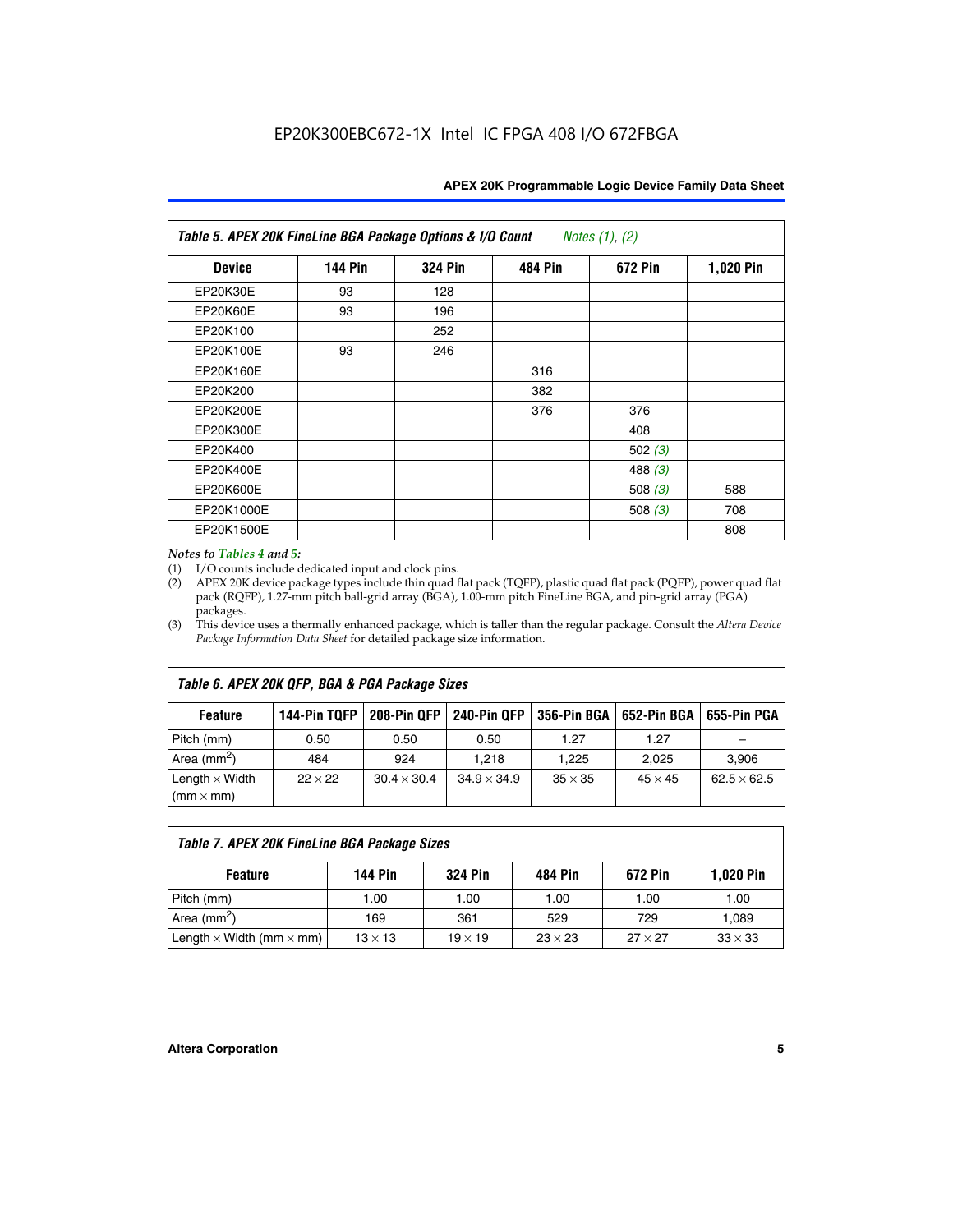## **General Description**

APEXTM 20K devices are the first PLDs designed with the MultiCore architecture, which combines the strengths of LUT-based and productterm-based devices with an enhanced memory structure. LUT-based logic provides optimized performance and efficiency for data-path, registerintensive, mathematical, or digital signal processing (DSP) designs. Product-term-based logic is optimized for complex combinatorial paths, such as complex state machines. LUT- and product-term-based logic combined with memory functions and a wide variety of MegaCore and AMPP functions make the APEX 20K device architecture uniquely suited for system-on-a-programmable-chip designs. Applications historically requiring a combination of LUT-, product-term-, and memory-based devices can now be integrated into one APEX 20K device.

APEX 20KE devices are a superset of APEX 20K devices and include additional features such as advanced I/O standard support, CAM, additional global clocks, and enhanced ClockLock clock circuitry. In addition, APEX 20KE devices extend the APEX 20K family to 1.5 million gates. APEX 20KE devices are denoted with an "E" suffix in the device name (e.g., the EP20K1000E device is an APEX 20KE device). Table 8 compares the features included in APEX 20K and APEX 20KE devices.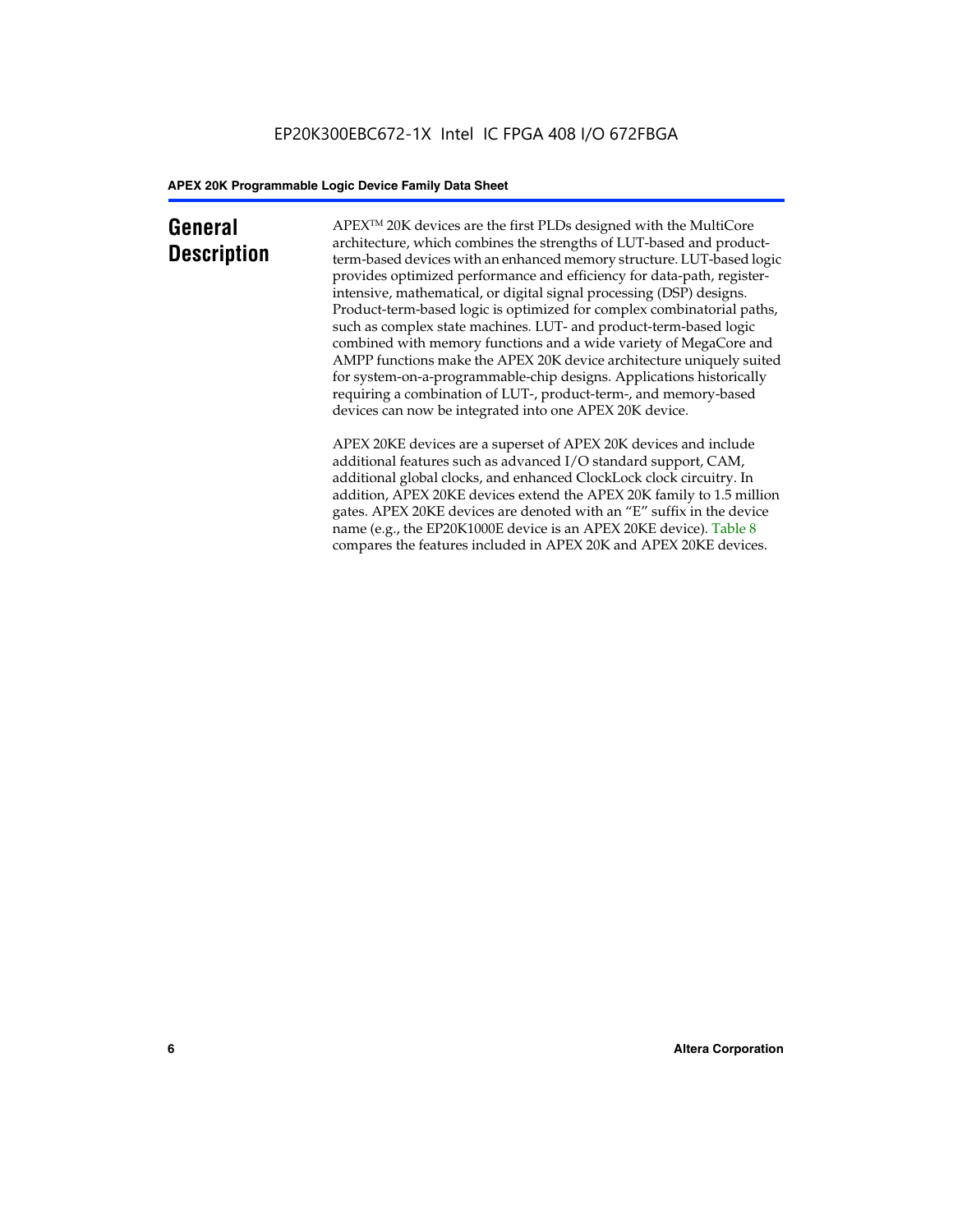| Table 8. Comparison of APEX 20K & APEX 20KE Features |                                                                                                                                                                     |                                                                                                                                                                                                                                                                                                                                                                                                                                                                                       |  |  |  |  |
|------------------------------------------------------|---------------------------------------------------------------------------------------------------------------------------------------------------------------------|---------------------------------------------------------------------------------------------------------------------------------------------------------------------------------------------------------------------------------------------------------------------------------------------------------------------------------------------------------------------------------------------------------------------------------------------------------------------------------------|--|--|--|--|
| <b>Feature</b>                                       | <b>APEX 20K Devices</b>                                                                                                                                             | <b>APEX 20KE Devices</b>                                                                                                                                                                                                                                                                                                                                                                                                                                                              |  |  |  |  |
| MultiCore system integration                         | Full support                                                                                                                                                        | Full support                                                                                                                                                                                                                                                                                                                                                                                                                                                                          |  |  |  |  |
| SignalTap logic analysis                             | Full support                                                                                                                                                        | Full support                                                                                                                                                                                                                                                                                                                                                                                                                                                                          |  |  |  |  |
| 32/64-Bit, 33-MHz PCI                                | Full compliance in -1, -2 speed<br>grades                                                                                                                           | Full compliance in -1, -2 speed grades                                                                                                                                                                                                                                                                                                                                                                                                                                                |  |  |  |  |
| 32/64-Bit, 66-MHz PCI                                |                                                                                                                                                                     | Full compliance in -1 speed grade                                                                                                                                                                                                                                                                                                                                                                                                                                                     |  |  |  |  |
| MultiVolt I/O                                        | 2.5-V or 3.3-V V <sub>CCIO</sub><br>V <sub>CCIO</sub> selected for device<br>Certain devices are 5.0-V tolerant                                                     | 1.8-V, 2.5-V, or 3.3-V V <sub>CCIO</sub><br>V <sub>CCIO</sub> selected block-by-block<br>5.0-V tolerant with use of external resistor                                                                                                                                                                                                                                                                                                                                                 |  |  |  |  |
| ClockLock support                                    | Clock delay reduction<br>$2\times$ and $4\times$ clock multiplication                                                                                               | Clock delay reduction<br>$m/(n \times v)$ or $m/(n \times k)$ clock multiplication<br>Drive ClockLock output off-chip<br>External clock feedback<br><b>ClockShift</b><br>LVDS support<br>Up to four PLLs<br>ClockShift, clock phase adjustment                                                                                                                                                                                                                                        |  |  |  |  |
| Dedicated clock and input pins                       | <b>Six</b>                                                                                                                                                          | Eight                                                                                                                                                                                                                                                                                                                                                                                                                                                                                 |  |  |  |  |
| I/O standard support                                 | 2.5-V, 3.3-V, 5.0-V I/O<br>3.3-V PCI<br>Low-voltage complementary<br>metal-oxide semiconductor<br>(LVCMOS)<br>Low-voltage transistor-to-transistor<br>logic (LVTTL) | 1.8-V, 2.5-V, 3.3-V, 5.0-V I/O<br>2.5-V I/O<br>3.3-V PCI and PCI-X<br>3.3-V Advanced Graphics Port (AGP)<br>Center tap terminated (CTT)<br>$GTL+$<br><b>LVCMOS</b><br>LVTTL<br>True-LVDS and LVPECL data pins<br>(in EP20K300E and larger devices)<br>LVDS and LVPECL signaling (in all BGA<br>and FineLine BGA devices)<br>LVDS and LVPECL data pins up to<br>156 Mbps (in -1 speed grade devices)<br><b>HSTL Class I</b><br>PCI-X<br>SSTL-2 Class I and II<br>SSTL-3 Class I and II |  |  |  |  |
| Memory support                                       | Dual-port RAM<br><b>FIFO</b><br><b>RAM</b><br><b>ROM</b>                                                                                                            | CAM<br>Dual-port RAM<br><b>FIFO</b><br>RAM<br><b>ROM</b>                                                                                                                                                                                                                                                                                                                                                                                                                              |  |  |  |  |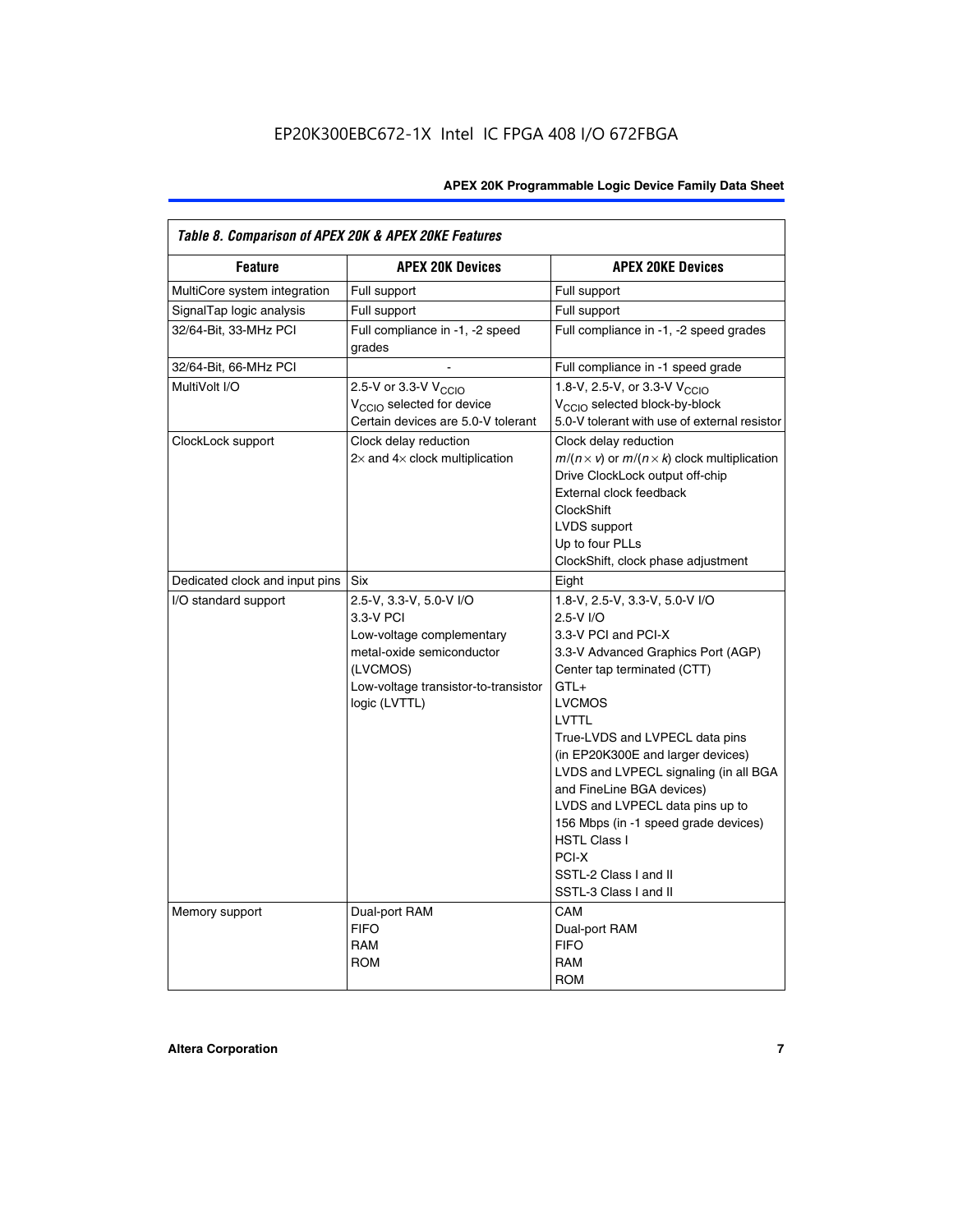All APEX 20K devices are reconfigurable and are 100% tested prior to shipment. As a result, test vectors do not have to be generated for fault coverage purposes. Instead, the designer can focus on simulation and design verification. In addition, the designer does not need to manage inventories of different application-specific integrated circuit (ASIC) designs; APEX 20K devices can be configured on the board for the specific functionality required.

APEX 20K devices are configured at system power-up with data stored in an Altera serial configuration device or provided by a system controller. Altera offers in-system programmability (ISP)-capable EPC1, EPC2, and EPC16 configuration devices, which configure APEX 20K devices via a serial data stream. Moreover, APEX 20K devices contain an optimized interface that permits microprocessors to configure APEX 20K devices serially or in parallel, and synchronously or asynchronously. The interface also enables microprocessors to treat APEX 20K devices as memory and configure the device by writing to a virtual memory location, making reconfiguration easy.

After an APEX 20K device has been configured, it can be reconfigured in-circuit by resetting the device and loading new data. Real-time changes can be made during system operation, enabling innovative reconfigurable computing applications.

APEX 20K devices are supported by the Altera Quartus II development system, a single, integrated package that offers HDL and schematic design entry, compilation and logic synthesis, full simulation and worst-case timing analysis, SignalTap logic analysis, and device configuration. The Quartus II software runs on Windows-based PCs, Sun SPARCstations, and HP 9000 Series 700/800 workstations.

The Quartus II software provides NativeLink interfaces to other industrystandard PC- and UNIX workstation-based EDA tools. For example, designers can invoke the Quartus II software from within third-party design tools. Further, the Quartus II software contains built-in optimized synthesis libraries; synthesis tools can use these libraries to optimize designs for APEX 20K devices. For example, the Synopsys Design Compiler library, supplied with the Quartus II development system, includes DesignWare functions optimized for the APEX 20K architecture.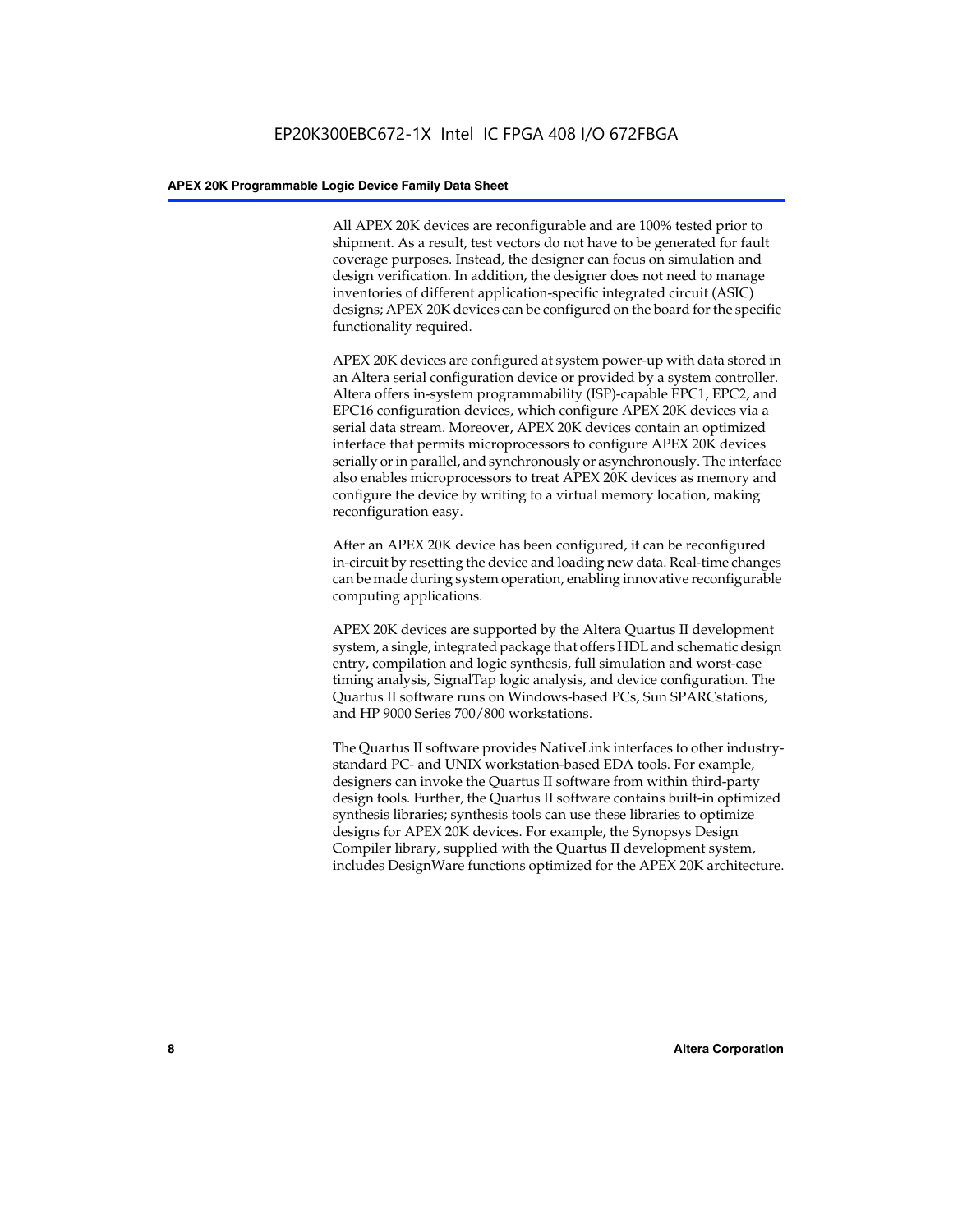| <b>Functional</b><br><b>Description</b> | APEX 20K devices incorporate LUT-based logic, product-term-based<br>logic, and memory into one device. Signal interconnections within<br>APEX 20K devices (as well as to and from device pins) are provided by the<br>FastTrack <sup>®</sup> Interconnect—a series of fast, continuous row and column<br>channels that run the entire length and width of the device.                                                                                                                                                                                                                                                                                                                                                                                              |
|-----------------------------------------|--------------------------------------------------------------------------------------------------------------------------------------------------------------------------------------------------------------------------------------------------------------------------------------------------------------------------------------------------------------------------------------------------------------------------------------------------------------------------------------------------------------------------------------------------------------------------------------------------------------------------------------------------------------------------------------------------------------------------------------------------------------------|
|                                         | Each I/O pin is fed by an I/O element (IOE) located at the end of each row<br>and column of the FastTrack Interconnect. Each IOE contains a<br>bidirectional I/O buffer and a register that can be used as either an input<br>or output register to feed input, output, or bidirectional signals. When<br>used with a dedicated clock pin, these registers provide exceptional<br>performance. IOEs provide a variety of features, such as 3.3-V, 64-bit,<br>66-MHz PCI compliance; JTAG BST support; slew-rate control; and<br>tri-state buffers. APEX 20KE devices offer enhanced I/O support,<br>including support for 1.8-V I/O, 2.5-V I/O, LVCMOS, LVTTL, LVPECL,<br>3.3-V PCI, PCI-X, LVDS, GTL+, SSTL-2, SSTL-3, HSTL, CTT, and 3.3-V<br>AGP I/O standards. |
|                                         | The ESB can implement a variety of memory functions, including CAM,<br>RAM, dual-port RAM, ROM, and FIFO functions. Embedding the<br>memory directly into the die improves performance and reduces die area<br>compared to distributed-RAM implementations. Moreover, the<br>abundance of cascadable ESBs ensures that the APEX 20K device can<br>implement multiple wide memory blocks for high-density designs. The<br>ESB's high speed ensures it can implement small memory blocks without<br>any speed penalty. The abundance of ESBs ensures that designers can                                                                                                                                                                                              |

any speed penalty. The abundance of ESBs ensures that designers can create as many different-sized memory blocks as the system requires. Figure 1 shows an overview of the APEX 20K device.



#### *Figure 1. APEX 20K Device Block Diagram*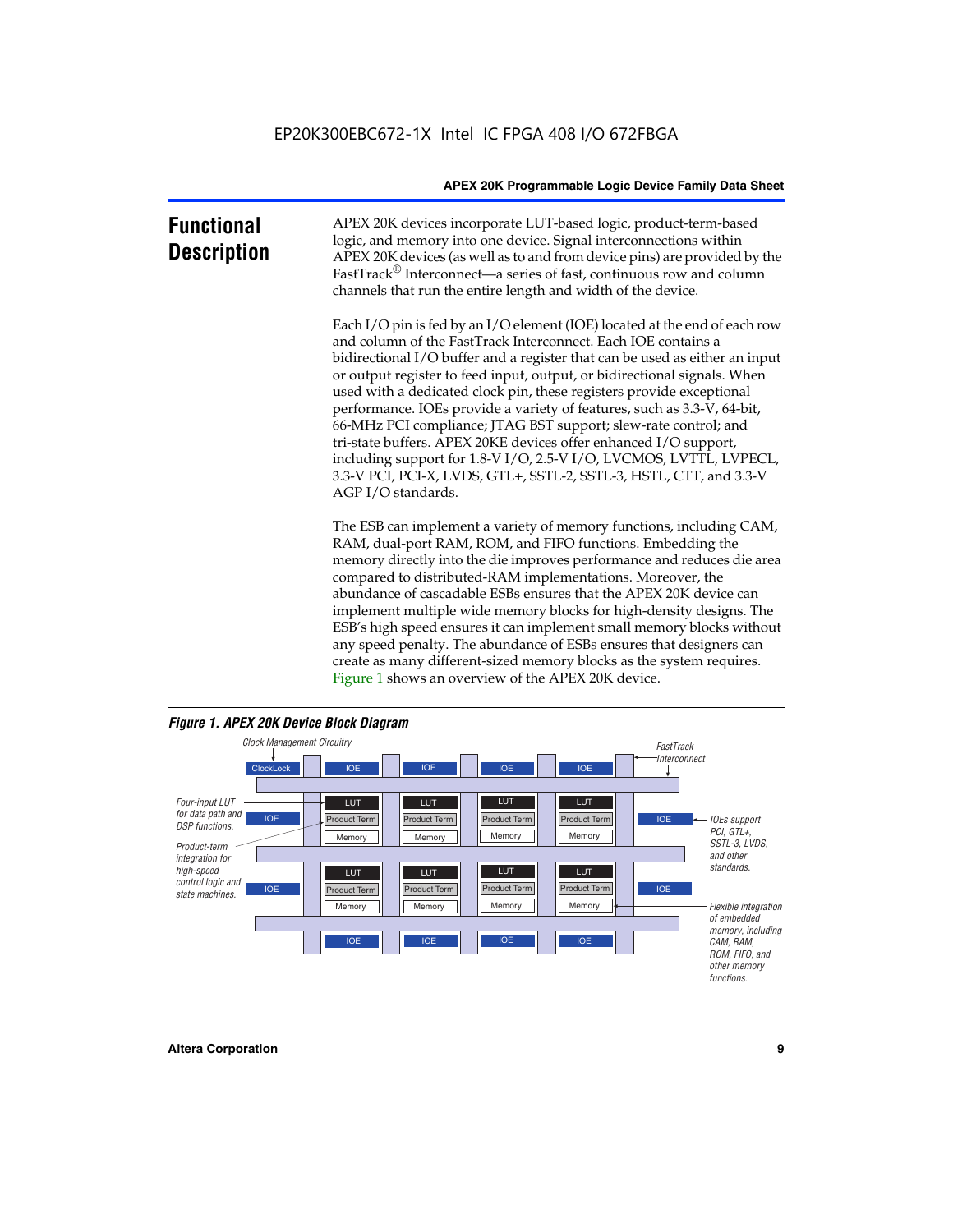APEX 20K devices provide two dedicated clock pins and four dedicated input pins that drive register control inputs. These signals ensure efficient distribution of high-speed, low-skew control signals. These signals use dedicated routing channels to provide short delays and low skews. Four of the dedicated inputs drive four global signals. These four global signals can also be driven by internal logic, providing an ideal solution for a clock divider or internally generated asynchronous clear signals with high fan-out. The dedicated clock pins featured on the APEX 20K devices can also feed logic. The devices also feature ClockLock and ClockBoost clock management circuitry. APEX 20KE devices provide two additional dedicated clock pins, for a total of four dedicated clock pins.

## **MegaLAB Structure**

APEX 20K devices are constructed from a series of MegaLAB<sup>™</sup> structures. Each MegaLAB structure contains a group of logic array blocks (LABs), one ESB, and a MegaLAB interconnect, which routes signals within the MegaLAB structure. The EP20K30E device has 10 LABs, EP20K60E through EP20K600E devices have 16 LABs, and the EP20K1000E and EP20K1500E devices have 24 LABs. Signals are routed between MegaLAB structures and I/O pins via the FastTrack Interconnect. In addition, edge LABs can be driven by I/O pins through the local interconnect. Figure 2 shows the MegaLAB structure.



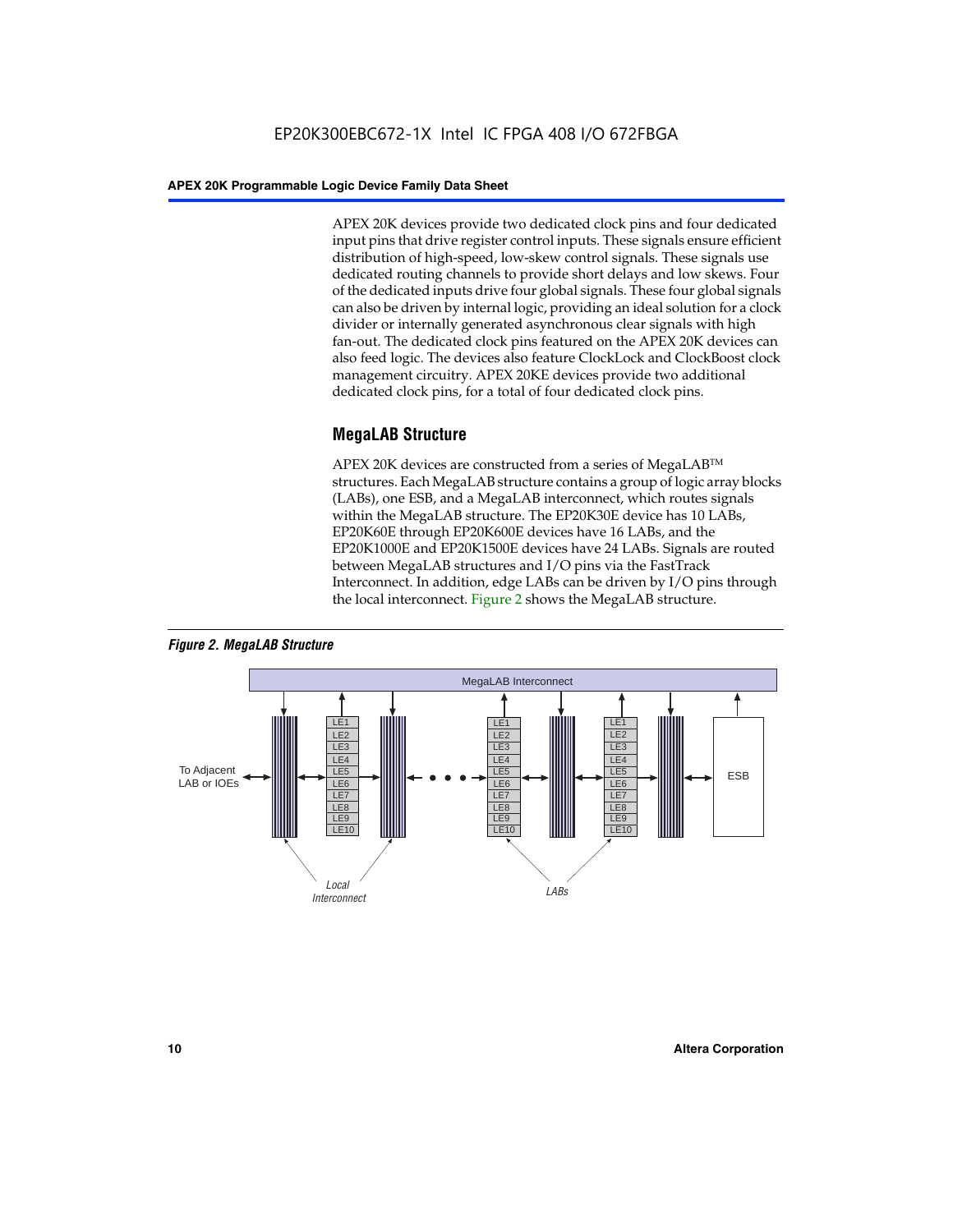## **Logic Array Block**

Each LAB consists of 10 LEs, the LEs' associated carry and cascade chains, LAB control signals, and the local interconnect. The local interconnect transfers signals between LEs in the same or adjacent LABs, IOEs, or ESBs. The Quartus II Compiler places associated logic within an LAB or adjacent LABs, allowing the use of a fast local interconnect for high performance. Figure 3 shows the APEX 20K LAB.

APEX 20K devices use an interleaved LAB structure. This structure allows each LE to drive two local interconnect areas. This feature minimizes use of the MegaLAB and FastTrack interconnect, providing higher performance and flexibility. Each LE can drive 29 other LEs through the fast local interconnect.

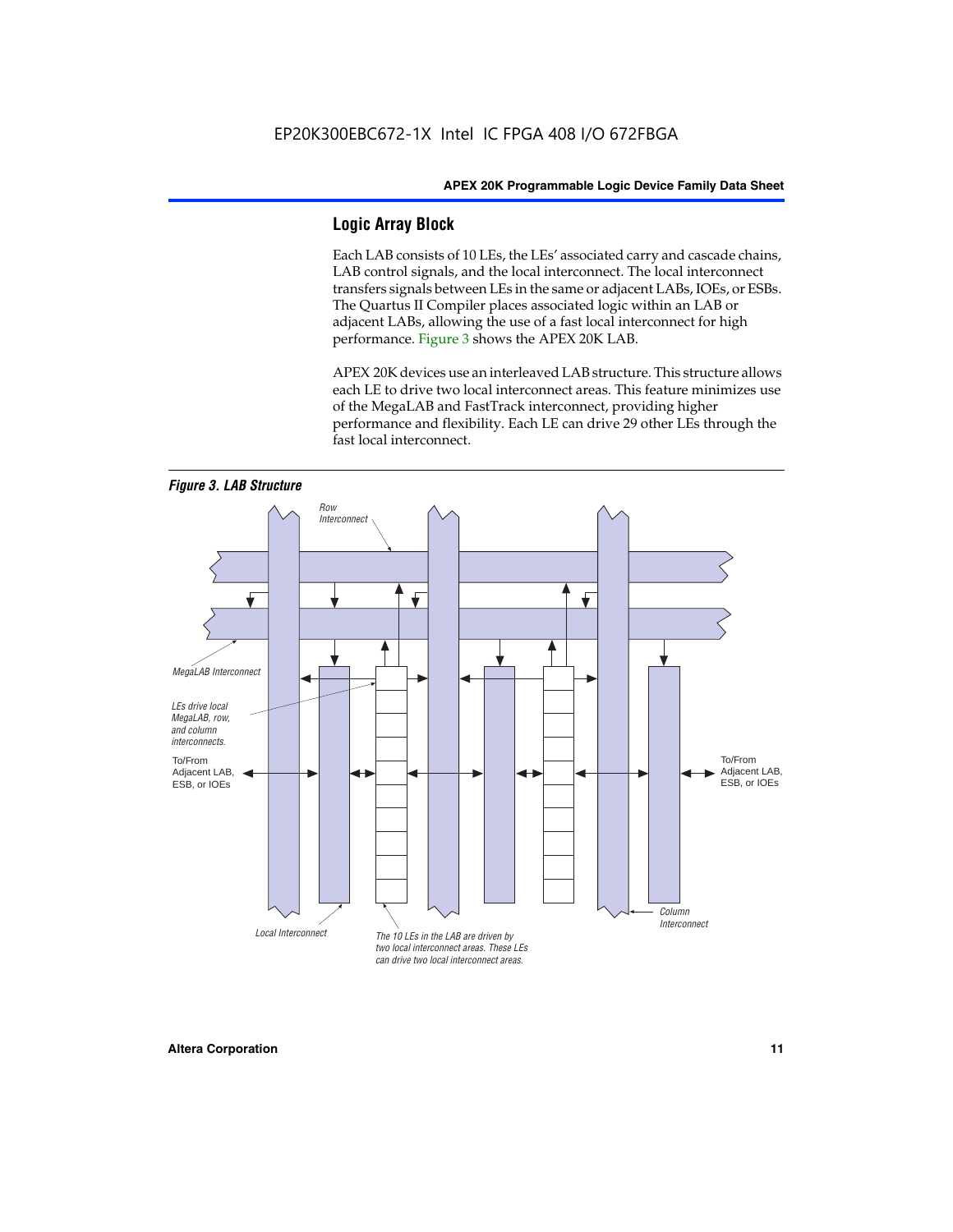Each LAB contains dedicated logic for driving control signals to its LEs and ESBs. The control signals include clock, clock enable, asynchronous clear, asynchronous preset, asynchronous load, synchronous clear, and synchronous load signals. A maximum of six control signals can be used at a time. Although synchronous load and clear signals are generally used when implementing counters, they can also be used with other functions.

Each LAB can use two clocks and two clock enable signals. Each LAB's clock and clock enable signals are linked (e.g., any LE in a particular LAB using CLK1 will also use CLKENA1). LEs with the same clock but different clock enable signals either use both clock signals in one LAB or are placed into separate LABs.

If both the rising and falling edges of a clock are used in a LAB, both LABwide clock signals are used.

The LAB-wide control signals can be generated from the LAB local interconnect, global signals, and dedicated clock pins. The inherent low skew of the FastTrack Interconnect enables it to be used for clock distribution. Figure 4 shows the LAB control signal generation circuit.



#### *Figure 4. LAB Control Signal Generation*

#### *Notes to Figure 4:*

- (1) APEX 20KE devices have four dedicated clocks.
- (2) The LABCLR1 and LABCLR2 signals also control asynchronous load and asynchronous preset for LEs within the LAB.
- (3) The SYNCCLR signal can be generated by the local interconnect or global signals.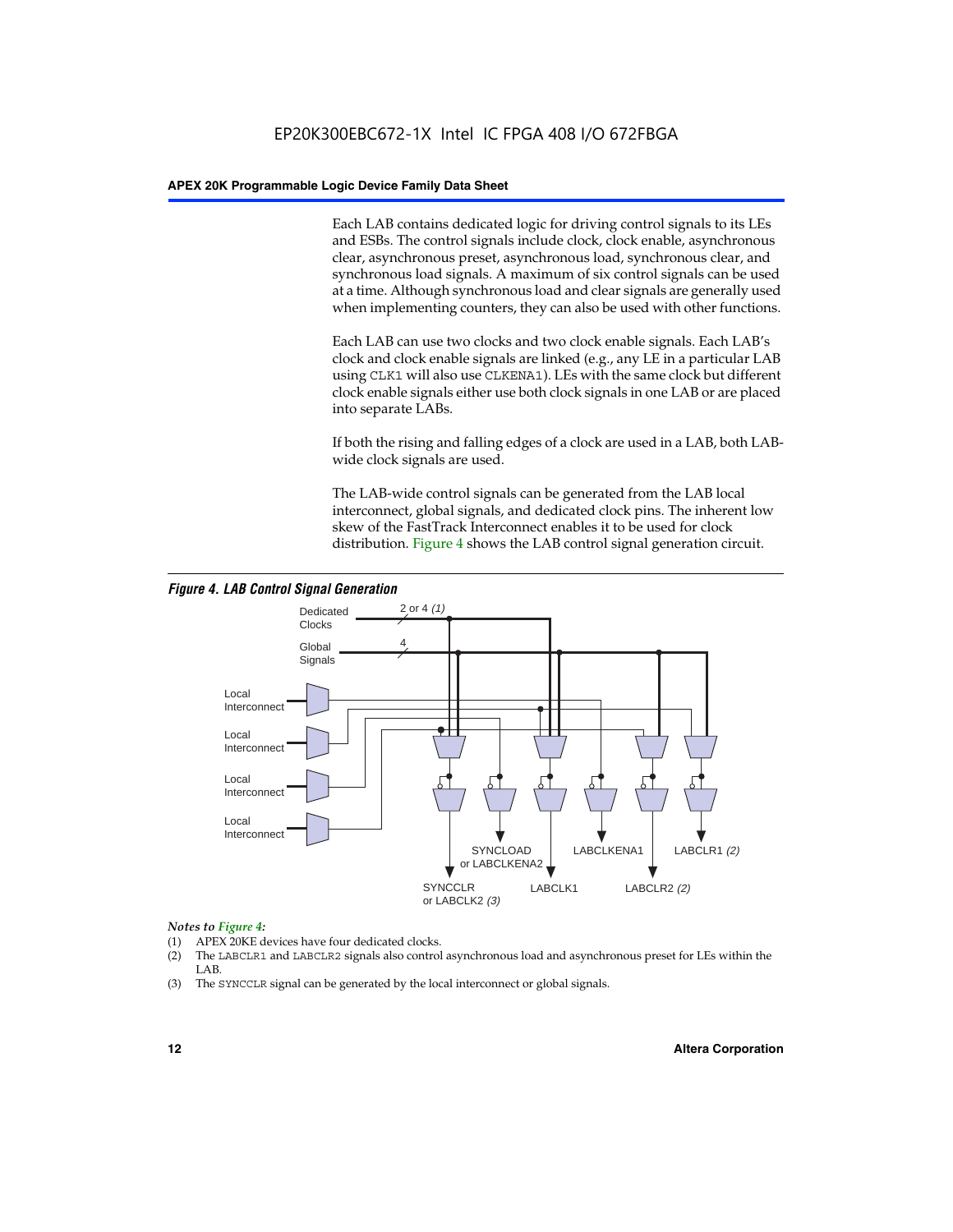## **Logic Element**

The LE, the smallest unit of logic in the APEX 20K architecture, is compact and provides efficient logic usage. Each LE contains a four-input LUT, which is a function generator that can quickly implement any function of four variables. In addition, each LE contains a programmable register and carry and cascade chains. Each LE drives the local interconnect, MegaLAB interconnect, and FastTrack Interconnect routing structures. See Figure 5.



Each LE's programmable register can be configured for D, T, JK, or SR operation. The register's clock and clear control signals can be driven by global signals, general-purpose I/O pins, or any internal logic. For combinatorial functions, the register is bypassed and the output of the LUT drives the outputs of the LE.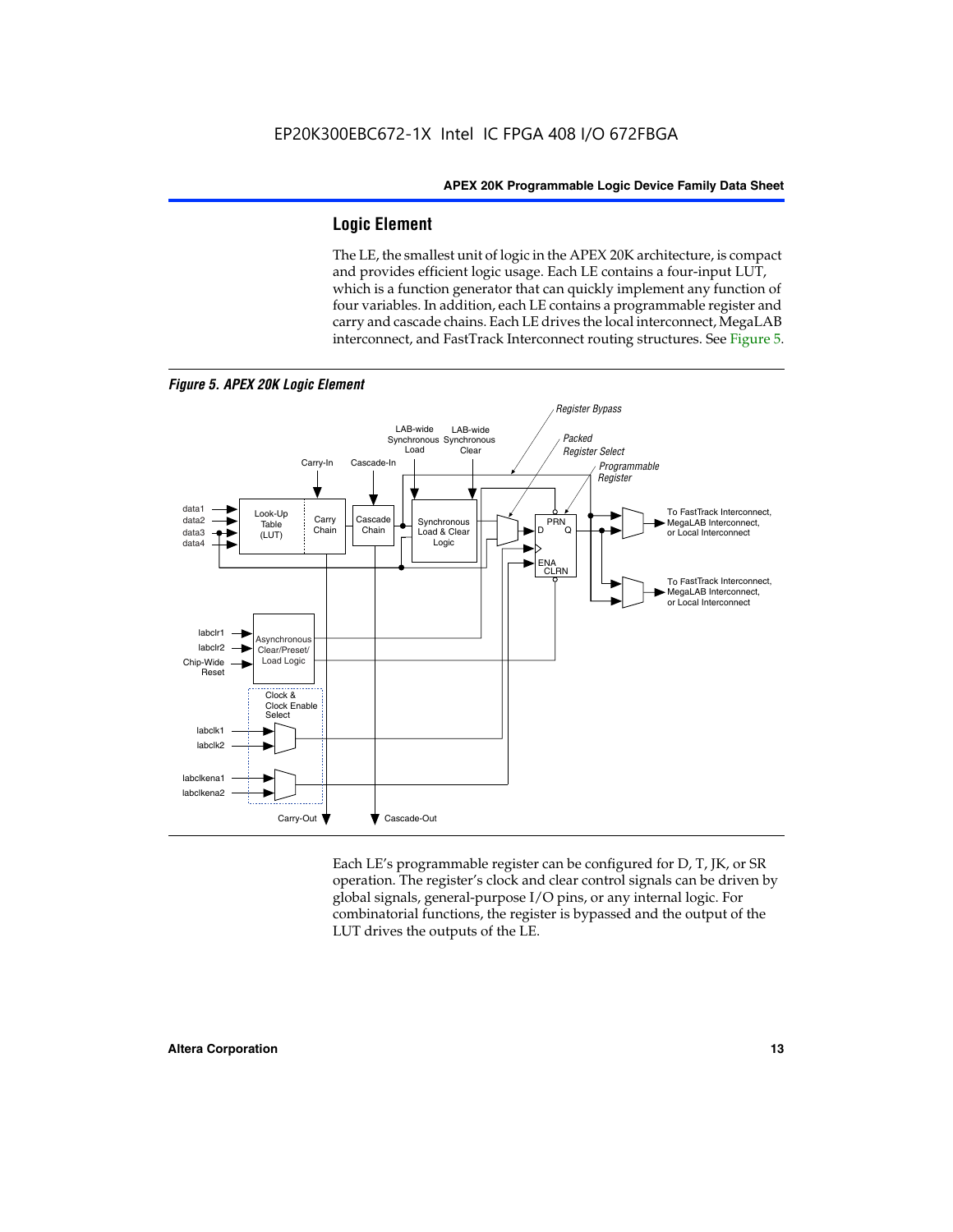Each LE has two outputs that drive the local, MegaLAB, or FastTrack Interconnect routing structure. Each output can be driven independently by the LUT's or register's output. For example, the LUT can drive one output while the register drives the other output. This feature, called register packing, improves device utilization because the register and the LUT can be used for unrelated functions. The LE can also drive out registered and unregistered versions of the LUT output.

The APEX 20K architecture provides two types of dedicated high-speed data paths that connect adjacent LEs without using local interconnect paths: carry chains and cascade chains. A carry chain supports high-speed arithmetic functions such as counters and adders, while a cascade chain implements wide-input functions such as equality comparators with minimum delay. Carry and cascade chains connect LEs 1 through 10 in an LAB and all LABs in the same MegaLAB structure.

## *Carry Chain*

The carry chain provides a very fast carry-forward function between LEs. The carry-in signal from a lower-order bit drives forward into the higherorder bit via the carry chain, and feeds into both the LUT and the next portion of the carry chain. This feature allows the APEX 20K architecture to implement high-speed counters, adders, and comparators of arbitrary width. Carry chain logic can be created automatically by the Quartus II software Compiler during design processing, or manually by the designer during design entry. Parameterized functions such as library of parameterized modules (LPM) and DesignWare functions automatically take advantage of carry chains for the appropriate functions.

The Quartus II software Compiler creates carry chains longer than ten LEs by linking LABs together automatically. For enhanced fitting, a long carry chain skips alternate LABs in a MegaLAB<sup>™</sup> structure. A carry chain longer than one LAB skips either from an even-numbered LAB to the next evennumbered LAB, or from an odd-numbered LAB to the next oddnumbered LAB. For example, the last LE of the first LAB in the upper-left MegaLAB structure carries to the first LE of the third LAB in the MegaLAB structure.

Figure 6 shows how an *n*-bit full adder can be implemented in *n* + 1 LEs with the carry chain. One portion of the LUT generates the sum of two bits using the input signals and the carry-in signal; the sum is routed to the output of the LE. The register can be bypassed for simple adders or used for accumulator functions. Another portion of the LUT and the carry chain logic generates the carry-out signal, which is routed directly to the carryin signal of the next-higher-order bit. The final carry-out signal is routed to an LE, where it is driven onto the local, MegaLAB, or FastTrack Interconnect routing structures.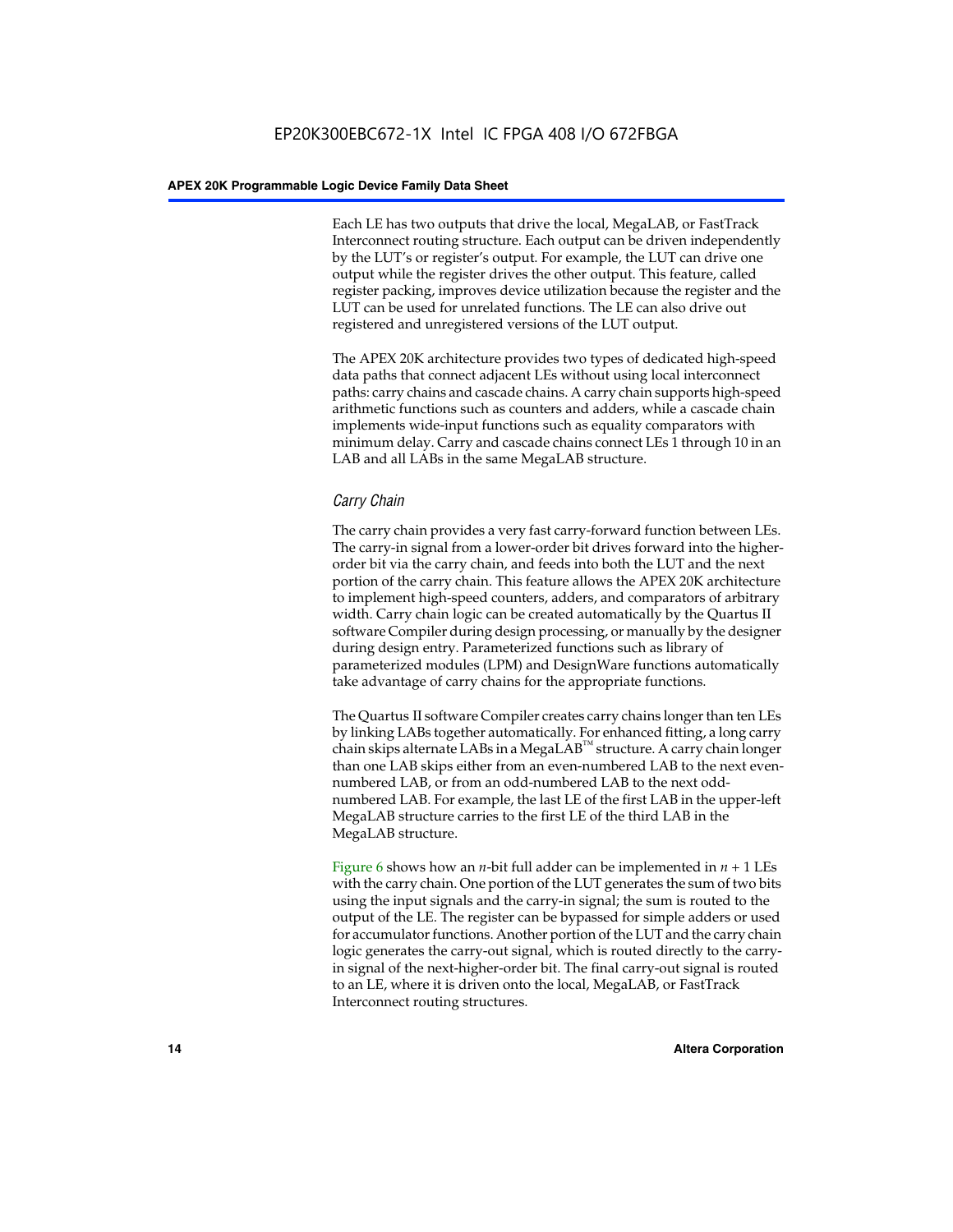

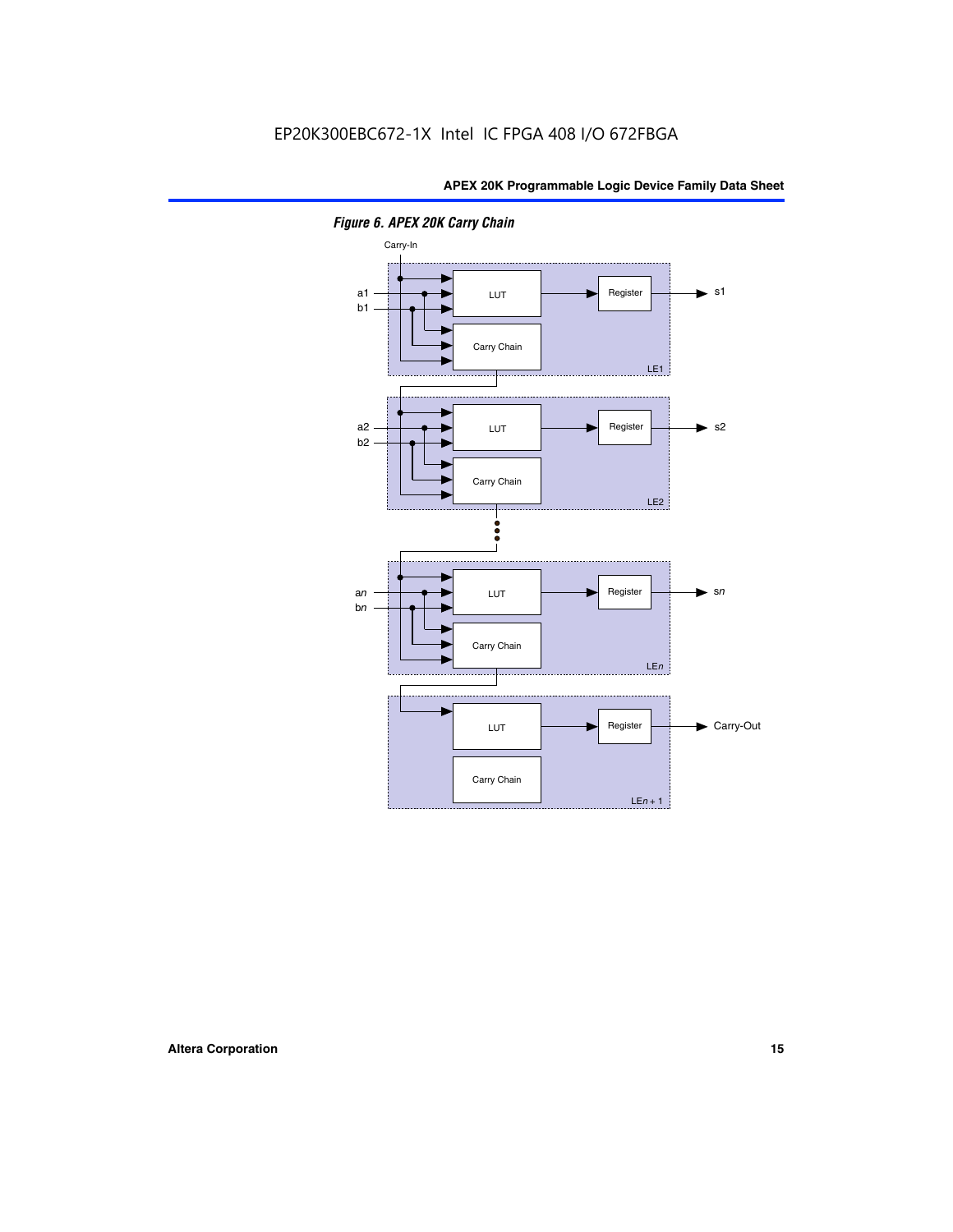#### *Cascade Chain*

With the cascade chain, the APEX 20K architecture can implement functions with a very wide fan-in. Adjacent LUTs can compute portions of a function in parallel; the cascade chain serially connects the intermediate values. The cascade chain can use a logical AND or logical OR (via De Morgan's inversion) to connect the outputs of adjacent LEs. Each additional LE provides four more inputs to the effective width of a function, with a short cascade delay. Cascade chain logic can be created automatically by the Quartus II software Compiler during design processing, or manually by the designer during design entry.

Cascade chains longer than ten LEs are implemented automatically by linking LABs together. For enhanced fitting, a long cascade chain skips alternate LABs in a MegaLAB structure. A cascade chain longer than one LAB skips either from an even-numbered LAB to the next even-numbered LAB, or from an odd-numbered LAB to the next odd-numbered LAB. For example, the last LE of the first LAB in the upper-left MegaLAB structure carries to the first LE of the third LAB in the MegaLAB structure. Figure 7 shows how the cascade function can connect adjacent LEs to form functions with a wide fan-in.



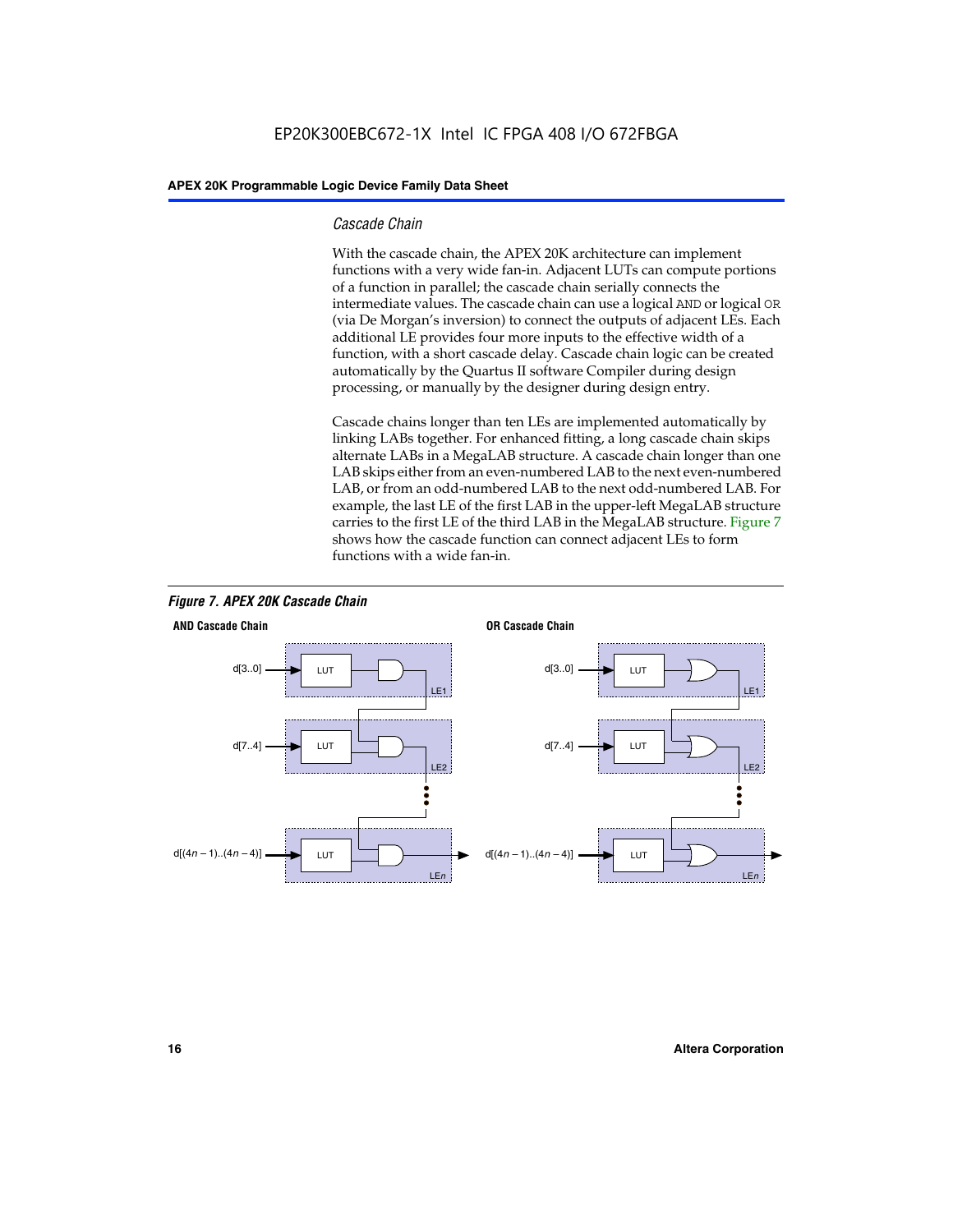#### *LE Operating Modes*

The APEX 20K LE can operate in one of the following three modes:

- Normal mode
- Arithmetic mode
- Counter mode

Each mode uses LE resources differently. In each mode, seven available inputs to the LE—the four data inputs from the LAB local interconnect, the feedback from the programmable register, and the carry-in and cascade-in from the previous LE—are directed to different destinations to implement the desired logic function. LAB-wide signals provide clock, asynchronous clear, asynchronous preset, asynchronous load, synchronous clear, synchronous load, and clock enable control for the register. These LAB-wide signals are available in all LE modes.

The Quartus II software, in conjunction with parameterized functions such as LPM and DesignWare functions, automatically chooses the appropriate mode for common functions such as counters, adders, and multipliers. If required, the designer can also create special-purpose functions that specify which LE operating mode to use for optimal performance. Figure 8 shows the LE operating modes.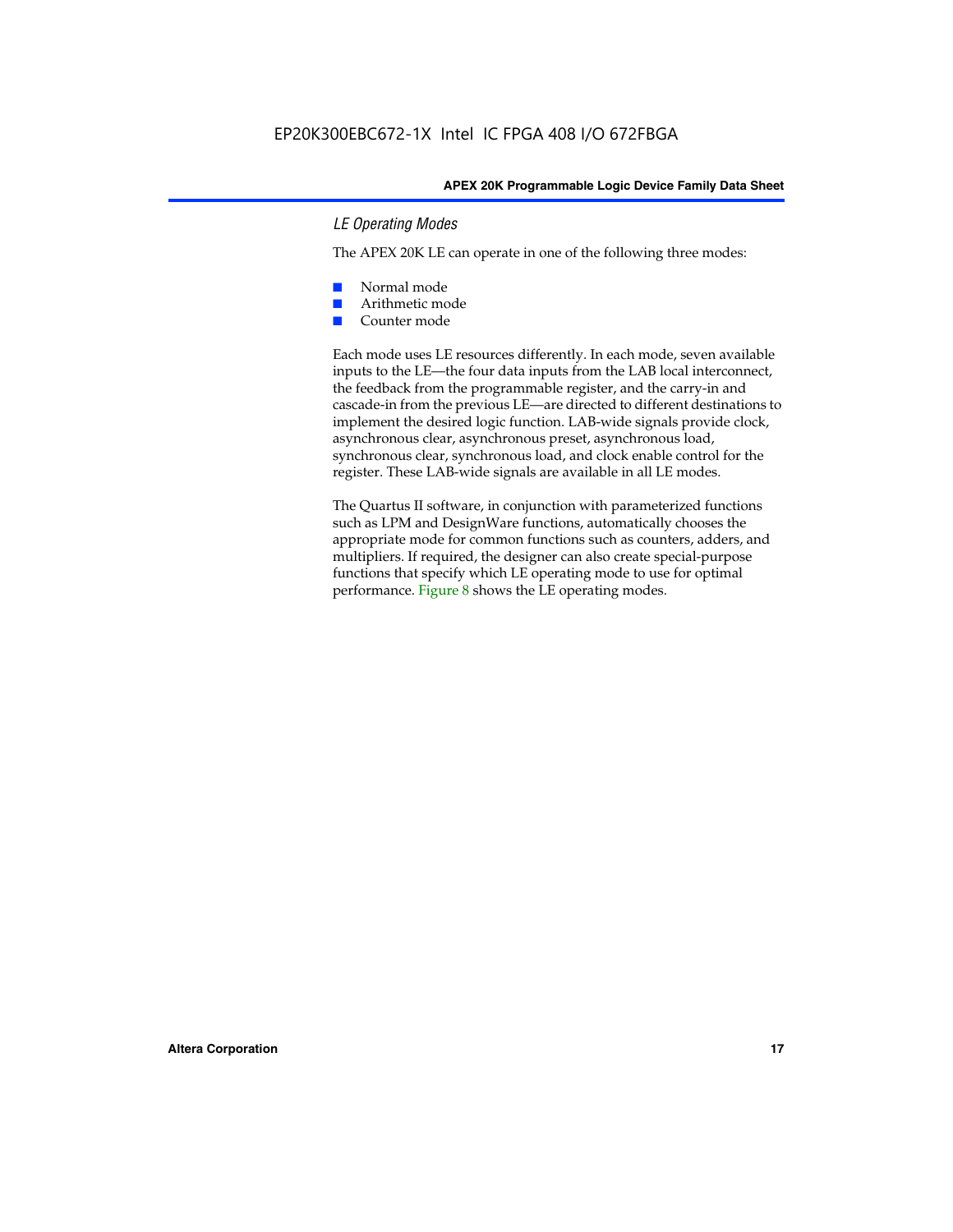#### *Figure 8. APEX 20K LE Operating Modes*



#### *Notes to Figure 8:*

- (1) LEs in normal mode support register packing.
- (2) There are two LAB-wide clock enables per LAB.
- (3) When using the carry-in in normal mode, the packed register feature is unavailable.
- (4) A register feedback multiplexer is available on LE1 of each LAB.
- (5) The DATA1 and DATA2 input signals can supply counter enable, up or down control, or register feedback signals for LEs other than the second LE in an LAB.
- (6) The LAB-wide synchronous clear and LAB wide synchronous load affect all registers in an LAB.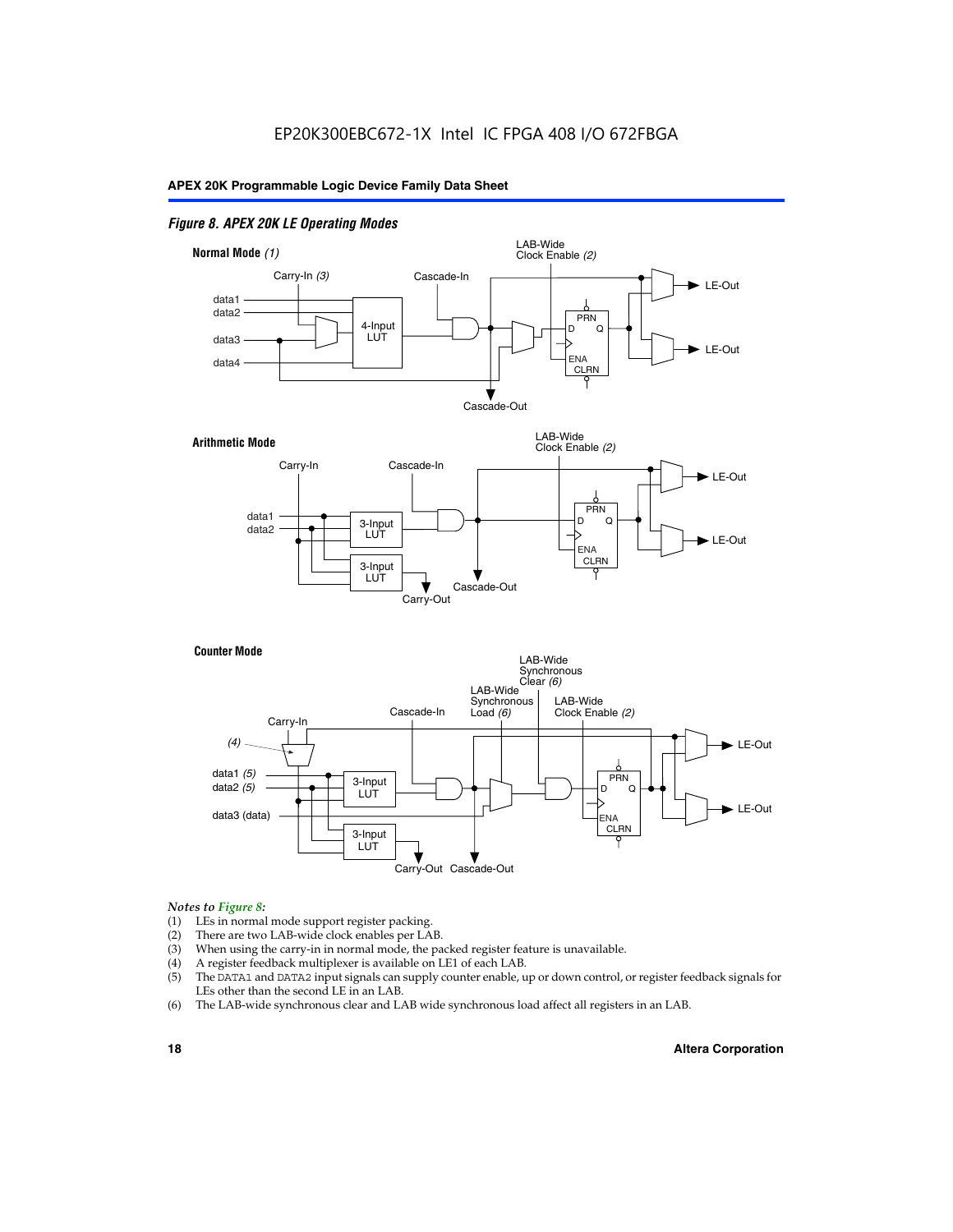#### **Normal Mode**

The normal mode is suitable for general logic applications, combinatorial functions, or wide decoding functions that can take advantage of a cascade chain. In normal mode, four data inputs from the LAB local interconnect and the carry-in are inputs to a four-input LUT. The Quartus II software Compiler automatically selects the carry-in or the DATA3 signal as one of the inputs to the LUT. The LUT output can be combined with the cascade-in signal to form a cascade chain through the cascade-out signal. LEs in normal mode support packed registers.

#### **Arithmetic Mode**

The arithmetic mode is ideal for implementing adders, accumulators, and comparators. An LE in arithmetic mode uses two 3-input LUTs. One LUT computes a three-input function; the other generates a carry output. As shown in Figure 8, the first LUT uses the carry-in signal and two data inputs from the LAB local interconnect to generate a combinatorial or registered output. For example, when implementing an adder, this output is the sum of three signals: DATA1, DATA2, and carry-in. The second LUT uses the same three signals to generate a carry-out signal, thereby creating a carry chain. The arithmetic mode also supports simultaneous use of the cascade chain. LEs in arithmetic mode can drive out registered and unregistered versions of the LUT output.

The Quartus II software implements parameterized functions that use the arithmetic mode automatically where appropriate; the designer does not need to specify how the carry chain will be used.

#### **Counter Mode**

The counter mode offers clock enable, counter enable, synchronous up/down control, synchronous clear, and synchronous load options. The counter enable and synchronous up/down control signals are generated from the data inputs of the LAB local interconnect. The synchronous clear and synchronous load options are LAB-wide signals that affect all registers in the LAB. Consequently, if any of the LEs in an LAB use the counter mode, other LEs in that LAB must be used as part of the same counter or be used for a combinatorial function. The Quartus II software automatically places any registers that are not used by the counter into other LABs.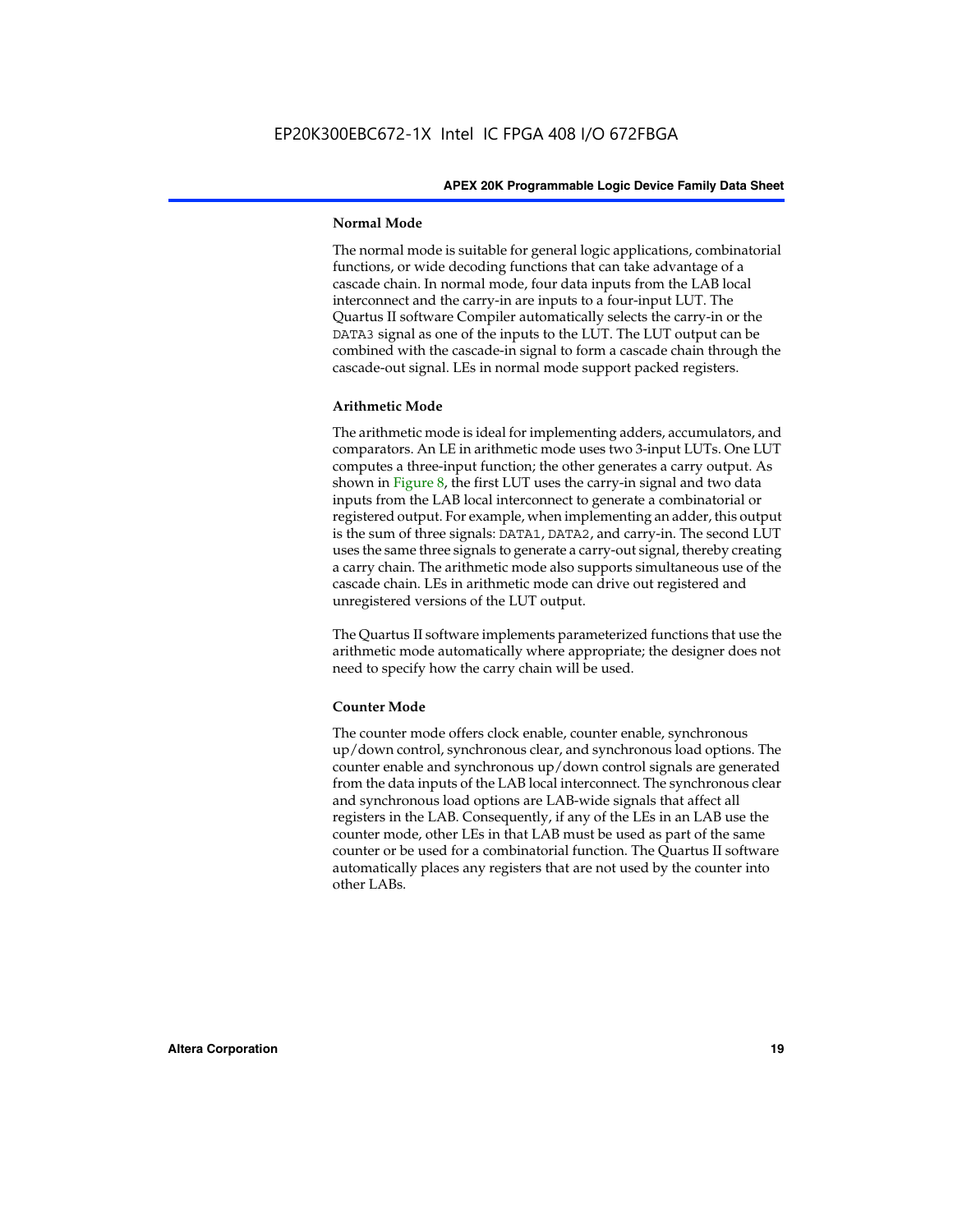The counter mode uses two three-input LUTs: one generates the counter data, and the other generates the fast carry bit. A 2-to-1 multiplexer provides synchronous loading, and another AND gate provides synchronous clearing. If the cascade function is used by an LE in counter mode, the synchronous clear or load overrides any signal carried on the cascade chain. The synchronous clear overrides the synchronous load. LEs in arithmetic mode can drive out registered and unregistered versions of the LUT output.

## *Clear & Preset Logic Control*

Logic for the register's clear and preset signals is controlled by LAB-wide signals. The LE directly supports an asynchronous clear function. The Quartus II software Compiler can use a NOT-gate push-back technique to emulate an asynchronous preset. Moreover, the Quartus II software Compiler can use a programmable NOT-gate push-back technique to emulate simultaneous preset and clear or asynchronous load. However, this technique uses three additional LEs per register. All emulation is performed automatically when the design is compiled. Registers that emulate simultaneous preset and load will enter an unknown state upon power-up or when the chip-wide reset is asserted.

In addition to the two clear and preset modes, APEX 20K devices provide a chip-wide reset pin (DEV\_CLRn) that resets all registers in the device. Use of this pin is controlled through an option in the Quartus II software that is set before compilation. The chip-wide reset overrides all other control signals. Registers using an asynchronous preset are preset when the chip-wide reset is asserted; this effect results from the inversion technique used to implement the asynchronous preset.

## **FastTrack Interconnect**

In the APEX 20K architecture, connections between LEs, ESBs, and I/O pins are provided by the FastTrack Interconnect. The FastTrack Interconnect is a series of continuous horizontal and vertical routing channels that traverse the device. This global routing structure provides predictable performance, even in complex designs. In contrast, the segmented routing in FPGAs requires switch matrices to connect a variable number of routing paths, increasing the delays between logic resources and reducing performance.

The FastTrack Interconnect consists of row and column interconnect channels that span the entire device. The row interconnect routes signals throughout a row of MegaLAB structures; the column interconnect routes signals throughout a column of MegaLAB structures. When using the row and column interconnect, an LE, IOE, or ESB can drive any other LE, IOE, or ESB in a device. See Figure 9.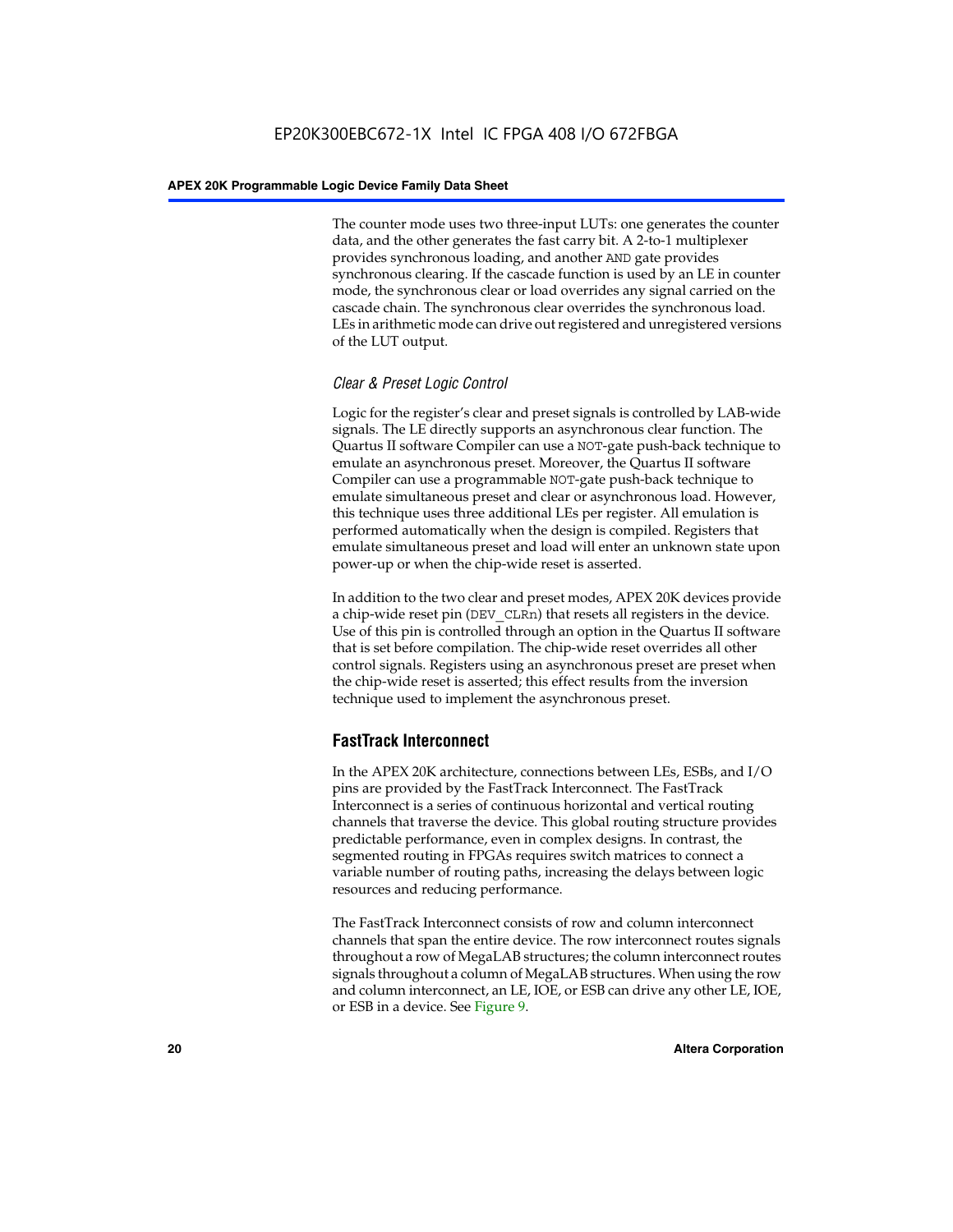



#### *Figure 9. APEX 20K Interconnect Structure*

A row line can be driven directly by LEs, IOEs, or ESBs in that row. Further, a column line can drive a row line, allowing an LE, IOE, or ESB to drive elements in a different row via the column and row interconnect. The row interconnect drives the MegaLAB interconnect to drive LEs, IOEs, or ESBs in a particular MegaLAB structure.

A column line can be directly driven by LEs, IOEs, or ESBs in that column. A column line on a device's left or right edge can also be driven by row IOEs. The column line is used to route signals from one row to another. A column line can drive a row line; it can also drive the MegaLAB interconnect directly, allowing faster connections between rows.

Figure 10 shows how the FastTrack Interconnect uses the local interconnect to drive LEs within MegaLAB structures.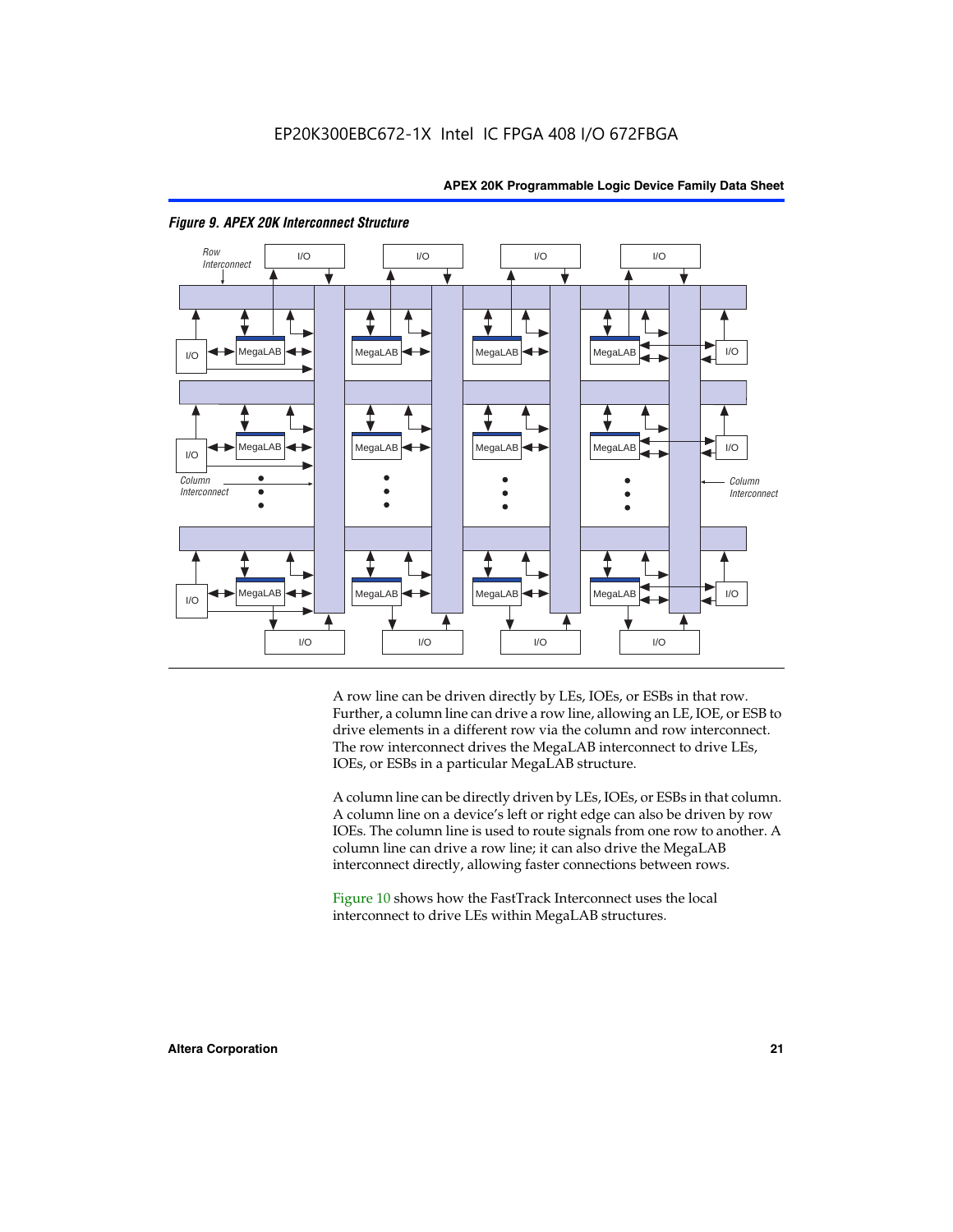

*Figure 10. FastTrack Connection to Local Interconnect*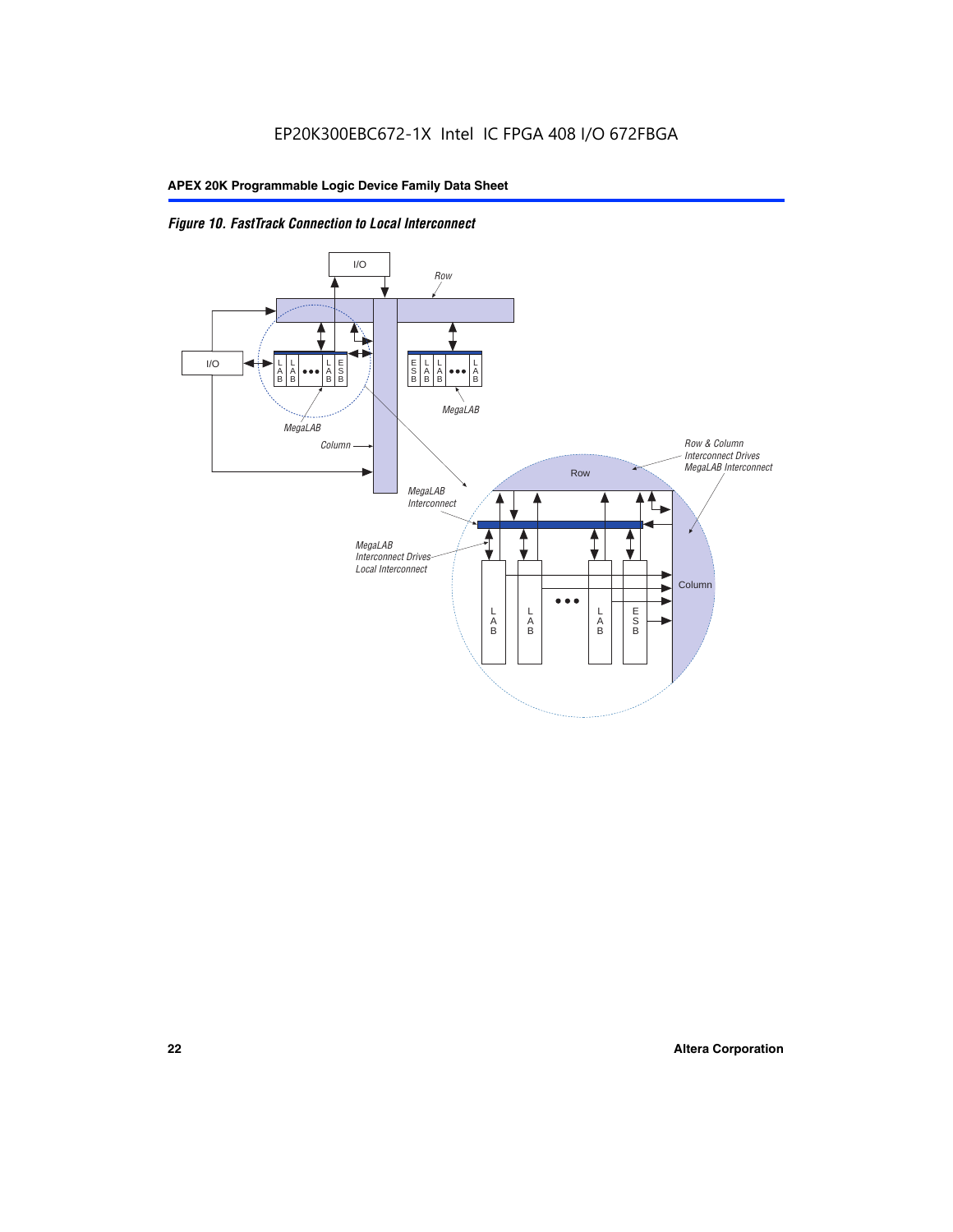Figure 11 shows the intersection of a row and column interconnect, and how these forms of interconnects and LEs drive each other.





APEX 20KE devices include an enhanced interconnect structure for faster routing of input signals with high fan-out. Column I/O pins can drive the FastRow<sup>™</sup> interconnect, which routes signals directly into the local interconnect without having to drive through the MegaLAB interconnect. FastRow lines traverse two MegaLAB structures. Also, these pins can drive the local interconnect directly for fast setup times. On EP20K300E and larger devices, the FastRow interconnect drives the two MegaLABs in the top left corner, the two MegaLABs in the top right corner, the two MegaLABS in the bottom left corner, and the two MegaLABs in the bottom right corner. On EP20K200E and smaller devices, FastRow interconnect drives the two MegaLABs on the top and the two MegaLABs on the bottom of the device. On all devices, the FastRow interconnect drives all local interconnect in the appropriate MegaLABs except the local interconnect on the side of the MegaLAB opposite the ESB. Pins using the FastRow interconnect achieve a faster set-up time, as the signal does not need to use a MegaLAB interconnect line to reach the destination LE. Figure 12 shows the FastRow interconnect.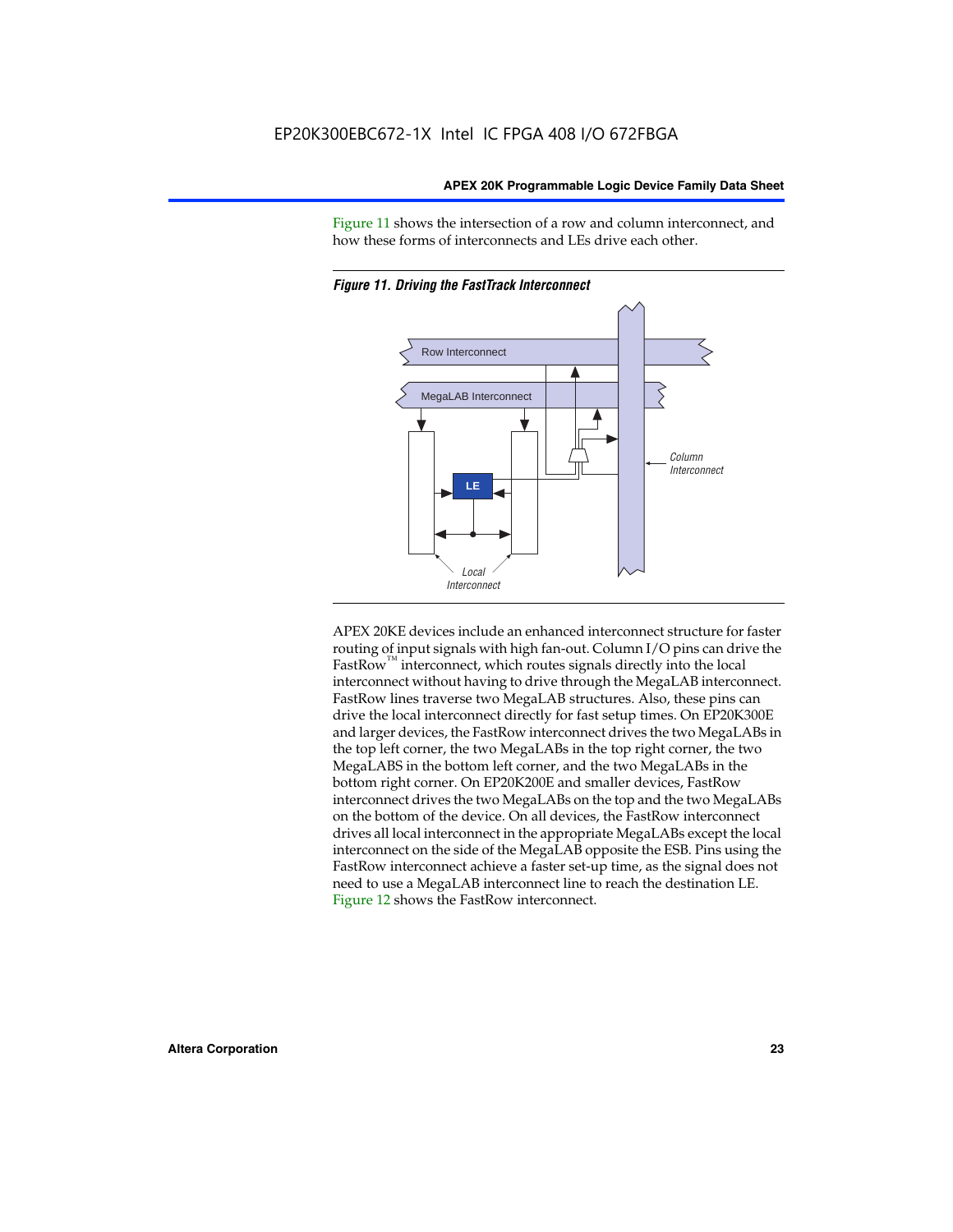

Table 9 summarizes how various elements of the APEX 20K architecture drive each other.

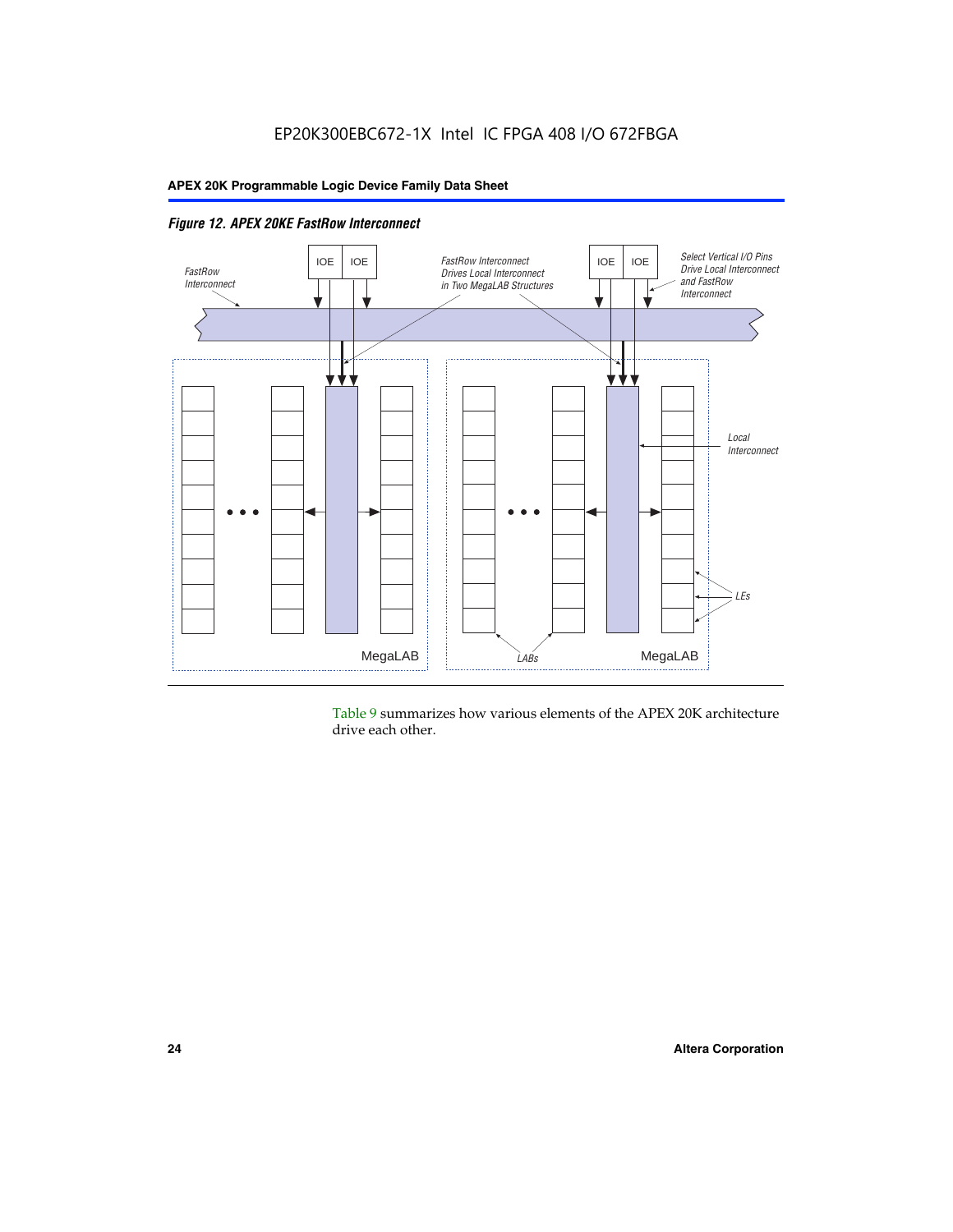| <b>Table 9. APEX 20K Routing Scheme</b> |                          |                      |              |              |                              |                                |                                                |                                                   |                                |
|-----------------------------------------|--------------------------|----------------------|--------------|--------------|------------------------------|--------------------------------|------------------------------------------------|---------------------------------------------------|--------------------------------|
| <b>Source</b>                           |                          |                      |              |              |                              | <b>Destination</b>             |                                                |                                                   |                                |
|                                         | <b>Row</b><br>$I/O P$ in | Column<br>$I/O P$ in | LE           | <b>ESB</b>   | Local<br><b>Interconnect</b> | <b>MegaLAB</b><br>Interconnect | <b>Row</b><br><b>FastTrack</b><br>Interconnect | Column<br><b>FastTrack</b><br><b>Interconnect</b> | <b>FastRow</b><br>Interconnect |
| Row I/O Pin                             |                          |                      |              |              | $\checkmark$                 | $\checkmark$                   | $\checkmark$                                   | $\checkmark$                                      |                                |
| Column I/O<br>Pin                       |                          |                      |              |              |                              |                                |                                                | $\checkmark$                                      | $\checkmark$<br>(1)            |
| LE                                      |                          |                      |              |              | $\checkmark$                 | $\checkmark$                   | $\checkmark$                                   | $\checkmark$                                      |                                |
| <b>ESB</b>                              |                          |                      |              |              | $\checkmark$                 | $\checkmark$                   | $\checkmark$                                   | $\checkmark$                                      |                                |
| Local<br>Interconnect                   | $\checkmark$             | $\checkmark$         | $\checkmark$ | $\checkmark$ |                              |                                |                                                |                                                   |                                |
| MegaLAB<br>Interconnect                 |                          |                      |              |              | $\checkmark$                 |                                |                                                |                                                   |                                |
| Row<br>FastTrack<br>Interconnect        |                          |                      |              |              |                              | $\checkmark$                   |                                                | $\checkmark$                                      |                                |
| Column<br>FastTrack<br>Interconnect     |                          |                      |              |              |                              | $\checkmark$                   | $\checkmark$                                   |                                                   |                                |
| FastRow<br>Interconnect                 |                          |                      |              |              | $\checkmark$<br>(1)          |                                |                                                |                                                   |                                |

#### *Note to Table 9:*

(1) This connection is supported in APEX 20KE devices only.

## **Product-Term Logic**

The product-term portion of the MultiCore architecture is implemented with the ESB. The ESB can be configured to act as a block of macrocells on an ESB-by-ESB basis. Each ESB is fed by 32 inputs from the adjacent local interconnect; therefore, it can be driven by the MegaLAB interconnect or the adjacent LAB. Also, nine ESB macrocells feed back into the ESB through the local interconnect for higher performance. Dedicated clock pins, global signals, and additional inputs from the local interconnect drive the ESB control signals.

In product-term mode, each ESB contains 16 macrocells. Each macrocell consists of two product terms and a programmable register. Figure 13 shows the ESB in product-term mode.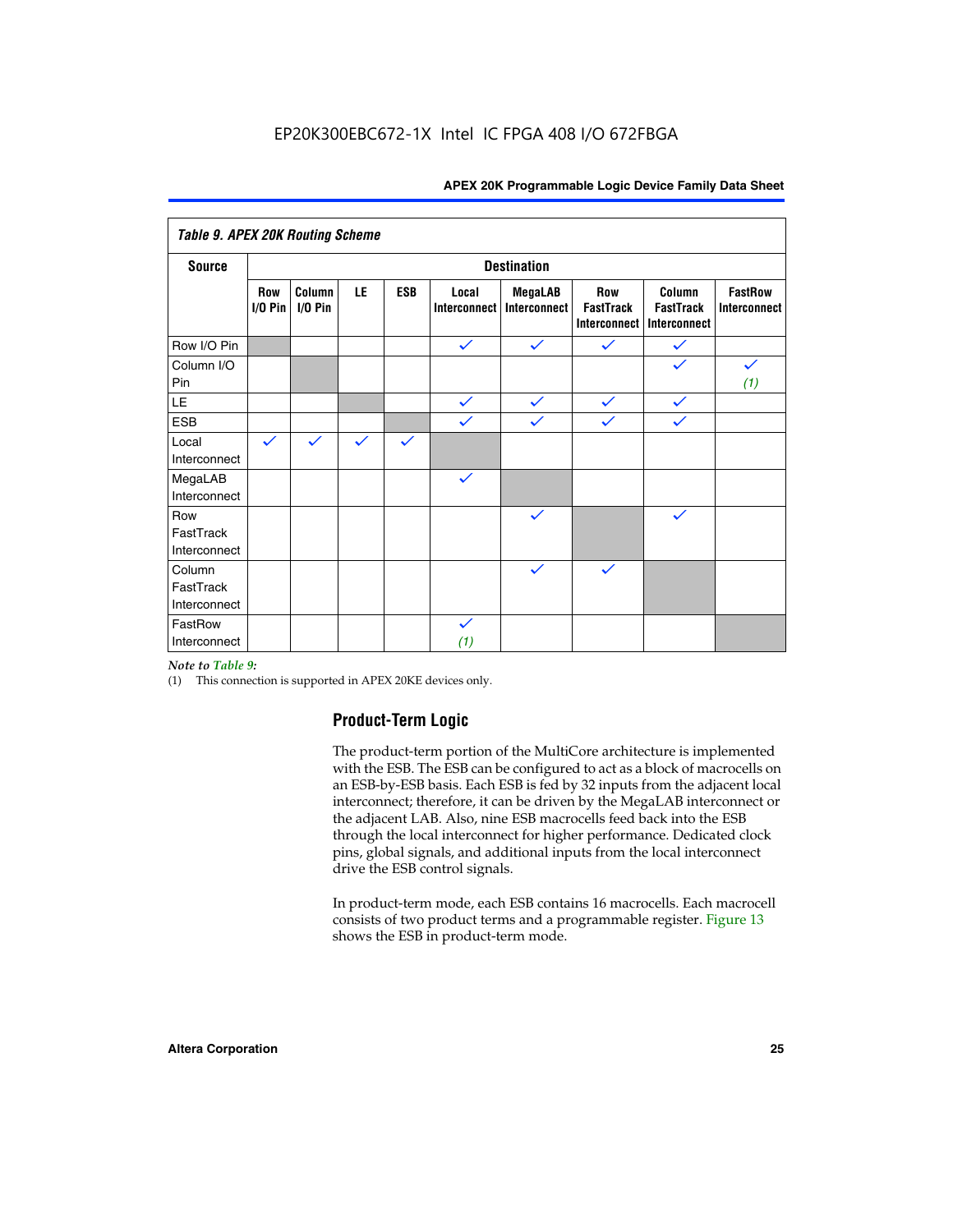#### *Figure 13. Product-Term Logic in ESB*



(1) APEX 20KE devices have four dedicated clocks.

## *Macrocells*

APEX 20K macrocells can be configured individually for either sequential or combinatorial logic operation. The macrocell consists of three functional blocks: the logic array, the product-term select matrix, and the programmable register.

Combinatorial logic is implemented in the product terms. The productterm select matrix allocates these product terms for use as either primary logic inputs (to the OR and XOR gates) to implement combinatorial functions, or as parallel expanders to be used to increase the logic available to another macrocell. One product term can be inverted; the Quartus II software uses this feature to perform DeMorgan's inversion for more efficient implementation of wide OR functions. The Quartus II software Compiler can use a NOT-gate push-back technique to emulate an asynchronous preset. Figure 14 shows the APEX 20K macrocell.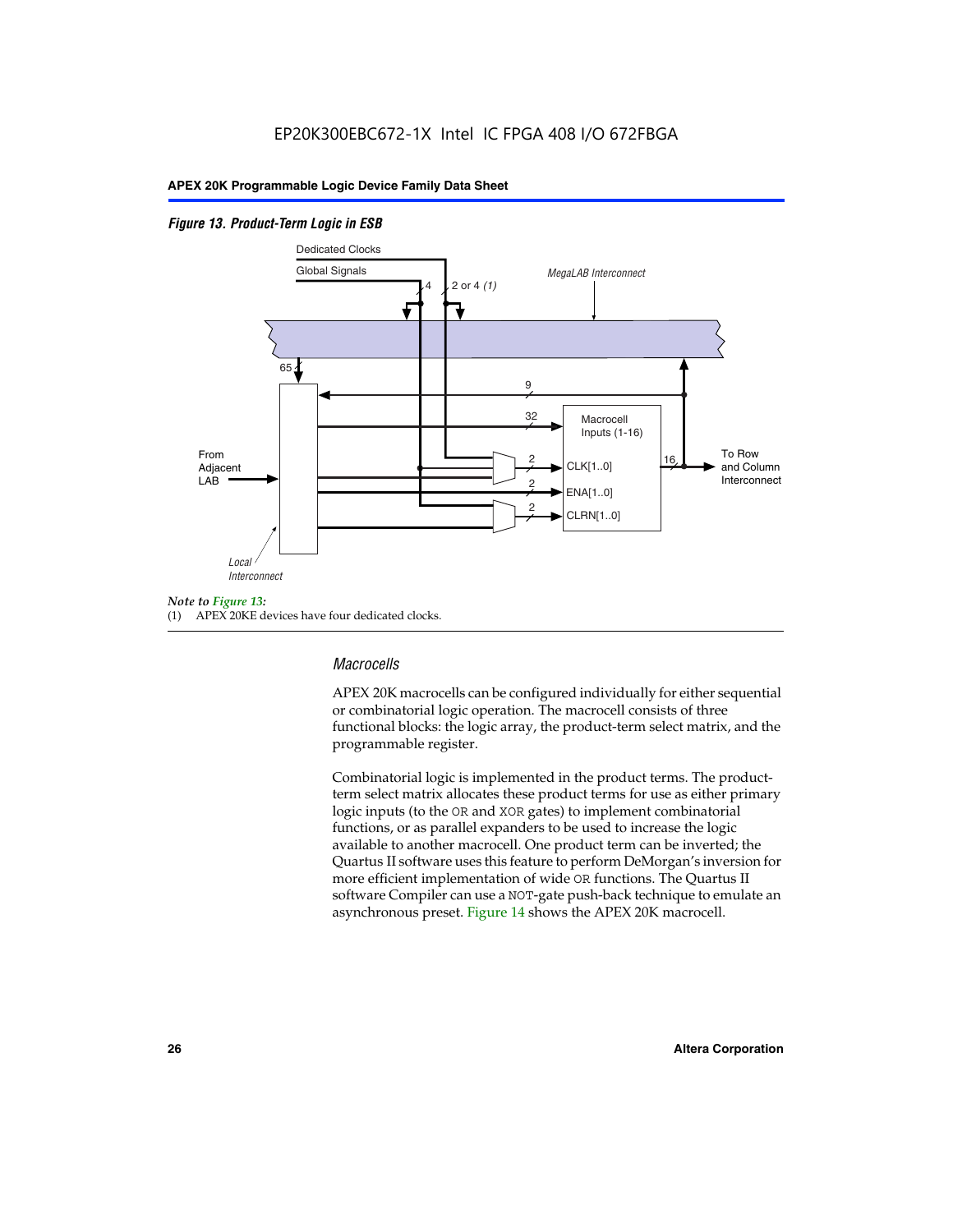

#### *Figure 14. APEX 20K Macrocell*

For registered functions, each macrocell register can be programmed individually to implement D, T, JK, or SR operation with programmable clock control. The register can be bypassed for combinatorial operation. During design entry, the designer specifies the desired register type; the Quartus II software then selects the most efficient register operation for each registered function to optimize resource utilization. The Quartus II software or other synthesis tools can also select the most efficient register operation automatically when synthesizing HDL designs.

Each programmable register can be clocked by one of two ESB-wide clocks. The ESB-wide clocks can be generated from device dedicated clock pins, global signals, or local interconnect. Each clock also has an associated clock enable, generated from the local interconnect. The clock and clock enable signals are related for a particular ESB; any macrocell using a clock also uses the associated clock enable.

If both the rising and falling edges of a clock are used in an ESB, both ESB-wide clock signals are used.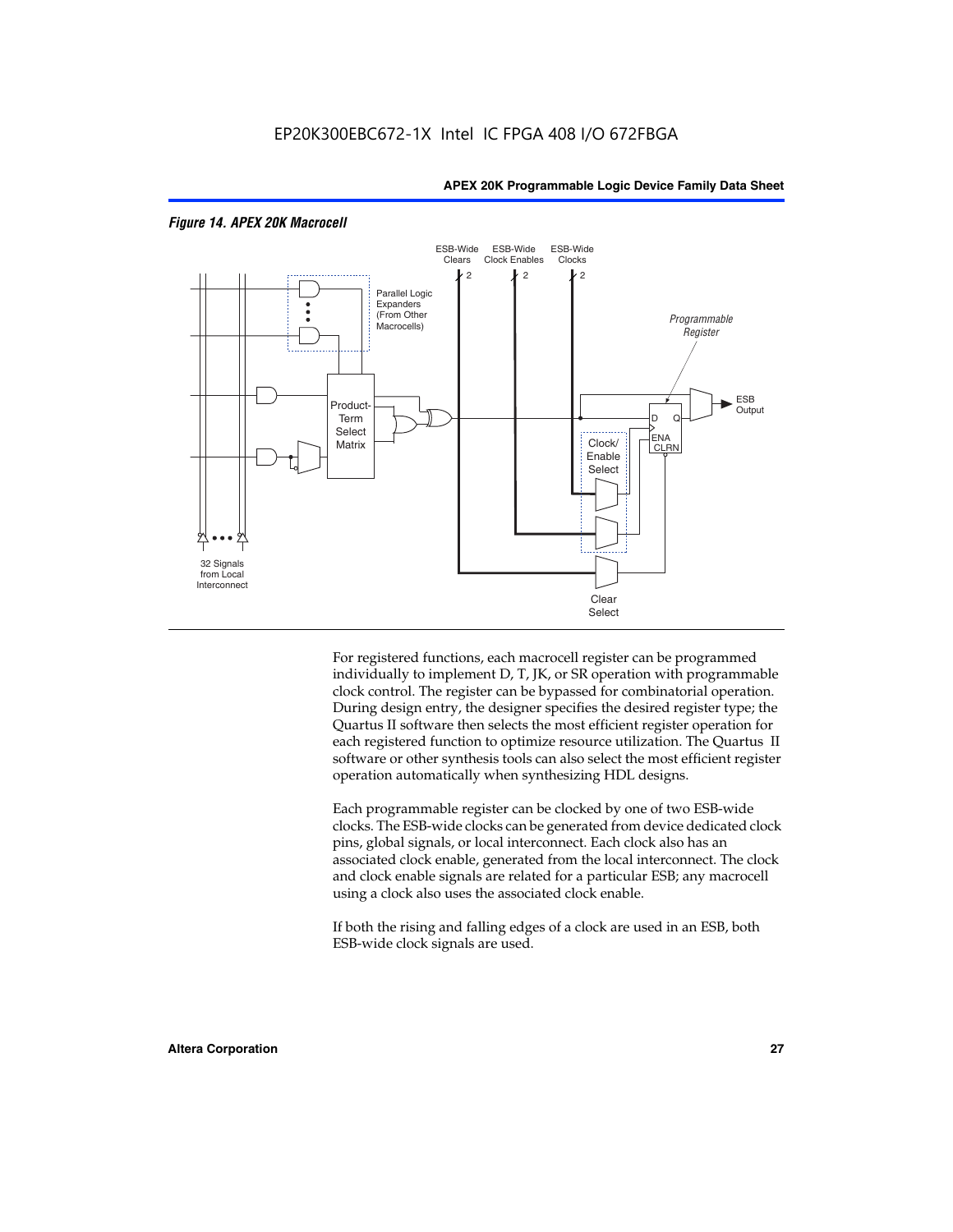The programmable register also supports an asynchronous clear function. Within the ESB, two asynchronous clears are generated from global signals and the local interconnect. Each macrocell can either choose between the two asynchronous clear signals or choose to not be cleared. Either of the two clear signals can be inverted within the ESB. Figure 15 shows the ESB control logic when implementing product-terms.





(1) APEX 20KE devices have four dedicated clocks.

## *Parallel Expanders*

Parallel expanders are unused product terms that can be allocated to a neighboring macrocell to implement fast, complex logic functions. Parallel expanders allow up to 32 product terms to feed the macrocell OR logic directly, with two product terms provided by the macrocell and 30 parallel expanders provided by the neighboring macrocells in the ESB.

The Quartus II software Compiler can allocate up to 15 sets of up to two parallel expanders per set to the macrocells automatically. Each set of two parallel expanders incurs a small, incremental timing delay. Figure 16 shows the APEX 20K parallel expanders.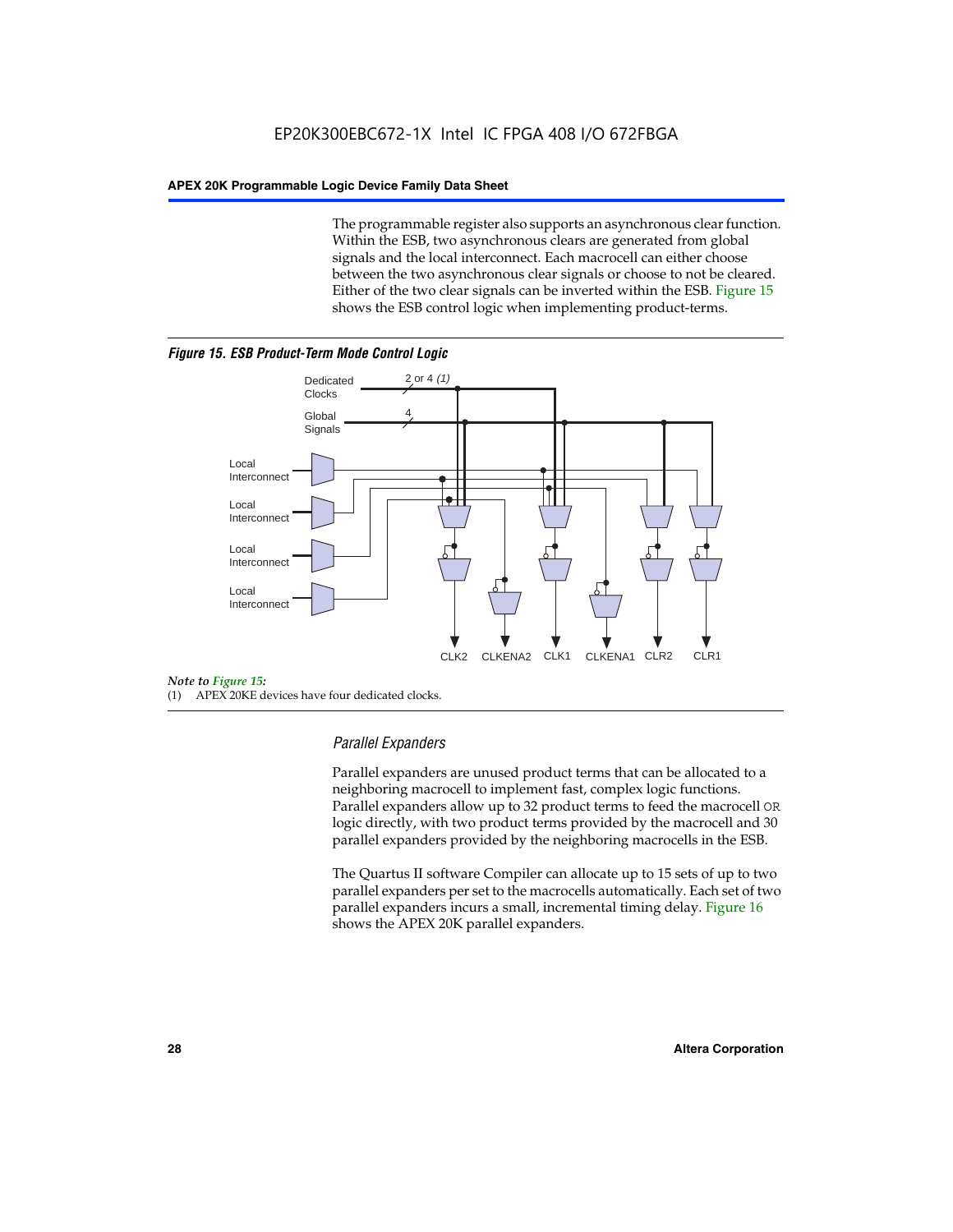



## **Embedded System Block**

The ESB can implement various types of memory blocks, including dual-port RAM, ROM, FIFO, and CAM blocks. The ESB includes input and output registers; the input registers synchronize writes, and the output registers can pipeline designs to improve system performance. The ESB offers a dual-port mode, which supports simultaneous reads and writes at two different clock frequencies. Figure 17 shows the ESB block diagram.



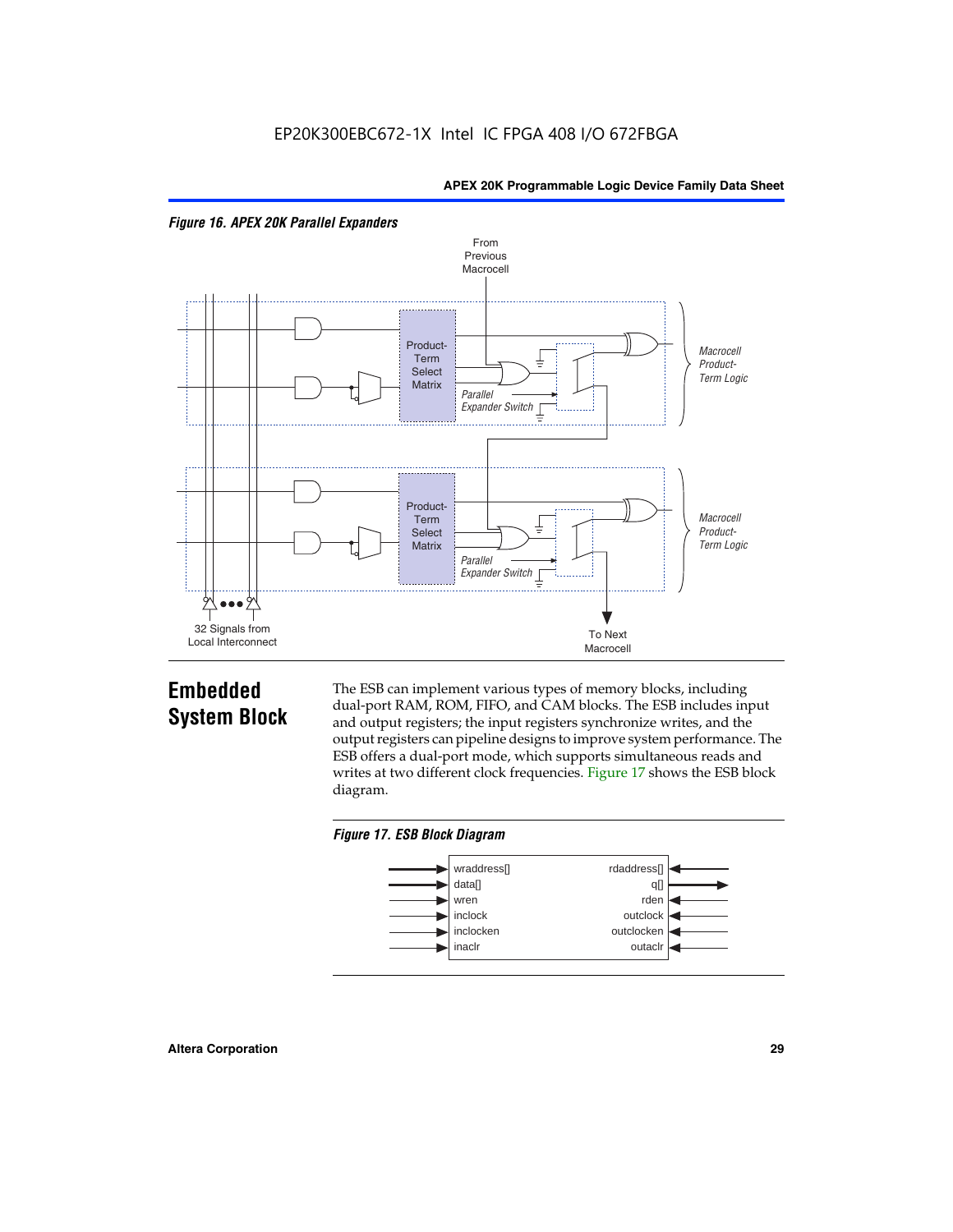ESBs can implement synchronous RAM, which is easier to use than asynchronous RAM. A circuit using asynchronous RAM must generate the RAM write enable (WE) signal, while ensuring that its data and address signals meet setup and hold time specifications relative to the WE signal. In contrast, the ESB's synchronous RAM generates its own WE signal and is self-timed with respect to the global clock. Circuits using the ESB's selftimed RAM must only meet the setup and hold time specifications of the global clock.

ESB inputs are driven by the adjacent local interconnect, which in turn can be driven by the MegaLAB or FastTrack Interconnect. Because the ESB can be driven by the local interconnect, an adjacent LE can drive it directly for fast memory access. ESB outputs drive the MegaLAB and FastTrack Interconnect. In addition, ten ESB outputs, nine of which are unique output lines, drive the local interconnect for fast connection to adjacent LEs or for fast feedback product-term logic.

When implementing memory, each ESB can be configured in any of the following sizes:  $128 \times 16$ ,  $256 \times 8$ ,  $512 \times 4$ ,  $1,024 \times 2$ , or  $2,048 \times 1$ . By combining multiple ESBs, the Quartus II software implements larger memory blocks automatically. For example, two  $128 \times 16$  RAM blocks can be combined to form a  $128 \times 32$  RAM block, and two  $512 \times 4$  RAM blocks can be combined to form a  $512 \times 8$  RAM block. Memory performance does not degrade for memory blocks up to 2,048 words deep. Each ESB can implement a 2,048-word-deep memory; the ESBs are used in parallel, eliminating the need for any external control logic and its associated delays.

To create a high-speed memory block that is more than 2,048 words deep, ESBs drive tri-state lines. Each tri-state line connects all ESBs in a column of MegaLAB structures, and drives the MegaLAB interconnect and row and column FastTrack Interconnect throughout the column. Each ESB incorporates a programmable decoder to activate the tri-state driver appropriately. For instance, to implement 8,192-word-deep memory, four ESBs are used. Eleven address lines drive the ESB memory, and two more drive the tri-state decoder. Depending on which 2,048-word memory page is selected, the appropriate ESB driver is turned on, driving the output to the tri-state line. The Quartus II software automatically combines ESBs with tri-state lines to form deeper memory blocks. The internal tri-state control logic is designed to avoid internal contention and floating lines. See Figure 18.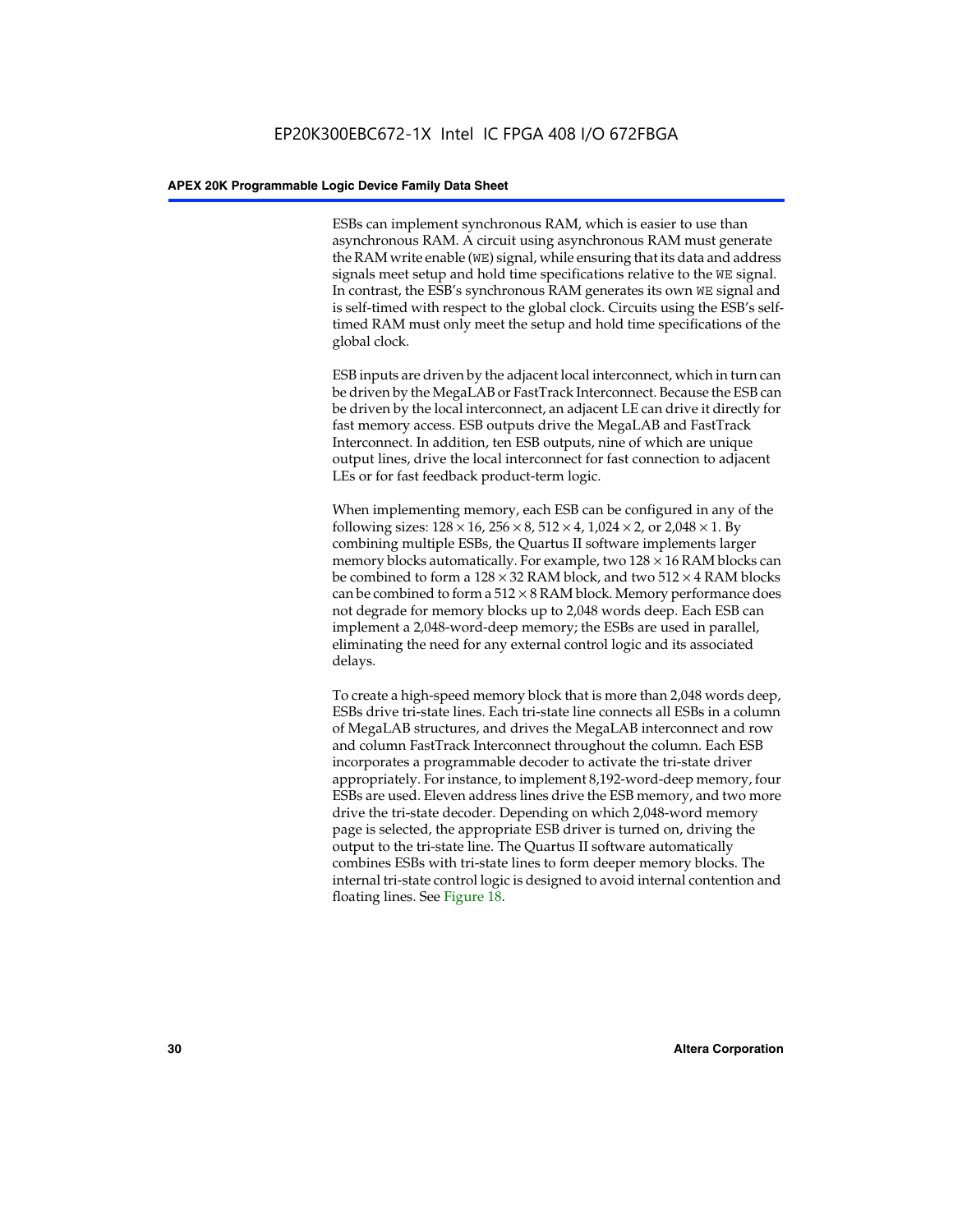

*Figure 18. Deep Memory Block Implemented with Multiple ESBs*

The ESB implements two forms of dual-port memory: read/write clock mode and input/output clock mode. The ESB can also be used for bidirectional, dual-port memory applications in which two ports read or write simultaneously. To implement this type of dual-port memory, two or four ESBs are used to support two simultaneous reads or writes. This functionality is shown in Figure 19.

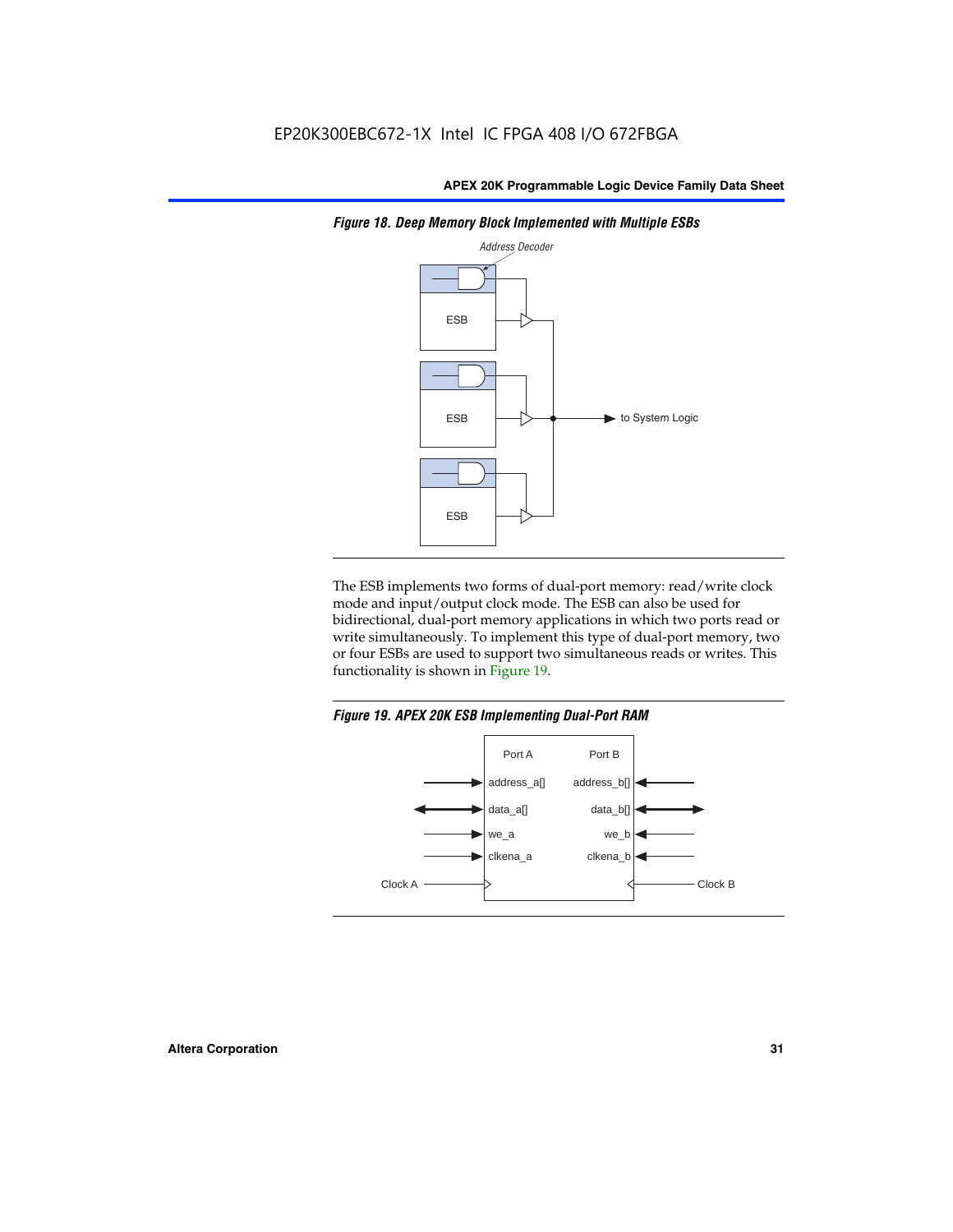## **Read/Write Clock Mode**

The read/write clock mode contains two clocks. One clock controls all registers associated with writing: data input, WE, and write address. The other clock controls all registers associated with reading: read enable (RE), read address, and data output. The ESB also supports clock enable and asynchronous clear signals; these signals also control the read and write registers independently. Read/write clock mode is commonly used for applications where reads and writes occur at different system frequencies. Figure 20 shows the ESB in read/write clock mode.



## *Notes to Figure 20:*

- (1) All registers can be cleared asynchronously by ESB local interconnect signals, global signals, or the chip-wide reset.
- (2) APEX 20KE devices have four dedicated clocks.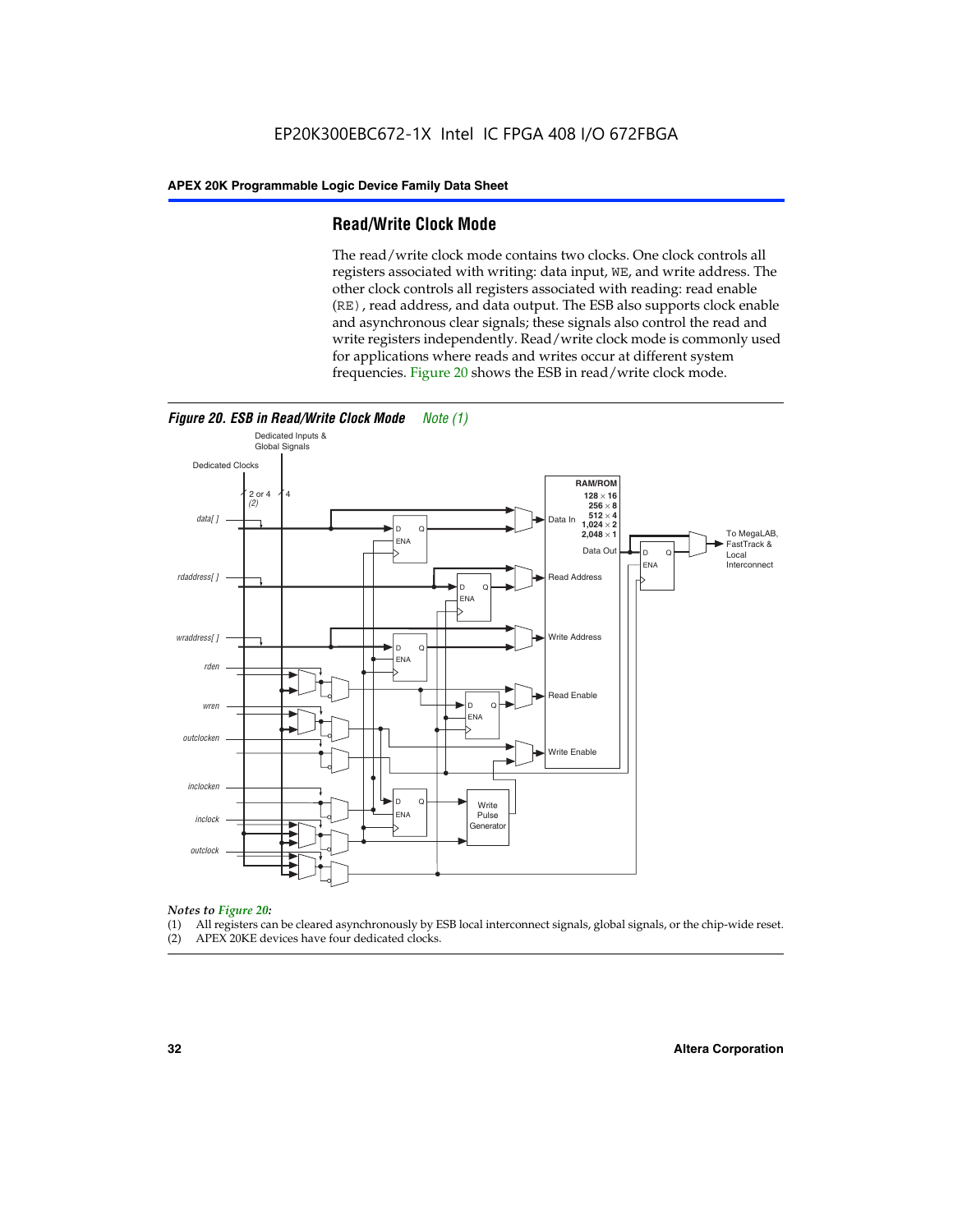## **Input/Output Clock Mode**

The input/output clock mode contains two clocks. One clock controls all registers for inputs into the ESB: data input, WE, RE, read address, and write address. The other clock controls the ESB data output registers. The ESB also supports clock enable and asynchronous clear signals; these signals also control the reading and writing of registers independently. Input/output clock mode is commonly used for applications where the reads and writes occur at the same system frequency, but require different clock enable signals for the input and output registers. Figure 21 shows the ESB in input/output clock mode.



#### *Figure 21. ESB in Input/Output Clock Mode Note (1)*

#### *Notes to Figure 21:*

(1) All registers can be cleared asynchronously by ESB local interconnect signals, global signals, or the chip-wide reset.

(2) APEX 20KE devices have four dedicated clocks.

## **Single-Port Mode**

The APEX 20K ESB also supports a single-port mode, which is used when simultaneous reads and writes are not required. See Figure 22.

#### **Altera Corporation 33**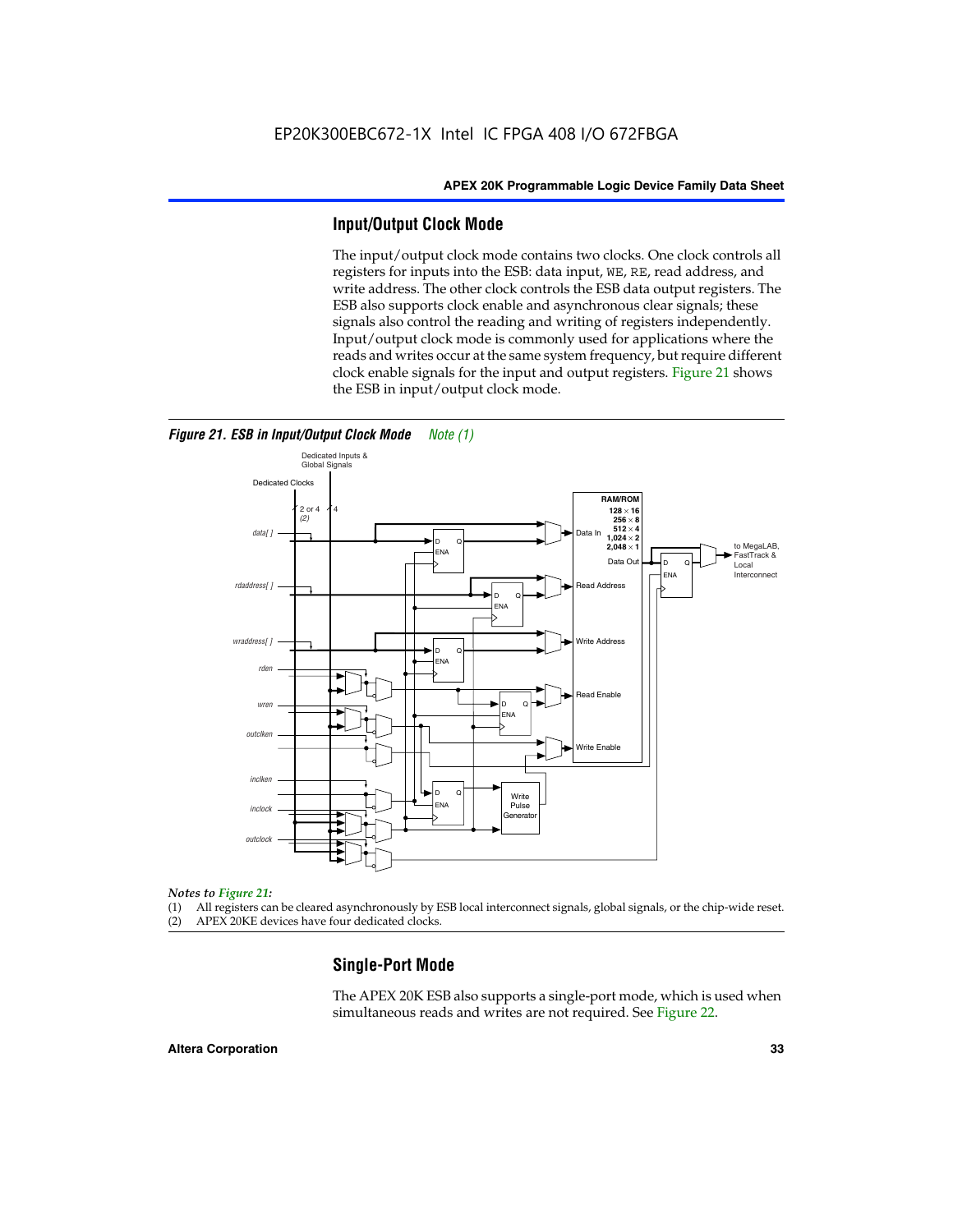#### *Figure 22. ESB in Single-Port Mode Note (1)*



#### *Notes to Figure 22:*

(1) All registers can be asynchronously cleared by ESB local interconnect signals, global signals, or the chip-wide reset.

(2) APEX 20KE devices have four dedicated clocks.

## **Content-Addressable Memory**

In APEX 20KE devices, the ESB can implement CAM. CAM can be thought of as the inverse of RAM. When read, RAM outputs the data for a given address. Conversely, CAM outputs an address for a given data word. For example, if the data FA12 is stored in address 14, the CAM outputs 14 when FA12 is driven into it.

CAM is used for high-speed search operations. When searching for data within a RAM block, the search is performed serially. Thus, finding a particular data word can take many cycles. CAM searches all addresses in parallel and outputs the address storing a particular word. When a match is found, a match flag is set high. Figure 23 shows the CAM block diagram.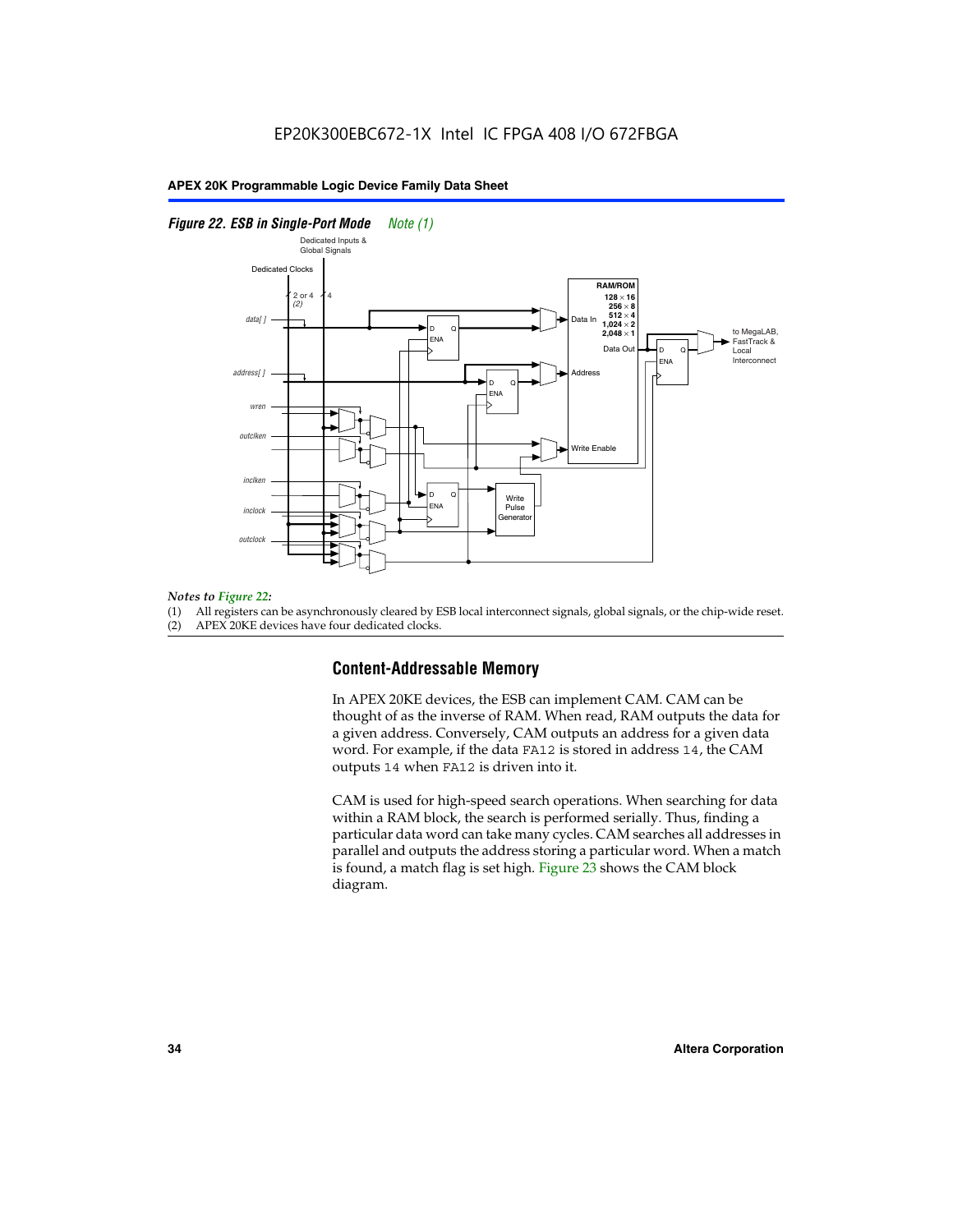

#### *Figure 23. APEX 20KE CAM Block Diagram*

CAM can be used in any application requiring high-speed searches, such as networking, communications, data compression, and cache management.

The APEX 20KE on-chip CAM provides faster system performance than traditional discrete CAM. Integrating CAM and logic into the APEX 20KE device eliminates off-chip and on-chip delays, improving system performance.

When in CAM mode, the ESB implements 32-word, 32-bit CAM. Wider or deeper CAM can be implemented by combining multiple CAMs with some ancillary logic implemented in LEs. The Quartus II software combines ESBs and LEs automatically to create larger CAMs.

CAM supports writing "don't care" bits into words of the memory. The "don't-care" bit can be used as a mask for CAM comparisons; any bit set to "don't-care" has no effect on matches.

The output of the CAM can be encoded or unencoded. When encoded, the ESB outputs an encoded address of the data's location. For instance, if the data is located in address 12, the ESB output is 12. When unencoded, the ESB uses its 16 outputs to show the location of the data over two clock cycles. In this case, if the data is located in address 12, the 12th output line goes high. When using unencoded outputs, two clock cycles are required to read the output because a 16-bit output bus is used to show the status of 32 words.

The encoded output is better suited for designs that ensure duplicate data is not written into the CAM. If duplicate data is written into two locations, the CAM's output will be incorrect. If the CAM may contain duplicate data, the unencoded output is a better solution; CAM with unencoded outputs can distinguish multiple data locations.

CAM can be pre-loaded with data during configuration, or it can be written during system operation. In most cases, two clock cycles are required to write each word into CAM. When "don't-care" bits are used, a third clock cycle is required.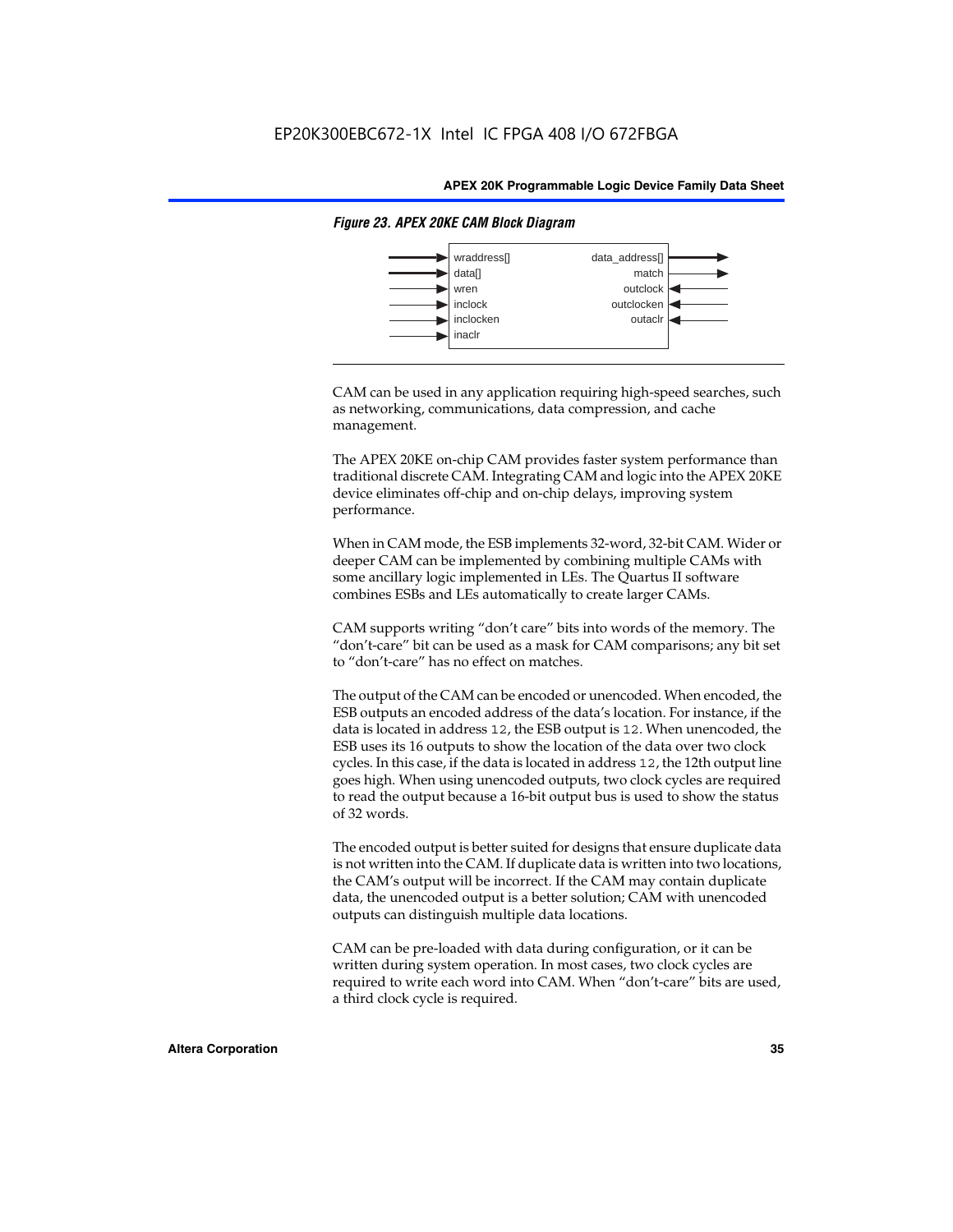

For more information on APEX 20KE devices and CAM, see *Application Note 119 (Implementing High-Speed Search Applications with APEX CAM).*

# **Driving Signals to the ESB**

ESBs provide flexible options for driving control signals. Different clocks can be used for the ESB inputs and outputs. Registers can be inserted independently on the data input, data output, read address, write address, WE, and RE signals. The global signals and the local interconnect can drive the WE and RE signals. The global signals, dedicated clock pins, and local interconnect can drive the ESB clock signals. Because the LEs drive the local interconnect, the LEs can control the WE and RE signals and the ESB clock, clock enable, and asynchronous clear signals. Figure 24 shows the ESB control signal generation logic.





#### *Note to Figure 24:*

(1) APEX 20KE devices have four dedicated clocks.

An ESB is fed by the local interconnect, which is driven by adjacent LEs (for high-speed connection to the ESB) or the MegaLAB interconnect. The ESB can drive the local, MegaLAB, or FastTrack Interconnect routing structure to drive LEs and IOEs in the same MegaLAB structure or anywhere in the device.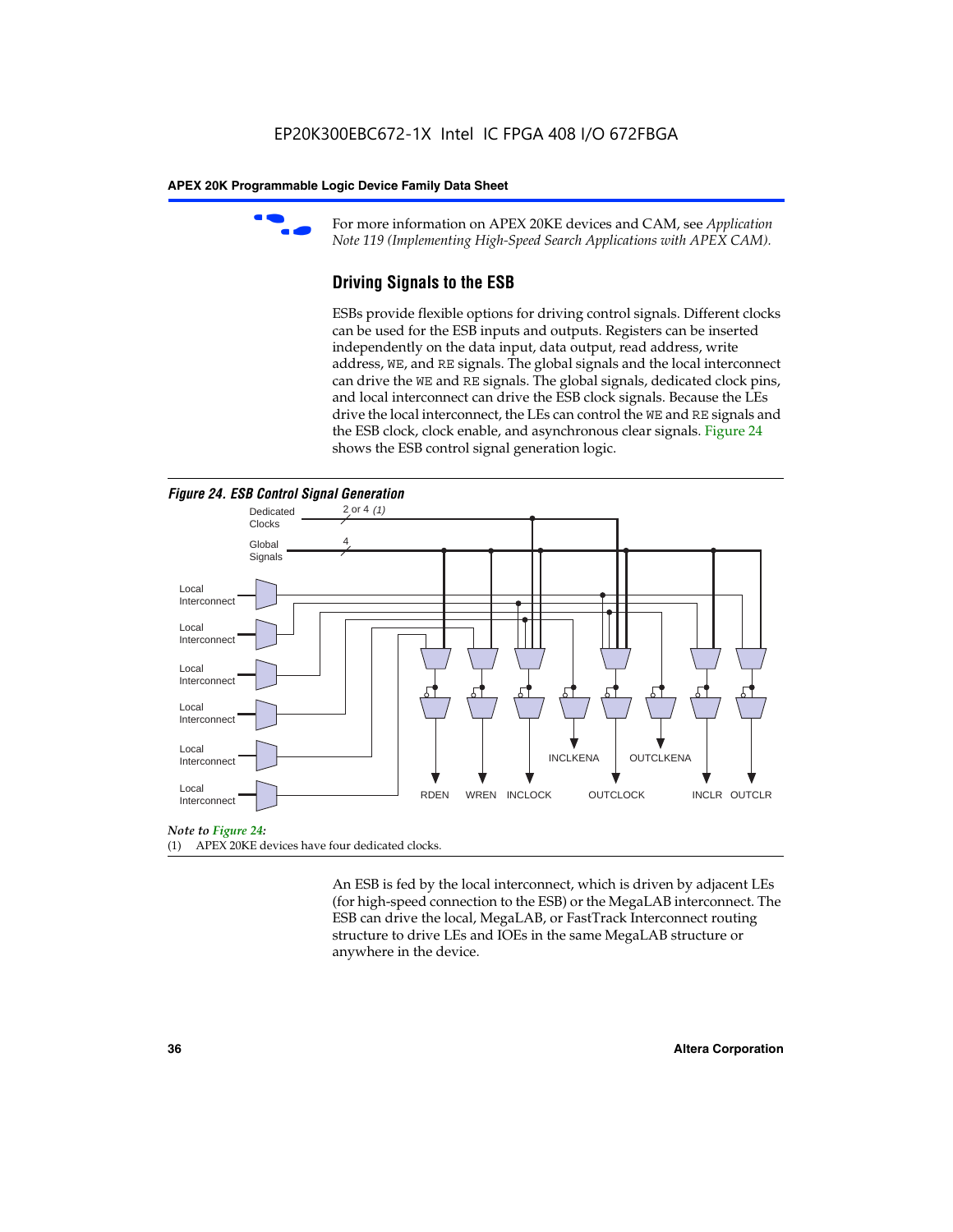# **Implementing Logic in ROM**

In addition to implementing logic with product terms, the ESB can implement logic functions when it is programmed with a read-only pattern during configuration, creating a large LUT. With LUTs, combinatorial functions are implemented by looking up the results, rather than by computing them. This implementation of combinatorial functions can be faster than using algorithms implemented in general logic, a performance advantage that is further enhanced by the fast access times of ESBs. The large capacity of ESBs enables designers to implement complex functions in one logic level without the routing delays associated with linked LEs or distributed RAM blocks. Parameterized functions such as LPM functions can take advantage of the ESB automatically. Further, the Quartus II software can implement portions of a design with ESBs where appropriate.

# **Programmable Speed/Power Control**

APEX 20K ESBs offer a high-speed mode that supports very fast operation on an ESB-by-ESB basis. When high speed is not required, this feature can be turned off to reduce the ESB's power dissipation by up to 50%. ESBs that run at low power incur a nominal timing delay adder. This Turbo  $Bit^{TM}$  option is available for ESBs that implement product-term logic or memory functions. An ESB that is not used will be powered down so that it does not consume DC current.

Designers can program each ESB in the APEX 20K device for either high-speed or low-power operation. As a result, speed-critical paths in the design can run at high speed, while the remaining paths operate at reduced power.

**I/O Structure** The APEX 20K IOE contains a bidirectional I/O buffer and a register that can be used either as an input register for external data requiring fast setup times, or as an output register for data requiring fast clock-to-output performance. IOEs can be used as input, output, or bidirectional pins. For fast bidirectional I/O timing, LE registers using local routing can improve setup times and OE timing. The Quartus II software Compiler uses the programmable inversion option to invert signals from the row and column interconnect automatically where appropriate. Because the APEX 20K IOE offers one output enable per pin, the Quartus II software Compiler can emulate open-drain operation efficiently.

> The APEX 20K IOE includes programmable delays that can be activated to ensure zero hold times, minimum clock-to-output times, input IOE register-to-core register transfers, or core-to-output IOE register transfers. A path in which a pin directly drives a register may require the delay to ensure zero hold time, whereas a path in which a pin drives a register through combinatorial logic may not require the delay.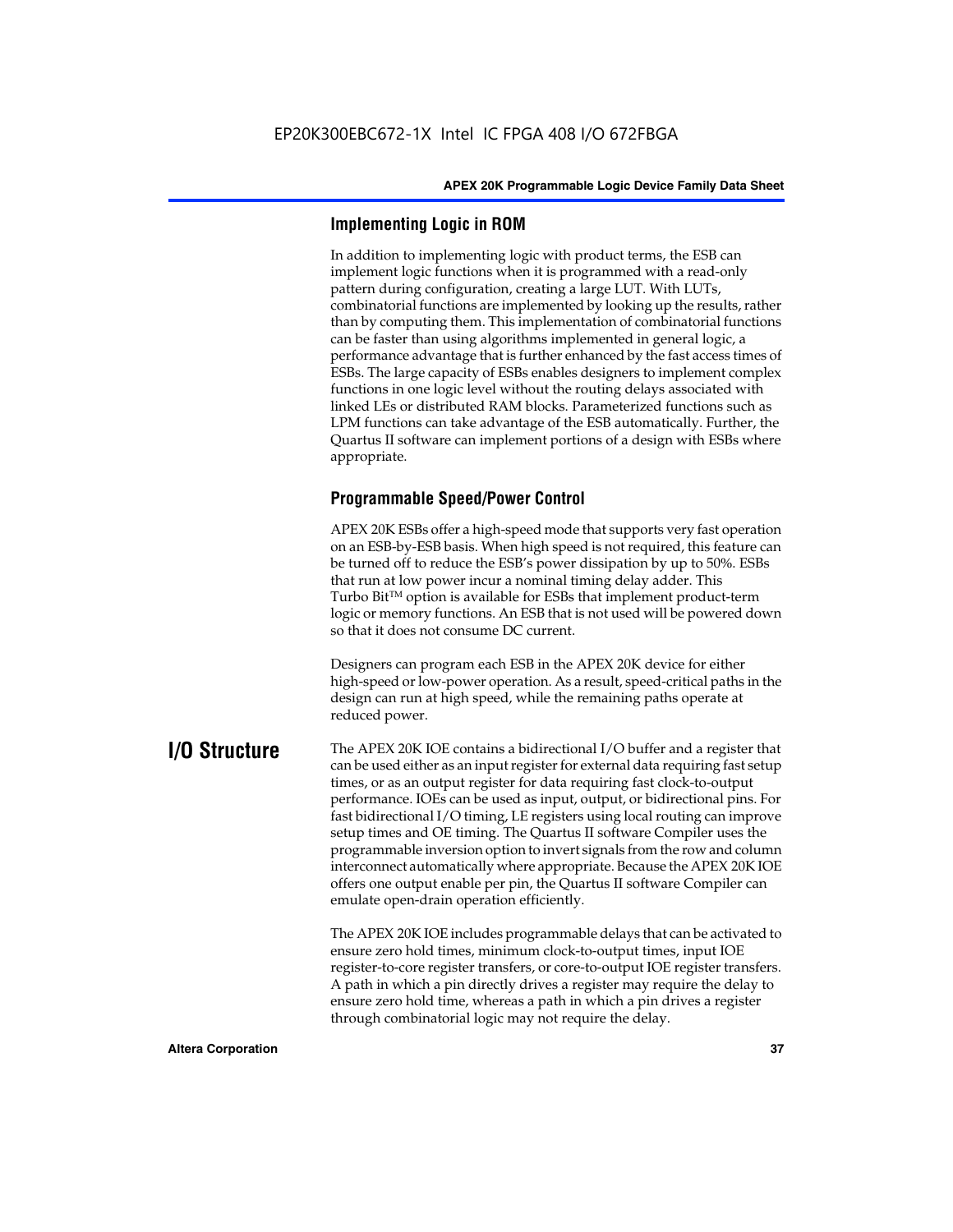Table 10 describes the APEX 20K programmable delays and their logic options in the Quartus II software.

| Table 10. APEX 20K Programmable Delay Chains |                                         |  |  |
|----------------------------------------------|-----------------------------------------|--|--|
| <b>Programmable Delays</b>                   | <b>Quartus II Logic Option</b>          |  |  |
| Input pin to core delay                      | Decrease input delay to internal cells  |  |  |
| Input pin to input register delay            | Decrease input delay to input register  |  |  |
| Core to output register delay                | Decrease input delay to output register |  |  |
| Output register $t_{\rm CO}$ delay           | Increase delay to output pin            |  |  |

The Quartus II software compiler can program these delays automatically to minimize setup time while providing a zero hold time. Figure 25 shows how fast bidirectional I/Os are implemented in APEX 20K devices.

The register in the APEX 20K IOE can be programmed to power-up high or low after configuration is complete. If it is programmed to power-up low, an asynchronous clear can control the register. If it is programmed to power-up high, the register cannot be asynchronously cleared or preset. This feature is useful for cases where the APEX 20K device controls an active-low input or another device; it prevents inadvertent activation of the input upon power-up.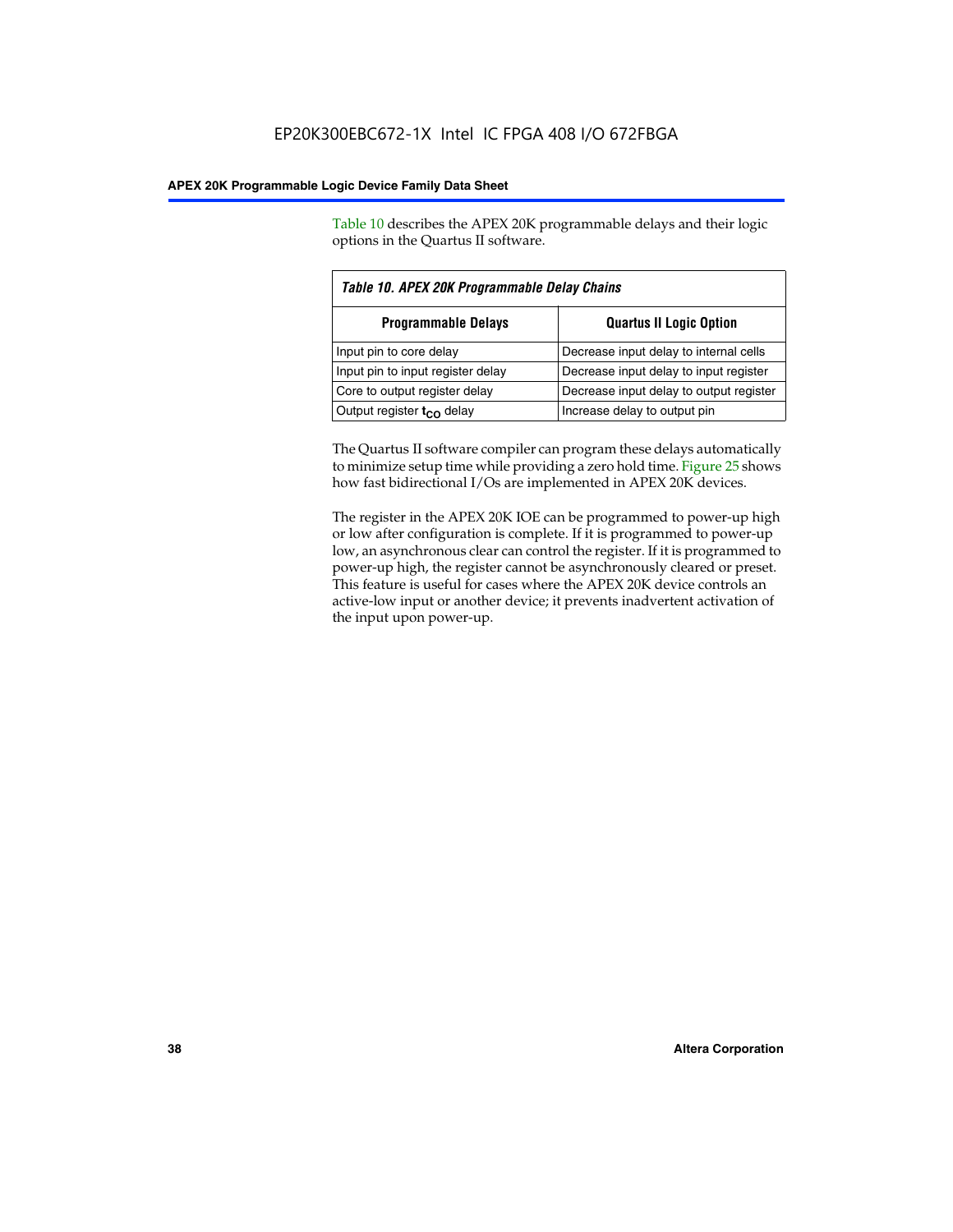

# *Figure 25. APEX 20K Bidirectional I/O Registers Note (1)*



#### **Altera Corporation 39**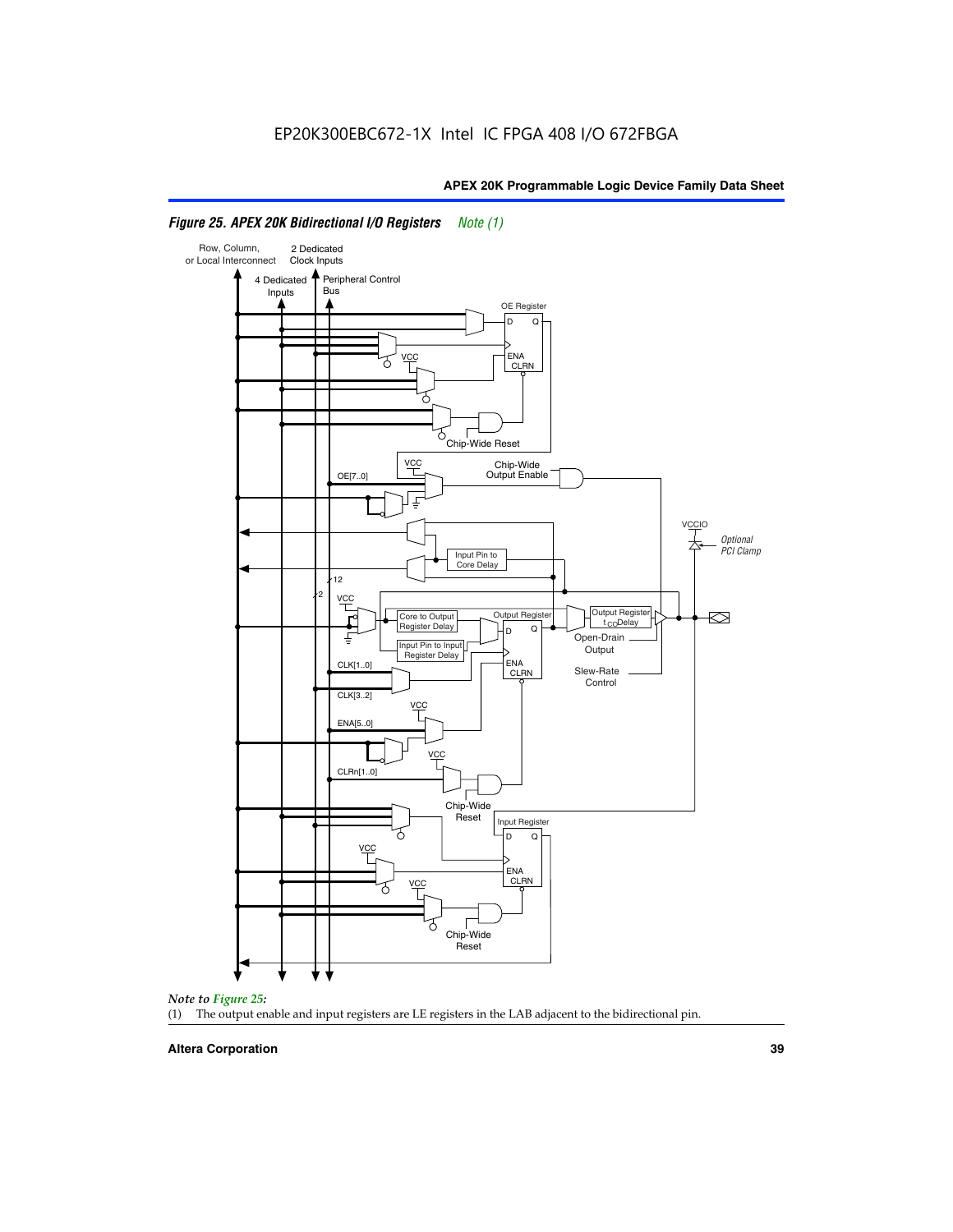APEX 20KE devices include an enhanced IOE, which drives the FastRow interconnect. The FastRow interconnect connects a column I/O pin directly to the LAB local interconnect within two MegaLAB structures. This feature provides fast setup times for pins that drive high fan-outs with complex logic, such as PCI designs. For fast bidirectional I/O timing, LE registers using local routing can improve setup times and OE timing. The APEX 20KE IOE also includes direct support for open-drain operation, giving faster clock-to-output for open-drain signals. Some programmable delays in the APEX 20KE IOE offer multiple levels of delay to fine-tune setup and hold time requirements. The Quartus II software compiler can set these delays automatically to minimize setup time while providing a zero hold time.

Table 11 describes the APEX 20KE programmable delays and their logic options in the Quartus II software.

| Table 11. APEX 20KE Programmable Delay Chains |                                         |  |  |  |
|-----------------------------------------------|-----------------------------------------|--|--|--|
| <b>Programmable Delays</b>                    | <b>Quartus II Logic Option</b>          |  |  |  |
| Input Pin to Core Delay                       | Decrease input delay to internal cells  |  |  |  |
| Input Pin to Input Register Delay             | Decrease input delay to input registers |  |  |  |
| Core to Output Register Delay                 | Decrease input delay to output register |  |  |  |
| Output Register t <sub>CO</sub> Delay         | Increase delay to output pin            |  |  |  |
| <b>Clock Enable Delay</b>                     | Increase clock enable delay             |  |  |  |

The register in the APEX 20KE IOE can be programmed to power-up high or low after configuration is complete. If it is programmed to power-up low, an asynchronous clear can control the register. If it is programmed to power-up high, an asynchronous preset can control the register. Figure 26 shows how fast bidirectional I/O pins are implemented in APEX 20KE devices. This feature is useful for cases where the APEX 20KE device controls an active-low input or another device; it prevents inadvertent activation of the input upon power-up.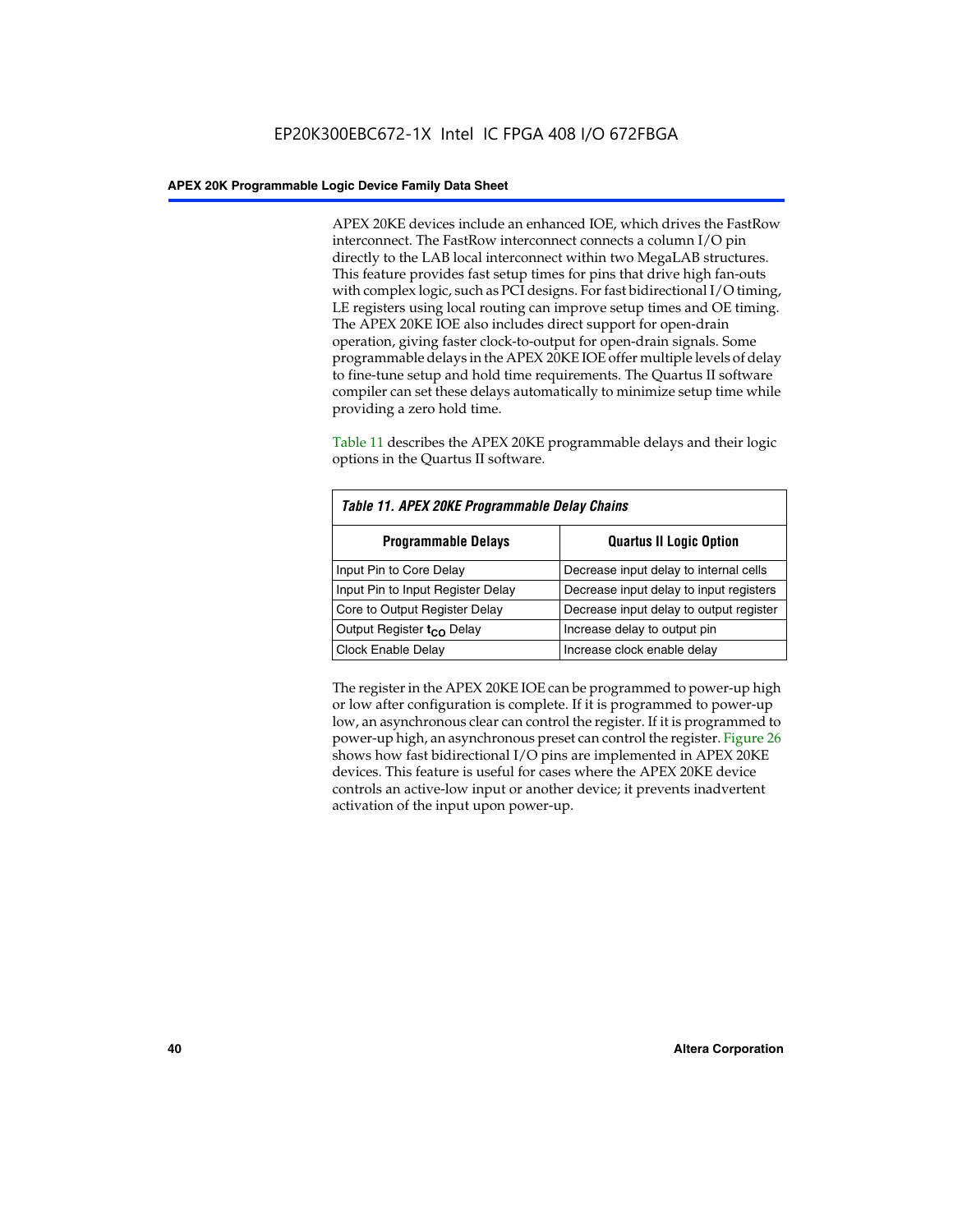#### Row, Column, FastRow, 4 Dedicated or Local Interconnect Clock Inputs Peripheral Control 4 Dedicated **Bus** Inputs OE Register D Q ENA VCC CLRN 7 Chip-Wide Reset vcc Chip-Wide Output Enable OE[7..0] VC Input Pin to **Optional** Core Delay (1) PCI Clamp Input Pin to Core Delay (1) 12 4 **VCC** Output Register **Output Registe**  $\approx$ Core to Output | Output Hegister | Durbut Tropieding | Contput Tropieding | Durbut Tropieding | Output Tropied<br>Register Delay | Durbut Tropieding | Contput Tropieding | Contput Tropieding | O t<sub>CO</sub>Delay  $D$  Q ŧ Open-Drain Input Pin to Input **Output** Register Delay ENA CLK[1..0] CLRN/ Slew-Rate PR<sub>N</sub> Control CLK[3..0] VCC ENA[5..0] Clock Enable Delay (1) VCC CLRn[1..0] Chip-Wide Input Pin to Core Delay (1) Reset Input Register D Q VCC .<br>ENA CLRN **VCC** Chip-Wide Reset

# *Figure 26. APEX 20KE Bidirectional I/O Registers Notes (1), (2)*

#### *Notes to Figure 26:*

- (1) This programmable delay has four settings: off and three levels of delay.<br>(2) The output enable and input registers are LE registers in the LAB adjacer
- The output enable and input registers are LE registers in the LAB adjacent to the bidirectional pin.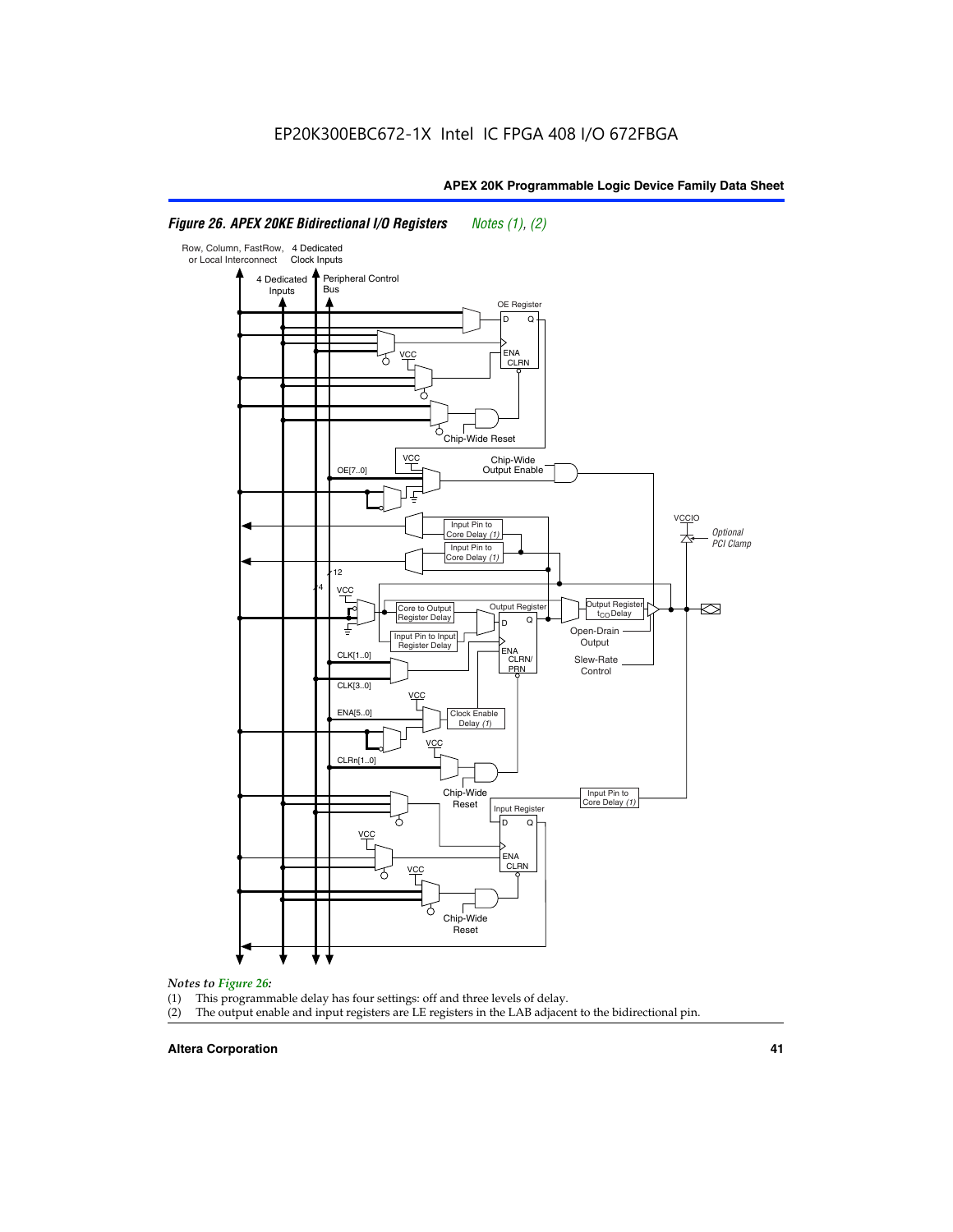Each IOE drives a row, column, MegaLAB, or local interconnect when used as an input or bidirectional pin. A row IOE can drive a local, MegaLAB, row, and column interconnect; a column IOE can drive the column interconnect. Figure 27 shows how a row IOE connects to the interconnect.

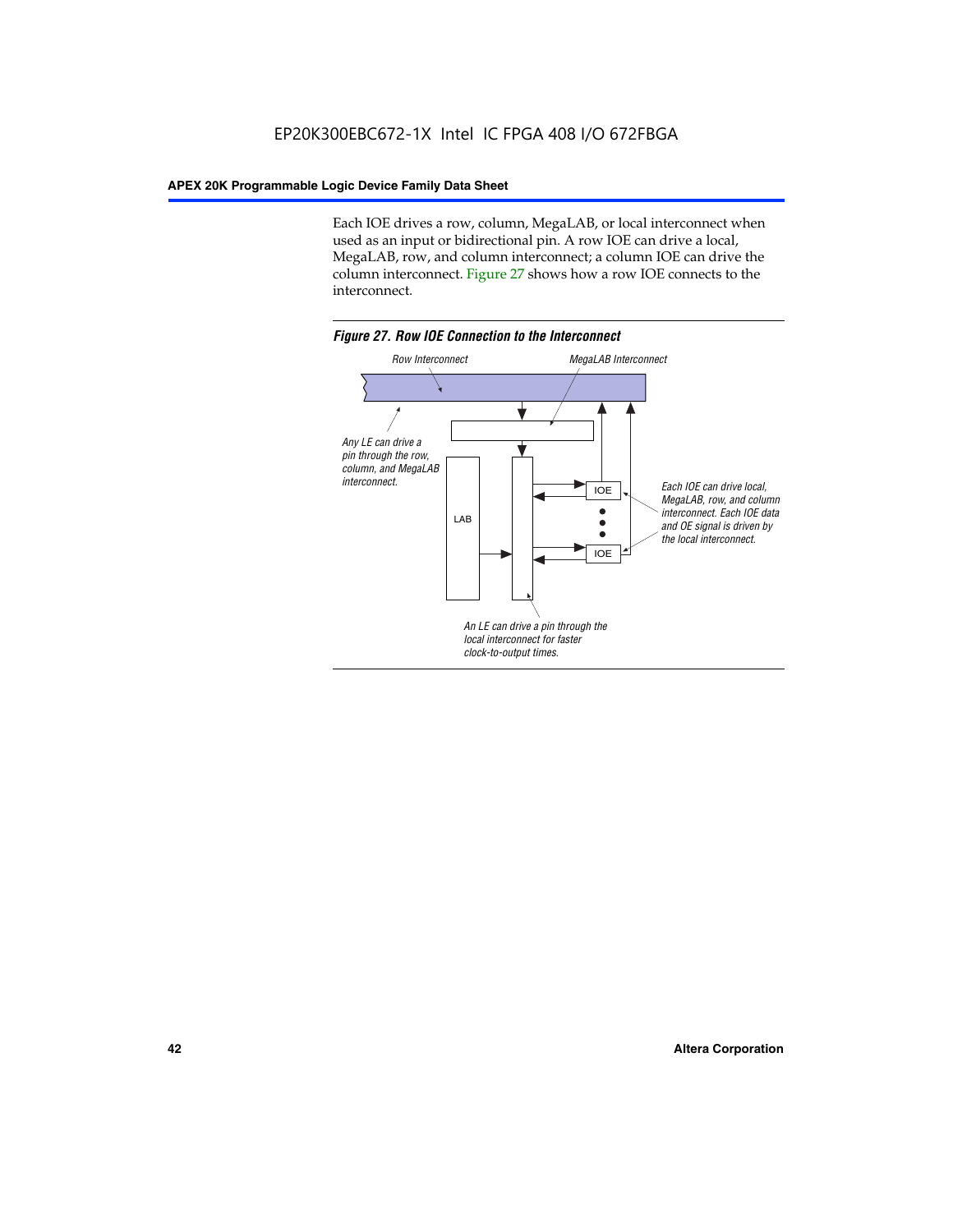Figure 28 shows how a column IOE connects to the interconnect.

# *Figure 28. Column IOE Connection to the Interconnect*



# **Dedicated Fast I/O Pins**

APEX 20KE devices incorporate an enhancement to support bidirectional pins with high internal fanout such as PCI control signals. These pins are called Dedicated Fast I/O pins (FAST1, FAST2, FAST3, and FAST4) and replace dedicated inputs. These pins can be used for fast clock, clear, or high fanout logic signal distribution. They also can drive out. The Dedicated Fast I/O pin data output and tri-state control are driven by local interconnect from the adjacent MegaLAB for high speed.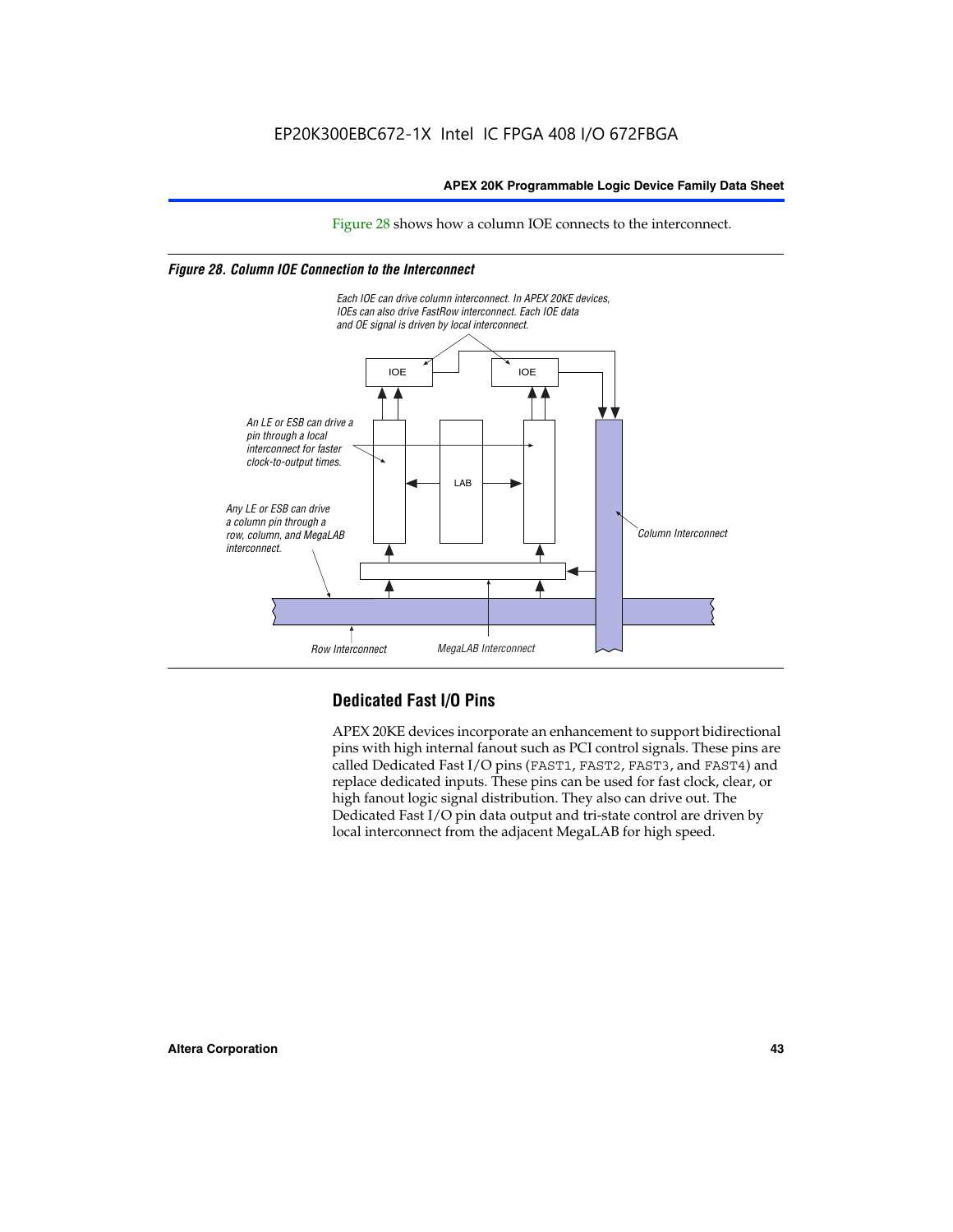# **Advanced I/O Standard Support**

APEX 20KE IOEs support the following I/O standards: LVTTL, LVCMOS, 1.8-V I/O, 2.5-V I/O, 3.3-V PCI, PCI-X, 3.3-V AGP, LVDS, LVPECL, GTL+, CTT, HSTL Class I, SSTL-3 Class I and II, and SSTL-2 Class I and II.



For more information on I/O standards supported by APEX 20KE devices, see *Application Note 117 (Using Selectable I/O Standards in Altera Devices)*.

The APEX 20KE device contains eight I/O banks. In QFP packages, the banks are linked to form four I/O banks. The I/O banks directly support all standards except LVDS and LVPECL. All I/O banks can support LVDS and LVPECL with the addition of external resistors. In addition, one block within a bank contains circuitry to support high-speed True-LVDS and LVPECL inputs, and another block within a particular bank supports high-speed True-LVDS and LVPECL outputs. The LVDS blocks support all of the I/O standards. Each I/O bank has its own VCCIO pins. A single device can support 1.8-V, 2.5-V, and 3.3-V interfaces; each bank can support a different standard independently. Each bank can also use a separate  $V_{\text{REF}}$  level so that each bank can support any of the terminated standards (such as SSTL-3) independently. Within a bank, any one of the terminated standards can be supported. EP20K300E and larger APEX 20KE devices support the LVDS interface for data pins (smaller devices support LVDS clock pins, but not data pins). All EP20K300E and larger devices support the LVDS interface for data pins up to 155 Mbit per channel; EP20K400E devices and larger with an X-suffix on the ordering code add a serializer/deserializer circuit and PLL for higher-speed support.

Each bank can support multiple standards with the same VCCIO for output pins. Each bank can support one voltage-referenced I/O standard, but it can support multiple I/O standards with the same VCCIO voltage level. For example, when VCCIO is 3.3 V, a bank can support LVTTL, LVCMOS, 3.3-V PCI, and SSTL-3 for inputs and outputs.

When the LVDS banks are not used as LVDS I/O banks, they support all of the other I/O standards. Figure 29 shows the arrangement of the APEX 20KE I/O banks.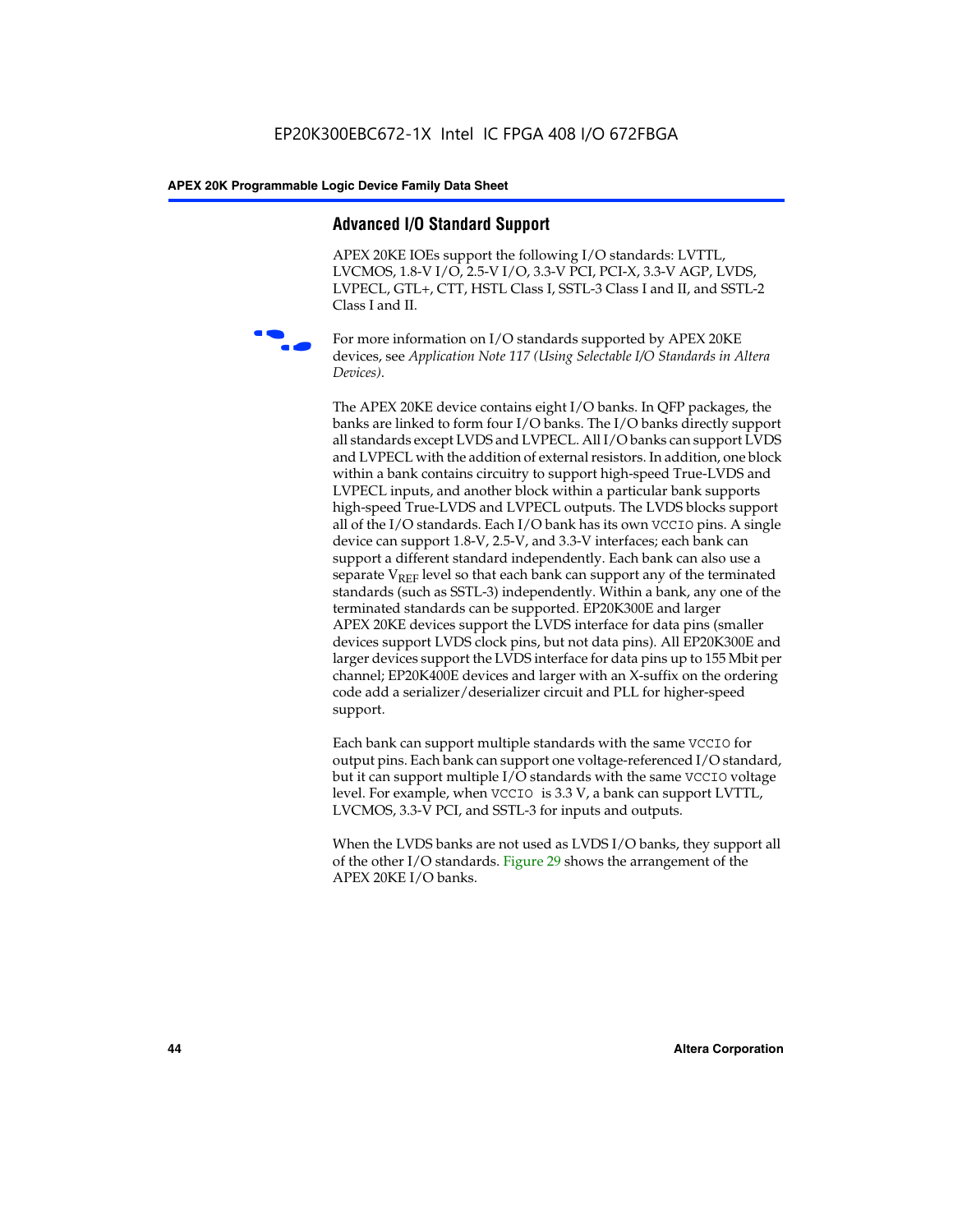

## *Figure 29. APEX 20KE I/O Banks*

#### *Notes to Figure 29:*

- (1) For more information on placing I/O pins in LVDS blocks, refer to the *Guidelines for Using LVDS Blocks* section in *Application Note 120 (Using LVDS in APEX 20KE Devices*).
- (2) If the LVDS input and output blocks are not used for LVDS, they can support all of the I/O standards and can be used as input, output, or bidirectional pins with  $V_{\text{C} \cap \text{O}}$  set to 3.3 V, 2.5 V, or 1.8 V.

# **Power Sequencing & Hot Socketing**

Because APEX 20K and APEX 20KE devices can be used in a mixedvoltage environment, they have been designed specifically to tolerate any possible power-up sequence. Therefore, the  $V_{\text{CCIO}}$  and  $V_{\text{CCINT}}$  power supplies may be powered in any order.

For more information, please refer to the "Power Sequencing Considerations" section in the *Configuring APEX 20KE & APEX 20KC Devices* chapter of the *Configuration Devices Handbook*.

Signals can be driven into APEX 20K devices before and during power-up without damaging the device. In addition, APEX 20K devices do not drive out during power-up. Once operating conditions are reached and the device is configured, APEX 20K and APEX 20KE devices operate as specified by the user.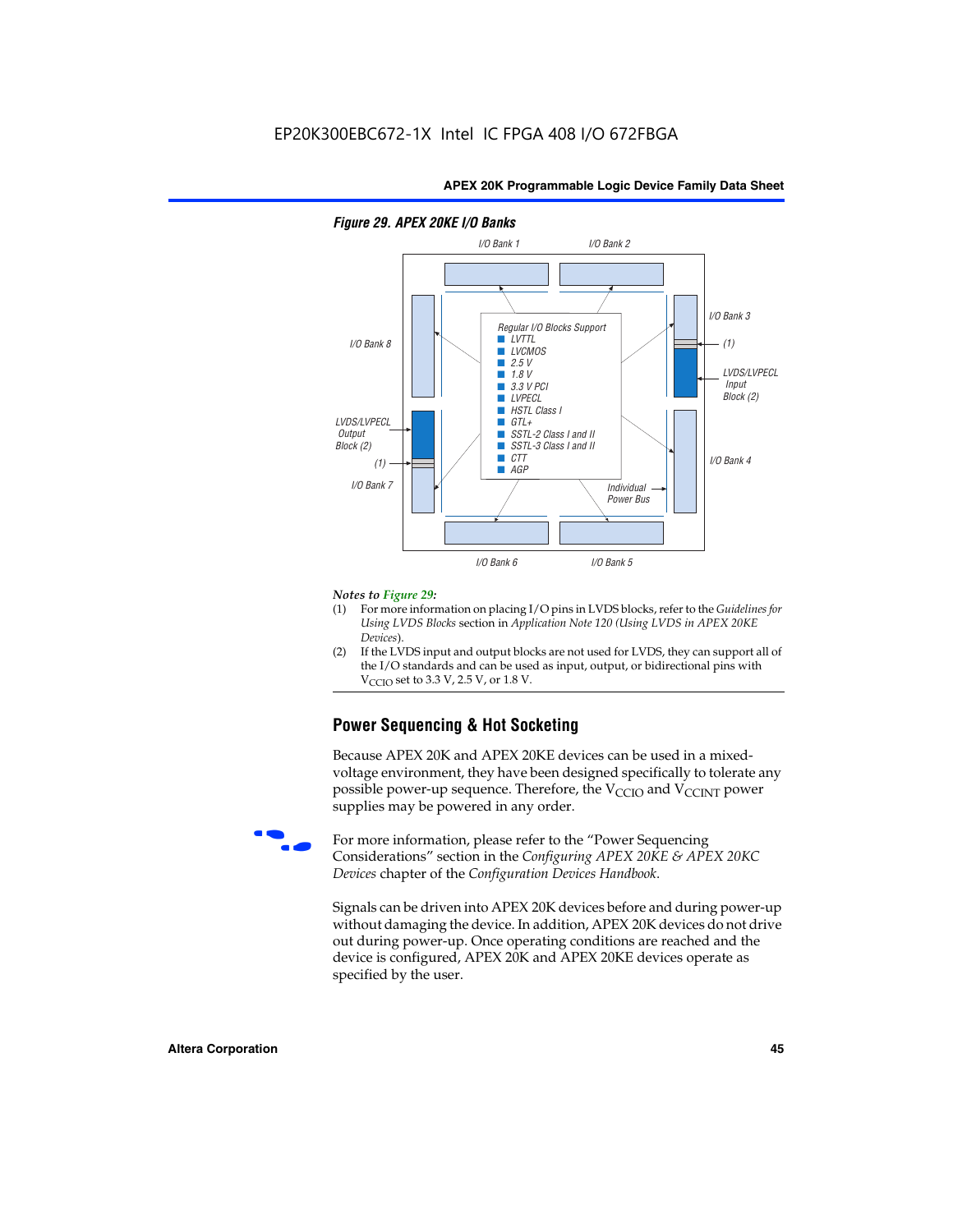Under hot socketing conditions, APEX 20KE devices will not sustain any damage, but the I/O pins will drive out.

# **MultiVolt I/O Interface**

The APEX device architecture supports the MultiVolt I/O interface feature, which allows APEX devices in all packages to interface with systems of different supply voltages. The devices have one set of VCC pins for internal operation and input buffers (VCCINT), and another set for I/O output drivers (VCCIO).

The APEX 20K VCCINT pins must always be connected to a 2.5 V power supply. With a 2.5-V  $V_{\text{CCMT}}$  level, input pins are 2.5-V, 3.3-V, and 5.0-V tolerant. The VCCIO pins can be connected to either a 2.5-V or 3.3-V power supply, depending on the output requirements. When VCCIO pins are connected to a 2.5-V power supply, the output levels are compatible with 2.5-V systems. When the VCCIO pins are connected to a 3.3-V power supply, the output high is 3.3 V and is compatible with 3.3-V or 5.0-V systems.

| Table 12. 5.0-V Tolerant APEX 20K MultiVolt I/O Support |                                                |                  |     |     |     |     |
|---------------------------------------------------------|------------------------------------------------|------------------|-----|-----|-----|-----|
| $V_{\text{CCIO}}(V)$                                    | Input Signals (V)<br><b>Output Signals (V)</b> |                  |     |     |     |     |
|                                                         | 2.5                                            | 3.3              | 5.0 | 2.5 | 3.3 | 5.0 |
| 2.5                                                     |                                                | $\checkmark$ (1) |     |     |     |     |
| 3.3                                                     |                                                |                  |     |     |     |     |

Table 12 summarizes 5.0-V tolerant APEX 20K MultiVolt I/O support.

#### *Notes to Table 12:*

- (1) The PCI clamping diode must be disabled to drive an input with voltages higher than  $V_{CCIO}$ .
- (2) When  $V_{CCIO} = 3.3 V$ , an APEX 20K device can drive a 2.5-V device with 3.3-V tolerant inputs.

Open-drain output pins on 5.0-V tolerant APEX 20K devices (with a pullup resistor to the 5.0-V supply) can drive 5.0-V CMOS input pins that require a  $V_{IH}$  of 3.5 V. When the pin is inactive, the trace will be pulled up to 5.0 V by the resistor. The open-drain pin will only drive low or tri-state; it will never drive high. The rise time is dependent on the value of the pullup resistor and load impedance. The  $I_{OI}$  current specification should be considered when selecting a pull-up resistor.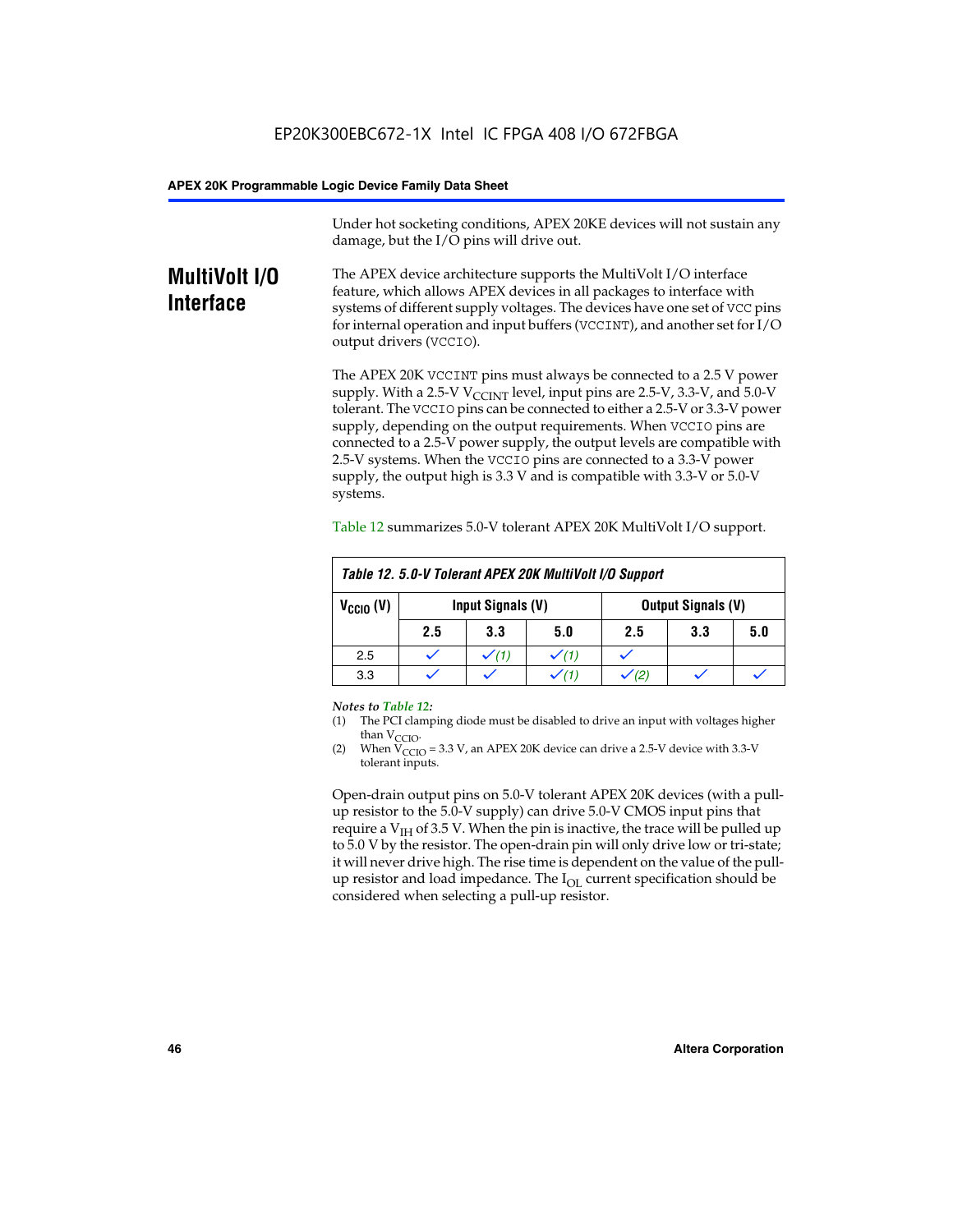APEX 20KE devices also support the MultiVolt I/O interface feature. The APEX 20KE VCCINT pins must always be connected to a 1.8-V power supply. With a 1.8-V  $V_{\text{CCINT}}$  level, input pins are 1.8-V, 2.5-V, and 3.3-V tolerant. The VCCIO pins can be connected to either a 1.8-V, 2.5-V, or 3.3-V power supply, depending on the I/O standard requirements. When the VCCIO pins are connected to a 1.8-V power supply, the output levels are compatible with 1.8-V systems. When VCCIO pins are connected to a 2.5-V power supply, the output levels are compatible with 2.5-V systems. When VCCIO pins are connected to a 3.3-V power supply, the output high is 3.3 V and compatible with 3.3-V or 5.0-V systems. An APEX 20KE device is 5.0-V tolerant with the addition of a resistor.

# Table 13 summarizes APEX 20KE MultiVolt I/O support.

|                      | Table 13. APEX 20KE MultiVolt I/O Support<br>Note (1) |     |                   |     |     |     |                           |     |
|----------------------|-------------------------------------------------------|-----|-------------------|-----|-----|-----|---------------------------|-----|
| $V_{\text{CCIO}}(V)$ |                                                       |     | Input Signals (V) |     |     |     | <b>Output Signals (V)</b> |     |
|                      | 1.8                                                   | 2.5 | 3.3               | 5.0 | 1.8 | 2.5 | 3.3                       | 5.0 |
| 1.8                  |                                                       |     |                   |     |     |     |                           |     |
| 2.5                  |                                                       |     |                   |     |     |     |                           |     |
| 3.3                  |                                                       |     |                   | (2) |     |     | (3)                       |     |

## *Notes to Table 13:*

(1) The PCI clamping diode must be disabled to drive an input with voltages higher than  $V_{CCIO}$ , except for the 5.0-V input case.

(2) An APEX 20KE device can be made 5.0-V tolerant with the addition of an external resistor. You also need a PCI clamp and series resistor.

(3) When  $V_{\text{CCIO}} = 3.3$  V, an APEX 20KE device can drive a 2.5-V device with 3.3-V tolerant inputs.

# **ClockLock & ClockBoost Features**

APEX 20K devices support the ClockLock and ClockBoost clock management features, which are implemented with PLLs. The ClockLock circuitry uses a synchronizing PLL that reduces the clock delay and skew within a device. This reduction minimizes clock-to-output and setup times while maintaining zero hold times. The ClockBoost circuitry, which provides a clock multiplier, allows the designer to enhance device area efficiency by sharing resources within the device. The ClockBoost circuitry allows the designer to distribute a low-speed clock and multiply that clock on-device. APEX 20K devices include a high-speed clock tree; unlike ASICs, the user does not have to design and optimize the clock tree. The ClockLock and ClockBoost features work in conjunction with the APEX 20K device's high-speed clock to provide significant improvements in system performance and band-width. Devices with an X-suffix on the ordering code include the ClockLock circuit.

The ClockLock and ClockBoost features in APEX 20K devices are enabled through the Quartus II software. External devices are not required to use these features.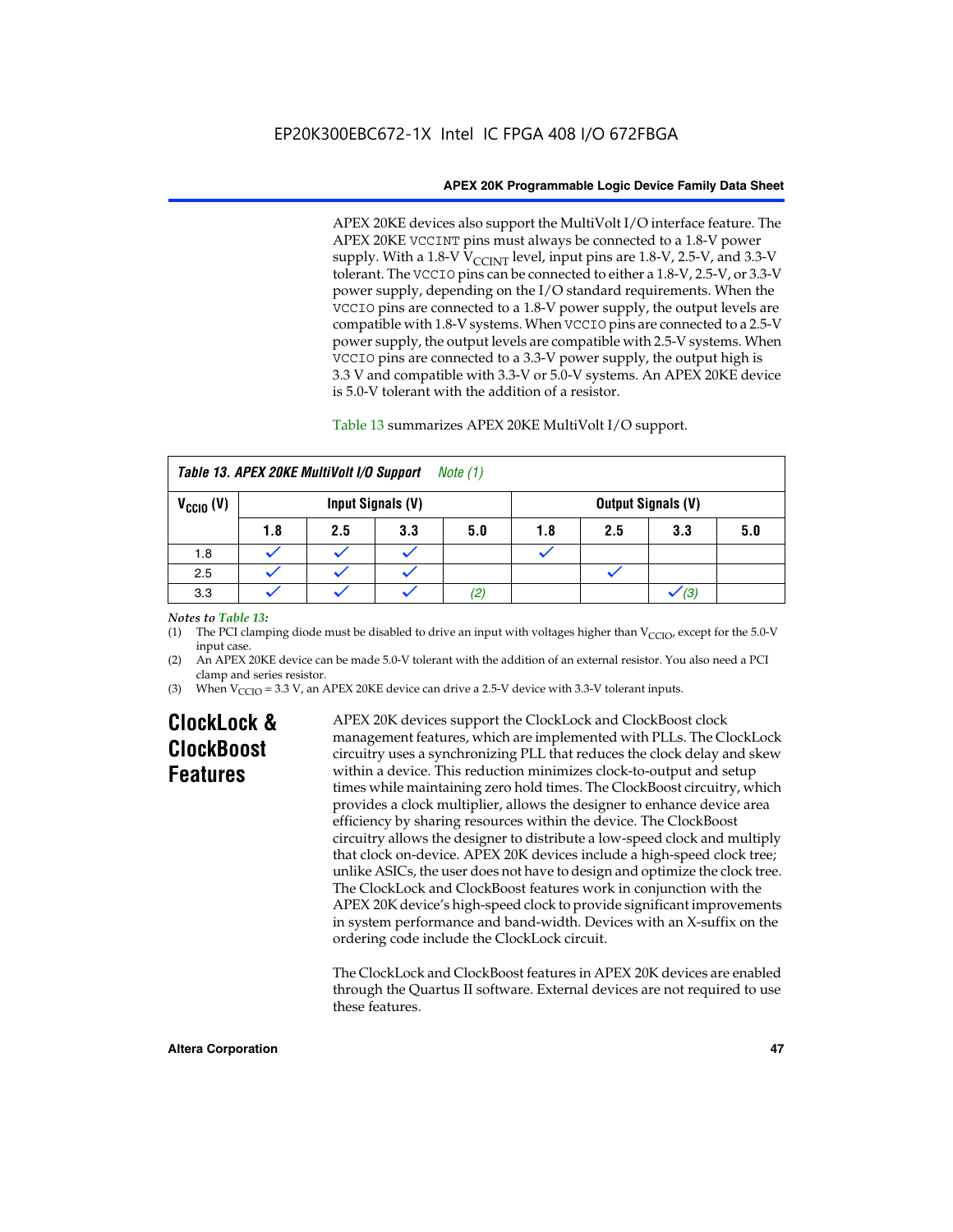For designs that require both a multiplied and non-multiplied clock, the clock trace on the board can be connected to CLK2p. Table 14 shows the combinations supported by the ClockLock and ClockBoost circuitry. The CLK2p pin can feed both the ClockLock and ClockBoost circuitry in the APEX 20K device. However, when both circuits are used, the other clock pin (CLK1p) cannot be used.

| <b>Table 14. Multiplication Factor Combinations</b> |                    |  |
|-----------------------------------------------------|--------------------|--|
| Clock <sub>1</sub>                                  | Clock <sub>2</sub> |  |
| $\times$ 1                                          | ×1                 |  |
| $\times$ 1, $\times$ 2                              | $\times 2$         |  |
| $\times$ 1, $\times$ 2, $\times$ 4                  | ×4                 |  |

# **APEX 20KE ClockLock Feature**

APEX 20KE devices include an enhanced ClockLock feature set. These devices include up to four PLLs, which can be used independently. Two PLLs are designed for either general-purpose use or LVDS use (on devices that support LVDS I/O pins). The remaining two PLLs are designed for general-purpose use. The EP20K200E and smaller devices have two PLLs; the EP20K300E and larger devices have four PLLs.

The following sections describe some of the features offered by the APEX 20KE PLLs.

# *External PLL Feedback*

The ClockLock circuit's output can be driven off-chip to clock other devices in the system; further, the feedback loop of the PLL can be routed off-chip. This feature allows the designer to exercise fine control over the I/O interface between the APEX 20KE device and another high-speed device, such as SDRAM.

# *Clock Multiplication*

The APEX 20KE ClockBoost circuit can multiply or divide clocks by a programmable number. The clock can be multiplied by *m*/(*n* × *k*) or  $m/(n \times v)$ , where *m* and *k* range from 2 to 160, and *n* and *v* range from 1 to 16. Clock multiplication and division can be used for time-domain multiplexing and other functions, which can reduce design LE requirements.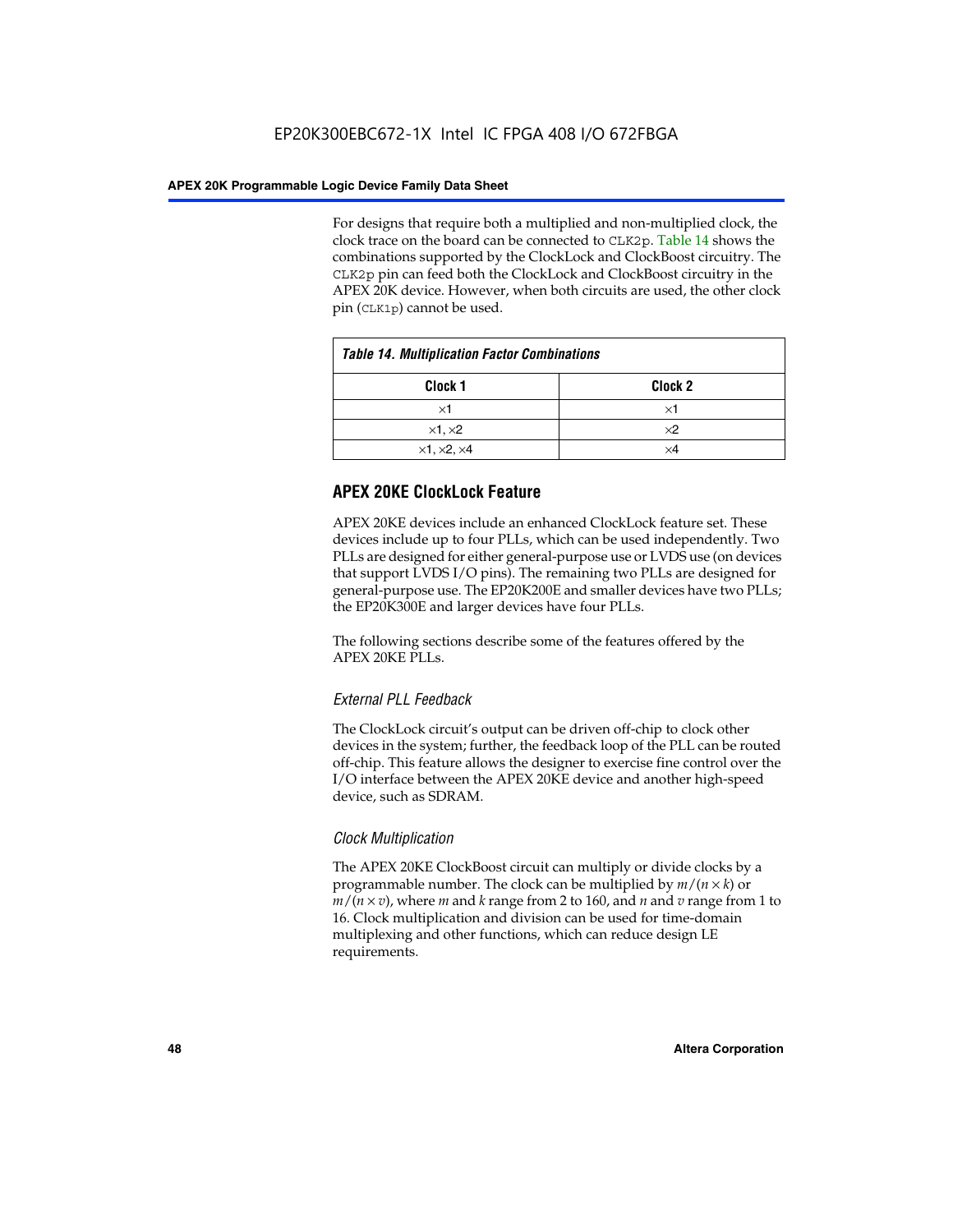# *Clock Phase & Delay Adjustment*

The APEX 20KE ClockShift feature allows the clock phase and delay to be adjusted. The clock phase can be adjusted by 90° steps. The clock delay can be adjusted to increase or decrease the clock delay by an arbitrary amount, up to one clock period.

# *LVDS Support*

Two PLLs are designed to support the LVDS interface. When using LVDS, the I/O clock runs at a slower rate than the data transfer rate. Thus, PLLs are used to multiply the I/O clock internally to capture the LVDS data. For example, an I/O clock may run at 105 MHz to support 840 megabits per second (Mbps) LVDS data transfer. In this example, the PLL multiplies the incoming clock by eight to support the high-speed data transfer. You can use PLLs in EP20K400E and larger devices for high-speed LVDS interfacing.

# *Lock Signals*

The APEX 20KE ClockLock circuitry supports individual LOCK signals. The LOCK signal drives high when the ClockLock circuit has locked onto the input clock. The LOCK signals are optional for each ClockLock circuit; when not used, they are I/O pins.

# **ClockLock & ClockBoost Timing Parameters**

For the ClockLock and ClockBoost circuitry to function properly, the incoming clock must meet certain requirements. If these specifications are not met, the circuitry may not lock onto the incoming clock, which generates an erroneous clock within the device. The clock generated by the ClockLock and ClockBoost circuitry must also meet certain specifications. If the incoming clock meets these requirements during configuration, the APEX 20K ClockLock and ClockBoost circuitry will lock onto the clock during configuration. The circuit will be ready for use immediately after configuration. In APEX 20KE devices, the clock input standard is programmable, so the PLL cannot respond to the clock until the device is configured. The PLL locks onto the input clock as soon as configuration is complete. Figure 30 shows the incoming and generated clock specifications.

 $\mathbb{I} \mathcal{F}$  For more information on ClockLock and ClockBoost circuitry, see *Application Note 115: Using the ClockLock and ClockBoost PLL Features in APEX Devices*.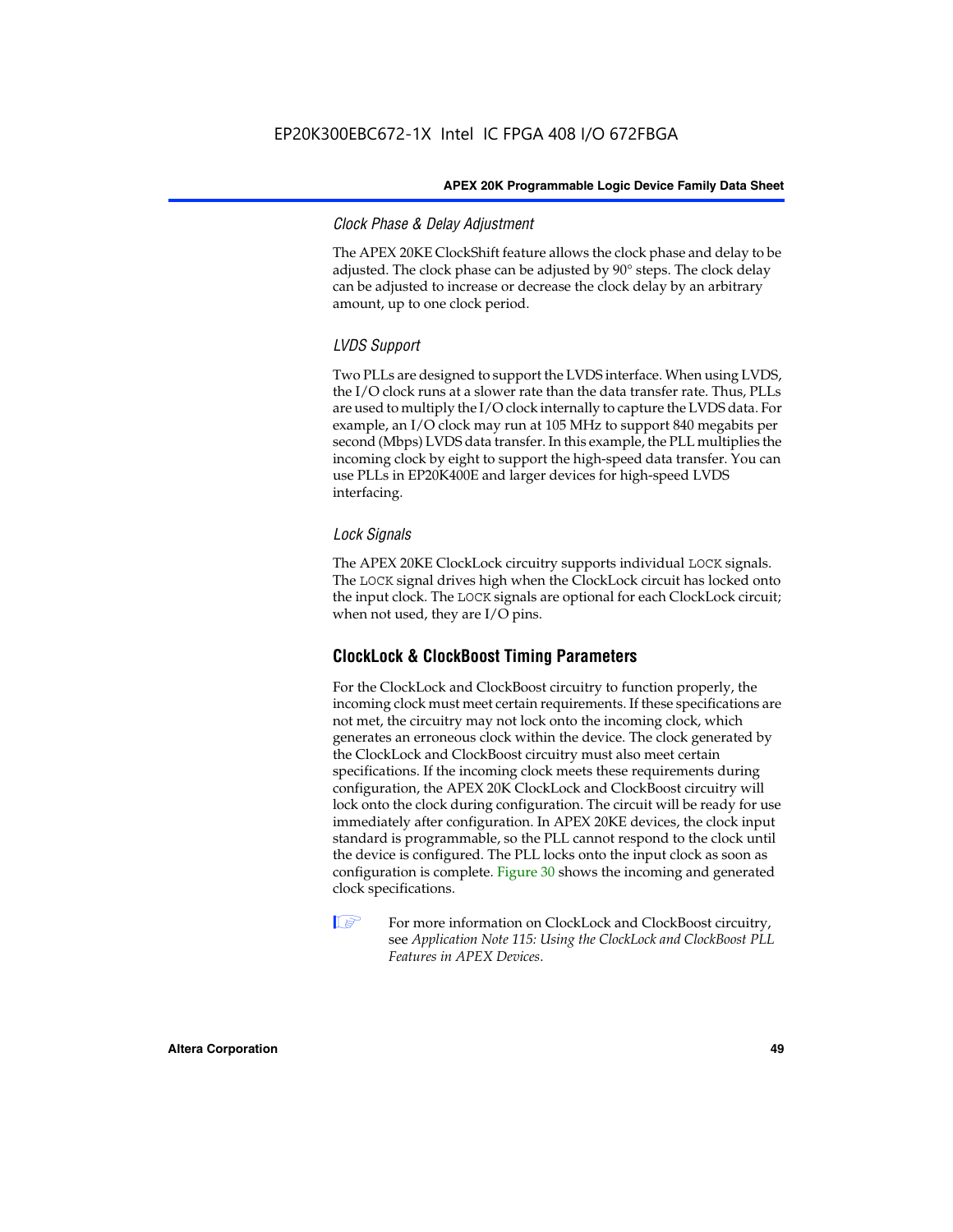

# *Figure 30. Specifications for the Incoming & Generated Clocks Note (1)*

# *Note to Figure 30:*

The tI parameter refers to the nominal input clock period; the tO parameter refers to the nominal output clock period.

Table 15 summarizes the APEX 20K ClockLock and ClockBoost parameters for -1 speed-grade devices.

| <b>Symbol</b>     | <b>Parameter</b>                                                                                                                 | Min | Max       | <b>Unit</b> |
|-------------------|----------------------------------------------------------------------------------------------------------------------------------|-----|-----------|-------------|
| $f_{OUT}$         | Output frequency                                                                                                                 | 25  | 180       | MHz         |
| $f_{CLK1}$ $(1)$  | Input clock frequency (ClockBoost clock<br>multiplication factor equals 1)                                                       | 25  | 180 $(1)$ | <b>MHz</b>  |
| $f_{CLK2}$        | Input clock frequency (ClockBoost clock<br>multiplication factor equals 2)                                                       | 16  | 90        | <b>MHz</b>  |
| $f_{CLK4}$        | Input clock frequency (ClockBoost clock<br>multiplication factor equals 4)                                                       | 10  | 48        | <b>MHz</b>  |
| toutputy          | Duty cycle for ClockLock/ClockBoost-generated<br>clock                                                                           | 40  | 60        | %           |
| <b>f</b> CLKDEV   | Input deviation from user specification in the<br>Quartus II software (ClockBoost clock<br>multiplication factor equals 1) $(2)$ |     | 25,000(3) | <b>PPM</b>  |
| $t_{\mathsf{R}}$  | Input rise time                                                                                                                  |     | 5         | ns          |
| $t_{\mathsf{F}}$  | Input fall time                                                                                                                  |     | 5         | ns          |
| <sup>t</sup> LOCK | Time required for ClockLock/ClockBoost to<br>acquire lock (4)                                                                    |     | 10        | μs          |

 $\mathsf I$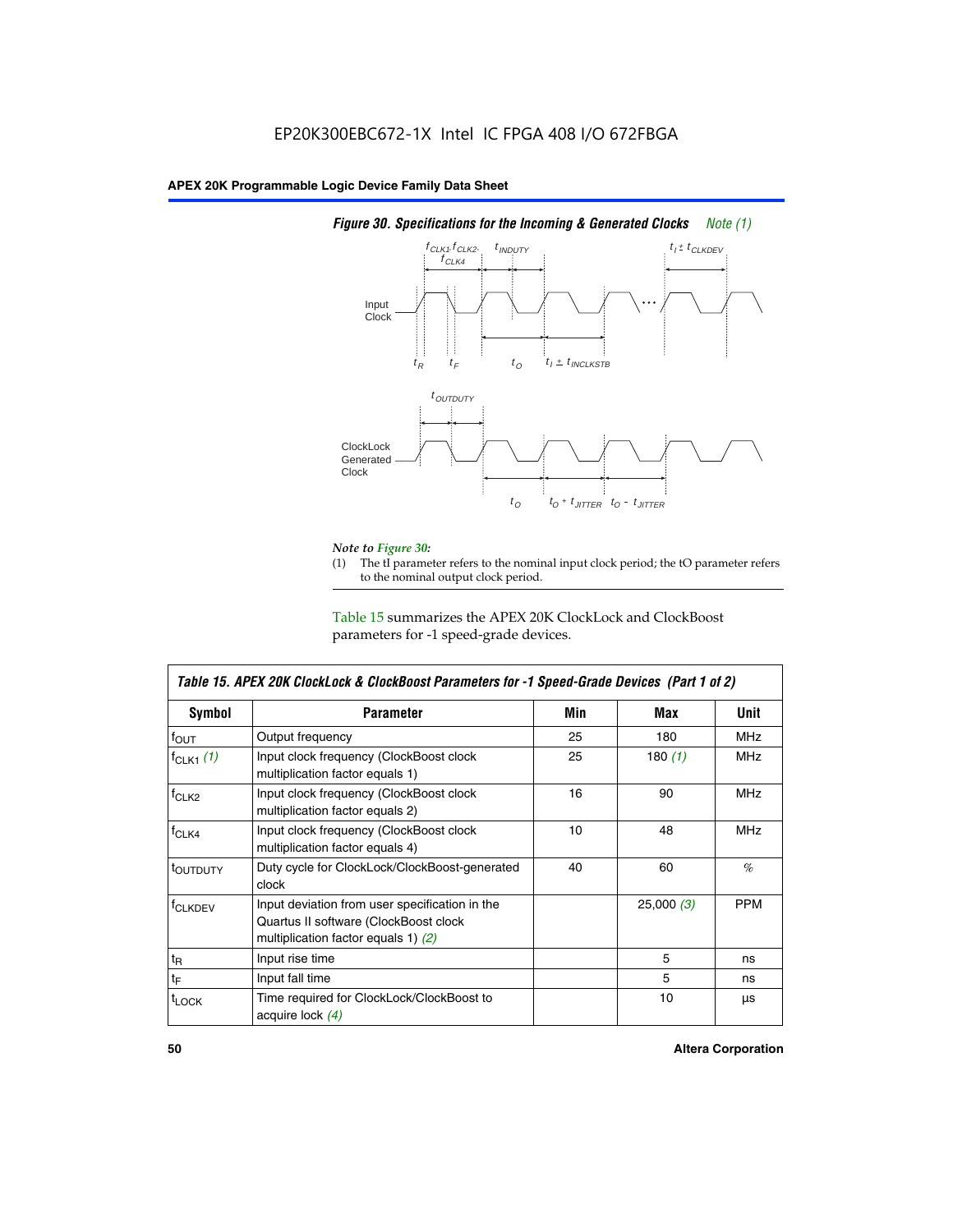| Table 15. APEX 20K ClockLock & ClockBoost Parameters for -1 Speed-Grade Devices (Part 2 of 2) |                                                                     |     |     |      |
|-----------------------------------------------------------------------------------------------|---------------------------------------------------------------------|-----|-----|------|
| <b>Symbol</b>                                                                                 | <b>Parameter</b>                                                    | Min | Max | Unit |
| t <sub>SKEW</sub>                                                                             | Skew delay between related<br>ClockLock/ClockBoost-generated clocks |     | 500 | ps   |
| <b>UITTER</b>                                                                                 | Jitter on ClockLock/ClockBoost-generated clock<br>(5)               |     | 200 | ps   |
| <b>INCLKSTB</b>                                                                               | Input clock stability (measured between adjacent<br>clocks)         |     | 50  | ps   |

*Notes to Table 15:*

- (1) The PLL input frequency range for the EP20K100-1X device for 1x multiplication is 25 MHz to 175 MHz.
- (2) All input clock specifications must be met. The PLL may not lock onto an incoming clock if the clock specifications are not met, creating an erroneous clock within the device.
- (3) During device configuration, the ClockLock and ClockBoost circuitry is configured first. If the incoming clock is supplied during configuration, the ClockLock and ClockBoost circuitry locks during configuration, because the lock time is less than the configuration time.
- (4) The jitter specification is measured under long-term observation.
- (5) If the input clock stability is 100 ps,  $t_{\text{JITTER}}$  is 250 ps.

# Table 16 summarizes the APEX 20K ClockLock and ClockBoost parameters for -2 speed grade devices.

| Symbol                                                                                   | <b>Parameter</b>                                                                                                                   | Min | Max       | Unit       |
|------------------------------------------------------------------------------------------|------------------------------------------------------------------------------------------------------------------------------------|-----|-----------|------------|
| f <sub>ouт</sub>                                                                         | Output frequency                                                                                                                   | 25  | 170       | <b>MHz</b> |
| $f_{CLK1}$                                                                               | Input clock frequency (ClockBoost clock multiplication<br>factor equals 1)                                                         | 25  | 170       | <b>MHz</b> |
| Input clock frequency (ClockBoost clock multiplication<br>$f_{CLK2}$<br>factor equals 2) |                                                                                                                                    | 16  | 80        | <b>MHz</b> |
| Input clock frequency (ClockBoost clock multiplication<br>$f_{CLK4}$<br>factor equals 4) |                                                                                                                                    | 10  | 34        | <b>MHz</b> |
| <sup>t</sup> OUTDUTY                                                                     | Duty cycle for ClockLock/ClockBoost-generated clock                                                                                | 40  | 60        | $\%$       |
| <sup>T</sup> CLKDEV                                                                      | Input deviation from user specification in the Quartus II<br>software (ClockBoost clock multiplication factor equals<br>one) $(1)$ |     | 25,000(2) | <b>PPM</b> |
| $t_{\mathsf{R}}$                                                                         | Input rise time                                                                                                                    |     | 5         | ns         |
| $t_F$                                                                                    | Input fall time                                                                                                                    |     | 5         | ns         |
| $t_{\text{LOCK}}$                                                                        | Time required for ClockLock/ ClockBoost to acquire<br>lock $(3)$                                                                   |     | 10        | μs         |
| t <sub>SKEW</sub>                                                                        | Skew delay between related ClockLock/ ClockBoost-<br>generated clock                                                               | 500 | 500       | ps         |
| t <sub>JITTER</sub>                                                                      | Jitter on ClockLock/ ClockBoost-generated clock (4)                                                                                |     | 200       | ps         |
| <sup>I</sup> INCLKSTB                                                                    | Input clock stability (measured between adjacent<br>clocks)                                                                        |     | 50        | ps         |

# *Table 16. APEX 20K ClockLock & ClockBoost Parameters for -2 Speed Grade Devices*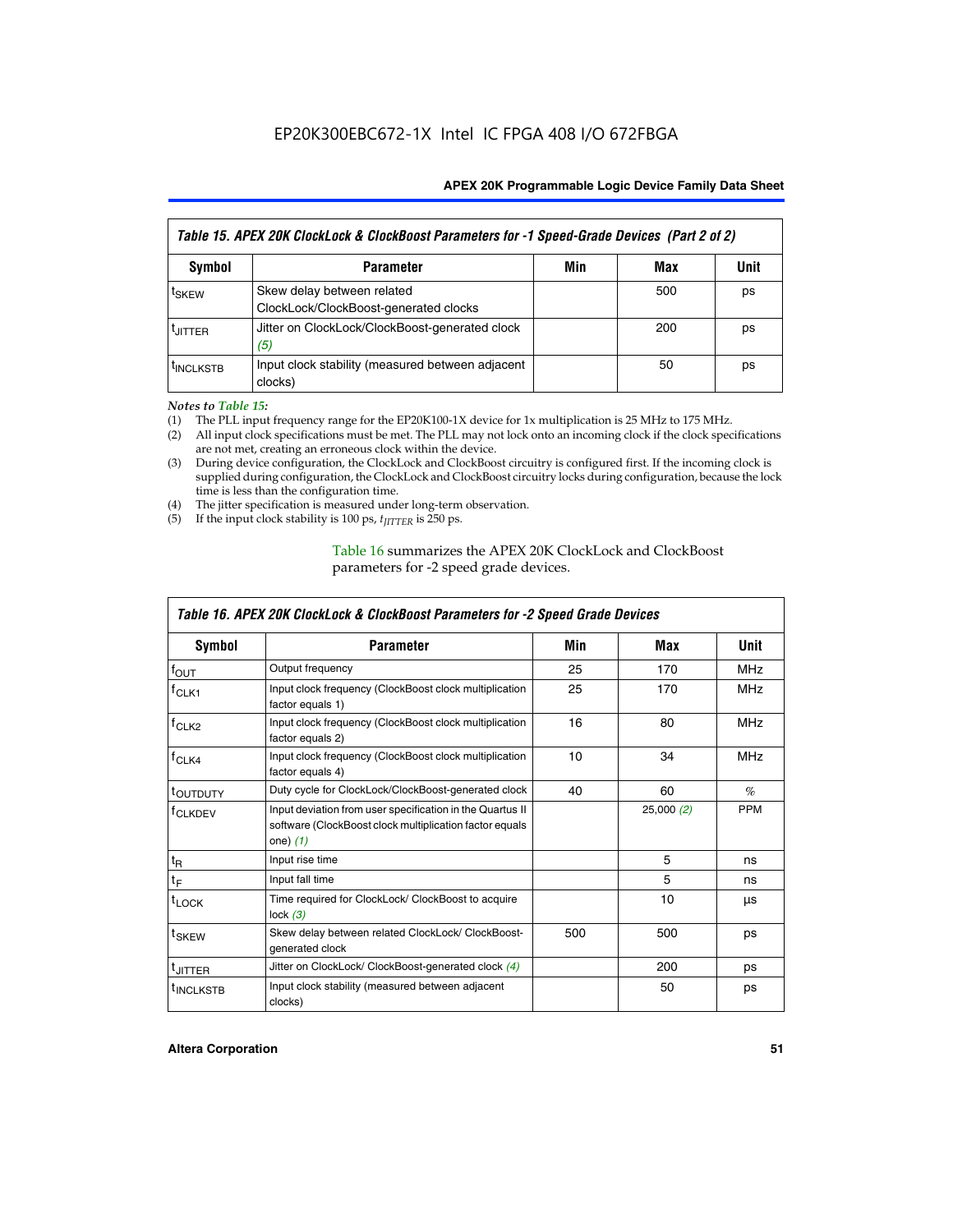- *Notes to Table 16:* (1) To implement the ClockLock and ClockBoost circuitry with the Quartus II software, designers must specify the input frequency. The Quartus II software tunes the PLL in the ClockLock and ClockBoost circuitry to this frequency. The *f<sub>CLKDEV</sub>* parameter specifies how much the incoming clock can differ from the specified frequency during device operation. Simulation does not reflect this parameter.
- (2) Twenty-five thousand parts per million (PPM) equates to 2.5% of input clock period.
- (3) During device configuration, the ClockLock and ClockBoost circuitry is configured before the rest of the device. If the incoming clock is supplied during configuration, the ClockLock and ClockBoost circuitry locks during configuration because the  $t_{LOCK}$  value is less than the time required for configuration.
- (4) The  $t_{\text{ITTTER}}$  specification is measured under long-term observation.

Tables 17 and 18 summarize the ClockLock and ClockBoost parameters for APEX 20KE devices.

|                            | Table 17. APEX 20KE ClockLock & ClockBoost Parameters        |                   | Note $(1)$ |     |                             |                  |
|----------------------------|--------------------------------------------------------------|-------------------|------------|-----|-----------------------------|------------------|
| Symbol                     | <b>Parameter</b>                                             | <b>Conditions</b> | Min        | Typ | Max                         | <b>Unit</b>      |
| $t_{R}$                    | Input rise time                                              |                   |            |     | 5                           | ns               |
| $t_F$                      | Input fall time                                              |                   |            |     | 5                           | ns               |
| <sup>t</sup> INDUTY        | Input duty cycle                                             |                   | 40         |     | 60                          | %                |
| <sup>t</sup> INJITTER      | Input jitter peak-to-peak                                    |                   |            |     | 2% of input<br>period       | peak-to-<br>peak |
| t <sub>OUTJITTER</sub>     | Jitter on ClockLock or ClockBoost-<br>generated clock        |                   |            |     | $0.35%$ of<br>output period | <b>RMS</b>       |
| t <sub>OUTDUTY</sub>       | Duty cycle for ClockLock or<br>ClockBoost-generated clock    |                   | 45         |     | 55                          | %                |
| $t_{\text{LOCK}}$ (2), (3) | Time required for ClockLock or<br>ClockBoost to acquire lock |                   |            |     | 40                          | μs               |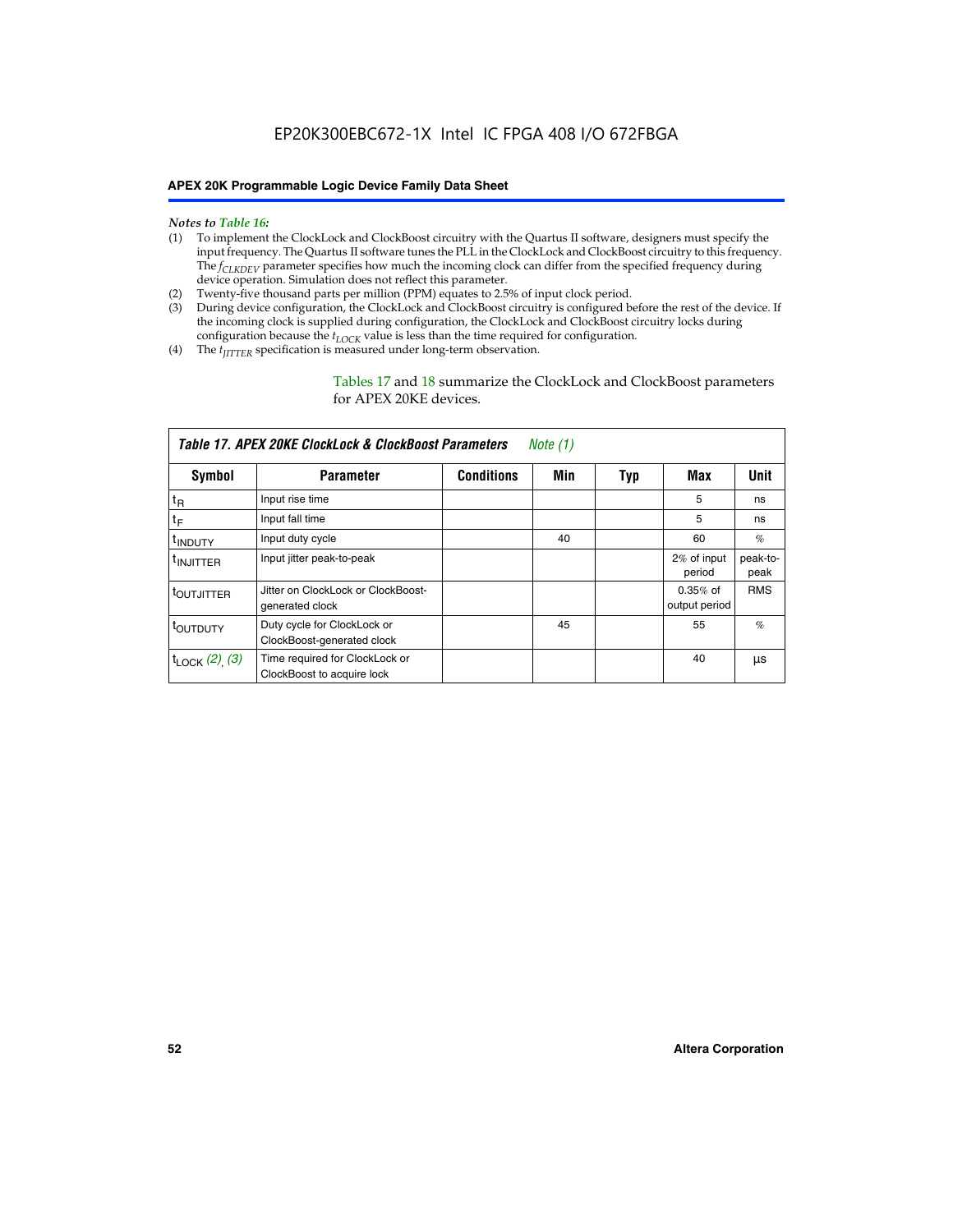| Table 18. APEX 20KE Clock Input & Output Parameters<br>(Part 1 of 2)<br>Note $(1)$ |                                                  |                   |     |                 |                 |     |              |
|------------------------------------------------------------------------------------|--------------------------------------------------|-------------------|-----|-----------------|-----------------|-----|--------------|
| <b>Symbol</b>                                                                      | <b>Parameter</b>                                 | I/O Standard      |     | -1X Speed Grade | -2X Speed Grade |     | <b>Units</b> |
|                                                                                    |                                                  |                   | Min | <b>Max</b>      | Min             | Max |              |
| $f_{VCO}$ (4)                                                                      | Voltage controlled oscillator<br>operating range |                   | 200 | 500             | 200             | 500 | <b>MHz</b>   |
| f <sub>CLOCK0</sub>                                                                | Clock0 PLL output frequency<br>for internal use  |                   | 1.5 | 335             | 1.5             | 200 | <b>MHz</b>   |
| f <sub>CLOCK1</sub>                                                                | Clock1 PLL output frequency<br>for internal use  |                   | 20  | 335             | 20              | 200 | MHz          |
| <sup>f</sup> CLOCK0_EXT                                                            | Output clock frequency for                       | 3.3-V LVTTL       | 1.5 | 245             | 1.5             | 226 | <b>MHz</b>   |
|                                                                                    | external clock0 output                           | 2.5-V LVTTL       | 1.5 | 234             | 1.5             | 221 | <b>MHz</b>   |
|                                                                                    |                                                  | 1.8-V LVTTL       | 1.5 | 223             | 1.5             | 216 | <b>MHz</b>   |
|                                                                                    |                                                  | $GTL+$            | 1.5 | 205             | 1.5             | 193 | <b>MHz</b>   |
|                                                                                    |                                                  | SSTL-2 Class<br>ı | 1.5 | 158             | 1.5             | 157 | MHz          |
|                                                                                    |                                                  | SSTL-2 Class<br>Ш | 1.5 | 142             | 1.5             | 142 | <b>MHz</b>   |
|                                                                                    |                                                  | SSTL-3 Class      | 1.5 | 166             | 1.5             | 162 | MHz          |
|                                                                                    |                                                  | SSTL-3 Class<br>Ш | 1.5 | 149             | 1.5             | 146 | <b>MHz</b>   |
|                                                                                    |                                                  | <b>LVDS</b>       | 1.5 | 420             | 1.5             | 350 | <b>MHz</b>   |
| f <sub>CLOCK1_EXT</sub>                                                            | Output clock frequency for                       | 3.3-V LVTTL       | 20  | 245             | 20              | 226 | <b>MHz</b>   |
|                                                                                    | external clock1 output                           | 2.5-V LVTTL       | 20  | 234             | 20              | 221 | <b>MHz</b>   |
|                                                                                    |                                                  | 1.8-V LVTTL       | 20  | 223             | 20              | 216 | <b>MHz</b>   |
|                                                                                    |                                                  | $GTL+$            | 20  | 205             | 20              | 193 | <b>MHz</b>   |
|                                                                                    |                                                  | SSTL-2 Class      | 20  | 158             | 20              | 157 | <b>MHz</b>   |
|                                                                                    |                                                  | SSTL-2 Class<br>Ш | 20  | 142             | 20              | 142 | <b>MHz</b>   |
|                                                                                    |                                                  | SSTL-3 Class<br>I | 20  | 166             | 20              | 162 | <b>MHz</b>   |
|                                                                                    |                                                  | SSTL-3 Class<br>Ш | 20  | 149             | 20              | 146 | <b>MHz</b>   |
|                                                                                    |                                                  | <b>LVDS</b>       | 20  | 420             | 20              | 350 | <b>MHz</b>   |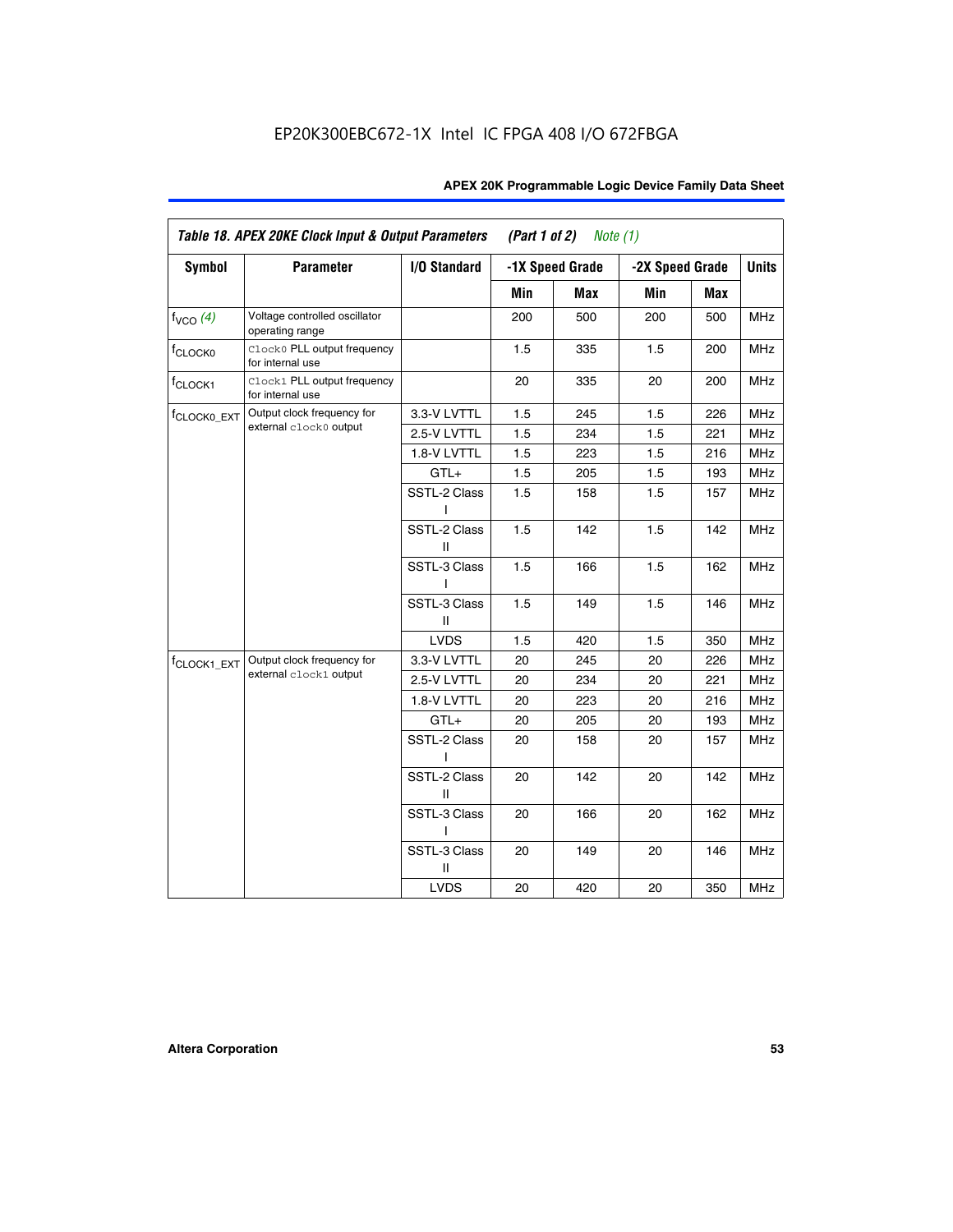| Table 18. APEX 20KE Clock Input & Output Parameters<br><i>(Part 2 of 2)</i><br>Note $(1)$ |                       |                     |                 |     |     |     |                                 |  |
|-------------------------------------------------------------------------------------------|-----------------------|---------------------|-----------------|-----|-----|-----|---------------------------------|--|
| <b>Symbol</b>                                                                             | <b>Parameter</b>      | <b>I/O Standard</b> | -1X Speed Grade |     |     |     | <b>Units</b><br>-2X Speed Grade |  |
|                                                                                           |                       |                     | Min             | Max | Min | Max |                                 |  |
| $f_{\text{IN}}$                                                                           | Input clock frequency | 3.3-V LVTTL         | 1.5             | 290 | 1.5 | 257 | <b>MHz</b>                      |  |
|                                                                                           |                       | 2.5-V LVTTL         | 1.5             | 281 | 1.5 | 250 | <b>MHz</b>                      |  |
|                                                                                           |                       | 1.8-V LVTTL         | 1.5             | 272 | 1.5 | 243 | <b>MHz</b>                      |  |
|                                                                                           |                       | $GTL+$              | 1.5             | 303 | 1.5 | 261 | <b>MHz</b>                      |  |
|                                                                                           |                       | SSTL-2 Class        | 1.5             | 291 | 1.5 | 253 | <b>MHz</b>                      |  |
|                                                                                           |                       | SSTL-2 Class<br>Ш   | 1.5             | 291 | 1.5 | 253 | <b>MHz</b>                      |  |
|                                                                                           |                       | SSTL-3 Class        | 1.5             | 300 | 1.5 | 260 | <b>MHz</b>                      |  |
|                                                                                           |                       | SSTL-3 Class<br>Ш   | 1.5             | 300 | 1.5 | 260 | <b>MHz</b>                      |  |
|                                                                                           |                       | <b>LVDS</b>         | 1.5             | 420 | 1.5 | 350 | <b>MHz</b>                      |  |

#### *Notes to Tables 17 and 18:*

(1) All input clock specifications must be met. The PLL may not lock onto an incoming clock if the clock specifications are not met, creating an erroneous clock within the device.

- (2) The maximum lock time is 40 µs or 2000 input clock cycles, whichever occurs first.
- (3) Before configuration, the PLL circuits are disable and powered down. During configuration, the PLLs are still disabled. The PLLs begin to lock once the device is in the user mode. If the clock enable feature is used, lock begins once the CLKLK\_ENA pin goes high in user mode.
- (4) The PLL VCO operating range is 200 MHz  $\eth$  f<sub>VCO</sub>  $\eth$  840 MHz for LVDS mode.

# **SignalTap Embedded Logic Analyzer**

APEX 20K devices include device enhancements to support the SignalTap embedded logic analyzer. By including this circuitry, the APEX 20K device provides the ability to monitor design operation over a period of time through the IEEE Std. 1149.1 (JTAG) circuitry; a designer can analyze internal logic at speed without bringing internal signals to the I/O pins. This feature is particularly important for advanced packages such as FineLine BGA packages because adding a connection to a pin during the debugging process can be difficult after a board is designed and manufactured.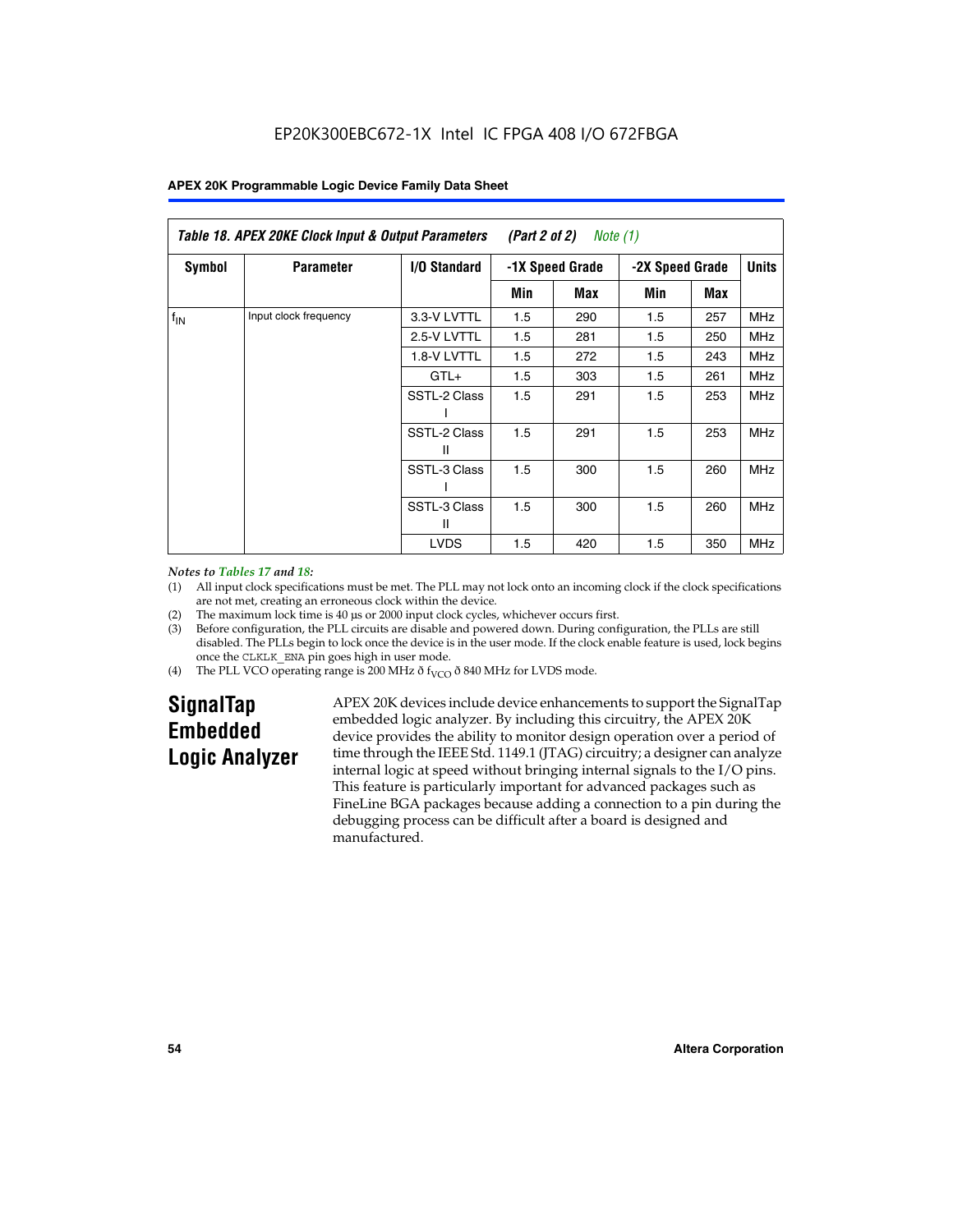# **IEEE Std. 1149.1 (JTAG) Boundary-Scan Support**

All APEX 20K devices provide JTAG BST circuitry that complies with the IEEE Std. 1149.1-1990 specification. JTAG boundary-scan testing can be performed before or after configuration, but not during configuration. APEX 20K devices can also use the JTAG port for configuration with the Quartus II software or with hardware using either Jam Files (**.jam**) or Jam Byte-Code Files (**.jbc**). Finally, APEX 20K devices use the JTAG port to monitor the logic operation of the device with the SignalTap embedded logic analyzer. APEX 20K devices support the JTAG instructions shown in Table 19. Although EP20K1500E devices support the JTAG BYPASS and SignalTap instructions, they do not support boundary-scan testing or the use of the JTAG port for configuration.

| <i><b>Table 19. APEX 20K JTAG Instructions</b></i> |                                                                                                                                                                                                                                            |
|----------------------------------------------------|--------------------------------------------------------------------------------------------------------------------------------------------------------------------------------------------------------------------------------------------|
| <b>JTAG Instruction</b>                            | <b>Description</b>                                                                                                                                                                                                                         |
| SAMPLE/PRELOAD                                     | Allows a snapshot of signals at the device pins to be captured and examined during<br>normal device operation, and permits an initial data pattern to be output at the device<br>pins. Also used by the SignalTap embedded logic analyzer. |
| <b>EXTEST</b>                                      | Allows the external circuitry and board-level interconnections to be tested by forcing a<br>test pattern at the output pins and capturing test results at the input pins.                                                                  |
| BYPASS (1)                                         | Places the 1-bit bypass register between the TDI and TDO pins, which allows the BST<br>data to pass synchronously through selected devices to adjacent devices during<br>normal device operation.                                          |
| <b>USERCODE</b>                                    | Selects the 32-bit USERCODE register and places it between the TDI and TDO pins,<br>allowing the USERCODE to be serially shifted out of TDO.                                                                                               |
| <b>IDCODE</b>                                      | Selects the IDCODE register and places it between TDI and TDO, allowing the<br>IDCODE to be serially shifted out of TDO.                                                                                                                   |
| <b>ICR Instructions</b>                            | Used when configuring an APEX 20K device via the JTAG port with a MasterBlaster™<br>or ByteBlasterMV™ download cable, or when using a Jam File or Jam Byte-Code File<br>via an embedded processor.                                         |
| SignalTap Instructions<br>(1)                      | Monitors internal device operation with the SignalTap embedded logic analyzer.                                                                                                                                                             |

 $\overline{\phantom{a}}$ 

# *Note to Table 19:*

(1) The EP20K1500E device supports the JTAG BYPASS instruction and the SignalTap instructions.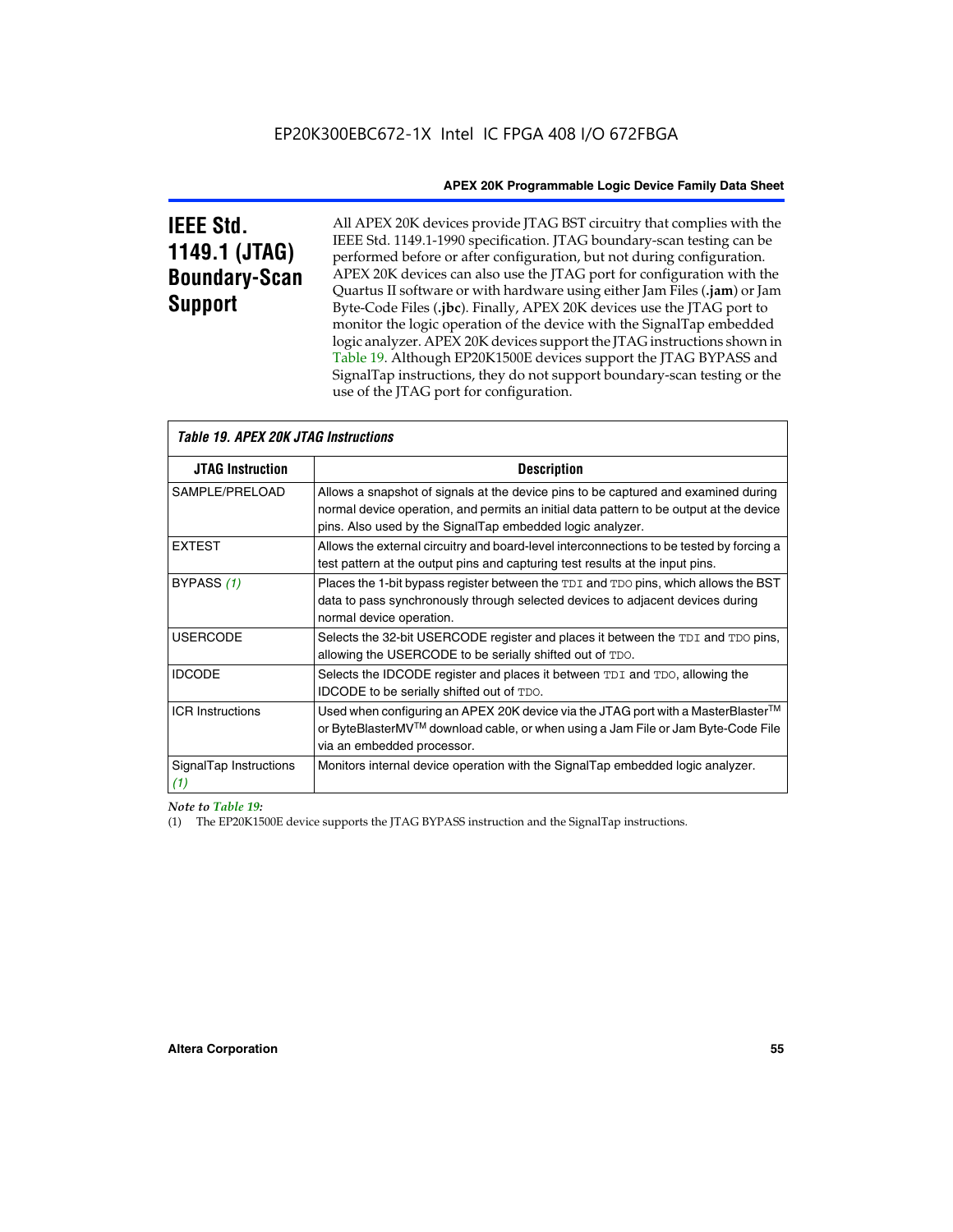The APEX 20K device instruction register length is 10 bits. The APEX 20K device USERCODE register length is 32 bits. Tables 20 and 21 show the boundary-scan register length and device IDCODE information for APEX 20K devices.

| Table 20. APEX 20K Boundary-Scan Register Length |                                      |  |  |  |
|--------------------------------------------------|--------------------------------------|--|--|--|
| <b>Device</b>                                    | <b>Boundary-Scan Register Length</b> |  |  |  |
| EP20K30E                                         | 420                                  |  |  |  |
| EP20K60E                                         | 624                                  |  |  |  |
| EP20K100                                         | 786                                  |  |  |  |
| EP20K100E                                        | 774                                  |  |  |  |
| EP20K160E                                        | 984                                  |  |  |  |
| EP20K200                                         | 1,176                                |  |  |  |
| EP20K200E                                        | 1,164                                |  |  |  |
| EP20K300E                                        | 1,266                                |  |  |  |
| EP20K400                                         | 1,536                                |  |  |  |
| EP20K400E                                        | 1,506                                |  |  |  |
| EP20K600E                                        | 1,806                                |  |  |  |
| EP20K1000E                                       | 2,190                                |  |  |  |
| EP20K1500E                                       | 1 $(1)$                              |  |  |  |

#### *Note to Table 20:*

(1) This device does not support JTAG boundary scan testing.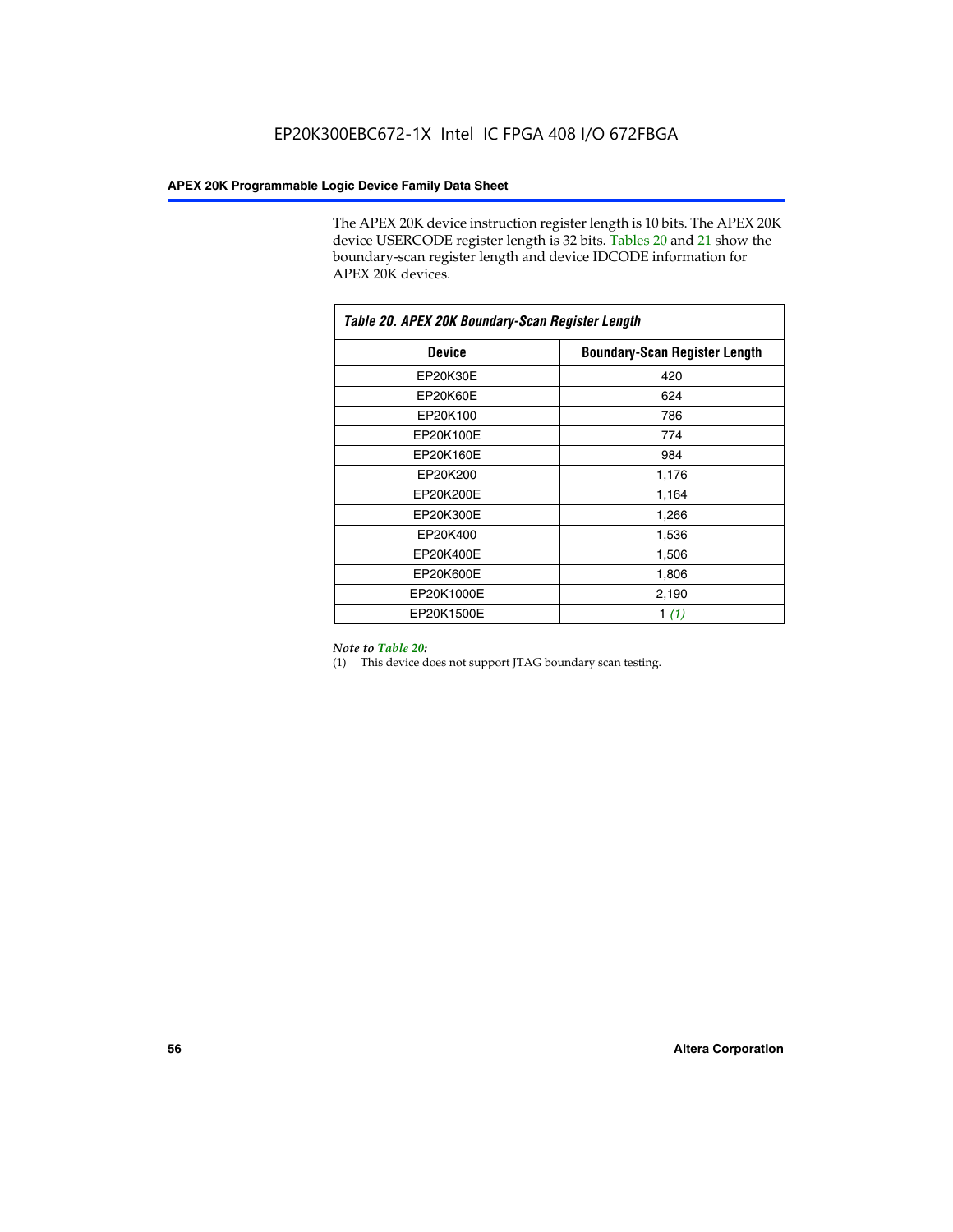| Table 21. 32-Bit APEX 20K Device IDCODE |                                          |                              |                                                  |                  |  |
|-----------------------------------------|------------------------------------------|------------------------------|--------------------------------------------------|------------------|--|
| <b>Device</b>                           | <b>IDCODE (32 Bits) <math>(1)</math></b> |                              |                                                  |                  |  |
|                                         | <b>Version</b><br>(4 Bits)               | Part Number (16 Bits)        | <b>Manufacturer</b><br><b>Identity (11 Bits)</b> | 1 (1 Bit)<br>(2) |  |
| EP20K30E                                | 0000                                     | 0000 0011 0000<br>1000       | 0110 1110<br>000                                 | 1                |  |
| EP20K60E                                | 0000                                     | 1000<br>0000 0110<br>0000    | 0110 1110<br>000                                 | 1                |  |
| EP20K100                                | 0000                                     | 0000<br>0100<br>0001 0110    | 000<br>0110 1110                                 | 1                |  |
| EP20K100E                               | 0000                                     | 1000<br>0001 0000<br>0000    | 0110 1110<br>000                                 | 1                |  |
| EP20K160E                               | 0000                                     | 0001 0110<br>0000<br>1000    | 000<br>0110 1110                                 | 1                |  |
| EP20K200                                | 0000                                     | 1000<br>0011 0010<br>0000    | 0110 1110<br>000                                 | 1                |  |
| EP20K200E                               | 0000                                     | 0010<br>0000<br>0000<br>1000 | 0110 1110<br>000                                 | 1                |  |
| EP20K300E                               | 0000                                     | 0011 0000<br>0000<br>1000    | 0110 1110<br>000                                 | 1                |  |
| EP20K400                                | 0000                                     | 0001<br>0110<br>0110<br>0100 | 0110 1110<br>000                                 | 1                |  |
| EP20K400E                               | 0000                                     | 0100<br>0000<br>0000<br>1000 | 0110 1110<br>000                                 | 1                |  |
| EP20K600E                               | 0000                                     | 1000<br>0110<br>0000<br>0000 | 0110 1110<br>000                                 | 1                |  |
| EP20K1000E                              | 0000                                     | 0000<br>0000<br>0000<br>1001 | 000<br>0110 1110                                 | 1                |  |

*Notes to Table 21:*

The most significant bit (MSB) is on the left.

(2) The IDCODE's least significant bit (LSB) is always 1.

# Figure 31 shows the timing requirements for the JTAG signals.





**Altera Corporation 57**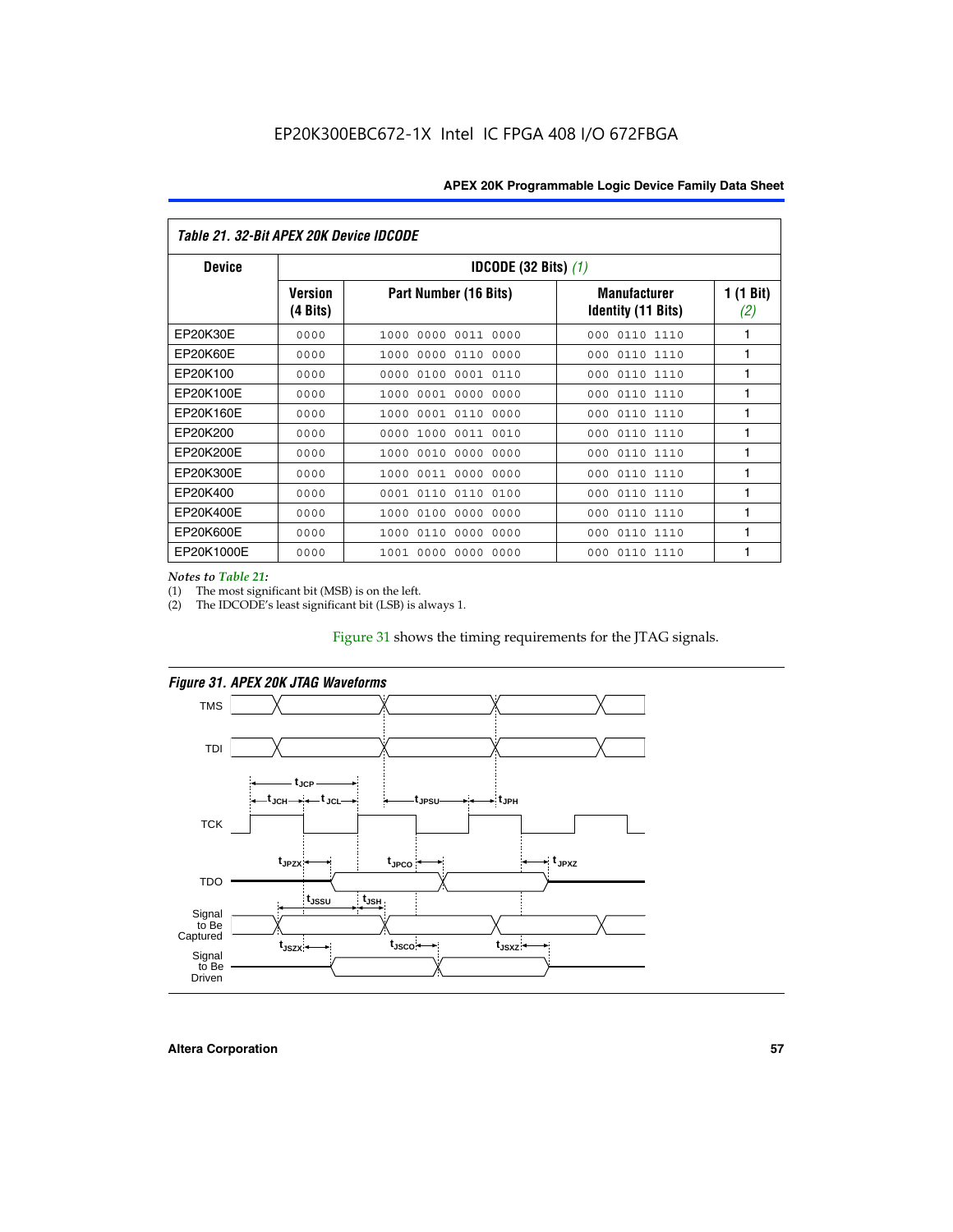Table 22 shows the JTAG timing parameters and values for APEX 20K devices.

|                   | TADIG LL. AF LA LUN JTAU THIIHIY FAIAHIGIGIS & VAIUGS |     |     |      |
|-------------------|-------------------------------------------------------|-----|-----|------|
| Symbol            | Parameter                                             | Min | Max | Unit |
| $t_{JCP}$         | <b>TCK clock period</b>                               | 100 |     | ns   |
| $t_{\text{JCH}}$  | TCK clock high time                                   | 50  |     | ns   |
| $t_{JCL}$         | TCK clock low time                                    | 50  |     | ns   |
| t <sub>JPSU</sub> | JTAG port setup time                                  | 20  |     | ns   |
| $t_{\rm JPH}$     | JTAG port hold time                                   | 45  |     | ns   |
| <sup>t</sup> JPCO | JTAG port clock to output                             |     | 25  | ns   |
| t <sub>JPZX</sub> | JTAG port high impedance to valid output              |     | 25  | ns   |
| t <sub>JPXZ</sub> | JTAG port valid output to high impedance              |     | 25  | ns   |
| tussu             | Capture register setup time                           | 20  |     | ns   |
| $t_{\rm JSH}$     | Capture register hold time                            | 45  |     | ns   |
| t <sub>JSCO</sub> | Update register clock to output                       |     | 35  | ns   |
| t <sub>JSZX</sub> | Update register high impedance to valid output        |     | 35  | ns   |
| t <sub>JSXZ</sub> | Update register valid output to high impedance        |     | 35  | ns   |

*Table 22. APEX 20K JTAG Timing Parameters & Values*

For more information, see the following documents:

- *Application Note 39 (IEEE Std. 1149.1 (JTAG) Boundary-Scan Testing in Altera Devices)*
- Jam Programming & Test Language Specification

**Generic Testing** Each APEX 20K device is functionally tested. Complete testing of each configurable static random access memory (SRAM) bit and all logic functionality ensures 100% yield. AC test measurements for APEX 20K devices are made under conditions equivalent to those shown in Figure 32. Multiple test patterns can be used to configure devices during all stages of the production flow.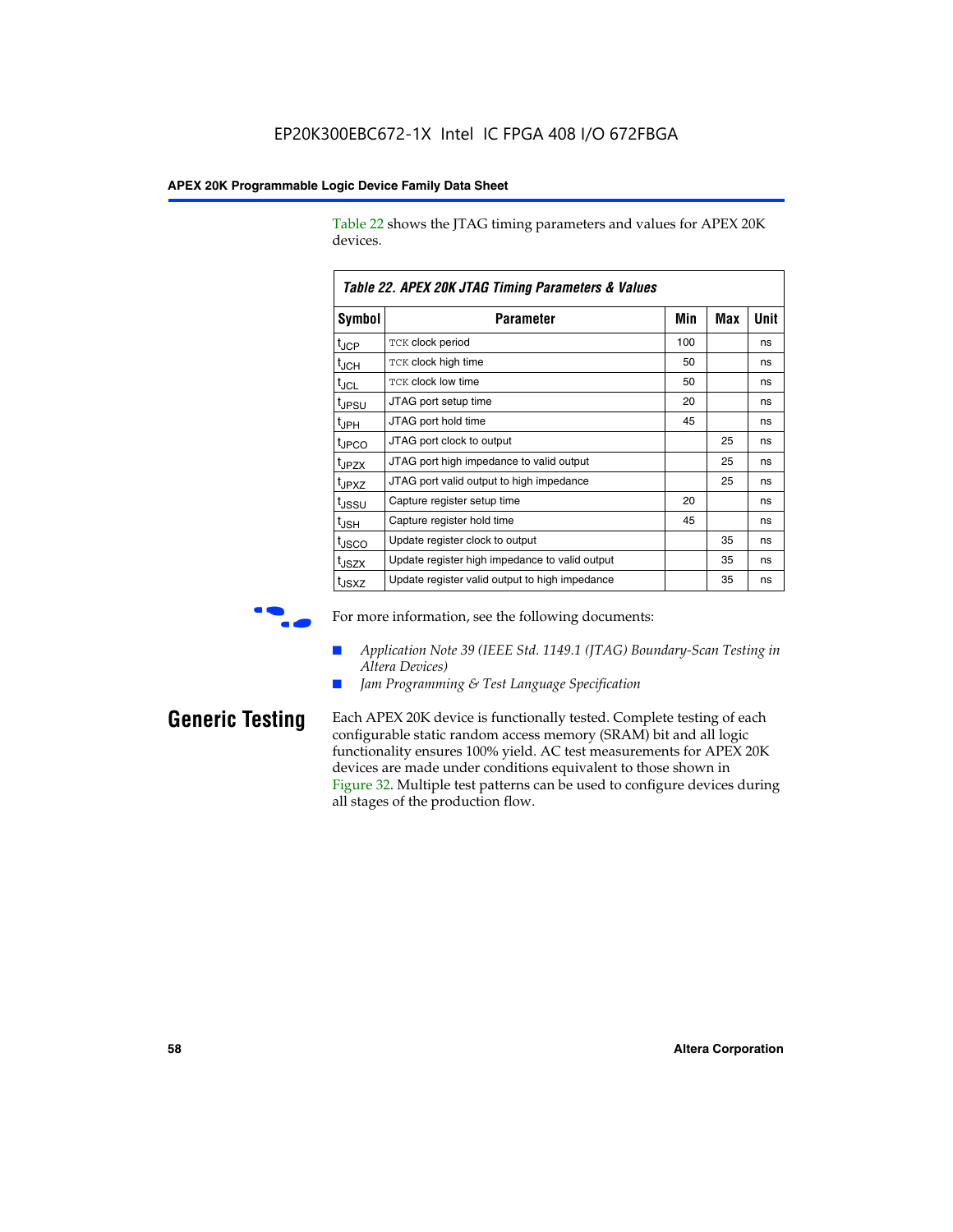

#### *Note to Figure 32:*

(1) Power supply transients can affect AC measurements. Simultaneous transitions of multiple outputs should be avoided for accurate measurement. Threshold tests must not be performed under AC conditions. Large-amplitude, fast-groundcurrent transients normally occur as the device outputs discharge the load capacitances. When these transients flow through the parasitic inductance between the device ground pin and the test system ground, significant reductions in observable noise immunity can result.

# **Operating Conditions**

Tables 23 through 26 provide information on absolute maximum ratings, recommended operating conditions, DC operating conditions, and capacitance for 2.5-V APEX 20K devices.

|                          |                            |                                                   | $1.00100 + 1.011 + 1.001$ |      |              |
|--------------------------|----------------------------|---------------------------------------------------|---------------------------|------|--------------|
| Symbol                   | <b>Parameter</b>           | <b>Conditions</b>                                 | Min                       | Max  | Unit         |
| <b>V<sub>CCINT</sub></b> | Supply voltage             | With respect to ground $(3)$                      | $-0.5$                    | 3.6  | $\vee$       |
| V <sub>CCIO</sub>        |                            |                                                   | $-0.5$                    | 4.6  | v            |
| $V_{1}$                  | DC input voltage           |                                                   | $-2.0$                    | 5.75 | v            |
| $I_{\text{OUT}}$         | DC output current, per pin |                                                   | $-25$                     | 25   | mA           |
| $T_{\rm STG}$            | Storage temperature        | No bias                                           | $-65$                     | 150  | $^{\circ}$ C |
| Т <sub>АМВ</sub>         | Ambient temperature        | Under bias                                        | $-65$                     | 135  | $^{\circ}$ C |
| $T_{\rm J}$              | Junction temperature       | PQFP, RQFP, TQFP, and BGA packages,<br>under bias |                           | 135  | $^{\circ}$ C |
|                          |                            | Ceramic PGA packages, under bias                  |                           | 150  | $^{\circ}$ C |

| Table 23. APEX 20K 5.0-V Tolerant Device Absolute Maximum Ratings Notes (1), (2) |  |
|----------------------------------------------------------------------------------|--|
|----------------------------------------------------------------------------------|--|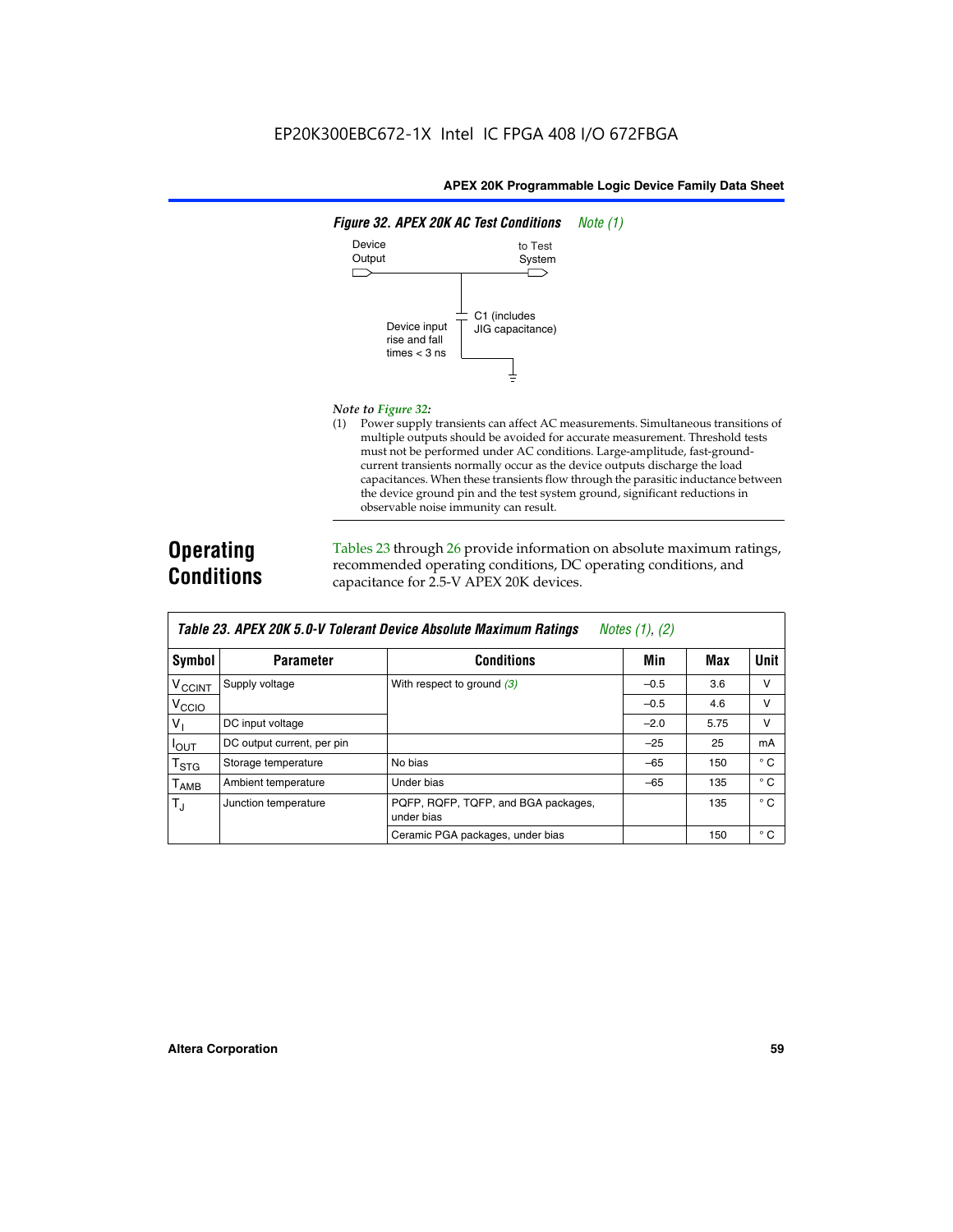# EP20K300EBC672-1X Intel IC FPGA 408 I/O 672FBGA

# **APEX 20K Programmable Logic Device Family Data Sheet**

|                          | Table 24. APEX 20K 5.0-V Tolerant Device Recommended Operating Conditions<br>Note $(2)$ |                    |                  |                   |              |  |
|--------------------------|-----------------------------------------------------------------------------------------|--------------------|------------------|-------------------|--------------|--|
| Symbol                   | <b>Parameter</b>                                                                        | <b>Conditions</b>  | Min              | Max               | <b>Unit</b>  |  |
| <b>V<sub>CCINT</sub></b> | Supply voltage for internal logic<br>and input buffers                                  | $(4)$ , $(5)$      | 2.375<br>(2.375) | 2.625<br>(2.625)  | $\vee$       |  |
| V <sub>CCIO</sub>        | Supply voltage for output buffers,<br>3.3-V operation                                   | (4), (5)           | 3.00(3.00)       | 3.60(3.60)        | $\vee$       |  |
|                          | Supply voltage for output buffers,<br>2.5-V operation                                   | (4), (5)           | 2.375<br>(2.375) | 2.625<br>(2.625)  | $\vee$       |  |
| $V_1$                    | Input voltage                                                                           | (3), (6)           | $-0.5$           | 5.75              | $\vee$       |  |
| $V_{\rm O}$              | Output voltage                                                                          |                    | $\Omega$         | V <sub>CCIO</sub> | $\vee$       |  |
| $T_{\rm J}$              | Junction temperature                                                                    | For commercial use | $\Omega$         | 85                | $^{\circ}$ C |  |
|                          |                                                                                         | For industrial use | $-40$            | 100               | $^{\circ}$ C |  |
| $t_{R}$                  | Input rise time                                                                         |                    |                  | 40                | ns           |  |
| $t_{\mathsf{F}}$         | Input fall time                                                                         |                    |                  | 40                | ns           |  |

|                 | Table 25. APEX 20K 5.0-V Tolerant Device DC Operating Conditions (Part 1 of 2) Notes (2), (7), (8) |                                                                      |                                          |     |                                          |               |  |  |
|-----------------|----------------------------------------------------------------------------------------------------|----------------------------------------------------------------------|------------------------------------------|-----|------------------------------------------|---------------|--|--|
| Symbol          | <b>Parameter</b>                                                                                   | <b>Conditions</b>                                                    | Min                                      | Typ | Max                                      | Unit          |  |  |
| $V_{\text{IH}}$ | High-level input voltage                                                                           |                                                                      | 1.7, $0.5 \times V_{\text{CCIO}}$<br>(9) |     | 5.75                                     | v             |  |  |
| $V_{IL}$        | Low-level input voltage                                                                            |                                                                      | $-0.5$                                   |     | 0.8, $0.3 \times V_{\text{CCIO}}$<br>(9) | $\vee$        |  |  |
| $V_{OH}$        | 3.3-V high-level TTL output<br>voltage                                                             | $I_{OH} = -8$ mA DC,<br>$V_{\text{CCIO}} = 3.00 V (10)$              | 2.4                                      |     |                                          | v             |  |  |
|                 | 3.3-V high-level CMOS output<br>voltage                                                            | $I_{OH} = -0.1$ mA DC,<br>$V_{\text{CCIO}} = 3.00 \text{ V} (10)$    | $V_{\text{CCIO}} - 0.2$                  |     |                                          | $\vee$        |  |  |
|                 | 3.3-V high-level PCI output voltage                                                                | $I_{OH} = -0.5$ mA DC,<br>$V_{\text{CCIO}} = 3.00$ to 3.60 V<br>(10) | $0.9 \times V_{\text{CCIO}}$             |     |                                          | $\mathsf{v}$  |  |  |
|                 | 2.5-V high-level output voltage                                                                    | $I_{OH} = -0.1$ mA DC,<br>$V_{\text{CCIO}} = 2.30 \text{ V} (10)$    | 2.1                                      |     |                                          | $\mathcal{U}$ |  |  |
|                 |                                                                                                    | $I_{\cap H}$ = -1 mA DC,<br>$V_{\text{CCIO}} = 2.30 V (10)$          | 2.0                                      |     |                                          | $\vee$        |  |  |
|                 |                                                                                                    | $I_{OH} = -2$ mA DC,<br>$V_{\text{CCIO}} = 2.30 V (10)$              | 1.7                                      |     |                                          | v             |  |  |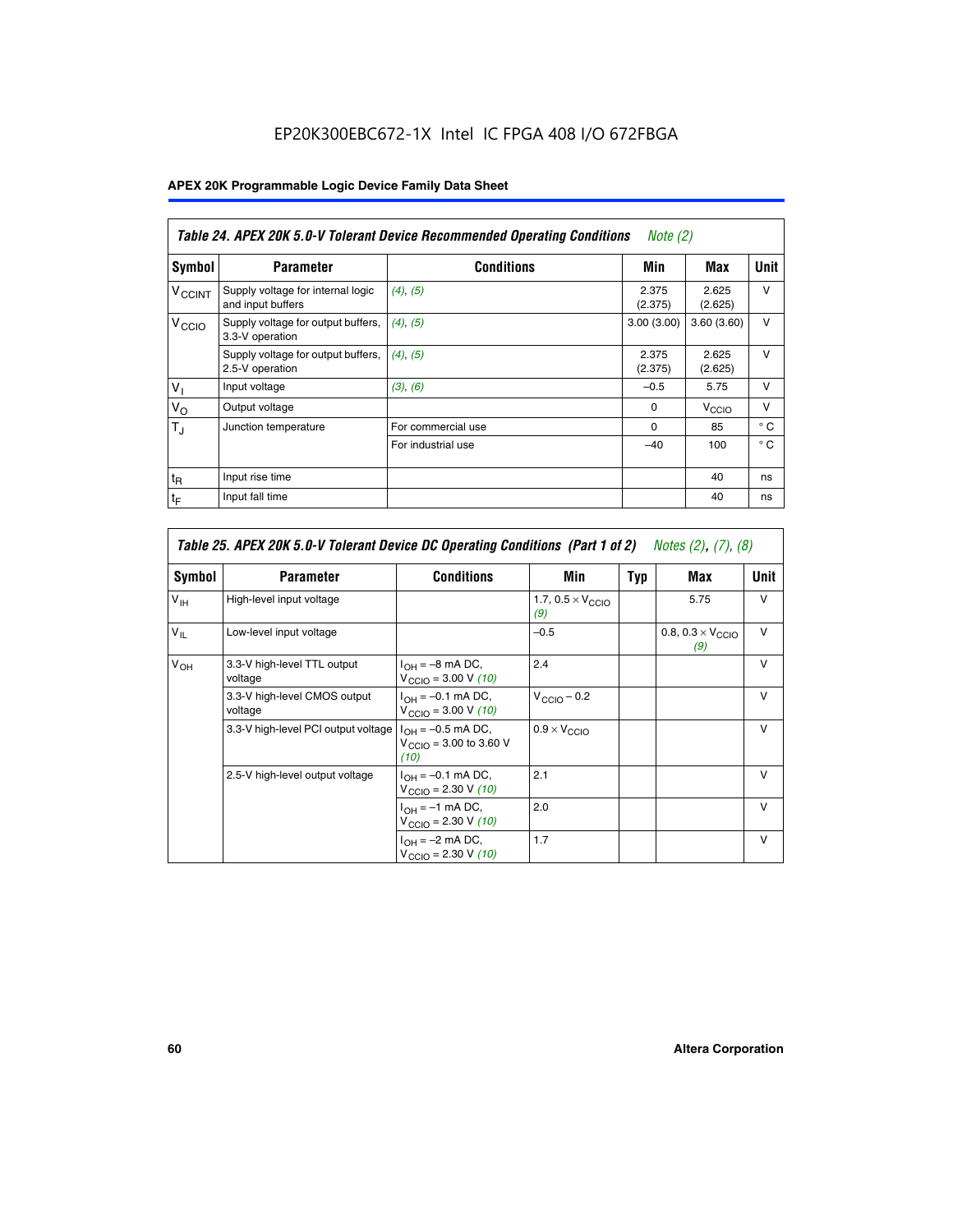|                   | Table 25. APEX 20K 5.0-V Tolerant Device DC Operating Conditions (Part 2 of 2) Notes (2), (7), (8) |                                                                                          |       |     |                              |        |
|-------------------|----------------------------------------------------------------------------------------------------|------------------------------------------------------------------------------------------|-------|-----|------------------------------|--------|
| Symbol            | <b>Parameter</b>                                                                                   | <b>Conditions</b>                                                                        | Min   | Typ | Max                          | Unit   |
| $V_{OL}$          | 3.3-V low-level TTL output voltage                                                                 | $I_{\Omega}$ = 12 mA DC,<br>$V_{\text{CCIO}} = 3.00 V (11)$                              |       |     | 0.45                         | $\vee$ |
|                   | 3.3-V low-level CMOS output<br>voltage                                                             | $I_{\Omega I} = 0.1$ mA DC,<br>$V_{\text{CCIO}} = 3.00 V (11)$                           |       |     | 0.2                          | $\vee$ |
|                   | 3.3-V low-level PCI output voltage                                                                 | $I_{\Omega}$ = 1.5 mA DC,<br>$V_{\text{CCIO}} = 3.00 \text{ to } 3.60 \text{ V}$<br>(11) |       |     | $0.1 \times V_{\text{CCLO}}$ | $\vee$ |
|                   | 2.5-V low-level output voltage                                                                     | $I_{\Omega I} = 0.1$ mA DC,<br>$V_{\text{CCIO}} = 2.30 V (11)$                           |       |     | 0.2                          | v      |
|                   |                                                                                                    | $I_{\Omega}$ = 1 mA DC,<br>$V_{\text{CCIO}} = 2.30 V (11)$                               |       |     | 0.4                          | $\vee$ |
|                   |                                                                                                    | $I_{\Omega}$ = 2 mA DC,<br>$V_{\text{CCIO}} = 2.30 V (11)$                               |       |     | 0.7                          | v      |
| ı,                | Input pin leakage current                                                                          | $V_1 = 5.75$ to $-0.5$ V                                                                 | $-10$ |     | 10                           | μA     |
| $I_{OZ}$          | Tri-stated I/O pin leakage current                                                                 | $V_O = 5.75$ to $-0.5$ V                                                                 | $-10$ |     | 10                           | μA     |
| ICCO              | $V_{CC}$ supply current (standby)<br>(All ESBs in power-down mode)                                 | $V_1$ = ground, no load, no<br>toggling inputs, -1 speed<br>grade $(12)$                 |       | 10  |                              | mA     |
|                   |                                                                                                    | $V_1$ = ground, no load, no<br>toggling inputs,<br>$-2$ , $-3$ speed grades $(12)$       |       | 5   |                              | mA     |
| R <sub>CONF</sub> | Value of I/O pin pull-up resistor                                                                  | $V_{\text{CCIO}} = 3.0 V (13)$                                                           | 20    |     | 50                           | W      |
|                   | before and during configuration                                                                    | $V_{\text{CCIO}} = 2.375 \text{ V} (13)$                                                 | 30    |     | 80                           | W      |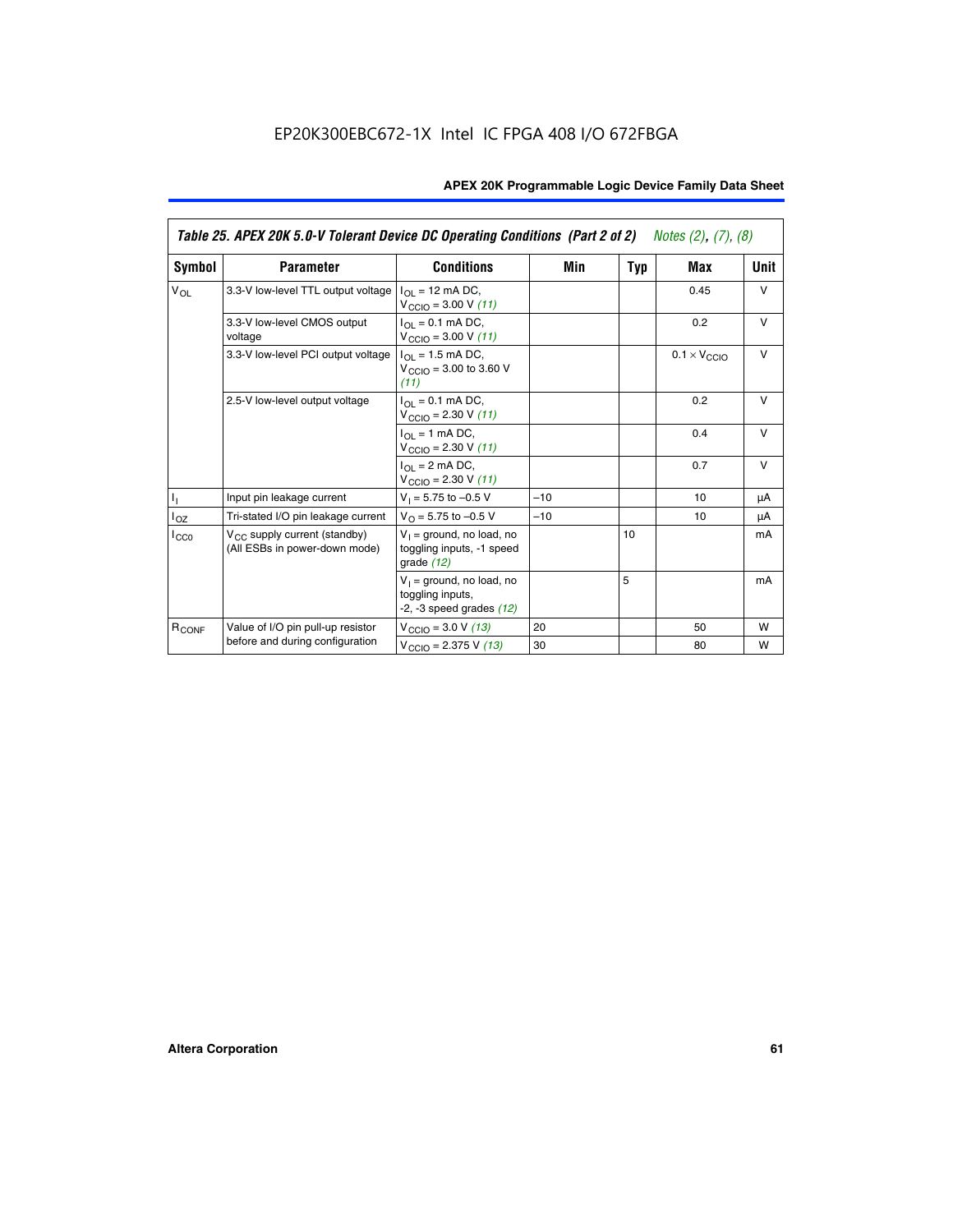|                    | Table 26. APEX 20K 5.0-V Tolerant Device Capacitance<br>Notes (2), (14) |                               |     |     |      |  |
|--------------------|-------------------------------------------------------------------------|-------------------------------|-----|-----|------|--|
| Symbol             | <b>Parameter</b>                                                        | <b>Conditions</b>             | Min | Max | Unit |  |
| $C_{IN}$           | Input capacitance                                                       | $V_{IN} = 0 V$ , f = 1.0 MHz  |     | 8   | pF   |  |
| C <sub>INCLK</sub> | Input capacitance on dedicated<br>clock pin                             | $V_{IN} = 0 V$ , f = 1.0 MHz  |     | 12  | pF   |  |
| $C_{OUT}$          | Output capacitance                                                      | $V_{OUIT} = 0 V, f = 1.0 MHz$ |     | 8   | pF   |  |

#### *Notes to Tables 23 through 26:*

- (1) See the *Operating Requirements for Altera Devices Data Sheet*.
- (2) All APEX 20K devices are 5.0-V tolerant.
- (3) Minimum DC input is –0.5 V. During transitions, the inputs may undershoot to –2.0 V or overshoot to 5.75 V for input currents less than 100 mA and periods shorter than 20 ns.
- (4) Numbers in parentheses are for industrial-temperature-range devices.
- (5) Maximum  $V_{CC}$  rise time is 100 ms, and  $V_{CC}$  must rise monotonically.<br>(6) All pins, including dedicated inputs, clock I/O, and JTAG pins, may b
- All pins, including dedicated inputs, clock I/O, and JTAG pins, may be driven before  $V_{\text{CCINT}}$  and  $V_{\text{CCIO}}$  are powered.
- (7) Typical values are for  $T_A = 25^\circ$  C, V<sub>CCINT</sub> = 2.5 V, and V<sub>CCIO</sub> = 2.5 or 3.3 V.<br>(8) These values are specified in the APEX 20K device recommended operat
- These values are specified in the APEX 20K device recommended operating conditions, shown in Table 26 on page 62.
- (9) The APEX 20K input buffers are compatible with 2.5-V and 3.3-V (LVTTL and LVCMOS) signals. Additionally, the input buffers are 3.3-V PCI compliant when  $V_{\text{CCIO}}$  and  $V_{\text{CCINI}}$  meet the relationship shown in Figure 33 on page 68.
- (10) The  $I<sub>OH</sub>$  parameter refers to high-level TTL, PCI or CMOS output current.
- (11) The I<sub>OL</sub> parameter refers to low-level TTL, PCI, or CMOS output current. This parameter applies to open-drain pins as well as output pins.
- (12) This value is specified for normal device operation. The value may vary during power-up.
- (13) Pin pull-up resistance values will be lower if an external source drives the pin higher than  $V_{\text{CCIO}}$ .
- (14) Capacitance is sample-tested only.

Tables 27 through 30 provide information on absolute maximum ratings, recommended operating conditions, DC operating conditions, and capacitance for 1.8-V APEX 20KE devices.

|                             | Table 27. APEX 20KE Device Absolute Maximum Ratings<br>Note (1) |                                                   |        |     |              |  |  |
|-----------------------------|-----------------------------------------------------------------|---------------------------------------------------|--------|-----|--------------|--|--|
| Symbol                      | <b>Parameter</b>                                                | <b>Conditions</b>                                 | Min    | Max | Unit         |  |  |
| $V_{\text{CCINT}}$          | Supply voltage                                                  | With respect to ground (2)                        | $-0.5$ | 2.5 | v            |  |  |
| V <sub>CCIO</sub>           |                                                                 |                                                   | $-0.5$ | 4.6 | v            |  |  |
| $V_{1}$                     | DC input voltage                                                |                                                   | $-0.5$ | 4.6 | $\vee$       |  |  |
| $I_{OUT}$                   | DC output current, per pin                                      |                                                   | $-25$  | 25  | mA           |  |  |
| $\mathsf{T}_{\texttt{STG}}$ | Storage temperature                                             | No bias                                           | $-65$  | 150 | $^{\circ}$ C |  |  |
| Т <sub>АМВ</sub>            | Ambient temperature                                             | Under bias                                        | $-65$  | 135 | $^{\circ}$ C |  |  |
| $\mathsf{T}_{\text{d}}$     | Junction temperature                                            | PQFP, RQFP, TQFP, and BGA packages,<br>under bias |        | 135 | $^{\circ}$ C |  |  |
|                             |                                                                 | Ceramic PGA packages, under bias                  |        | 150 | $^{\circ}$ C |  |  |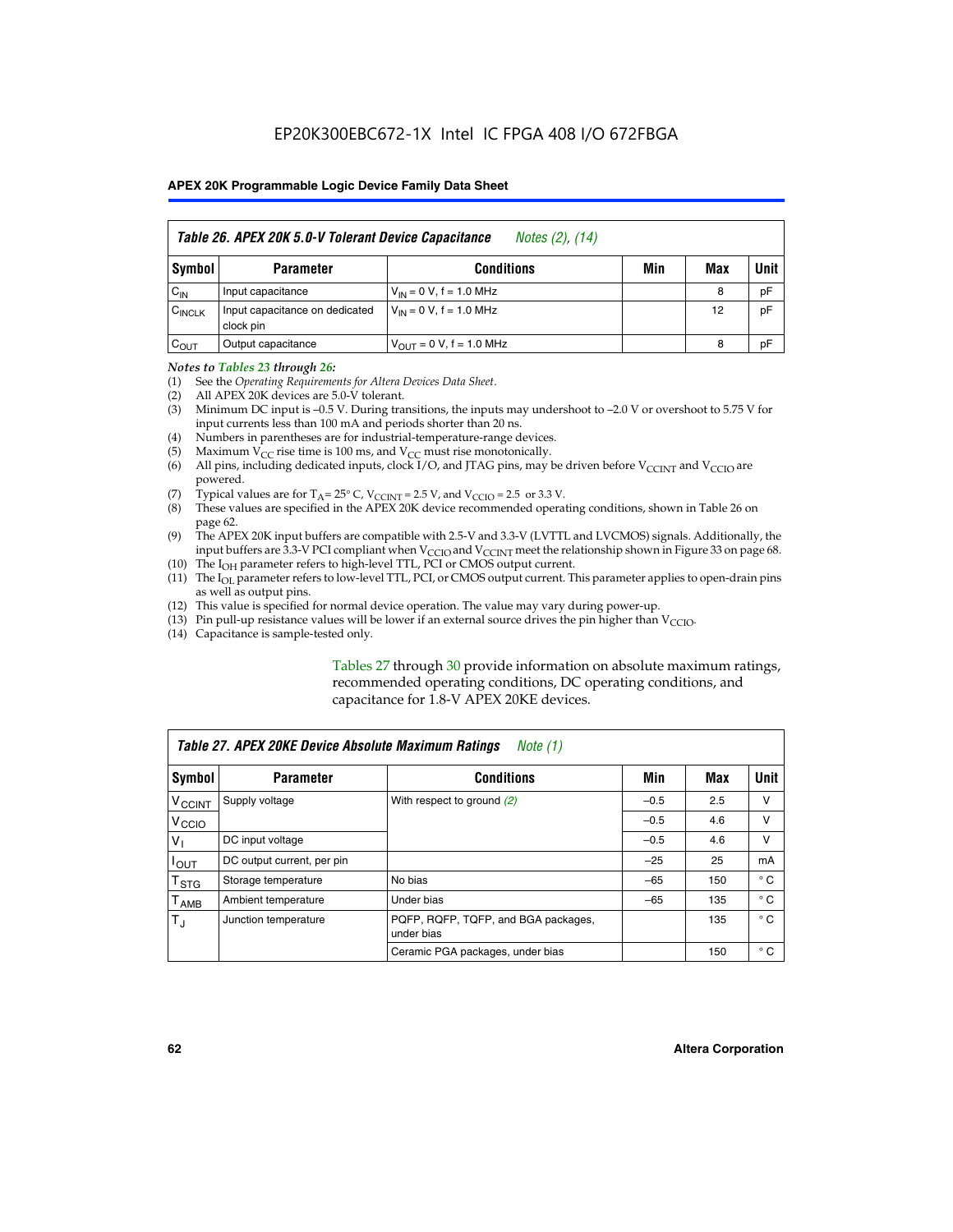|                          | <b>Table 28. APEX 20KE Device Recommended Operating Conditions</b> |                    |                  |                   |              |
|--------------------------|--------------------------------------------------------------------|--------------------|------------------|-------------------|--------------|
| <b>Symbol</b>            | <b>Parameter</b>                                                   | <b>Conditions</b>  | Min              | Max               | <b>Unit</b>  |
| <b>V<sub>CCINT</sub></b> | Supply voltage for internal logic and<br>input buffers             | (3), (4)           | 1.71(1.71)       | 1.89(1.89)        | $\vee$       |
| V <sub>CCIO</sub>        | Supply voltage for output buffers, 3.3-V<br>operation              | (3), (4)           | 3.00(3.00)       | 3.60(3.60)        | V            |
|                          | Supply voltage for output buffers, 2.5-V<br>operation              | (3), (4)           | 2.375<br>(2.375) | 2.625<br>(2.625)  | $\vee$       |
|                          | Supply voltage for output buffers, 1.8-V<br>operation              | (3), (4)           | 1.71(1.71)       | 1.89(1.89)        | V            |
| $V_1$                    | Input voltage                                                      | (5), (6)           | $-0.5$           | 4.0               | $\vee$       |
| $V_{\rm O}$              | Output voltage                                                     |                    | $\Omega$         | V <sub>CCIO</sub> | v            |
| $T_{\rm J}$              | Junction temperature                                               | For commercial use | $\Omega$         | 85                | $^{\circ}$ C |
|                          |                                                                    | For industrial use | $-40$            | 100               | $^{\circ}$ C |
| $t_{R}$                  | Input rise time                                                    |                    |                  | 40                | ns           |
| $t_{\mathsf{F}}$         | Input fall time                                                    |                    |                  | 40                | ns           |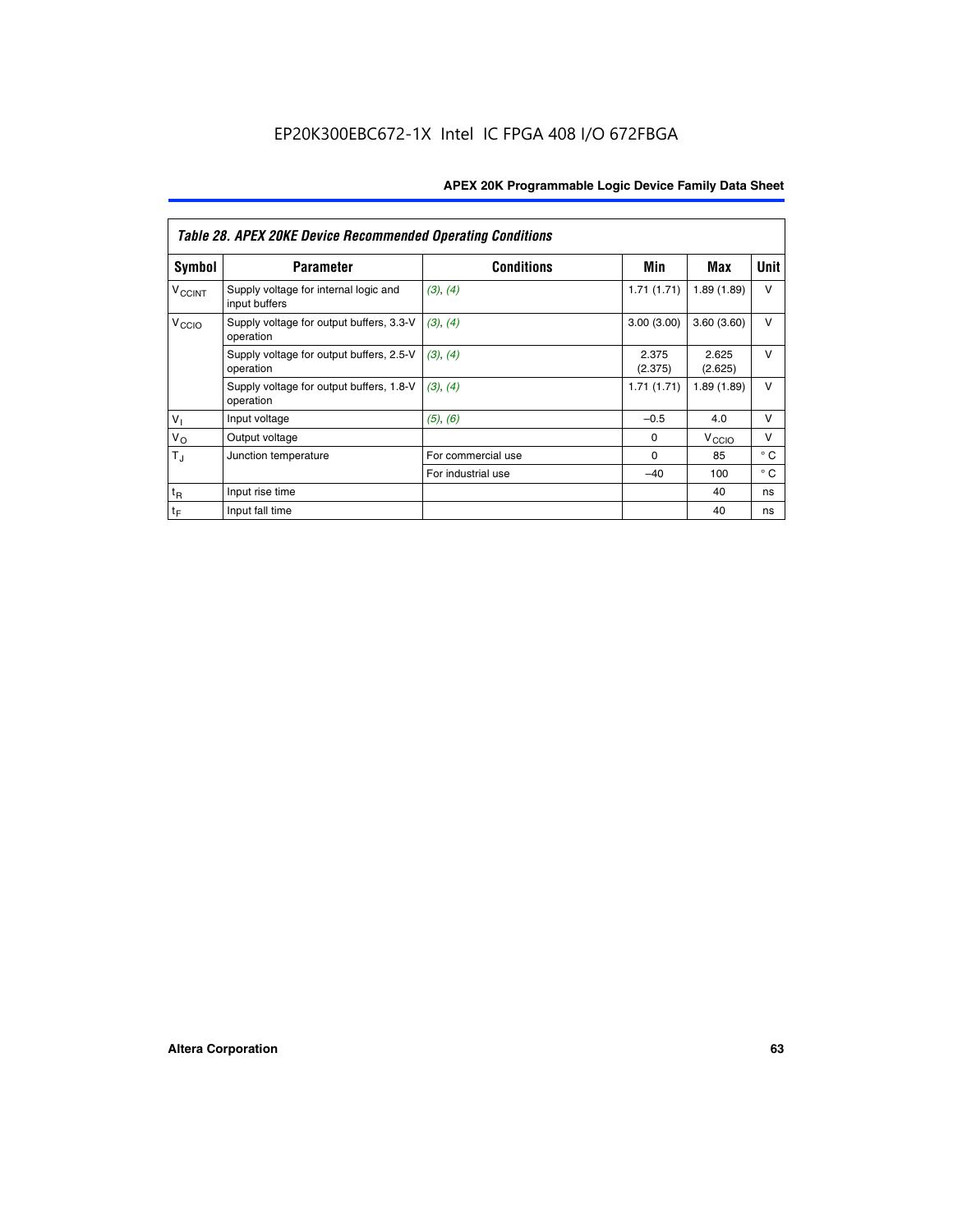# EP20K300EBC672-1X Intel IC FPGA 408 I/O 672FBGA

# **APEX 20K Programmable Logic Device Family Data Sheet**

| Symbol            | <b>Parameter</b>                                                          | <b>Conditions</b>                                                                        | Min                                       | <b>Typ</b> | Max                                       | Unit      |
|-------------------|---------------------------------------------------------------------------|------------------------------------------------------------------------------------------|-------------------------------------------|------------|-------------------------------------------|-----------|
| $V_{\text{IH}}$   | High-level LVTTL, CMOS, or 3.3-V<br>PCI input voltage                     |                                                                                          | 1.7, $0.5 \times V_{\text{CCIO}}$<br>(10) |            | 4.1                                       | V         |
| $V_{IL}$          | Low-level LVTTL, CMOS, or 3.3-V<br>PCI input voltage                      |                                                                                          | $-0.5$                                    |            | 0.8, $0.3 \times V_{\text{CCIO}}$<br>(10) | $\vee$    |
| $V_{OH}$          | 3.3-V high-level LVTTL output<br>voltage                                  | $I_{OH} = -12$ mA DC,<br>$V_{\text{CCIO}} = 3.00 V (11)$                                 | 2.4                                       |            |                                           | v         |
|                   | 3.3-V high-level LVCMOS output<br>voltage                                 | $I_{OH} = -0.1$ mA DC,<br>$V_{\text{CCIO}} = 3.00 V (11)$                                | $V_{\text{CGIO}} - 0.2$                   |            |                                           | v         |
|                   | 3.3-V high-level PCI output voltage $I_{OH} = -0.5$ mA DC,                | $V_{\text{CGIO}} = 3.00$ to 3.60 V<br>(11)                                               | $0.9 \times V_{\text{CCIO}}$              |            |                                           | $\vee$    |
|                   | 2.5-V high-level output voltage                                           | $I_{OH} = -0.1$ mA DC,<br>$V_{\text{CCIO}} = 2.30 V (11)$                                | 2.1                                       |            |                                           | v         |
|                   |                                                                           | $I_{OH} = -1$ mA DC,<br>$V_{\text{CCIO}} = 2.30 V (11)$                                  | 2.0                                       |            |                                           | $\vee$    |
|                   |                                                                           | $I_{OH} = -2$ mA DC,<br>$V_{\text{CCIO}}$ = 2.30 V (11)                                  | 1.7                                       |            |                                           | v         |
| $V_{OL}$          | 3.3-V low-level LVTTL output<br>voltage                                   | $I_{OL}$ = 12 mA DC,<br>$V_{\text{CCIO}} = 3.00 V (12)$                                  |                                           |            | 0.4                                       | v         |
|                   | 3.3-V low-level LVCMOS output<br>voltage                                  | $I_{\Omega} = 0.1$ mA DC,<br>$V_{\text{CCIO}} = 3.00 V (12)$                             |                                           |            | 0.2                                       | $\vee$    |
|                   | 3.3-V low-level PCI output voltage                                        | $I_{\Omega}$ = 1.5 mA DC,<br>$V_{\text{CGIQ}} = 3.00 \text{ to } 3.60 \text{ V}$<br>(12) |                                           |            | $0.1 \times V_{\text{CCIO}}$              | V         |
|                   | 2.5-V low-level output voltage                                            | $I_{OL} = 0.1$ mA DC,<br>$V_{\text{CCIO}}$ = 2.30 V (12)                                 |                                           |            | 0.2                                       | v         |
|                   |                                                                           | $I_{\Omega}$ = 1 mA DC,<br>$V_{\text{CCIO}} = 2.30 V (12)$                               |                                           |            | 0.4                                       | v         |
|                   |                                                                           | $I_{\Omega} = 2 \text{ mA DC},$<br>$V_{\text{CCIO}} = 2.30 V (12)$                       |                                           |            | 0.7                                       | v         |
| Ъ.                | Input pin leakage current                                                 | $V_1 = 4.1$ to -0.5 V (13)                                                               | $-10$                                     |            | 10                                        | μA        |
| $I_{OZ}$          | Tri-stated I/O pin leakage current                                        | $V_{\Omega}$ = 4.1 to -0.5 V (13)                                                        | $-10$                                     |            | 10                                        | μA        |
| ICCO              | V <sub>CC</sub> supply current (standby)<br>(All ESBs in power-down mode) | $V_1$ = ground, no load, no<br>toggling inputs, -1 speed<br>grade                        |                                           | 10         |                                           | mA        |
|                   |                                                                           | $V_1$ = ground, no load, no<br>toggling inputs,<br>-2, -3 speed grades                   |                                           | 5          |                                           | mA        |
| R <sub>CONF</sub> | Value of I/O pin pull-up resistor                                         | $V_{\text{CCIO}} = 3.0 V (14)$                                                           | 20                                        |            | 50                                        | $k\Omega$ |
|                   | before and during configuration                                           | $V_{\text{CCIO}} = 2.375 V (14)$                                                         | 30                                        |            | 80                                        | kΩ        |
|                   |                                                                           | $V_{\text{CCIO}} = 1.71 V (14)$                                                          | 60                                        |            | 150                                       | $k\Omega$ |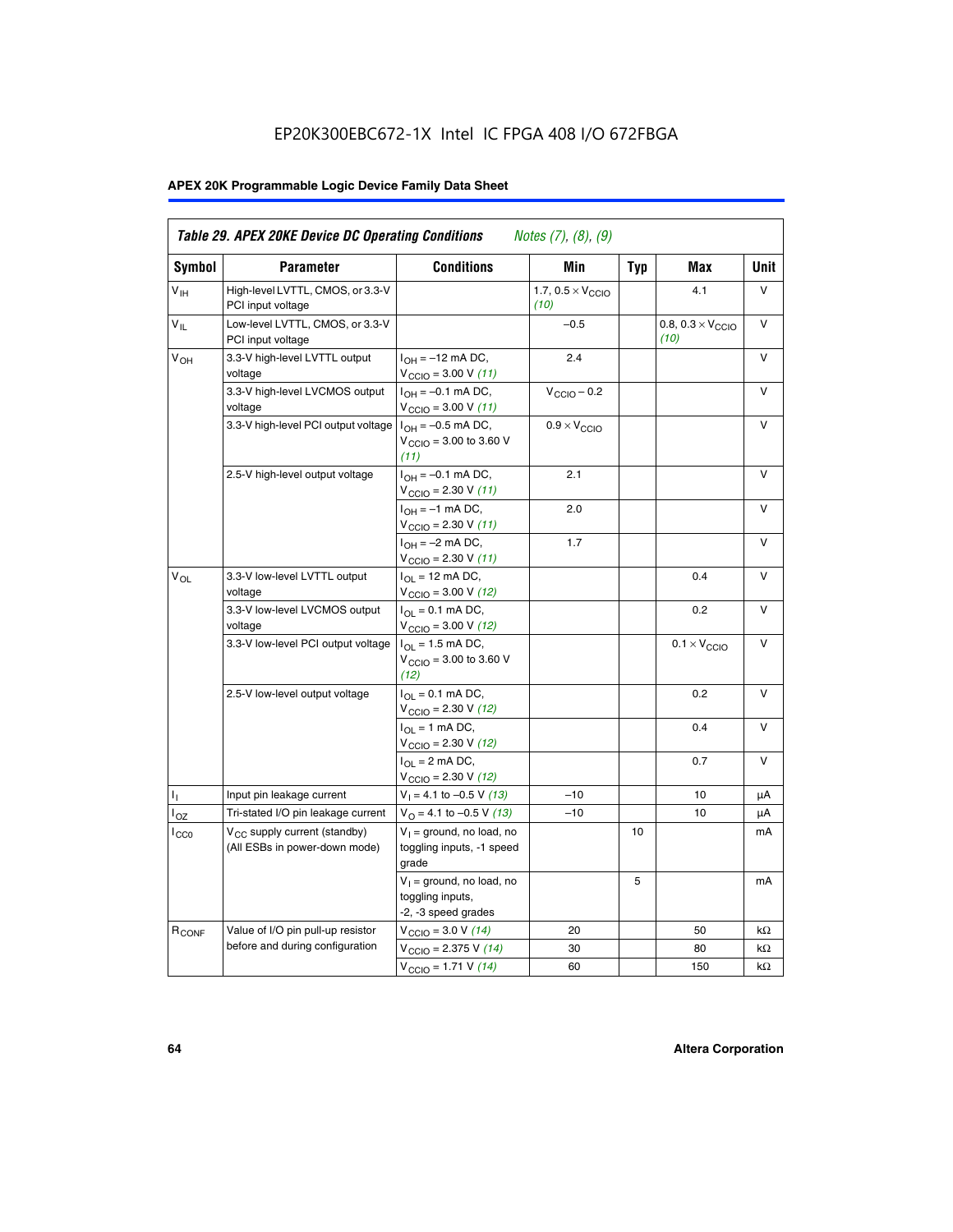**1 For DC Operating Specifications on APEX 20KE I/O standards,** please refer to *Application Note 117 (Using Selectable I/O Standards in Altera Devices).*

| Table 30. APEX 20KE Device Capacitance<br><i>Note</i> (15) |                                             |                                |     |     |      |
|------------------------------------------------------------|---------------------------------------------|--------------------------------|-----|-----|------|
| <b>Symbol</b>                                              | <b>Parameter</b>                            | <b>Conditions</b>              | Min | Max | Unit |
| $C_{\text{IN}}$                                            | Input capacitance                           | $V_{IN} = 0 V$ , f = 1.0 MHz   |     | 8   | рF   |
| $C_{\text{INCLK}}$                                         | Input capacitance on<br>dedicated clock pin | $V_{IN} = 0 V$ , f = 1.0 MHz   |     | 12  | pF   |
| $C_{OUT}$                                                  | Output capacitance                          | $V_{OUIT} = 0 V$ , f = 1.0 MHz |     | 8   | рF   |

#### *Notes to Tables 27 through 30:*

- (1) See the *Operating Requirements for Altera Devices Data Sheet*.
- (2) Minimum DC input is –0.5 V. During transitions, the inputs may undershoot to –2.0 V or overshoot to 5.75 V for input currents less than 100 mA and periods shorter than 20 ns.
- (3) Numbers in parentheses are for industrial-temperature-range devices.
- (4) Maximum  $V_{CC}$  rise time is 100 ms, and  $V_{CC}$  must rise monotonically.<br>(5) Minimum DC input is -0.5 V. During transitions, the inputs may und
- Minimum DC input is  $-0.5$  V. During transitions, the inputs may undershoot to  $-2.0$  V or overshoot to the voltage shown in the following table based on input duty cycle for input currents less than 100 mA. The overshoot is dependent upon duty cycle of the signal. The DC case is equivalent to 100% duty cycle.

| Vin  | Max. Duty Cycle |
|------|-----------------|
| 4.0V | 100% (DC)       |
| 4.1  | 90%             |
| 4.2  | 50%             |
| 4.3  | 30%             |
|      |                 |

- 4.4  $17\%$ <br>4.5  $10\%$
- 10%
- (6) All pins, including dedicated inputs, clock, I/O, and JTAG pins, may be driven before  $V_{\text{CCINT}}$  and  $V_{\text{CCIO}}$  are powered.
- (7) Typical values are for  $T_A = 25^\circ$  C, V<sub>CCINT</sub> = 1.8 V, and V<sub>CCIO</sub> = 1.8 V, 2.5 V or 3.3 V.
- (8) These values are specified under the APEX 20KE device recommended operating conditions, shown in Table 24 on page 60.
- (9) Refer to *Application Note 117 (Using Selectable I/O Standards in Altera Devices)* for the V<sub>IH</sub>, V<sub>IL</sub>, V<sub>OH</sub>, V<sub>OL</sub>, and I<sub>I</sub> parameters when VCCIO = 1.8 V.
- (10) The APEX 20KE input buffers are compatible with 1.8-V, 2.5-V and 3.3-V (LVTTL and LVCMOS) signals. Additionally, the input buffers are 3.3-V PCI compliant. Input buffers also meet specifications for GTL+, CTT, AGP, SSTL-2, SSTL-3, and HSTL.
- (11) The  $I_{OH}$  parameter refers to high-level TTL, PCI, or CMOS output current.
- (12) The I<sub>OL</sub> parameter refers to low-level TTL, PCI, or CMOS output current. This parameter applies to open-drain pins as well as output pins.
- (13) This value is specified for normal device operation. The value may vary during power-up.
- (14) Pin pull-up resistance values will be lower if an external source drives the pin higher than  $V_{CCIO}$ .
- (15) Capacitance is sample-tested only.

Figure 33 shows the relationship between  $V_{\text{CCIO}}$  and  $V_{\text{CCINT}}$  for 3.3-V PCI compliance on APEX 20K devices.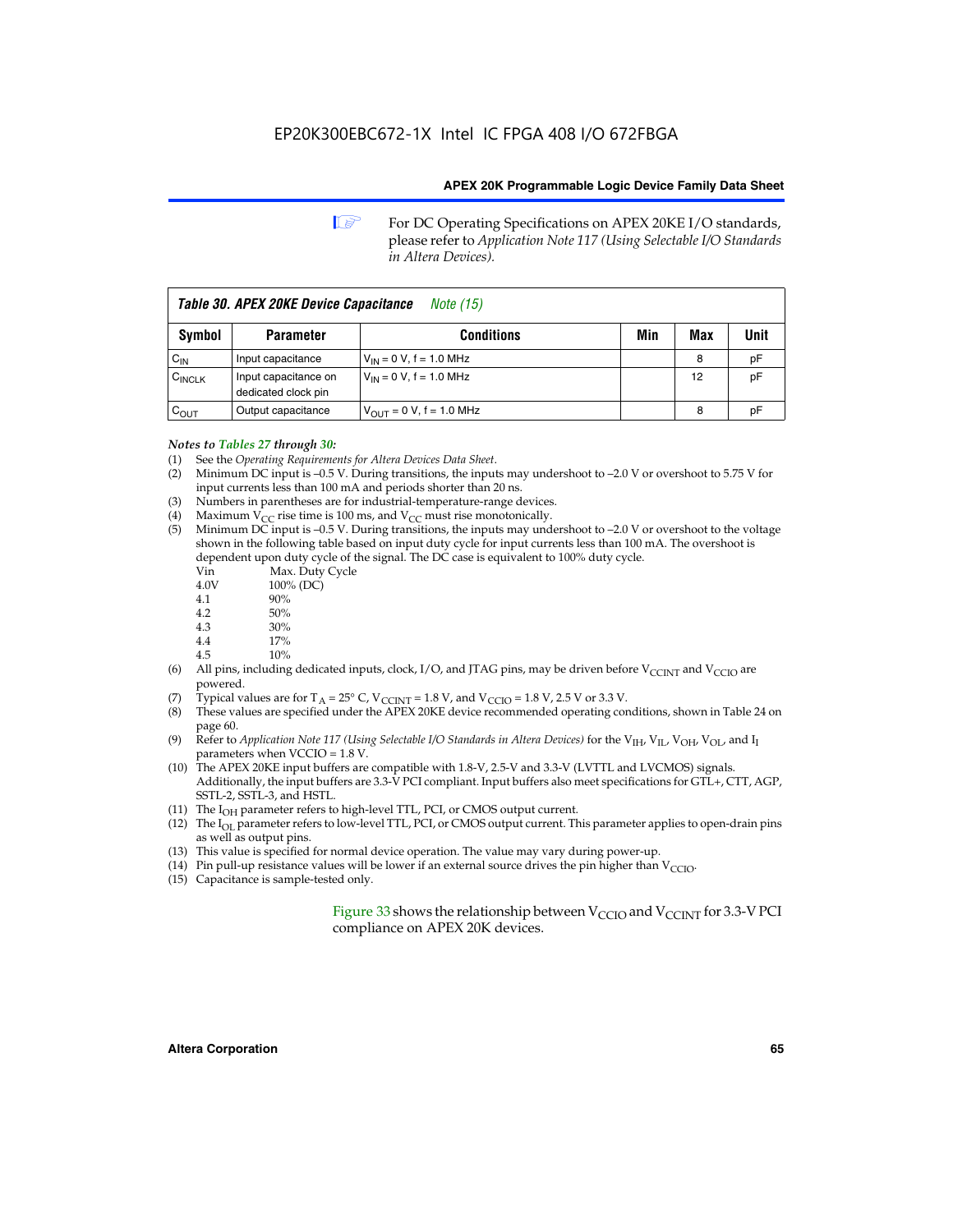

Figure 34 shows the typical output drive characteristics of APEX 20K devices with 3.3-V and 2.5-V V<sub>CCIO</sub>. The output driver is compatible with the 3.3-V *PCI Local Bus Specification, Revision 2.2* (when VCCIO pins are connected to 3.3 V). 5-V tolerant APEX 20K devices in the -1 speed grade are 5-V PCI compliant over all operating conditions.







**66 Altera Corporation**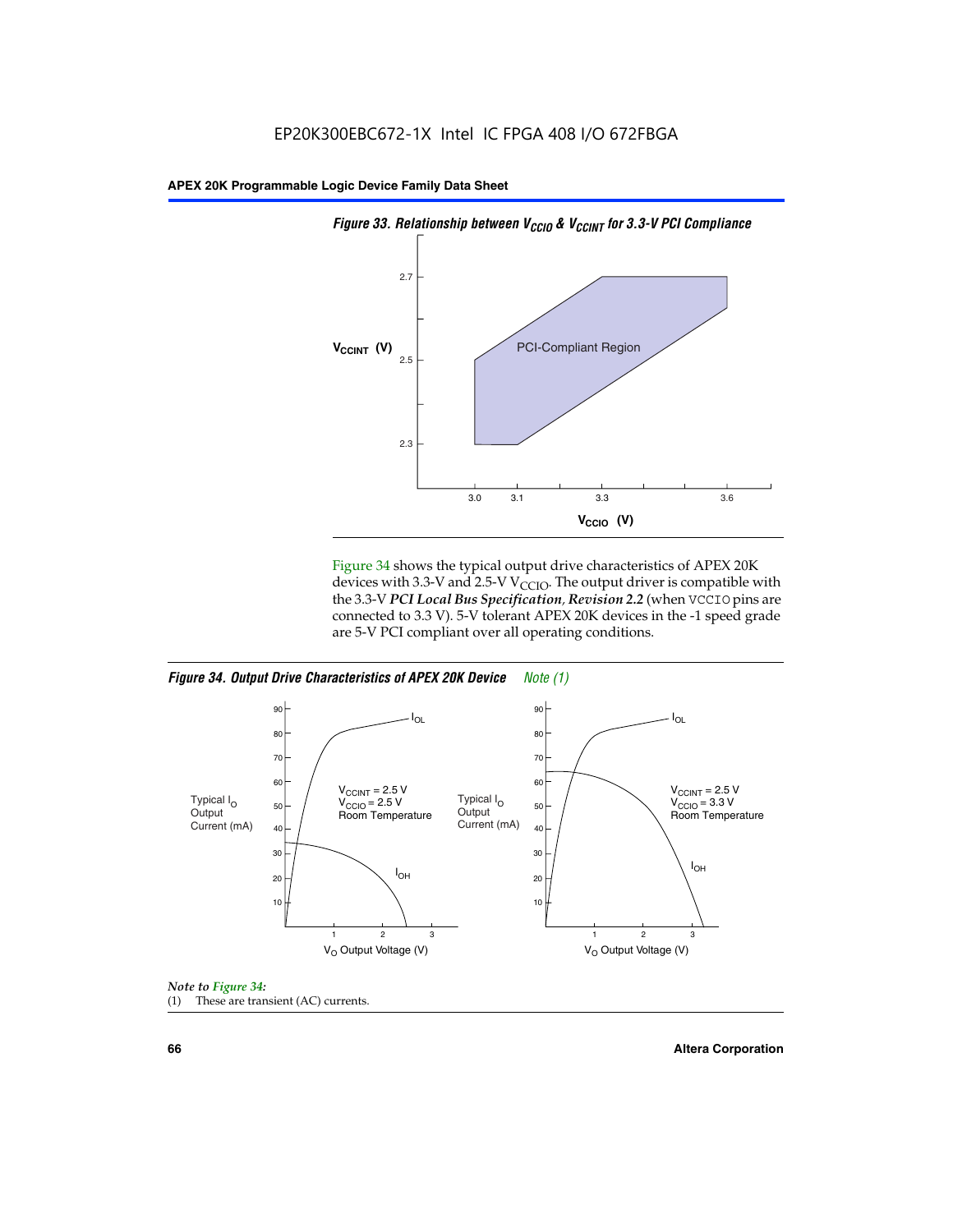

Figure 35 shows the output drive characteristics of APEX 20KE devices.

*Note to Figure 35:* (1) These are transient (AC) currents.

**Timing Model** The high-performance FastTrack and MegaLAB interconnect routing resources ensure predictable performance, accurate simulation, and accurate timing analysis. This predictable performance contrasts with that of FPGAs, which use a segmented connection scheme and therefore have unpredictable performance.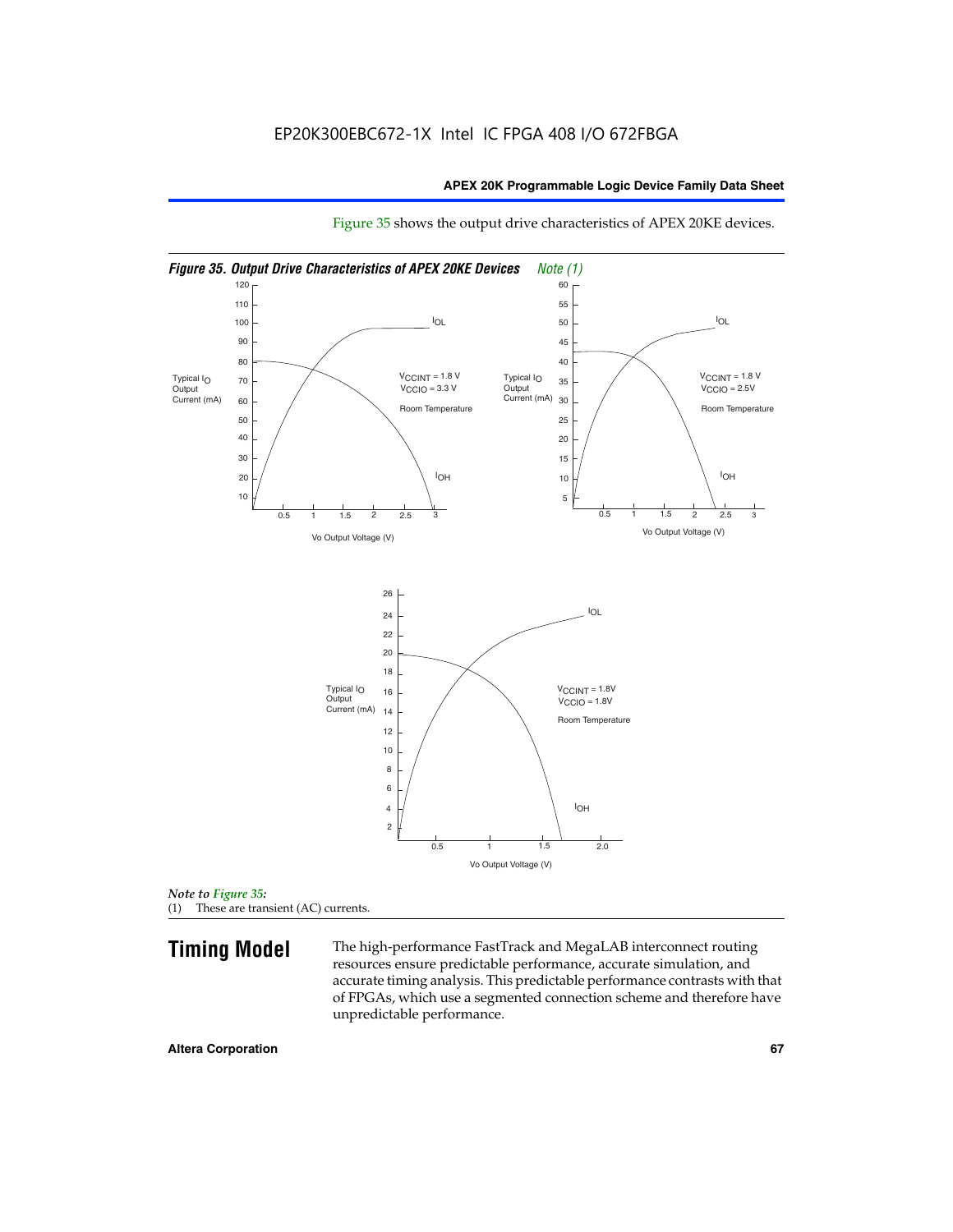All specifications are always representative of worst-case supply voltage and junction temperature conditions. All output-pin-timing specifications are reported for maximum driver strength.

Figure  $36$  shows the  $f_{MAX}$  timing model for APEX 20K devices.



Figure 37 shows the  $f_{MAX}$  timing model for APEX 20KE devices. These parameters can be used to estimate  $f_{MAX}$  for multiple levels of logic. Quartus II software timing analysis should be used for more accurate timing information.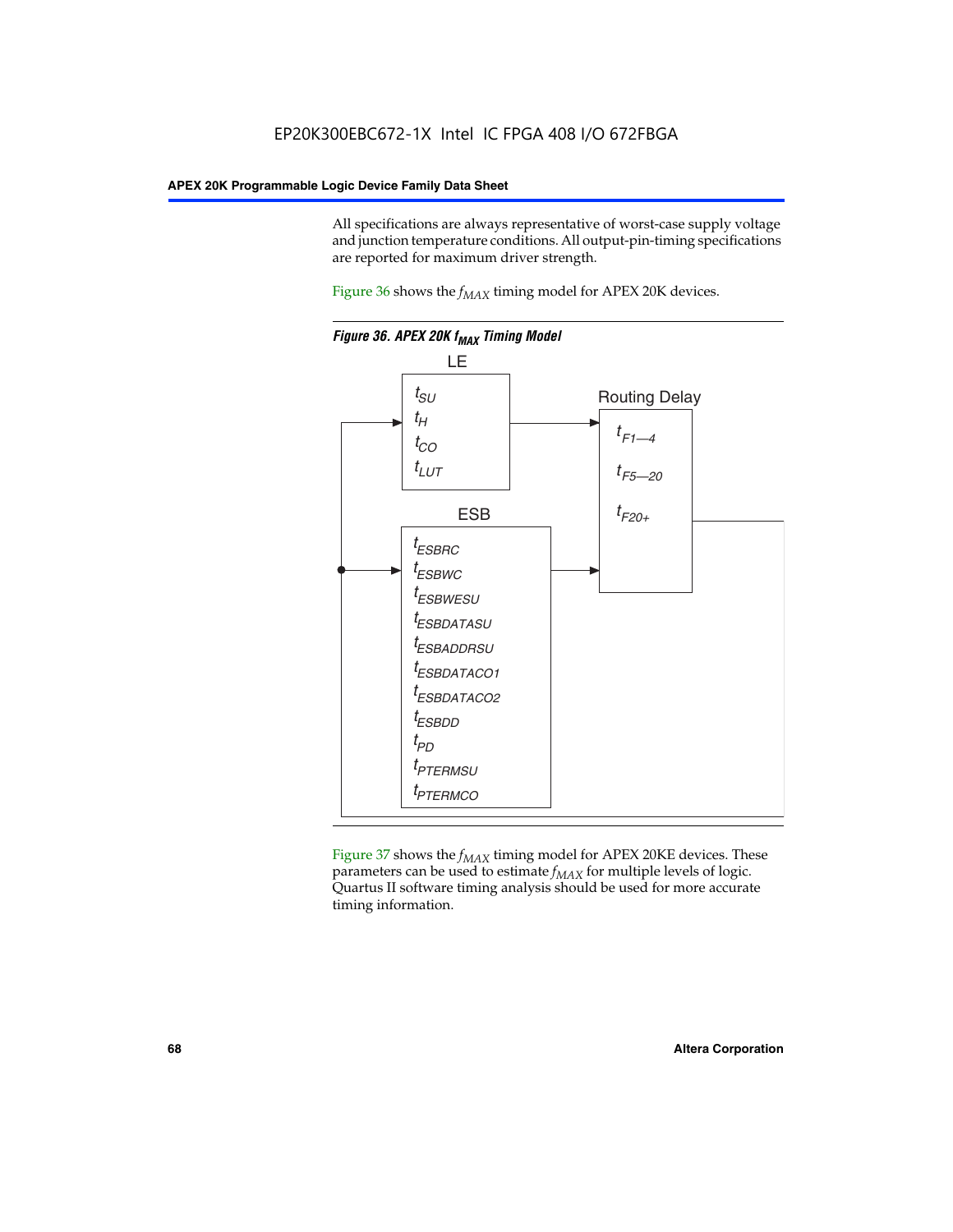

**Figure 37. APEX 20KE f<sub>MAX</sub> Timing Model**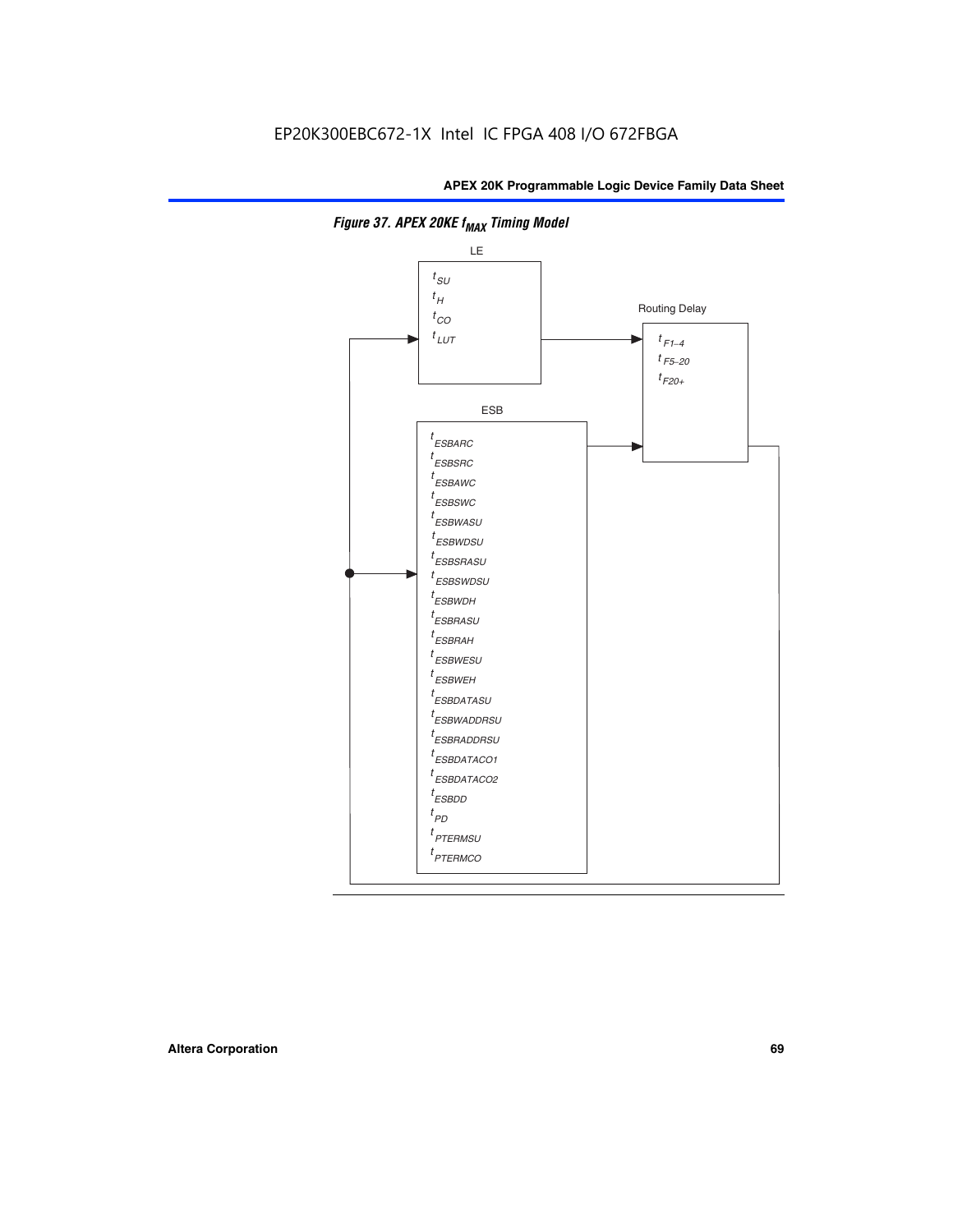Figures 38 and 39 show the asynchronous and synchronous timing waveforms, respectively, for the ESB macroparameters in Table 31.



*Figure 38. ESB Asynchronous Timing Waveforms*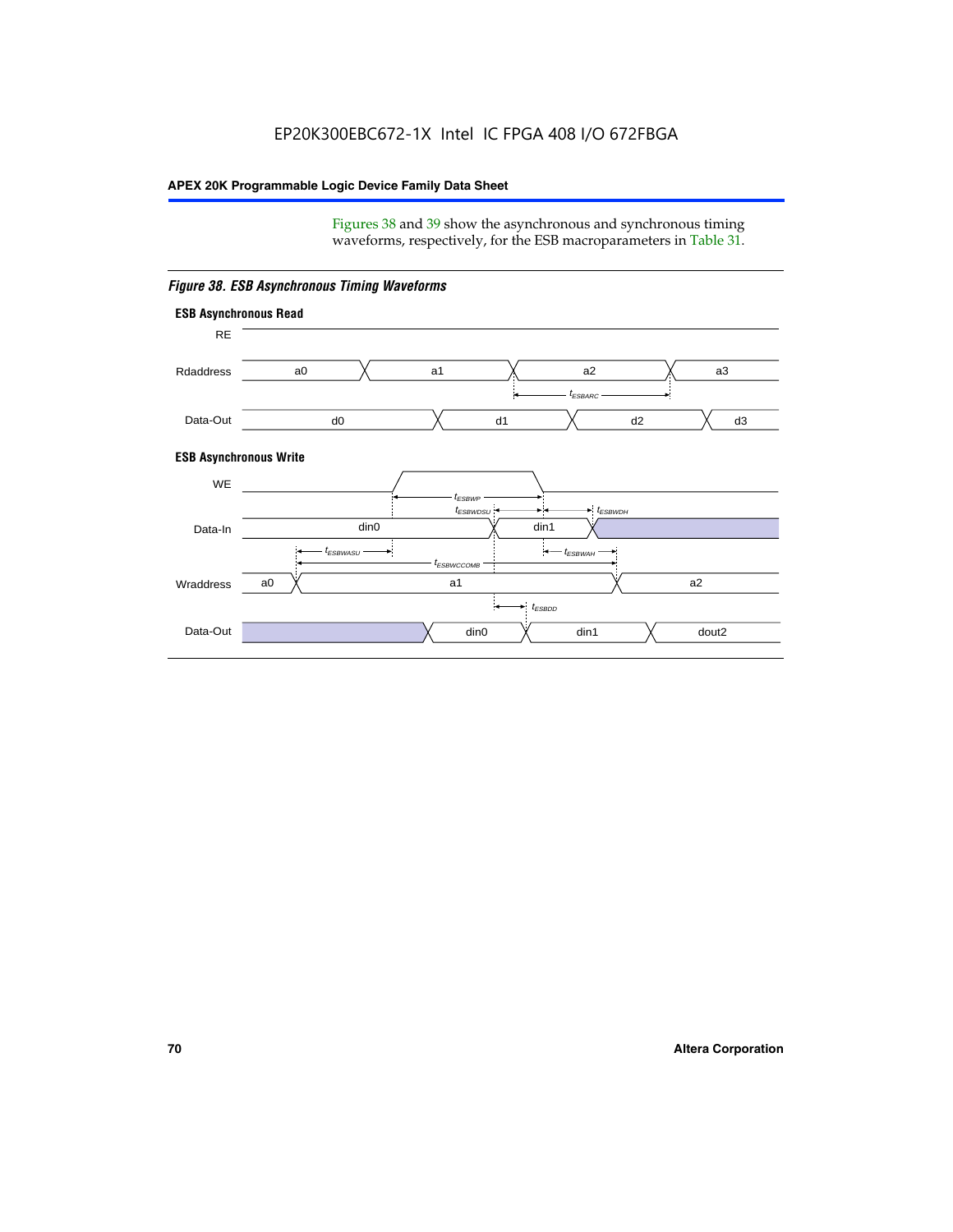

# *Figure 39. ESB Synchronous Timing Waveforms*

# **ESB Synchronous Write (ESB Output Registers Used)**



Figure 40 shows the timing model for bidirectional I/O pin timing.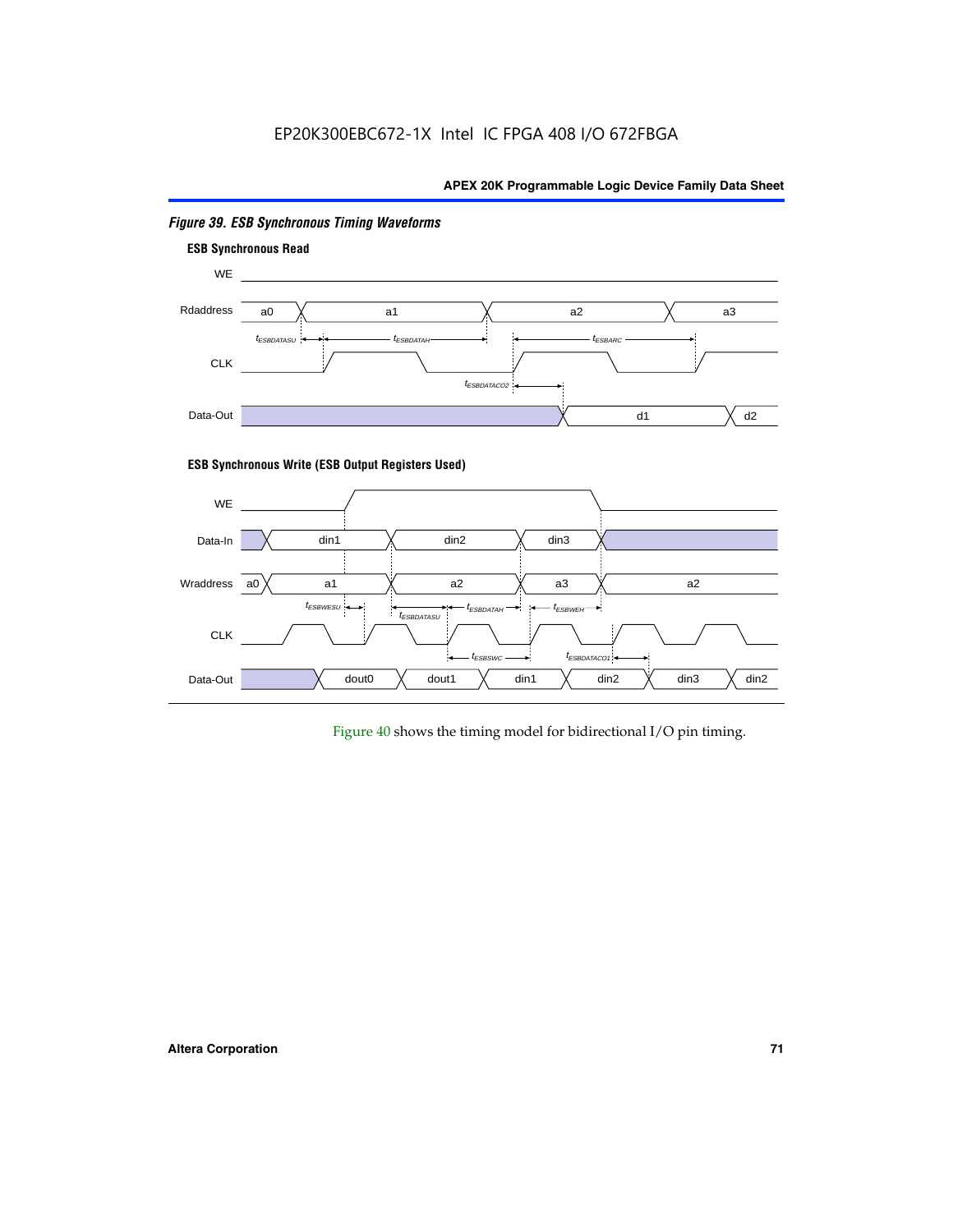

## *Figure 40. Synchronous Bidirectional Pin External Timing*

# *Notes to Figure 40:*

- The output enable and input registers are LE registers in the LAB adjacent to a bidirectional row pin. The output enable register is set with "Output Enable Routing= Signal-Pin" option in the Quartus II software.
- (2) The LAB adjacent input register is set with "Decrease Input Delay to Internal Cells= Off". This maintains a zero hold time for lab adjacent registers while giving a fast, position independent setup time. A faster setup time with zero hold time is possible by setting "Decrease Input Delay to Internal Cells= ON" and moving the input register farther away from the bidirectional pin. The exact position where zero hold occurs with the minimum setup time, varies with device density and speed grade.

Table 31 describes the  $f_{MAX}$  timing parameters shown in Figure 36 on page 68.

| Table 31. APEX 20K f <sub>MAX</sub> Timing Parameters<br>(Part 1 of 2) |                                                                |  |  |  |  |
|------------------------------------------------------------------------|----------------------------------------------------------------|--|--|--|--|
| Symbol                                                                 | <b>Parameter</b><br>LE register setup time before clock        |  |  |  |  |
| $t_{\text{SU}}$                                                        |                                                                |  |  |  |  |
| $t_H$                                                                  | LE register hold time after clock                              |  |  |  |  |
| $t_{CO}$                                                               | LE register clock-to-output delay                              |  |  |  |  |
| t <sub>LUT</sub>                                                       | LUT delay for data-in                                          |  |  |  |  |
| <sup>t</sup> ESBRC                                                     | ESB Asynchronous read cycle time                               |  |  |  |  |
| <sup>t</sup> ESBWC                                                     | ESB Asynchronous write cycle time                              |  |  |  |  |
| <sup>t</sup> ESBWESU                                                   | ESB WE setup time before clock when using input register       |  |  |  |  |
| <sup>t</sup> ESBDATASU                                                 | ESB data setup time before clock when using input register     |  |  |  |  |
| <sup>t</sup> ESBDATAH                                                  | ESB data hold time after clock when using input register       |  |  |  |  |
| <sup>t</sup> ESBADDRSU                                                 | ESB address setup time before clock when using input registers |  |  |  |  |
| ESBDATACO1                                                             | ESB clock-to-output delay when using output registers          |  |  |  |  |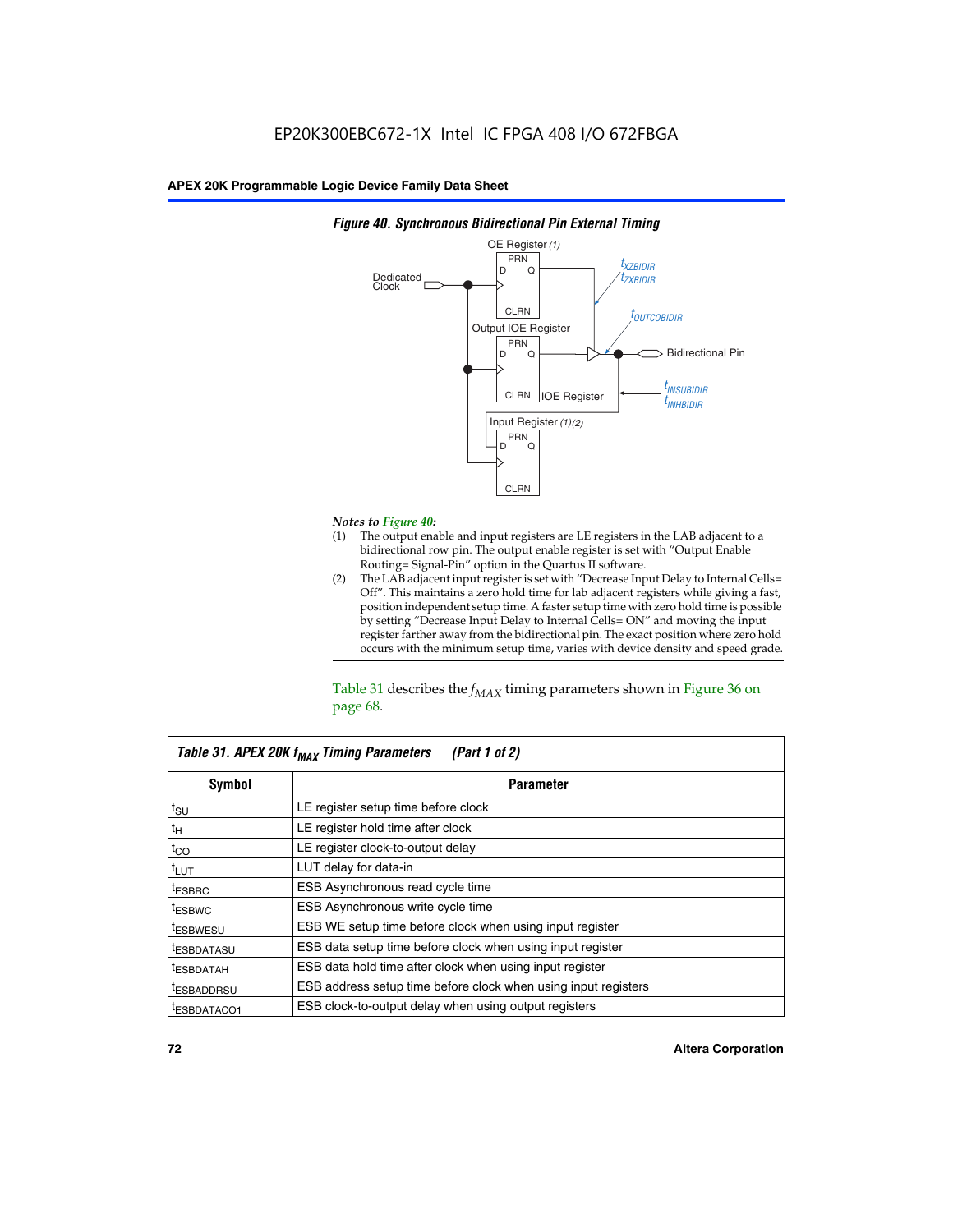| Table 31. APEX 20K f <sub>MAX</sub> Timing Parameters<br>(Part 2 of 2) |                                                    |  |  |  |  |
|------------------------------------------------------------------------|----------------------------------------------------|--|--|--|--|
| Symbol                                                                 | <b>Parameter</b>                                   |  |  |  |  |
| t <sub>ESBDATACO2</sub>                                                | ESB clock-to-output delay without output registers |  |  |  |  |
| <sup>t</sup> ESBDD                                                     | ESB data-in to data-out delay for RAM mode         |  |  |  |  |
| t <sub>PD</sub>                                                        | ESB macrocell input to non-registered output       |  |  |  |  |
| <sup>t</sup> PTERMSU                                                   | ESB macrocell register setup time before clock     |  |  |  |  |
| <sup>t</sup> PTERMCO                                                   | ESB macrocell register clock-to-output delay       |  |  |  |  |
| $t_{F1-4}$                                                             | Fanout delay using local interconnect              |  |  |  |  |
| $t_{F5-20}$                                                            | Fanout delay using MegaLab Interconnect            |  |  |  |  |
| $t_{F20+}$                                                             | Fanout delay using FastTrack Interconnect          |  |  |  |  |
| $t_{CH}$                                                               | Minimum clock high time from clock pin             |  |  |  |  |
| $t_{CL}$                                                               | Minimum clock low time from clock pin              |  |  |  |  |
| $t_{CLRP}$                                                             | LE clear pulse width                               |  |  |  |  |
| t <sub>PREP</sub>                                                      | LE preset pulse width                              |  |  |  |  |
| <sup>t</sup> ESBCH                                                     | Clock high time                                    |  |  |  |  |
| <sup>t</sup> ESBCL                                                     | Clock low time                                     |  |  |  |  |
| <sup>t</sup> ESBWP                                                     | Write pulse width                                  |  |  |  |  |
| <sup>t</sup> ESBRP                                                     | Read pulse width                                   |  |  |  |  |

## Tables 32 and 33 describe APEX 20K external timing parameters.

| Table 32. APEX 20K External Timing Parameters<br>Note (1) |                                                         |  |  |  |  |
|-----------------------------------------------------------|---------------------------------------------------------|--|--|--|--|
| Symbol                                                    | <b>Clock Parameter</b>                                  |  |  |  |  |
| t <sub>INSU</sub>                                         | Setup time with global clock at IOE register            |  |  |  |  |
| $t_{INH}$                                                 | Hold time with global clock at IOE register             |  |  |  |  |
| toutco                                                    | Clock-to-output delay with global clock at IOE register |  |  |  |  |

| Table 33. APEX 20K External Bidirectional Timing Parameters<br>Note (1) |                                                                                                |              |  |  |  |
|-------------------------------------------------------------------------|------------------------------------------------------------------------------------------------|--------------|--|--|--|
| Symbol<br><b>Conditions</b><br><b>Parameter</b>                         |                                                                                                |              |  |  |  |
| <sup>I</sup> INSUBIDIR                                                  | Setup time for bidirectional pins with global clock at same-row or same-<br>column LE register |              |  |  |  |
| <sup>t</sup> INHBIDIR                                                   | Hold time for bidirectional pins with global clock at same-row or same-<br>column LE register  |              |  |  |  |
| <sup>t</sup> OUTCOBIDIR                                                 | Clock-to-output delay for bidirectional pins with global clock at IOE<br>register              | $C1 = 10 pF$ |  |  |  |
| <sup>t</sup> xzbidir                                                    | Synchronous IOE output buffer disable delay                                                    | $C1 = 10 pF$ |  |  |  |
| <sup>I</sup> ZXBIDIR                                                    | Synchronous IOE output buffer enable delay, slow slew rate $=$ off                             | $C1 = 10 pF$ |  |  |  |

## **Altera Corporation 73**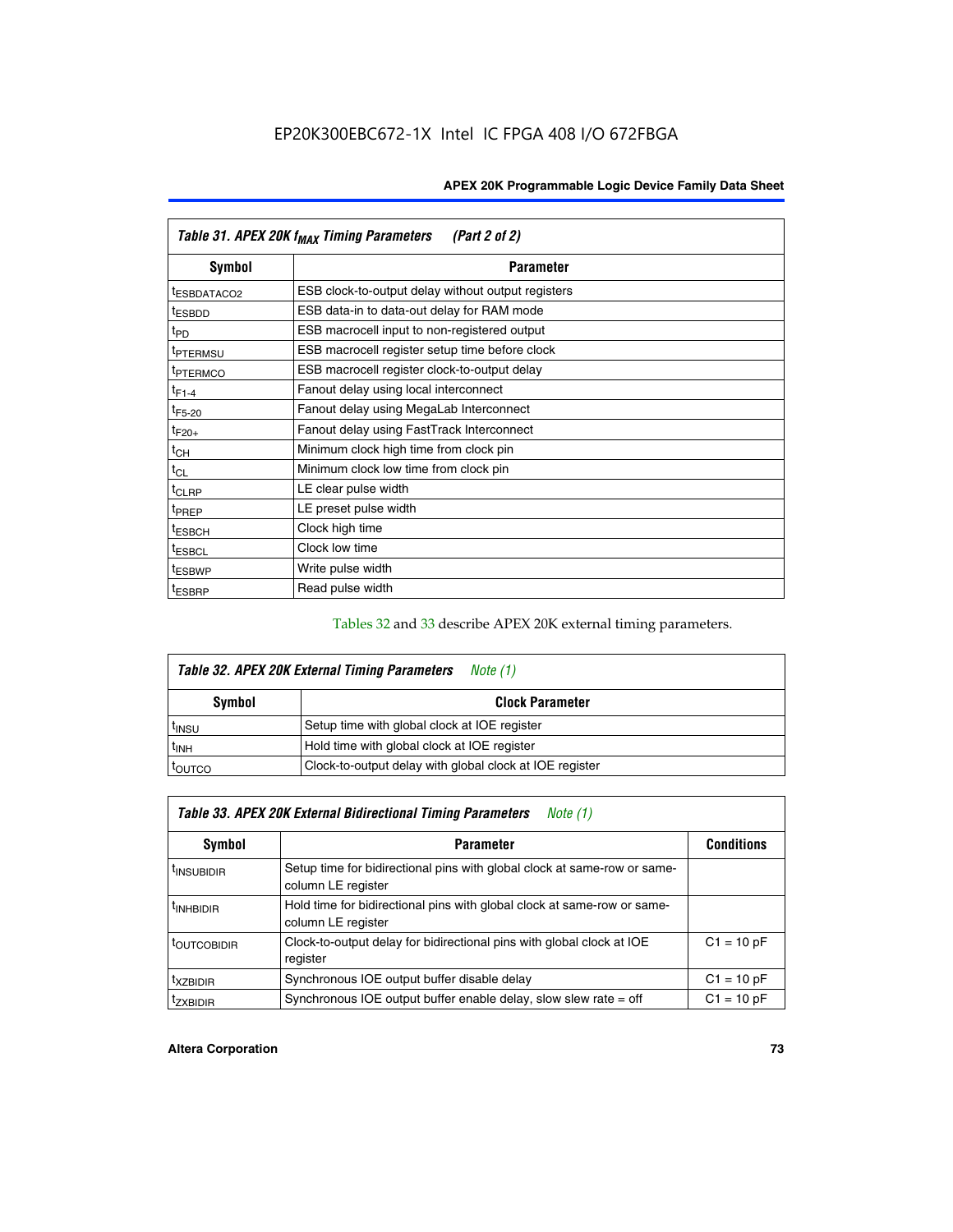$\mathbf{r}$ 

#### *Note to Tables 32 and 33:*

(1) These timing parameters are sample-tested only.

Tables 34 through 37 show APEX 20KE LE, ESB, routing, and functional timing microparameters for the  $f_{MAX}$  timing model.

| <b>Table 34. APEX 20KE LE Timing Microparameters</b> |                                     |  |  |  |  |
|------------------------------------------------------|-------------------------------------|--|--|--|--|
| Symbol<br><b>Parameter</b>                           |                                     |  |  |  |  |
| t <sub>SU</sub>                                      | LE register setup time before clock |  |  |  |  |
| $t_H$                                                | LE register hold time after clock   |  |  |  |  |
| $t_{CO}$                                             | LE register clock-to-output delay   |  |  |  |  |
| <b>LUT</b>                                           | LUT delay for data-in to data-out   |  |  |  |  |

| Table 35. APEX 20KE ESB Timing Microparameters |                                                            |  |  |  |
|------------------------------------------------|------------------------------------------------------------|--|--|--|
| Symbol                                         | <b>Parameter</b>                                           |  |  |  |
| <sup>t</sup> ESBARC                            | ESB Asynchronous read cycle time                           |  |  |  |
| <sup>t</sup> ESBSRC                            | ESB Synchronous read cycle time                            |  |  |  |
| <b><i>ESBAWC</i></b>                           | ESB Asynchronous write cycle time                          |  |  |  |
| t <sub>ESBSWC</sub>                            | ESB Synchronous write cycle time                           |  |  |  |
| t <sub>ESBWASU</sub>                           | ESB write address setup time with respect to WE            |  |  |  |
| <sup>t</sup> ESBWAH                            | ESB write address hold time with respect to WE             |  |  |  |
| t <sub>ESBWDSU</sub>                           | ESB data setup time with respect to WE                     |  |  |  |
| <sup>t</sup> ESBWDH                            | ESB data hold time with respect to WE                      |  |  |  |
| tESBRASU                                       | ESB read address setup time with respect to RE             |  |  |  |
| <sup>t</sup> ESBRAH                            | ESB read address hold time with respect to RE              |  |  |  |
| <i><b>ESBWESU</b></i>                          | ESB WE setup time before clock when using input register   |  |  |  |
| t <sub>ESBWEH</sub>                            | ESB WE hold time after clock when using input register     |  |  |  |
| <i><b><i>ESBDATASU</i></b></i>                 | ESB data setup time before clock when using input register |  |  |  |
| t <sub>ESBDATAH</sub>                          | ESB data hold time after clock when using input register   |  |  |  |
| t <sub>ESBWADDRSU</sub>                        | ESB write address setup time before clock when using input |  |  |  |
|                                                | registers                                                  |  |  |  |
| <i><b>LESBRADDRSU</b></i>                      | ESB read address setup time before clock when using input  |  |  |  |
|                                                | registers                                                  |  |  |  |
| t <sub>ESBDATACO1</sub>                        | ESB clock-to-output delay when using output registers      |  |  |  |
| t <sub>ESBDATACO2</sub>                        | ESB clock-to-output delay without output registers         |  |  |  |
| $t_{ESBDD}$                                    | ESB data-in to data-out delay for RAM mode                 |  |  |  |
| $t_{\mathsf{PD}}$                              | ESB Macrocell input to non-registered output               |  |  |  |
| t <sub>PTERMSU</sub>                           | ESB Macrocell register setup time before clock             |  |  |  |
| t <sub>PTERMCO</sub>                           | ESB Macrocell register clock-to-output delay               |  |  |  |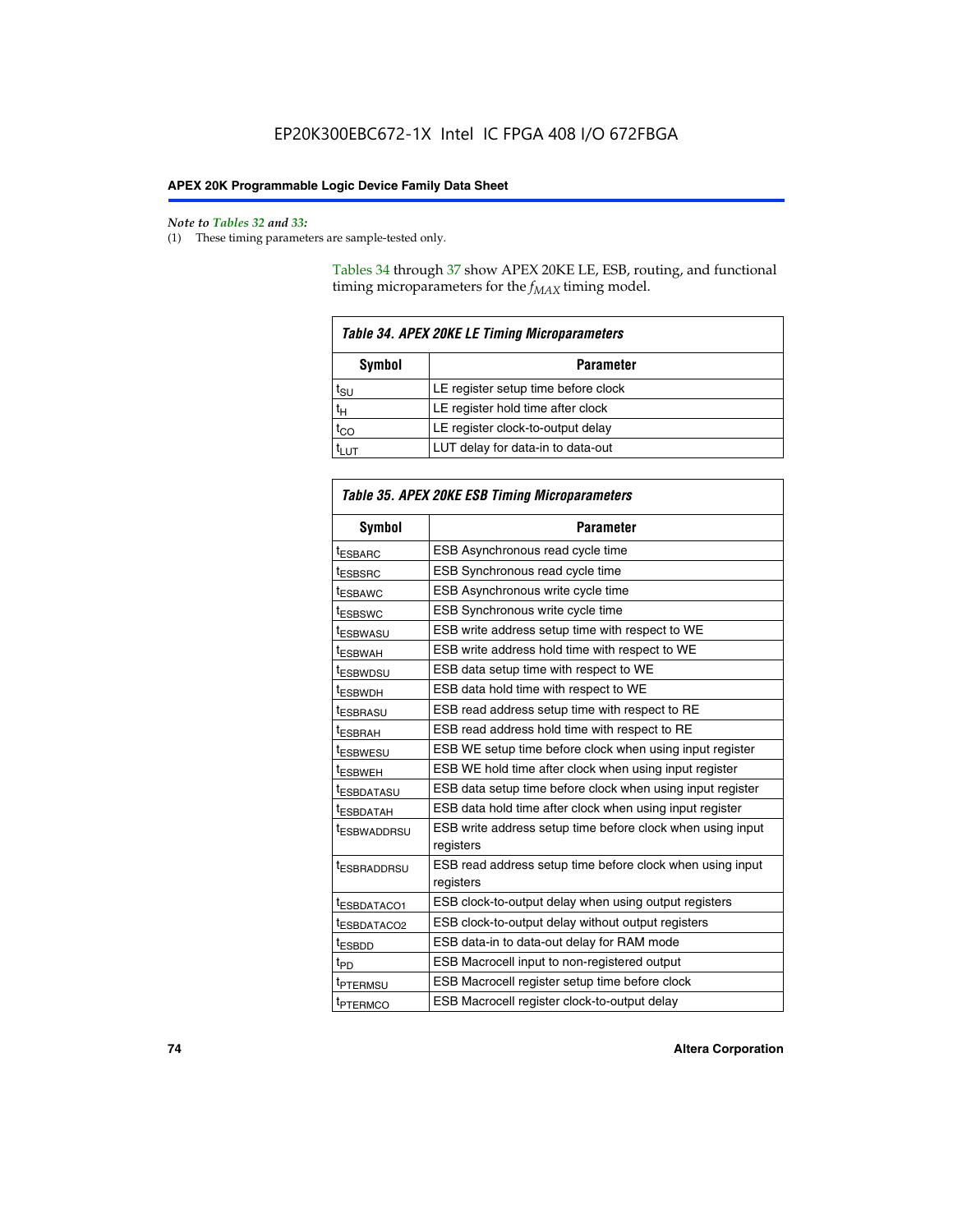| <b>Table 36. APEX 20KE Routing Timing Microparameters</b><br>Note (1) |                                                    |  |  |  |  |
|-----------------------------------------------------------------------|----------------------------------------------------|--|--|--|--|
| Symbol<br><b>Parameter</b>                                            |                                                    |  |  |  |  |
| $t_{F1-4}$                                                            | Fanout delay using Local Interconnect              |  |  |  |  |
| $t_{F5-20}$                                                           | Fanout delay estimate using MegaLab Interconnect   |  |  |  |  |
| $t_{F20+}$                                                            | Fanout delay estimate using FastTrack Interconnect |  |  |  |  |

#### *Note to Table 36:*

(1) These parameters are worst-case values for typical applications. Post-compilation timing simulation and timing analysis are required to determine actual worst-case performance.

| Symbol        | <b>Parameter</b>                       |
|---------------|----------------------------------------|
| <b>TCH</b>    | Minimum clock high time from clock pin |
| <b>TCL</b>    | Minimum clock low time from clock pin  |
| <b>TCLRP</b>  | LE clear Pulse Width                   |
| <b>TPREP</b>  | LE preset pulse width                  |
| <b>TESBCH</b> | Clock high time for ESB                |
| <b>TESBCL</b> | Clock low time for ESB                 |
| <b>TESBWP</b> | Write pulse width                      |
| <b>TESBRP</b> | Read pulse width                       |

## *Table 37. APEX 20KE Functional Timing Microparameters*

Tables 38 and 39 describe the APEX 20KE external timing parameters.

| Table 38. APEX 20KE External Timing Parameters<br>Note (1) |                                                                |              |  |  |  |
|------------------------------------------------------------|----------------------------------------------------------------|--------------|--|--|--|
| <b>Clock Parameter</b><br>Symbol<br><b>Conditions</b>      |                                                                |              |  |  |  |
| <sup>t</sup> insu                                          | Setup time with global clock at IOE input register             |              |  |  |  |
| $t_{\text{INH}}$                                           | Hold time with global clock at IOE input register              |              |  |  |  |
| toutco                                                     | Clock-to-output delay with global clock at IOE output register | $C1 = 10 pF$ |  |  |  |
| <sup>t</sup> INSUPLL                                       | Setup time with PLL clock at IOE input register                |              |  |  |  |
| <sup>t</sup> INHPLL                                        | Hold time with PLL clock at IOE input register                 |              |  |  |  |
| <sup>I</sup> OUTCOPLL                                      | Clock-to-output delay with PLL clock at IOE output register    | $C1 = 10 pF$ |  |  |  |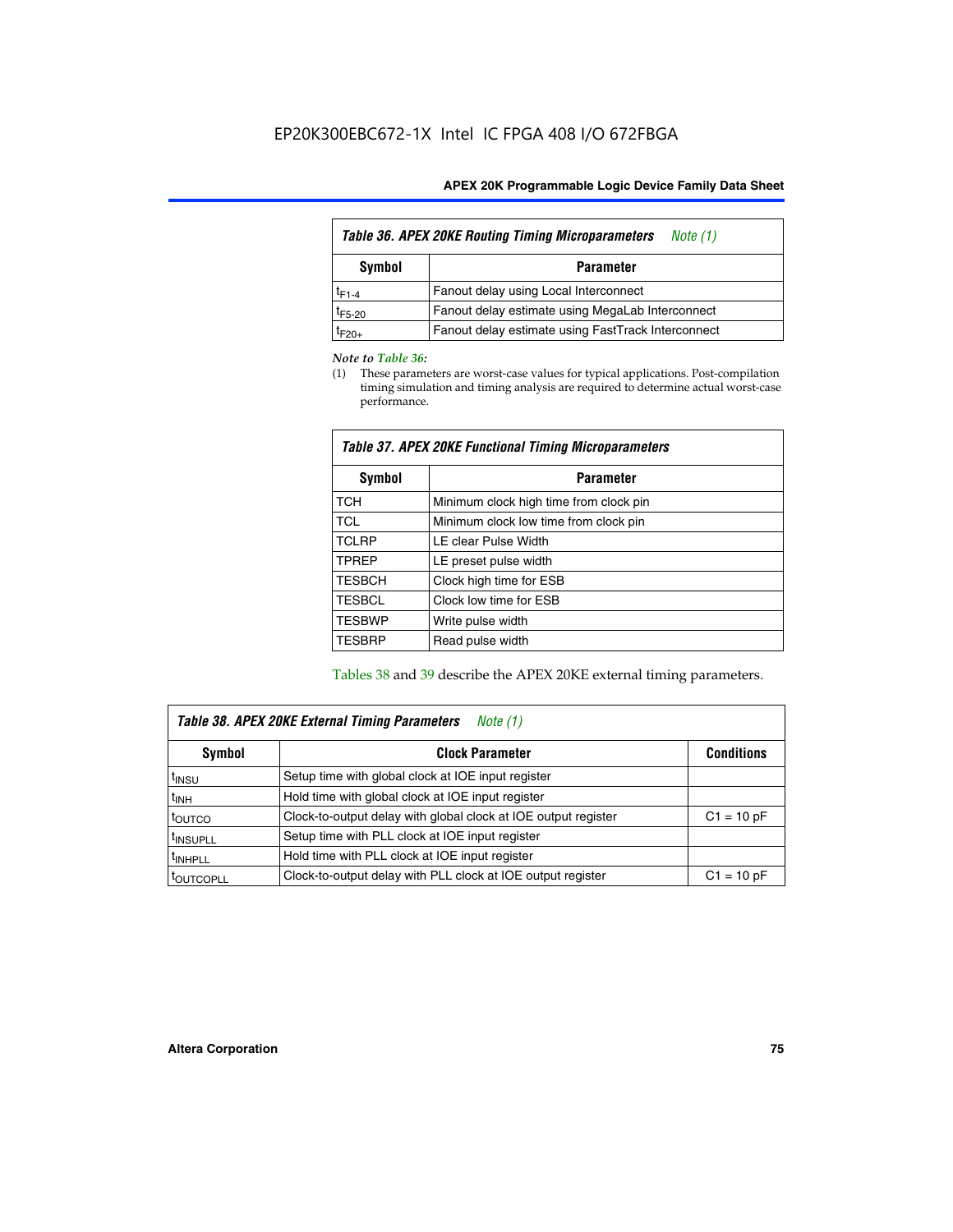| Table 39. APEX 20KE External Bidirectional Timing Parameters<br>Note $(1)$ |                                                                                                          |              |  |  |  |  |  |  |
|----------------------------------------------------------------------------|----------------------------------------------------------------------------------------------------------|--------------|--|--|--|--|--|--|
| Symbol                                                                     | <b>Conditions</b><br><b>Parameter</b>                                                                    |              |  |  |  |  |  |  |
| <sup>t</sup> INSUBIDIR                                                     | Setup time for bidirectional pins with global clock at LAB adjacent Input<br>Register                    |              |  |  |  |  |  |  |
| <sup>t</sup> INHBIDIR                                                      | Hold time for bidirectional pins with global clock at LAB adjacent Input<br>Register                     |              |  |  |  |  |  |  |
| <b><i>LOUTCOBIDIR</i></b>                                                  | $C1 = 10 pF$<br>Clock-to-output delay for bidirectional pins with global clock at IOE output<br>register |              |  |  |  |  |  |  |
| t <sub>XZBIDIR</sub>                                                       | $C1 = 10 pF$<br>Synchronous Output Enable Register to output buffer disable delay                        |              |  |  |  |  |  |  |
| <sup>t</sup> zxbidir                                                       | Synchronous Output Enable Register output buffer enable delay                                            | $C1 = 10 pF$ |  |  |  |  |  |  |
| <sup>I</sup> INSUBIDIRPLL                                                  | Setup time for bidirectional pins with PLL clock at LAB adjacent Input<br>Register                       |              |  |  |  |  |  |  |
| <sup>t</sup> INHBIDIRPLL                                                   | Hold time for bidirectional pins with PLL clock at LAB adjacent Input<br>Register                        |              |  |  |  |  |  |  |
| <sup>t</sup> OUTCOBIDIRPLL                                                 | Clock-to-output delay for bidirectional pins with PLL clock at IOE output<br>register                    | $C1 = 10 pF$ |  |  |  |  |  |  |
| <sup>t</sup> XZBIDIRPLL                                                    | Synchronous Output Enable Register to output buffer disable delay with<br><b>PLL</b>                     | $C1 = 10 pF$ |  |  |  |  |  |  |
| <sup>I</sup> ZXBIDIRPLL                                                    | Synchronous Output Enable Register output buffer enable delay with PLL                                   | $C1 = 10 pF$ |  |  |  |  |  |  |

*Note to Tables 38 and 39:*

(1) These timing parameters are sample-tested only.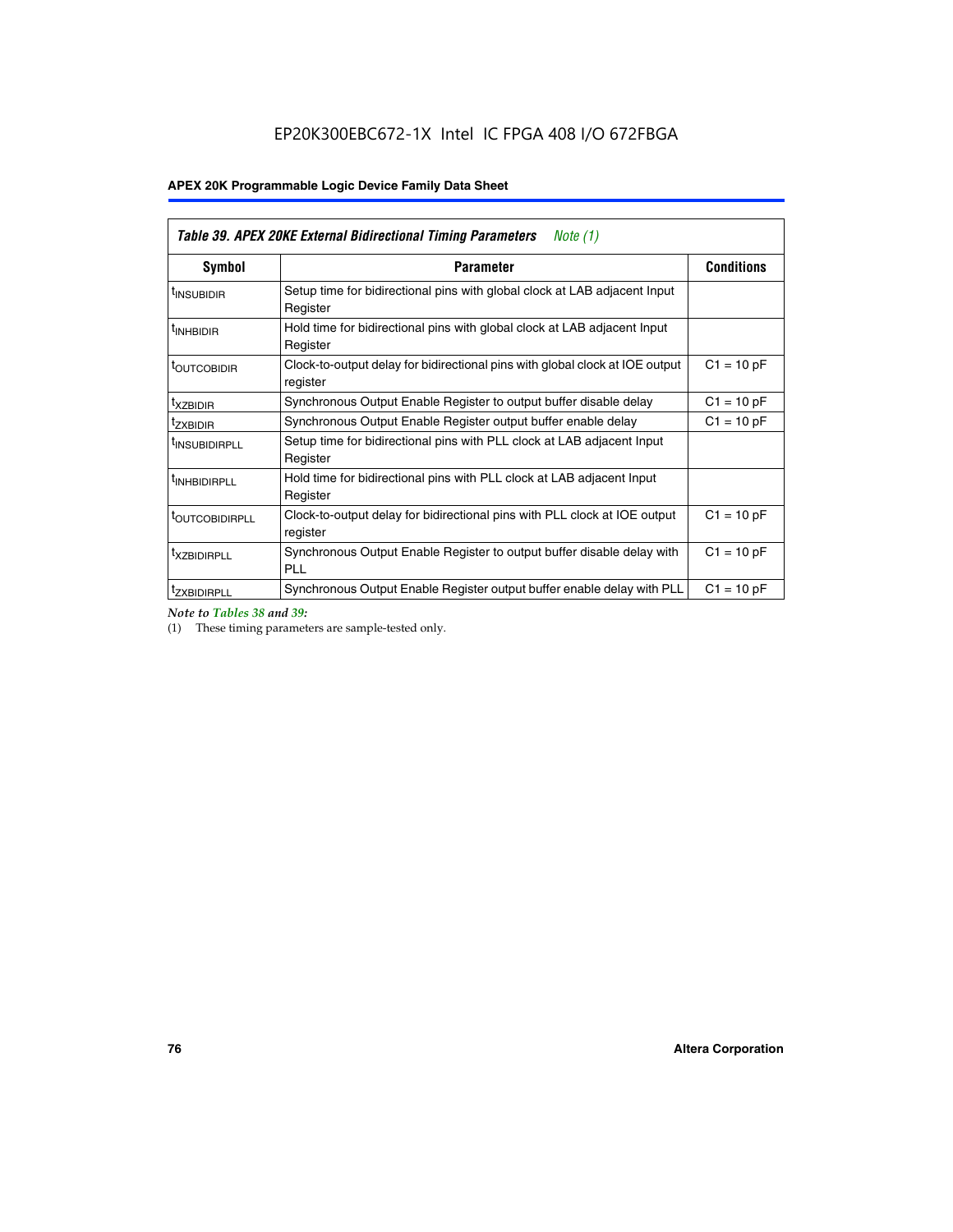Tables 40 through 42 show the **f<sub>MAX</sub>** timing parameters for EP20K100, EP20K200, and EP20K400 APEX 20K devices.

| Table 40. EP20K100 f <sub>MAX</sub> Timing Parameters |                |     |                |     |                |            |              |
|-------------------------------------------------------|----------------|-----|----------------|-----|----------------|------------|--------------|
| <b>Symbol</b>                                         | -1 Speed Grade |     | -2 Speed Grade |     | -3 Speed Grade |            | <b>Units</b> |
|                                                       | Min            | Max | Min            | Max | Min            | <b>Max</b> |              |
| $t_{\text{SU}}$                                       | 0.5            |     | 0.6            |     | 0.8            |            | ns           |
| $t_H$                                                 | 0.7            |     | 0.8            |     | 1.0            |            | ns           |
| $t_{CO}$                                              |                | 0.3 |                | 0.4 |                | 0.5        | ns           |
| $t_{LUT}$                                             |                | 0.8 |                | 1.0 |                | 1.3        | ns           |
| <sup>t</sup> ESBRC                                    |                | 1.7 |                | 2.1 |                | 2.4        | ns           |
| t <sub>ESBWC</sub>                                    |                | 5.7 |                | 6.9 |                | 8.1        | ns           |
| t <sub>ESBWESU</sub>                                  | 3.3            |     | 3.9            |     | 4.6            |            | ns           |
| <sup>t</sup> ESBDATASU                                | 2.2            |     | 2.7            |     | 3.1            |            | ns           |
| <sup>t</sup> ESBDATAH                                 | 0.6            |     | 0.8            |     | 0.9            |            | ns           |
| <sup>t</sup> ESBADDRSU                                | 2.4            |     | 2.9            |     | 3.3            |            | ns           |
| <sup>t</sup> ESBDATACO1                               |                | 1.3 |                | 1.6 |                | 1.8        | ns           |
| t <sub>ESBDATACO2</sub>                               |                | 2.6 |                | 3.1 |                | 3.6        | ns           |
| t <sub>ESBDD</sub>                                    |                | 2.5 |                | 3.3 |                | 3.6        | ns           |
| $t_{PD}$                                              |                | 2.5 |                | 3.0 |                | 3.6        | ns           |
| t <sub>PTERMSU</sub>                                  | 2.3            |     | 2.6            |     | 3.2            |            | ns           |
| t <sub>PTERMCO</sub>                                  |                | 1.5 |                | 1.8 |                | 2.1        | ns           |
| $t_{F1-4}$                                            |                | 0.5 |                | 0.6 |                | 0.7        | ns           |
| $t_{F5-20}$                                           |                | 1.6 |                | 1.7 |                | 1.8        | ns           |
| $t_{F20+}$                                            |                | 2.2 |                | 2.2 |                | 2.3        | ns           |
| $t_{\mathsf{CH}}$                                     | 2.0            |     | 2.5            |     | 3.0            |            | ns           |
| $t_{CL}$                                              | 2.0            |     | 2.5            |     | 3.0            |            | ns           |
| t <sub>CLRP</sub>                                     | 0.3            |     | 0.4            |     | 0.4            |            | ns           |
| t <sub>PREP</sub>                                     | 0.5            |     | 0.5            |     | 0.5            |            | ns           |
| <sup>t</sup> ESBCH                                    | 2.0            |     | 2.5            |     | 3.0            |            | ns           |
| <b>t</b> ESBCL                                        | 2.0            |     | 2.5            |     | 3.0            |            | ns           |
| t <sub>ESBWP</sub>                                    | 1.6            |     | 1.9            |     | 2.2            |            | ns           |
| $t_{ESBRP}$                                           | 1.0            |     | 1.3            |     | 1.4            |            | ns           |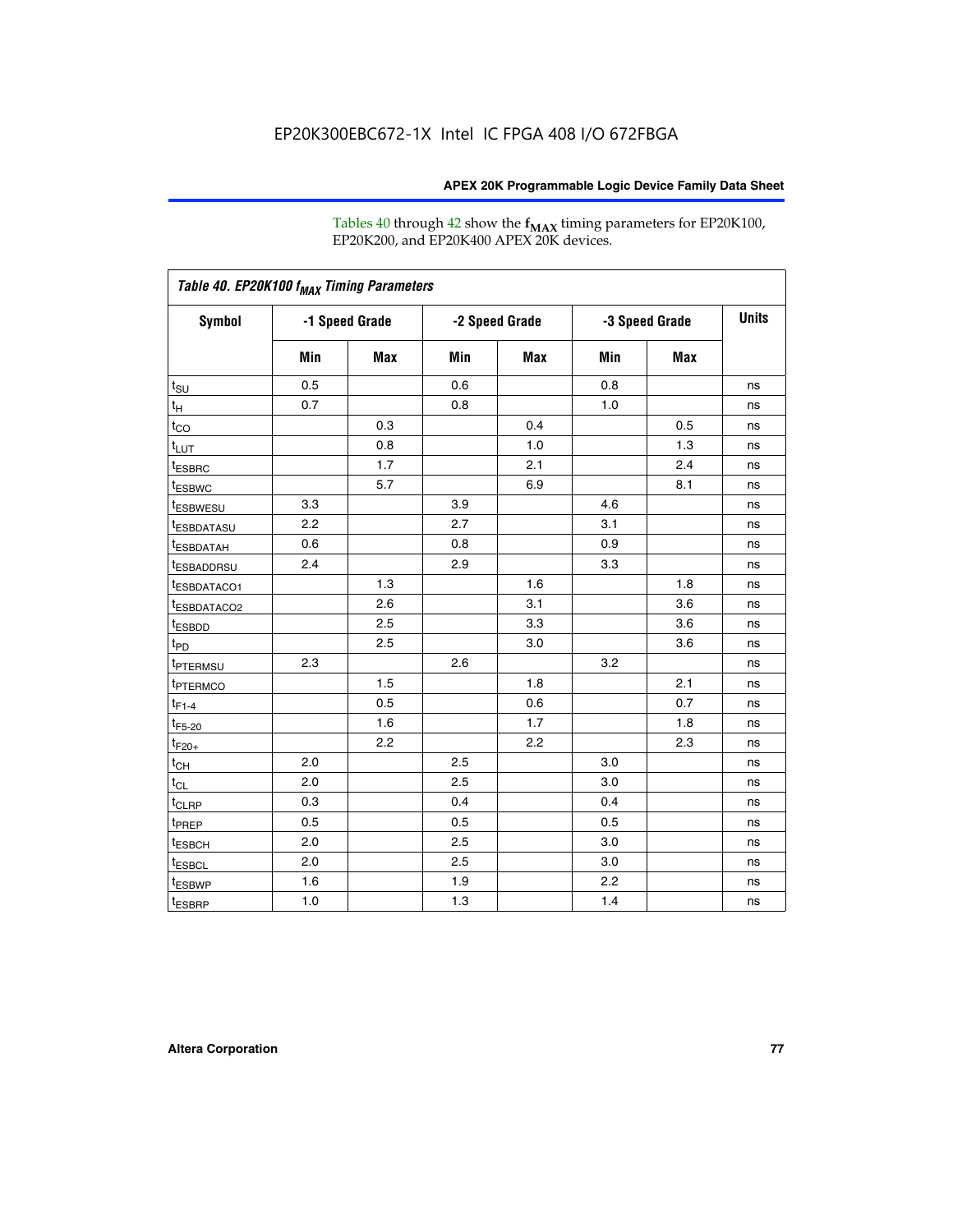| Table 41. EP20K200 f <sub>MAX</sub> Timing Parameters |     |                |     |                |     |                |    |
|-------------------------------------------------------|-----|----------------|-----|----------------|-----|----------------|----|
| Symbol                                                |     | -1 Speed Grade |     | -2 Speed Grade |     | -3 Speed Grade |    |
|                                                       | Min | Max            | Min | <b>Max</b>     | Min | Max            |    |
| $t_{\text{SU}}$                                       | 0.5 |                | 0.6 |                | 0.8 |                | ns |
| $t_H$                                                 | 0.7 |                | 0.8 |                | 1.0 |                | ns |
| $t_{CO}$                                              |     | 0.3            |     | 0.4            |     | 0.5            | ns |
| $t_{LUT}$                                             |     | 0.8            |     | 1.0            |     | 1.3            | ns |
| t <sub>ESBRC</sub>                                    |     | 1.7            |     | 2.1            |     | 2.4            | ns |
| t <sub>ESBWC</sub>                                    |     | 5.7            |     | 6.9            |     | 8.1            | ns |
| t <sub>ESBWESU</sub>                                  | 3.3 |                | 3.9 |                | 4.6 |                | ns |
| <sup>t</sup> ESBDATASU                                | 2.2 |                | 2.7 |                | 3.1 |                | ns |
| t <sub>ESBDATAH</sub>                                 | 0.6 |                | 0.8 |                | 0.9 |                | ns |
| t <sub>ESBADDRSU</sub>                                | 2.4 |                | 2.9 |                | 3.3 |                | ns |
| <u>t<sub>ESBDATACO1</sub></u>                         |     | 1.3            |     | 1.6            |     | 1.8            | ns |
| <sup>t</sup> ESBDATACO2                               |     | 2.6            |     | 3.1            |     | 3.6            | ns |
| t <sub>ESBDD</sub>                                    |     | 2.5            |     | 3.3            |     | 3.6            | ns |
| t <sub>PD</sub>                                       |     | 2.5            |     | 3.0            |     | 3.6            | ns |
| t <sub>PTERMSU</sub>                                  | 2.3 |                | 2.7 |                | 3.2 |                | ns |
| t <sub>PTERMCO</sub>                                  |     | 1.5            |     | 1.8            |     | 2.1            | ns |
| $t_{F1-4}$                                            |     | 0.5            |     | 0.6            |     | 0.7            | ns |
| $t_{F5-20}$                                           |     | 1.6            |     | 1.7            |     | 1.8            | ns |
| $t_{F20+}$                                            |     | 2.2            |     | 2.2            |     | 2.3            | ns |
| $\textnormal{t}_{\textnormal{CH}}$                    | 2.0 |                | 2.5 |                | 3.0 |                | ns |
| $t_{CL}$                                              | 2.0 |                | 2.5 |                | 3.0 |                | ns |
| t <sub>CLRP</sub>                                     | 0.3 |                | 0.4 |                | 0.4 |                | ns |
| t <sub>PREP</sub>                                     | 0.4 |                | 0.5 |                | 0.5 |                | ns |
| t <sub>ESBCH</sub>                                    | 2.0 |                | 2.5 |                | 3.0 |                | ns |
| t <sub>ESBCL</sub>                                    | 2.0 |                | 2.5 |                | 3.0 |                | ns |
| t <sub>ESBWP</sub>                                    | 1.6 |                | 1.9 |                | 2.2 |                | ns |
| t <sub>ESBRP</sub>                                    | 1.0 |                | 1.3 |                | 1.4 |                | ns |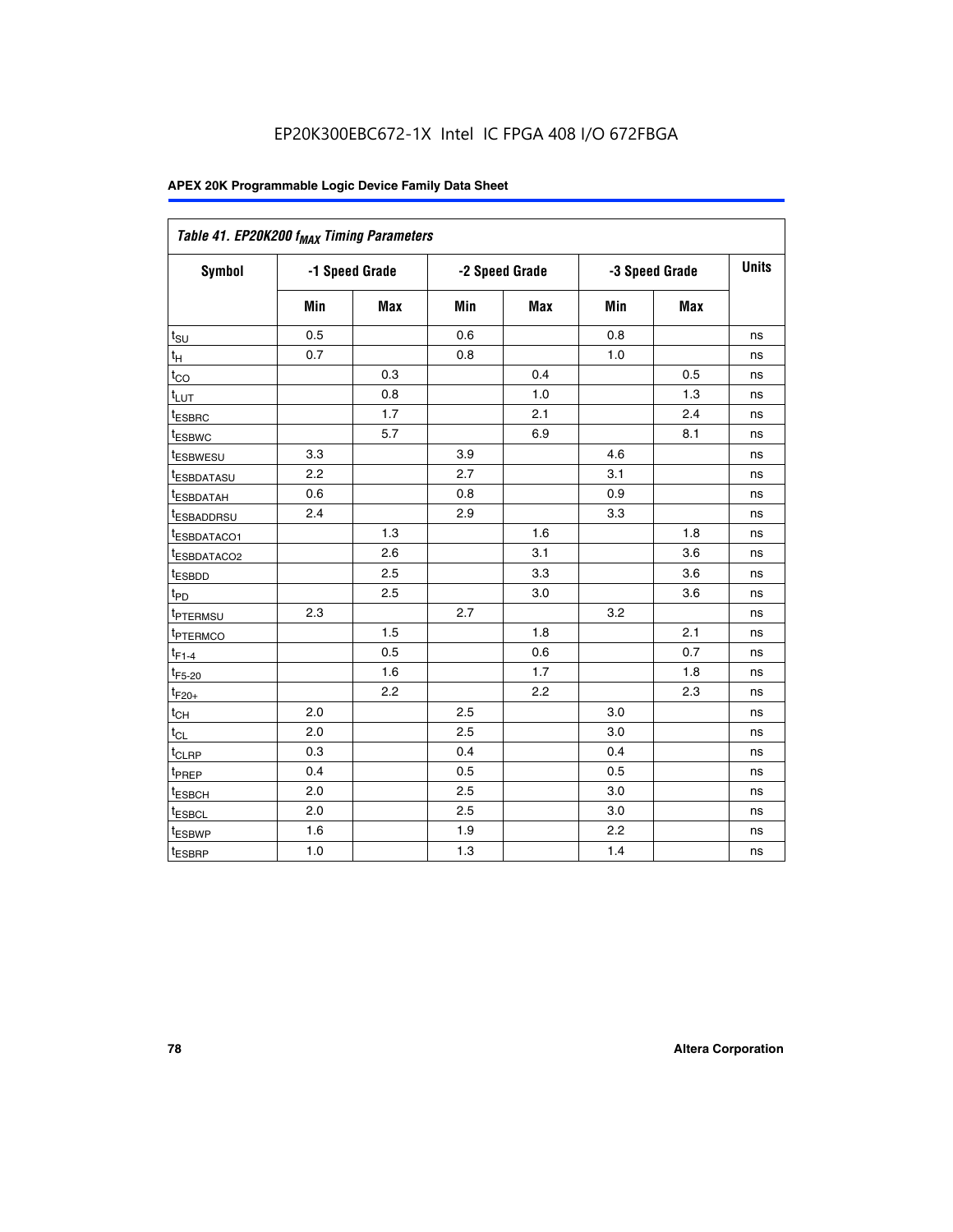|                         | Table 42. EP20K400 f <sub>MAX</sub> Timing Parameters |                |     |                |     |                |              |  |  |  |  |  |
|-------------------------|-------------------------------------------------------|----------------|-----|----------------|-----|----------------|--------------|--|--|--|--|--|
| <b>Symbol</b>           |                                                       | -1 Speed Grade |     | -2 Speed Grade |     | -3 Speed Grade | <b>Units</b> |  |  |  |  |  |
|                         | Min                                                   | Max            | Min | <b>Max</b>     | Min | <b>Max</b>     |              |  |  |  |  |  |
| $t_{\text{SU}}$         | 0.1                                                   |                | 0.3 |                | 0.6 |                | ns           |  |  |  |  |  |
| $t_{\mathsf{H}}$        | 0.5                                                   |                | 0.8 |                | 0.9 |                | ns           |  |  |  |  |  |
| $t_{CO}$                |                                                       | 0.1            |     | 0.4            |     | 0.6            | ns           |  |  |  |  |  |
| $t_{LUT}$               |                                                       | 1.0            |     | 1.2            |     | 1.4            | ns           |  |  |  |  |  |
| t <sub>ESBRC</sub>      |                                                       | 1.7            |     | 2.1            |     | 2.4            | ns           |  |  |  |  |  |
| <sup>t</sup> ESBWC      |                                                       | 5.7            |     | 6.9            |     | 8.1            | ns           |  |  |  |  |  |
| <i>t</i> ESBWESU        | 3.3                                                   |                | 3.9 |                | 4.6 |                | ns           |  |  |  |  |  |
| t <sub>ESBDATASU</sub>  | 2.2                                                   |                | 2.7 |                | 3.1 |                | ns           |  |  |  |  |  |
| <sup>t</sup> ESBDATAH   | 0.6                                                   |                | 0.8 |                | 0.9 |                | ns           |  |  |  |  |  |
| <sup>t</sup> ESBADDRSU  | 2.4                                                   |                | 2.9 |                | 3.3 |                | ns           |  |  |  |  |  |
| t <sub>ESBDATACO1</sub> |                                                       | 1.3            |     | 1.6            |     | 1.8            | ns           |  |  |  |  |  |
| <sup>t</sup> ESBDATACO2 |                                                       | 2.5            |     | 3.1            |     | 3.6            | ns           |  |  |  |  |  |
| t <sub>ESBDD</sub>      |                                                       | 2.5            |     | 3.3            |     | 3.6            | ns           |  |  |  |  |  |
| $t_{PD}$                |                                                       | 2.5            |     | 3.1            |     | 3.6            | ns           |  |  |  |  |  |
| t <sub>PTERMSU</sub>    | 1.7                                                   |                | 2.1 |                | 2.4 |                | ns           |  |  |  |  |  |
| t <sub>PTERMCO</sub>    |                                                       | 1.0            |     | 1.2            |     | 1.4            | ns           |  |  |  |  |  |
| $t_{F1-4}$              |                                                       | 0.4            |     | 0.5            |     | 0.6            | ns           |  |  |  |  |  |
| $t_{F5-20}$             |                                                       | 2.6            |     | 2.8            |     | 2.9            | ns           |  |  |  |  |  |
| $t_{F20+}$              |                                                       | 3.7            |     | 3.8            |     | 3.9            | ns           |  |  |  |  |  |
| $t_{CH}$                | 2.0                                                   |                | 2.5 |                | 3.0 |                | ns           |  |  |  |  |  |
| $t_{CL}$                | 2.0                                                   |                | 2.5 |                | 3.0 |                | ns           |  |  |  |  |  |
| t <sub>CLRP</sub>       | 0.5                                                   |                | 0.6 |                | 0.8 |                | ns           |  |  |  |  |  |
| t <sub>PREP</sub>       | 0.5                                                   |                | 0.5 |                | 0.5 |                | ns           |  |  |  |  |  |
| t <sub>ESBCH</sub>      | 2.0                                                   |                | 2.5 |                | 3.0 |                | ns           |  |  |  |  |  |
| <b>t</b> ESBCL          | 2.0                                                   |                | 2.5 |                | 3.0 |                | ns           |  |  |  |  |  |
| t <sub>ESBWP</sub>      | 1.5                                                   |                | 1.9 |                | 2.2 |                | ns           |  |  |  |  |  |
| t <sub>ESBRP</sub>      | 1.0                                                   |                | 1.2 |                | 1.4 |                | ns           |  |  |  |  |  |

Tables 43 through 48 show the I/O external and external bidirectional timing parameter values for EP20K100, EP20K200, and EP20K400 APEX 20K devices.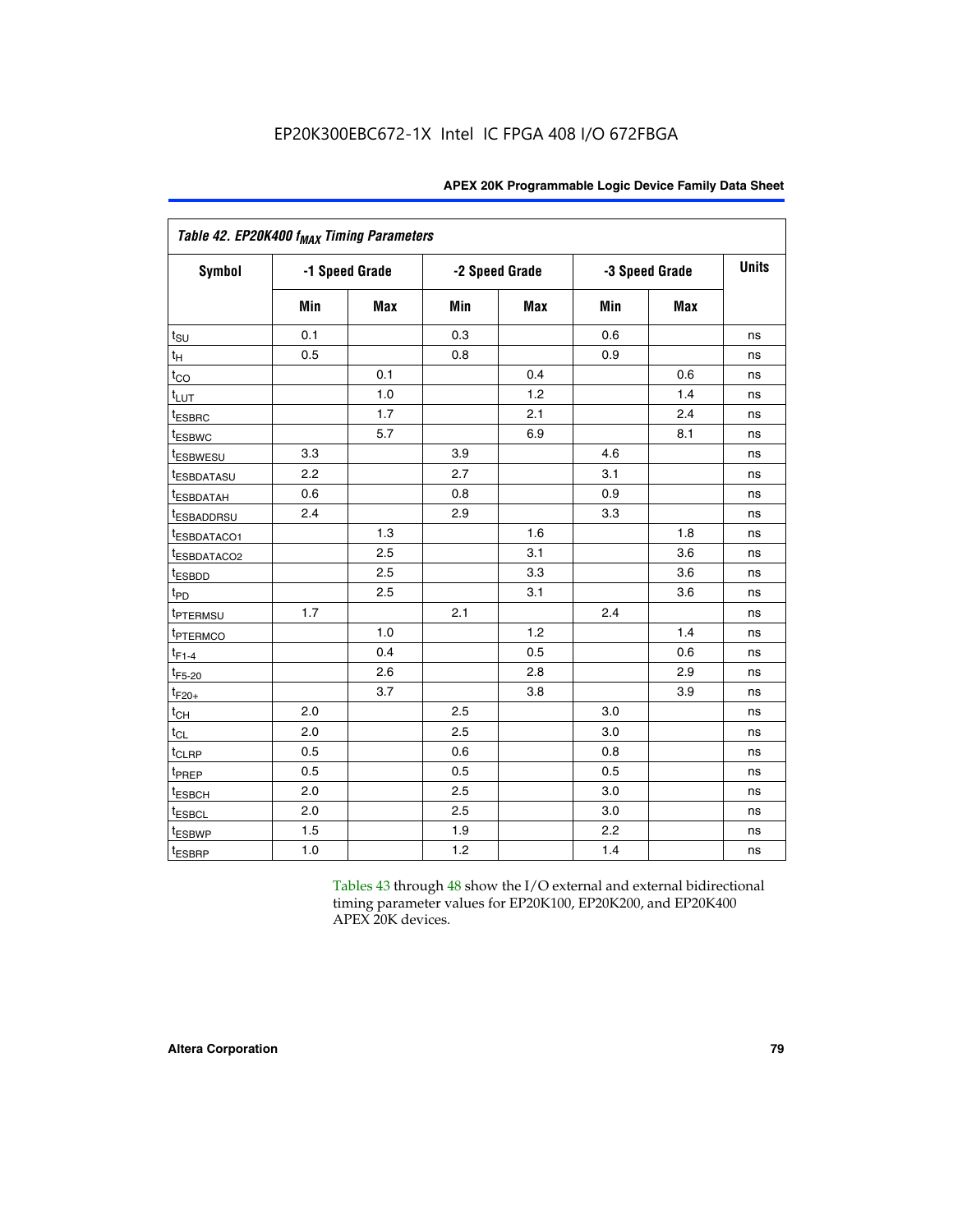| Table 43. EP20K100 External Timing Parameters |     |                |     |                |     |                |      |  |  |  |
|-----------------------------------------------|-----|----------------|-----|----------------|-----|----------------|------|--|--|--|
| Symbol                                        |     | -1 Speed Grade |     | -2 Speed Grade |     | -3 Speed Grade | Unit |  |  |  |
|                                               | Min | <b>Max</b>     | Min | <b>Max</b>     | Min | <b>Max</b>     |      |  |  |  |
| $t_{INSU}$ (1)                                | 2.3 |                | 2.8 |                | 3.2 |                | ns   |  |  |  |
| $t_{INH}$ (1)                                 | 0.0 |                | 0.0 |                | 0.0 |                | ns   |  |  |  |
| $t_{\text{OUTCO}}(1)$                         | 2.0 | 4.5            | 2.0 | 4.9            | 2.0 | 6.6            | ns   |  |  |  |
| $t_{INSU}$ (2)                                | 1.1 |                | 1.2 |                |     |                | ns   |  |  |  |
| $t_{INH}$ (2)                                 | 0.0 |                | 0.0 |                |     |                | ns   |  |  |  |
| $t_{\text{OUTCO}}$ (2)                        | 0.5 | 2.7            | 0.5 | 3.1            |     | 4.8            | ns   |  |  |  |

| <b>Table 44. EP20K100 External Bidirectional Timing Parameters</b> |                |     |     |                |     |                |             |
|--------------------------------------------------------------------|----------------|-----|-----|----------------|-----|----------------|-------------|
| <b>Symbol</b>                                                      | -1 Speed Grade |     |     | -2 Speed Grade |     | -3 Speed Grade | <b>Unit</b> |
|                                                                    | Min            | Max | Min | Max            | Min | Max            |             |
| $t_{\text{INSUBIDIR}}(1)$                                          | 2.3            |     | 2.8 |                | 3.2 |                | ns          |
| $t_{INHBIDIR}$ (1)                                                 | 0.0            |     | 0.0 |                | 0.0 |                | ns          |
| <sup>t</sup> OUTCOBIDIR<br>(1)                                     | 2.0            | 4.5 | 2.0 | 4.9            | 2.0 | 6.6            | ns          |
| $t_{XZBIDIR}$ (1)                                                  |                | 5.0 |     | 5.9            |     | 6.9            | ns          |
| $t_{ZXBIDIR}$ (1)                                                  |                | 5.0 |     | 5.9            |     | 6.9            | ns          |
| $t_{INSUBIDIR}$ (2)                                                | 1.0            |     | 1.2 |                |     |                | ns          |
| $t_{INHBIDIR}$ (2)                                                 | 0.0            |     | 0.0 |                |     |                | ns          |
| <sup>t</sup> OUTCOBIDIR<br>(2)                                     | 0.5            | 2.7 | 0.5 | 3.1            |     |                | ns          |
| $t_{XZBIDIR}$ (2)                                                  |                | 4.3 |     | 5.0            |     |                | ns          |
| $t_{ZXBIDIR}$ (2)                                                  |                | 4.3 |     | 5.0            |     |                | ns          |

| Table 45. EP20K200 External Timing Parameters |                |     |     |                |     |                |             |  |  |  |  |
|-----------------------------------------------|----------------|-----|-----|----------------|-----|----------------|-------------|--|--|--|--|
| Symbol                                        | -1 Speed Grade |     |     | -2 Speed Grade |     | -3 Speed Grade | <b>Unit</b> |  |  |  |  |
|                                               | Min            | Max | Min | Max            | Min | Max            |             |  |  |  |  |
| $t$ <sub>INSU</sub> $(1)$                     | 1.9            |     | 2.3 |                | 2.6 |                | ns          |  |  |  |  |
| $t_{INH}$ (1)                                 | 0.0            |     | 0.0 |                | 0.0 |                | ns          |  |  |  |  |
| $t_{\text{OUTCO}}(1)$                         | 2.0            | 4.6 | 2.0 | 5.6            | 2.0 | 6.8            | ns          |  |  |  |  |
| $t_{INSU}$ (2)                                | 1.1            |     | 1.2 |                |     |                | ns          |  |  |  |  |
| $t_{INH}$ (2)                                 | 0.0            |     | 0.0 |                |     |                | ns          |  |  |  |  |
| $t_{\text{OUTCO}}$ (2)                        | 0.5            | 2.7 | 0.5 | 3.1            |     |                | ns          |  |  |  |  |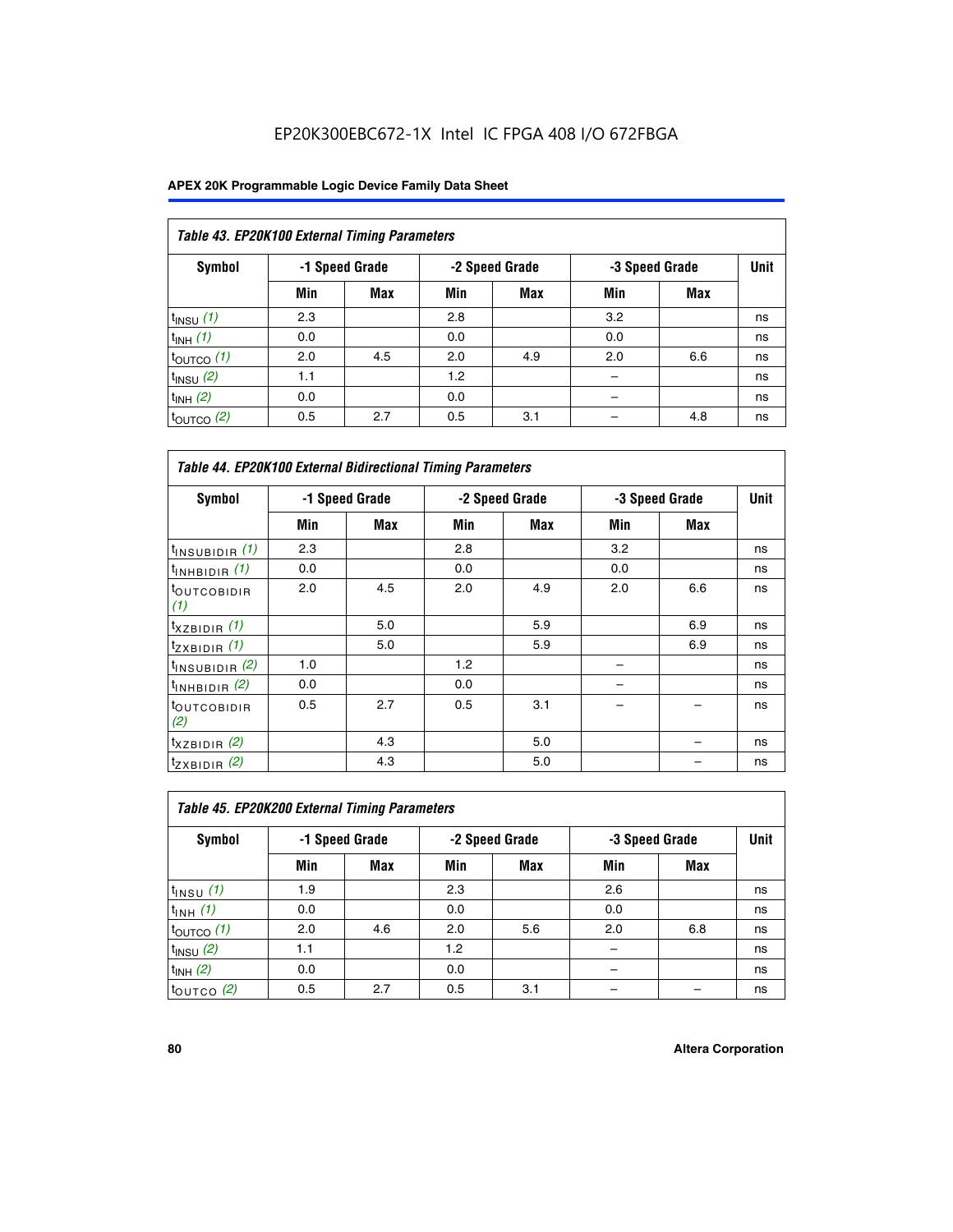| Table 46. EP20K200 External Bidirectional Timing Parameters |     |                |     |                |     |                |             |
|-------------------------------------------------------------|-----|----------------|-----|----------------|-----|----------------|-------------|
| <b>Symbol</b>                                               |     | -1 Speed Grade |     | -2 Speed Grade |     | -3 Speed Grade | <b>Unit</b> |
|                                                             | Min | <b>Max</b>     | Min | Max            | Min | <b>Max</b>     |             |
| $t_{\text{INSUBIDIR}}(1)$                                   | 1.9 |                | 2.3 |                | 2.6 |                | ns          |
| $t_{\text{INHBIDIR}}(1)$                                    | 0.0 |                | 0.0 |                | 0.0 |                | ns          |
| $t_{\text{OUTCOBIDIR}}(1)$                                  | 2.0 | 4.6            | 2.0 | 5.6            | 2.0 | 6.8            | ns          |
| $t_{XZBIDIR}$ (1)                                           |     | 5.0            |     | 5.9            |     | 6.9            | ns          |
| $t_{ZXBIDIR}$ (1)                                           |     | 5.0            |     | 5.9            |     | 6.9            | ns          |
| $t_{INSUBIDIR}$ (2)                                         | 1.1 |                | 1.2 |                |     |                | ns          |
| $t_{INHBIDIR}$ (2)                                          | 0.0 |                | 0.0 |                |     |                | ns          |
| $t_{\text{OUTCOBIDIR}}$ (2)                                 | 0.5 | 2.7            | 0.5 | 3.1            |     |                | ns          |
| $t_{XZBIDIR}$ (2)                                           |     | 4.3            |     | 5.0            |     |                | ns          |
| $t_{ZXBIDIR}$ (2)                                           |     | 4.3            |     | 5.0            |     |                | ns          |

## *Table 47. EP20K400 External Timing Parameters*

| Symbol                |     | -1 Speed Grade |     | -2 Speed Grade |     | -3 Speed Grade |    |  |
|-----------------------|-----|----------------|-----|----------------|-----|----------------|----|--|
|                       | Min | <b>Max</b>     | Min | <b>Max</b>     | Min | <b>Max</b>     |    |  |
| $t_{INSU}$ (1)        | 1.4 |                | 1.8 |                | 2.0 |                | ns |  |
| $t_{INH}$ (1)         | 0.0 |                | 0.0 |                | 0.0 |                | ns |  |
| $t_{\text{OUTCO}}(1)$ | 2.0 | 4.9            | 2.0 | 6.1            | 2.0 | 7.0            | ns |  |
| $t_{INSU}$ (2)        | 0.4 |                | 1.0 |                |     |                | ns |  |
| $t_{INH}$ (2)         | 0.0 |                | 0.0 |                |     |                | ns |  |
| $t_{\text{OUTCO}}(2)$ | 0.5 | 3.1            | 0.5 | 4.1            |     |                | ns |  |

*Table 48. EP20K400 External Bidirectional Timing Parameters*

| Symbol                      | -1 Speed Grade |     | -2 Speed Grade |     |     | -3 Speed Grade | <b>Unit</b> |
|-----------------------------|----------------|-----|----------------|-----|-----|----------------|-------------|
|                             | Min            | Max | Min            | Max | Min | Max            |             |
| $t_{\text{INSUBIDIR}}(1)$   | 1.4            |     | 1.8            |     | 2.0 |                | ns          |
| $t_{INHBIDIR}$ (1)          | 0.0            |     | 0.0            |     | 0.0 |                | ns          |
| $t_{\text{OUTCOBIDIR}}(1)$  | 2.0            | 4.9 | 2.0            | 6.1 | 2.0 | 7.0            | ns          |
| $t_{XZBIDIR}$ (1)           |                | 7.3 |                | 8.9 |     | 10.3           | ns          |
| $t_{ZXBIDIR}$ (1)           |                | 7.3 |                | 8.9 |     | 10.3           | ns          |
| $t_{\text{INSUBIDIR}}(2)$   | 0.5            |     | 1.0            |     |     |                | ns          |
| $t_{INHBIDIR}$ (2)          | 0.0            |     | 0.0            |     |     |                | ns          |
| $t_{\text{OUTCOBIDIR}}$ (2) | 0.5            | 3.1 | 0.5            | 4.1 |     |                | ns          |
| $t_{XZBIDIR}$ (2)           |                | 6.2 |                | 7.6 |     |                | ns          |
| $t_{ZXBIDIR}$ (2)           |                | 6.2 |                | 7.6 |     |                | ns          |

#### **Altera Corporation 81**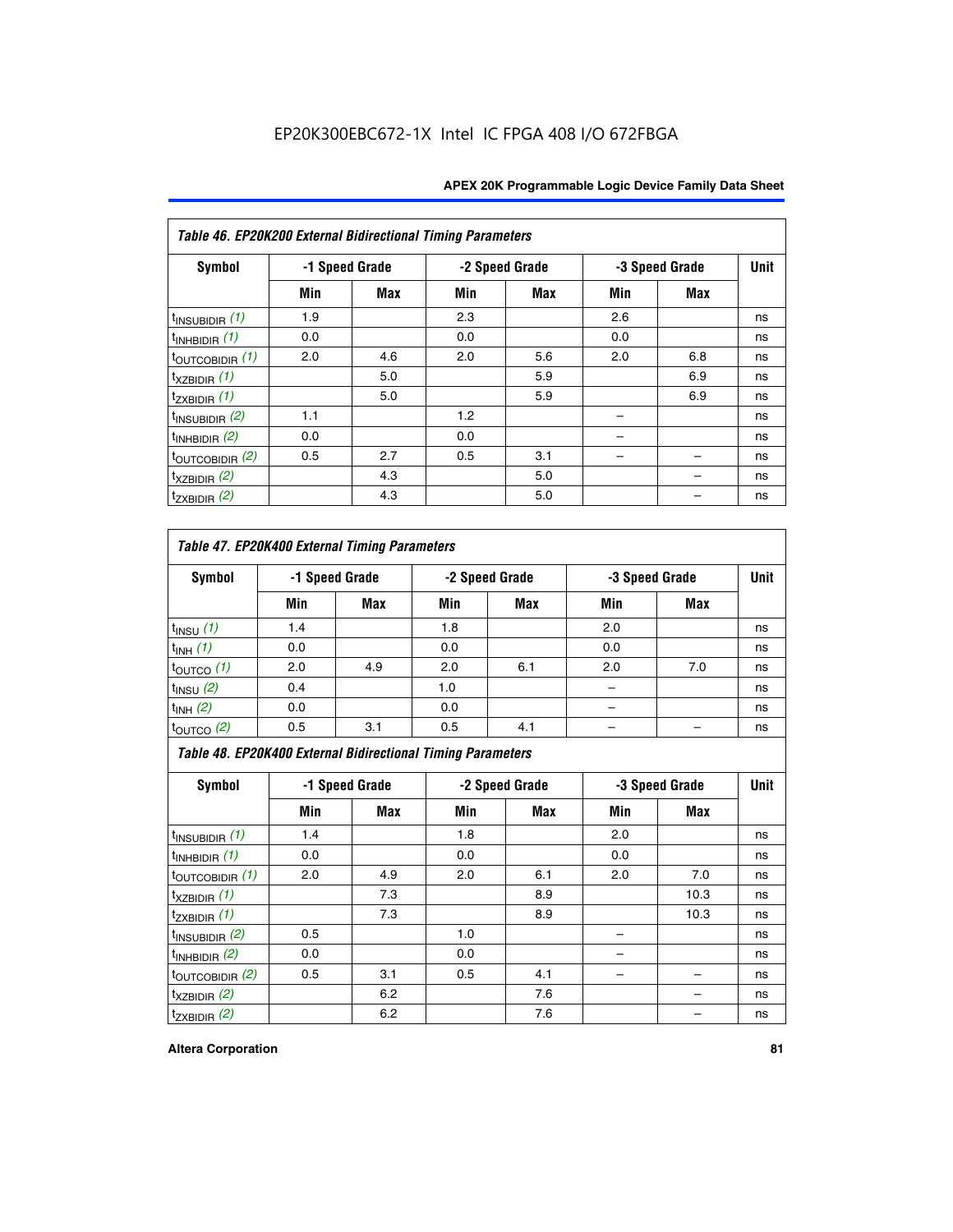#### *Notes to Tables 43 through 48:*

- (1) This parameter is measured without using ClockLock or ClockBoost circuits.
- (2) This parameter is measured using ClockLock or ClockBoost circuits.

Tables 49 through 54 describe  $f_{MAX}$  LE Timing Microparameters,  $f_{MAX}$ ESB Timing Microparameters, *f<sub>MAX</sub>* Routing Delays, Minimum Pulse Width Timing Parameters, External Timing Parameters, and External Bidirectional Timing Parameters for EP20K30E APEX 20KE devices.

| Table 49. EP20K30E f <sub>MAX</sub> LE Timing Microparameters |                |      |      |             |      |      |    |  |  |  |  |
|---------------------------------------------------------------|----------------|------|------|-------------|------|------|----|--|--|--|--|
| <b>Symbol</b>                                                 | -2<br>-3<br>-1 |      |      | <b>Unit</b> |      |      |    |  |  |  |  |
|                                                               | Min            | Max  | Min  | <b>Max</b>  | Min  | Max  |    |  |  |  |  |
| t <sub>SU</sub>                                               | 0.01           |      | 0.02 |             | 0.02 |      | ns |  |  |  |  |
| $t_H$                                                         | 0.11           |      | 0.16 |             | 0.23 |      | ns |  |  |  |  |
| $t_{CO}$                                                      |                | 0.32 |      | 0.45        |      | 0.67 | ns |  |  |  |  |
| t <sub>LUT</sub>                                              |                | 0.85 |      | 1.20        |      | 1.77 | ns |  |  |  |  |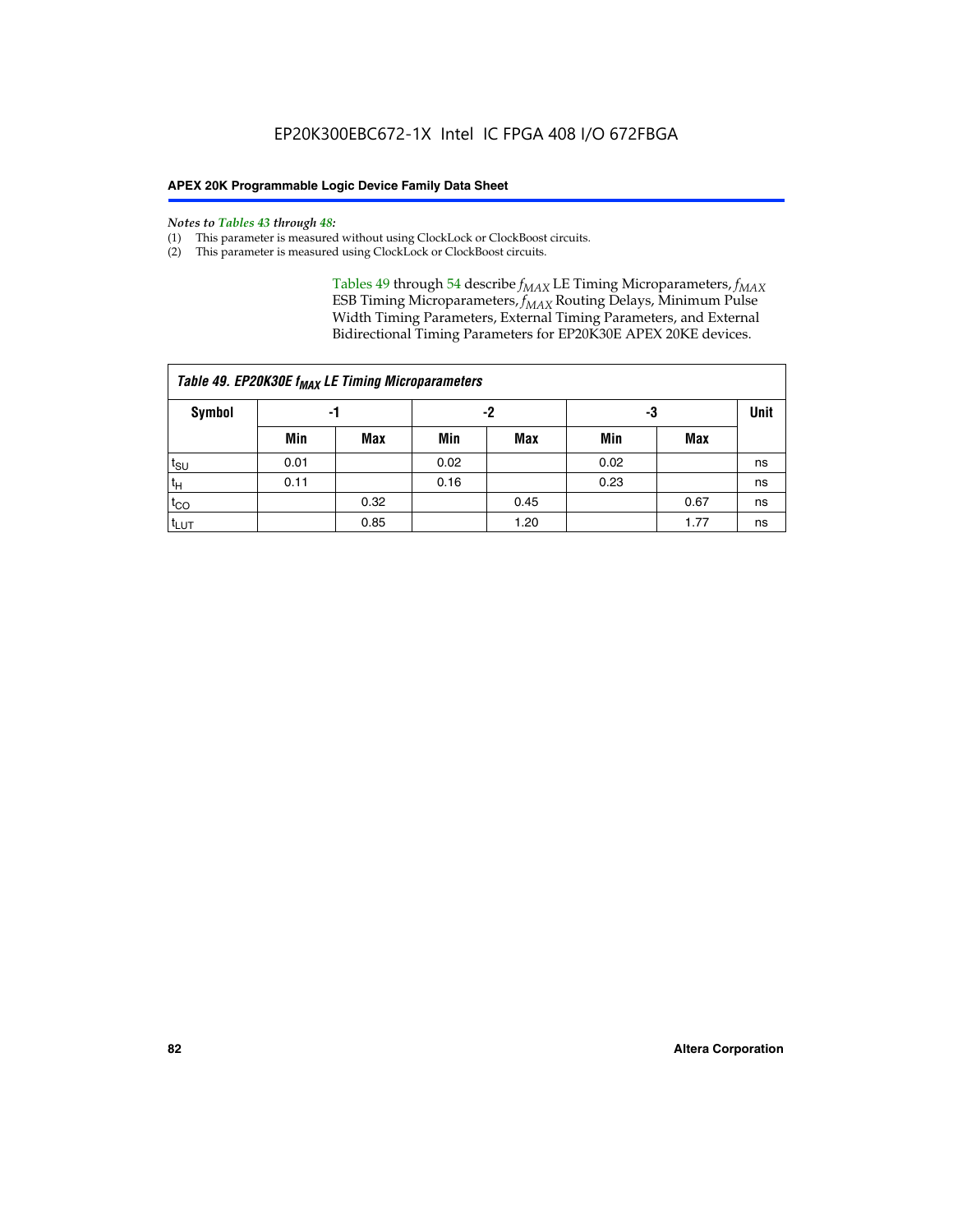| Table 50. EP20K30E f <sub>MAX</sub> ESB Timing Microparameters |      |      |      |      |      |            |             |
|----------------------------------------------------------------|------|------|------|------|------|------------|-------------|
| Symbol                                                         |      | $-1$ |      | $-2$ | -3   |            | <b>Unit</b> |
|                                                                | Min  | Max  | Min  | Max  | Min  | <b>Max</b> |             |
| <sup>t</sup> ESBARC                                            |      | 2.03 |      | 2.86 |      | 4.24       | ns          |
| <sup>t</sup> ESBSRC                                            |      | 2.58 |      | 3.49 |      | 5.02       | ns          |
| <sup>t</sup> ESBAWC                                            |      | 3.88 |      | 5.45 |      | 8.08       | ns          |
| t <sub>ESBSWC</sub>                                            |      | 4.08 |      | 5.35 |      | 7.48       | ns          |
| <sup>t</sup> ESBWASU                                           | 1.77 |      | 2.49 |      | 3.68 |            | ns          |
| <sup>t</sup> ESBWAH                                            | 0.00 |      | 0.00 |      | 0.00 |            | ns          |
| t <sub>ESBWDSU</sub>                                           | 1.95 |      | 2.74 |      | 4.05 |            | ns          |
| <sup>t</sup> ESBWDH                                            | 0.00 |      | 0.00 |      | 0.00 |            | ns          |
| <sup>t</sup> ESBRASU                                           | 1.96 |      | 2.75 |      | 4.07 |            | ns          |
| <sup>t</sup> ESBRAH                                            | 0.00 |      | 0.00 |      | 0.00 |            | ns          |
| <i>t</i> ESBWESU                                               | 1.80 |      | 2.73 |      | 4.28 |            | ns          |
| <sup>t</sup> ESBWEH                                            | 0.00 |      | 0.00 |      | 0.00 |            | ns          |
| <sup>t</sup> ESBDATASU                                         | 0.07 |      | 0.48 |      | 1.17 |            | ns          |
| <sup>t</sup> ESBDATAH                                          | 0.13 |      | 0.13 |      | 0.13 |            | ns          |
| <sup>t</sup> ESBWADDRSU                                        | 0.30 |      | 0.80 |      | 1.64 |            | ns          |
| <sup>t</sup> ESBRADDRSU                                        | 0.37 |      | 0.90 |      | 1.78 |            | ns          |
| <sup>t</sup> ESBDATACO1                                        |      | 1.11 |      | 1.32 |      | 1.67       | ns          |
| <sup>t</sup> ESBDATACO2                                        |      | 2.65 |      | 3.73 |      | 5.53       | ns          |
| t <sub>ESBDD</sub>                                             |      | 3.88 |      | 5.45 |      | 8.08       | ns          |
| t <sub>PD</sub>                                                |      | 1.91 |      | 2.69 |      | 3.98       | ns          |
| <sup>t</sup> PTERMSU                                           | 1.04 |      | 1.71 |      | 2.82 |            | ns          |
| t <sub>PTERMCO</sub>                                           |      | 1.13 |      | 1.34 |      | 1.69       | ns          |

## **Table 51. EP20K30E f<sub>MAX</sub> Routing Delays**

| Symbol      | .,  |            | -2  |            | -3  |            | Unit |
|-------------|-----|------------|-----|------------|-----|------------|------|
|             | Min | <b>Max</b> | Min | <b>Max</b> | Min | <b>Max</b> |      |
| $t_{F1-4}$  |     | 0.24       |     | 0.27       |     | 0.31       | ns   |
| $t_{F5-20}$ |     | 1.03       |     | 1.14       |     | 1.30       | ns   |
| $t_{F20+}$  |     | 1.42       |     | 1.54       |     | 1.77       | ns   |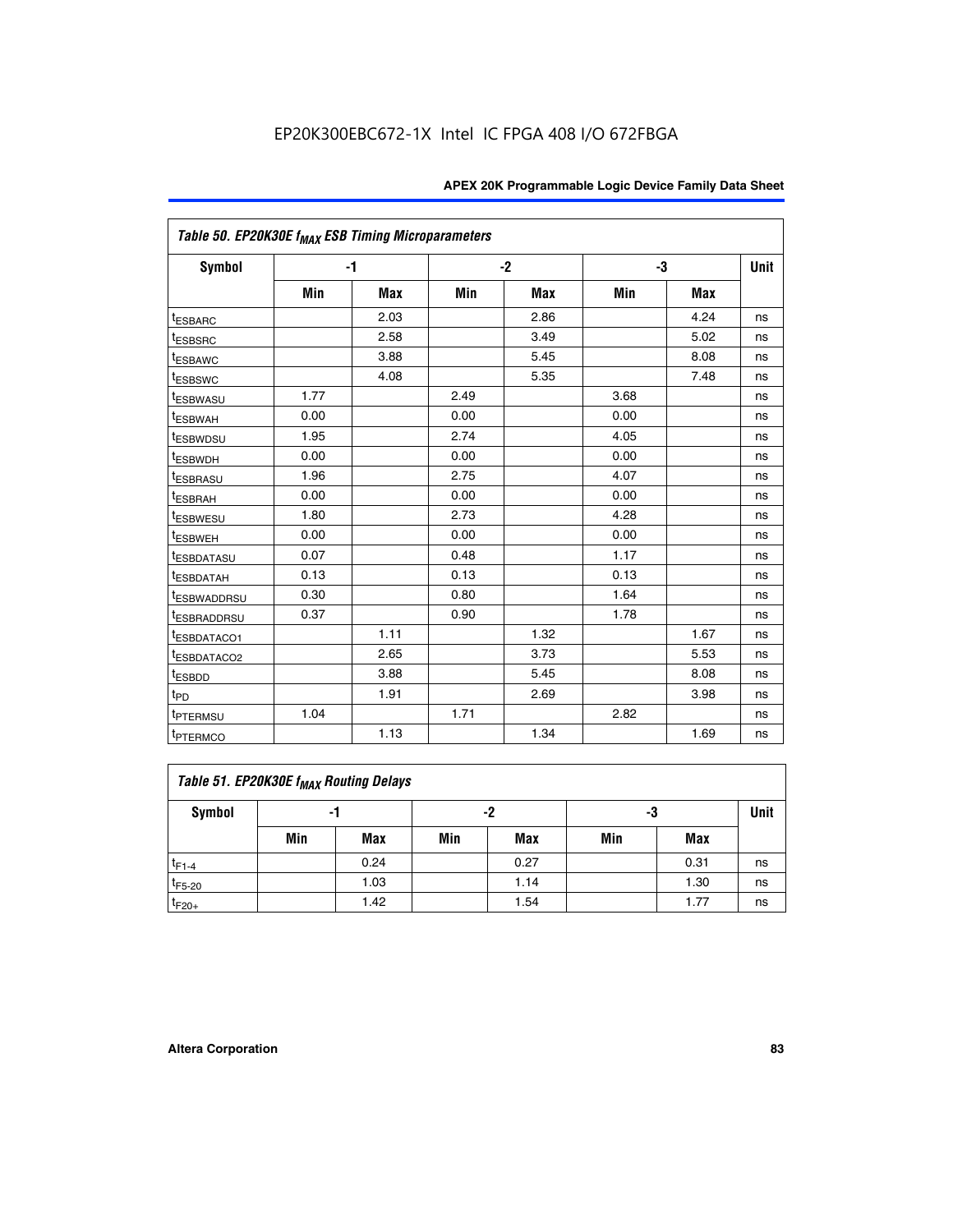## **APEX 20K Programmable Logic Device Family Data Sheet**

|                    | Table 52. EP20K30E Minimum Pulse Width Timing Parameters |            |      |            |      |            |             |  |  |  |  |  |
|--------------------|----------------------------------------------------------|------------|------|------------|------|------------|-------------|--|--|--|--|--|
| <b>Symbol</b>      | -1                                                       |            |      | $-2$       | -3   |            | <b>Unit</b> |  |  |  |  |  |
|                    | Min                                                      | <b>Max</b> | Min  | <b>Max</b> | Min  | <b>Max</b> |             |  |  |  |  |  |
| $t_{CH}$           | 0.55                                                     |            | 0.78 |            | 1.15 |            | ns          |  |  |  |  |  |
| $t_{CL}$           | 0.55                                                     |            | 0.78 |            | 1.15 |            | ns          |  |  |  |  |  |
| $t_{CLRP}$         | 0.22                                                     |            | 0.31 |            | 0.46 |            | ns          |  |  |  |  |  |
| <sup>t</sup> PREP  | 0.22                                                     |            | 0.31 |            | 0.46 |            | ns          |  |  |  |  |  |
| <sup>t</sup> ESBCH | 0.55                                                     |            | 0.78 |            | 1.15 |            | ns          |  |  |  |  |  |
| <sup>t</sup> ESBCL | 0.55                                                     |            | 0.78 |            | 1.15 |            | ns          |  |  |  |  |  |
| <sup>t</sup> ESBWP | 1.43                                                     |            | 2.01 |            | 2.97 |            | ns          |  |  |  |  |  |
| <sup>t</sup> ESBRP | 1.15                                                     |            | 1.62 |            | 2.39 |            | ns          |  |  |  |  |  |

| Table 53. EP20K30E External Timing Parameters |      |            |      |            |                          |            |             |  |  |  |  |
|-----------------------------------------------|------|------------|------|------------|--------------------------|------------|-------------|--|--|--|--|
| <b>Symbol</b>                                 | -1   |            |      | -2         | -3                       |            | <b>Unit</b> |  |  |  |  |
|                                               | Min  | <b>Max</b> | Min  | <b>Max</b> | Min                      | <b>Max</b> |             |  |  |  |  |
| t <sub>INSU</sub>                             | 2.02 |            | 2.13 |            | 2.24                     |            | ns          |  |  |  |  |
| $t_{\text{INH}}$                              | 0.00 |            | 0.00 |            | 0.00                     |            | ns          |  |  |  |  |
| <sup>t</sup> outco                            | 2.00 | 4.88       | 2.00 | 5.36       | 2.00                     | 5.88       | ns          |  |  |  |  |
| <sup>t</sup> INSUPLL                          | 2.11 |            | 2.23 |            |                          |            | ns          |  |  |  |  |
| <sup>t</sup> INHPLL                           | 0.00 |            | 0.00 |            | $\overline{\phantom{a}}$ |            | ns          |  |  |  |  |
| <b>LOUTCOPLL</b>                              | 0.50 | 2.60       | 0.50 | 2.88       | -                        |            | ns          |  |  |  |  |

| Table 54. EP20K30E External Bidirectional Timing Parameters |      |      |      |      |      |      |             |  |  |  |  |
|-------------------------------------------------------------|------|------|------|------|------|------|-------------|--|--|--|--|
| Symbol                                                      |      | -1   |      | $-2$ |      | -3   | <b>Unit</b> |  |  |  |  |
|                                                             | Min  | Max  | Min  | Max  | Min  | Max  |             |  |  |  |  |
| <sup>t</sup> INSUBIDIR                                      | 1.85 |      | 1.77 |      | 1.54 |      | ns          |  |  |  |  |
| <b>INHBIDIR</b>                                             | 0.00 |      | 0.00 |      | 0.00 |      | ns          |  |  |  |  |
| <b>LOUTCOBIDIR</b>                                          | 2.00 | 4.88 | 2.00 | 5.36 | 2.00 | 5.88 | ns          |  |  |  |  |
| <sup>T</sup> XZBIDIR                                        |      | 7.48 |      | 8.46 |      | 9.83 | ns          |  |  |  |  |
| $I_{Z}$ <i>XBIDIR</i>                                       |      | 7.48 |      | 8.46 |      | 9.83 | ns          |  |  |  |  |
| <sup>t</sup> INSUBIDIRPLL                                   | 4.12 |      | 4.24 |      |      |      | ns          |  |  |  |  |
| <b>UNHBIDIRPLL</b>                                          | 0.00 |      | 0.00 |      | ۰    |      | ns          |  |  |  |  |
| <b><i>COUTCOBIDIRPLL</i></b>                                | 0.50 | 2.60 | 0.50 | 2.88 |      |      | ns          |  |  |  |  |
| <sup>I</sup> XZBIDIRPLL                                     |      | 5.21 |      | 5.99 |      |      | ns          |  |  |  |  |
| <sup>I</sup> ZXBIDIRPLL                                     |      | 5.21 |      | 5.99 |      |      | ns          |  |  |  |  |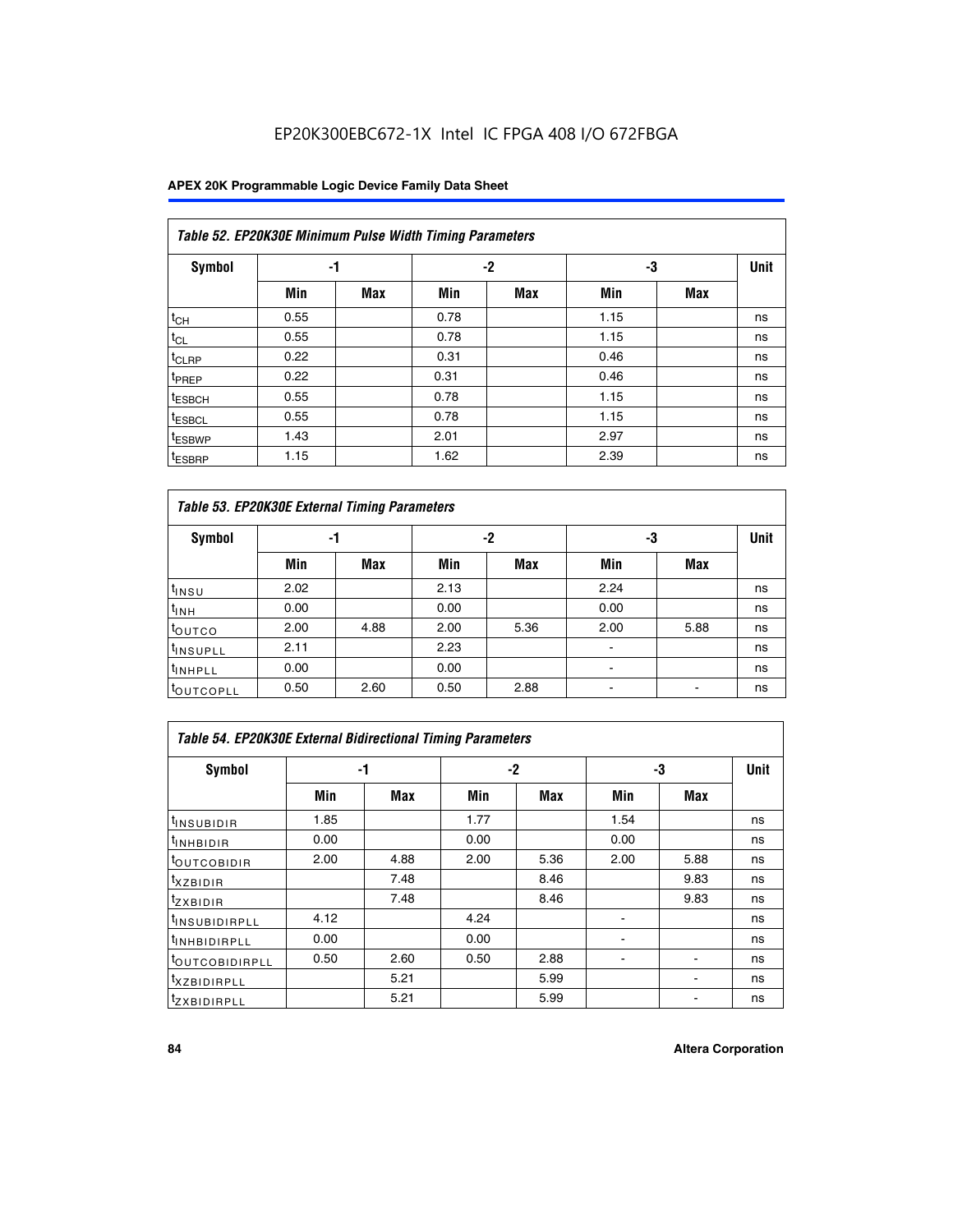Tables 55 through 60 describe *f<sub>MAX</sub>* LE Timing Microparameters, *f<sub>MAX</sub>* ESB Timing Microparameters, *f<sub>MAX</sub>* Routing Delays, Minimum Pulse Width Timing Parameters, External Timing Parameters, and External Bidirectional Timing Parameters for EP20K60E APEX 20KE devices.

| Table 55. EP20K60E f <sub>MAX</sub> LE Timing Microparameters |      |      |      |      |      |      |    |  |  |  |  |  |
|---------------------------------------------------------------|------|------|------|------|------|------|----|--|--|--|--|--|
| Symbol                                                        |      | -1   |      | -2   |      | -3   |    |  |  |  |  |  |
|                                                               | Min  | Max  | Min  | Max  | Min  | Max  |    |  |  |  |  |  |
| $t_{\text{SU}}$                                               | 0.17 |      | 0.15 |      | 0.16 |      | ns |  |  |  |  |  |
| $t_H$                                                         | 0.32 |      | 0.33 |      | 0.39 |      | ns |  |  |  |  |  |
| $t_{CO}$                                                      |      | 0.29 |      | 0.40 |      | 0.60 | ns |  |  |  |  |  |
| t <sub>lut</sub>                                              |      | 0.77 |      | 1.07 |      | 1.59 | ns |  |  |  |  |  |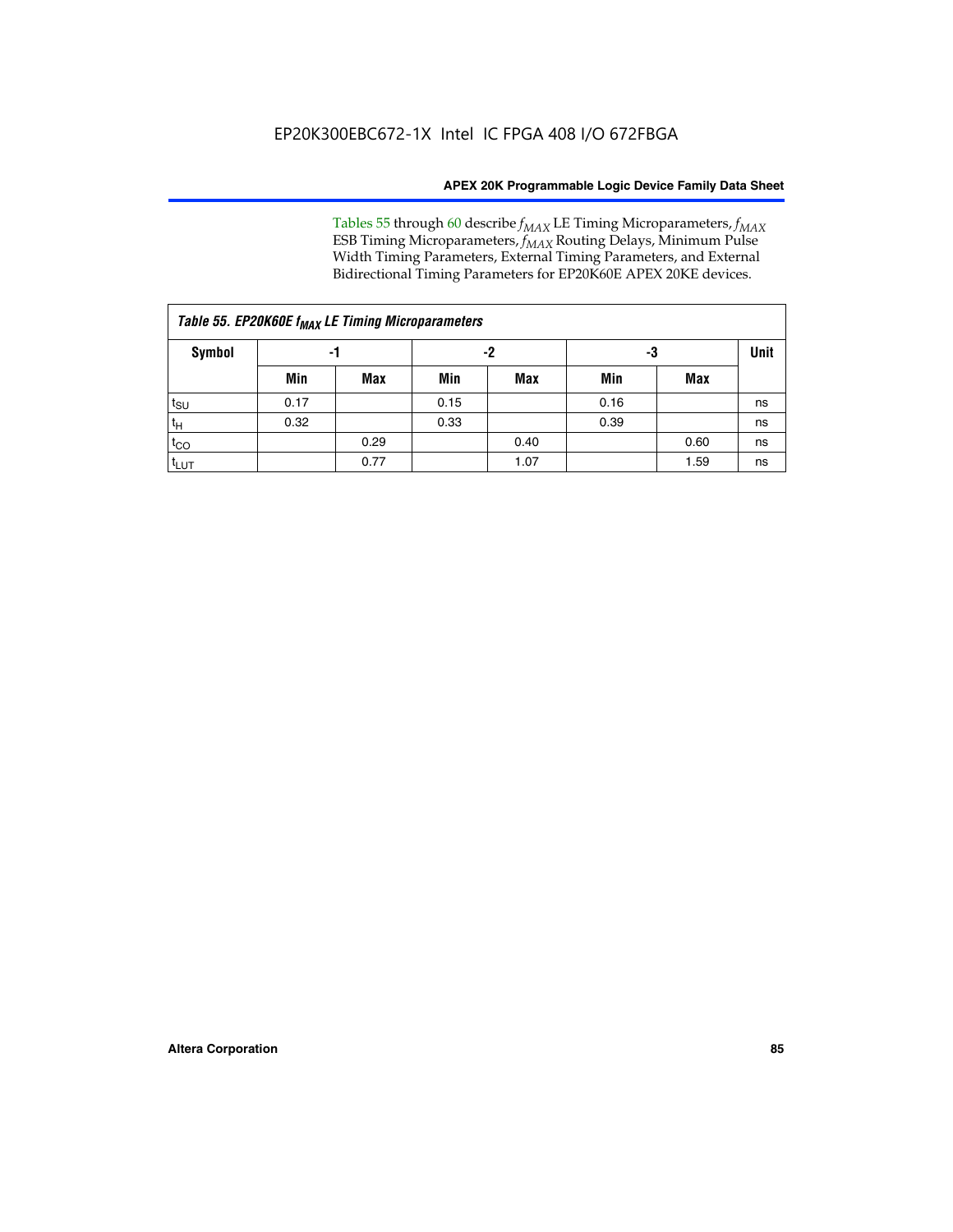| Table 56. EP20K60E f <sub>MAX</sub> ESB Timing Microparameters |      |      |      |      |      |            |             |
|----------------------------------------------------------------|------|------|------|------|------|------------|-------------|
| <b>Symbol</b>                                                  | $-1$ |      |      | $-2$ |      | -3         | <b>Unit</b> |
|                                                                | Min  | Max  | Min  | Max  | Min  | <b>Max</b> |             |
| t <sub>ESBARC</sub>                                            |      | 1.83 |      | 2.57 |      | 3.79       | ns          |
| <sup>t</sup> ESBSRC                                            |      | 2.46 |      | 3.26 |      | 4.61       | ns          |
| <sup>t</sup> ESBAWC                                            |      | 3.50 |      | 4.90 |      | 7.23       | ns          |
| <sup>t</sup> ESBSWC                                            |      | 3.77 |      | 4.90 |      | 6.79       | ns          |
| <sup>T</sup> ESBWASU                                           | 1.59 |      | 2.23 |      | 3.29 |            | ns          |
| t <sub>ESBWAH</sub>                                            | 0.00 |      | 0.00 |      | 0.00 |            | ns          |
| <sup>t</sup> ESBWDSU                                           | 1.75 |      | 2.46 |      | 3.62 |            | ns          |
| <sup>t</sup> ESBWDH                                            | 0.00 |      | 0.00 |      | 0.00 |            | ns          |
| t <sub>ESBRASU</sub>                                           | 1.76 |      | 2.47 |      | 3.64 |            | ns          |
| t <sub>ESBRAH</sub>                                            | 0.00 |      | 0.00 |      | 0.00 |            | ns          |
| t <sub>ESBWESU</sub>                                           | 1.68 |      | 2.49 |      | 3.87 |            | ns          |
| <sup>t</sup> ESBWEH                                            | 0.00 |      | 0.00 |      | 0.00 |            | ns          |
| <sup>t</sup> ESBDATASU                                         | 0.08 |      | 0.43 |      | 1.04 |            | ns          |
| <sup>t</sup> ESBDATAH                                          | 0.13 |      | 0.13 |      | 0.13 |            | ns          |
| <sup>t</sup> ESBWADDRSU                                        | 0.29 |      | 0.72 |      | 1.46 |            | ns          |
| <sup>t</sup> ESBRADDRSU                                        | 0.36 |      | 0.81 |      | 1.58 |            | ns          |
| <sup>t</sup> ESBDATACO1                                        |      | 1.06 |      | 1.24 |      | 1.55       | ns          |
| <sup>t</sup> ESBDATACO2                                        |      | 2.39 |      | 3.35 |      | 4.94       | ns          |
| <sup>t</sup> ESBDD                                             |      | 3.50 |      | 4.90 |      | 7.23       | ns          |
| t <sub>PD</sub>                                                |      | 1.72 |      | 2.41 |      | 3.56       | ns          |
| <sup>t</sup> PTERMSU                                           | 0.99 |      | 1.56 |      | 2.55 |            | ns          |
| t <sub>PTERMCO</sub>                                           |      | 1.07 |      | 1.26 |      | 1.08       | ns          |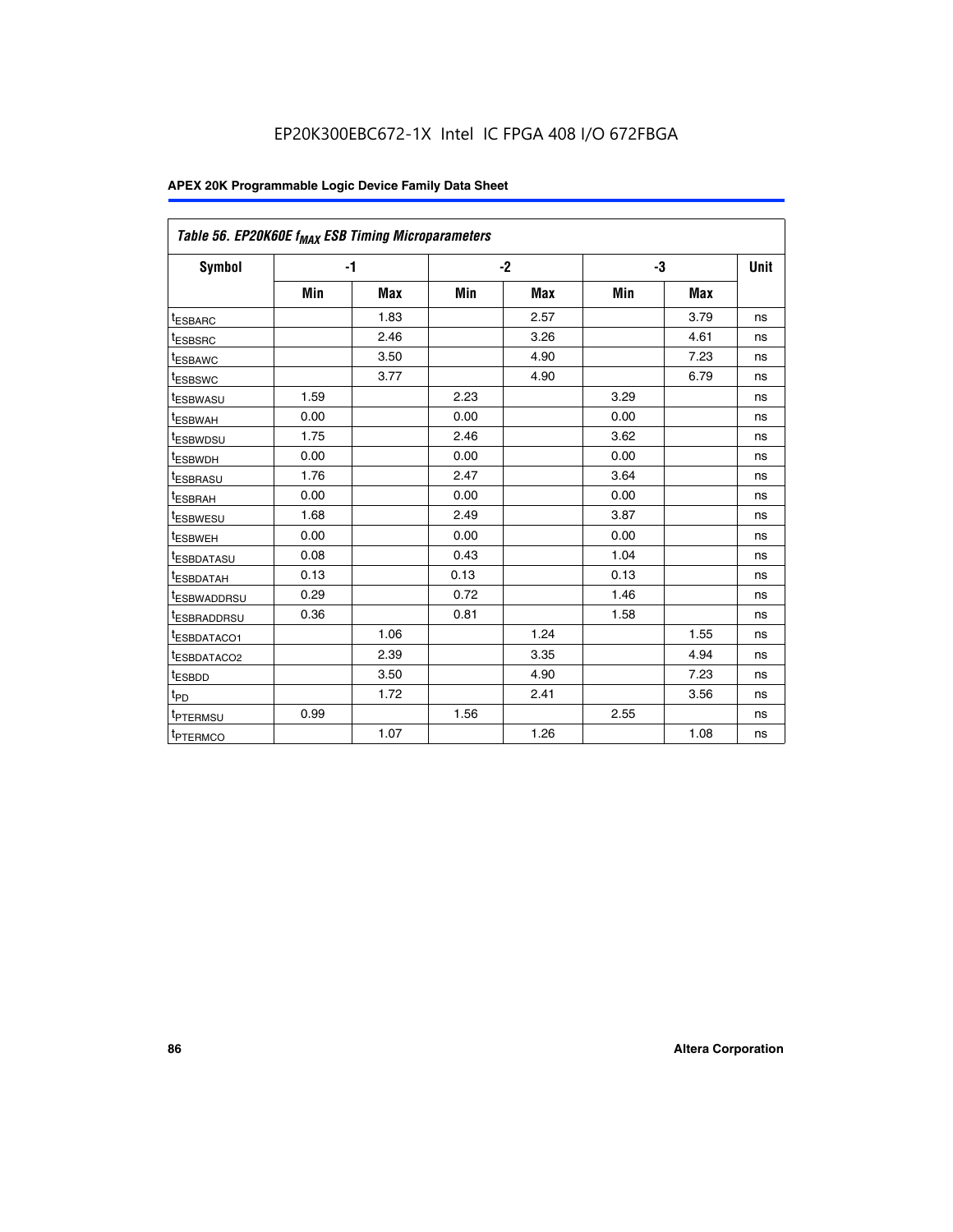| Table 57. EP20K60E f <sub>MAX</sub> Routing Delays |          |      |     |            |     |      |             |  |  |  |  |
|----------------------------------------------------|----------|------|-----|------------|-----|------|-------------|--|--|--|--|
| Symbol                                             | -2<br>-1 |      |     |            |     |      | <b>Unit</b> |  |  |  |  |
|                                                    | Min      | Max  | Min | <b>Max</b> | Min | Max  |             |  |  |  |  |
| $t_{F1-4}$                                         |          | 0.24 |     | 0.26       |     | 0.30 | ns          |  |  |  |  |
| $t_{F5-20}$                                        |          | 1.45 |     | 1.58       |     | 1.79 | ns          |  |  |  |  |
| $t_{F20+}$                                         |          | 1.96 |     | 2.14       |     | 2.45 | ns          |  |  |  |  |

|                    | Table 58. EP20K60E Minimum Pulse Width Timing Parameters |            |      |     |      |     |             |  |  |  |  |  |  |
|--------------------|----------------------------------------------------------|------------|------|-----|------|-----|-------------|--|--|--|--|--|--|
| Symbol             | -1                                                       |            |      | -2  |      | -3  | <b>Unit</b> |  |  |  |  |  |  |
|                    | Min                                                      | <b>Max</b> | Min  | Max | Min  | Max |             |  |  |  |  |  |  |
| $t_{CH}$           | 2.00                                                     |            | 2.50 |     | 2.75 |     | ns          |  |  |  |  |  |  |
| $t_{CL}$           | 2.00                                                     |            | 2.50 |     | 2.75 |     | ns          |  |  |  |  |  |  |
| $t_{CLRP}$         | 0.20                                                     |            | 0.28 |     | 0.41 |     | ns          |  |  |  |  |  |  |
| t <sub>PREP</sub>  | 0.20                                                     |            | 0.28 |     | 0.41 |     | ns          |  |  |  |  |  |  |
| <sup>t</sup> ESBCH | 2.00                                                     |            | 2.50 |     | 2.75 |     | ns          |  |  |  |  |  |  |
| <sup>t</sup> ESBCL | 2.00                                                     |            | 2.50 |     | 2.75 |     | ns          |  |  |  |  |  |  |
| <sup>t</sup> ESBWP | 1.29                                                     |            | 1.80 |     | 2.66 |     | ns          |  |  |  |  |  |  |
| <sup>t</sup> ESBRP | 1.04                                                     |            | 1.45 |     | 2.14 |     | ns          |  |  |  |  |  |  |

| Table 59. EP20K60E External Timing Parameters |      |      |      |      |      |      |    |  |  |  |  |
|-----------------------------------------------|------|------|------|------|------|------|----|--|--|--|--|
| Symbol                                        | -1   |      |      | -2   | -3   | Unit |    |  |  |  |  |
|                                               | Min  | Max  | Min  | Max  | Min  | Max  |    |  |  |  |  |
| $t_{INSU}$                                    | 2.03 |      | 2.12 |      | 2.23 |      | ns |  |  |  |  |
| $t_{\mathsf{INH}}$                            | 0.00 |      | 0.00 |      | 0.00 |      | ns |  |  |  |  |
| toutco                                        | 2.00 | 4.84 | 2.00 | 5.31 | 2.00 | 5.81 | ns |  |  |  |  |
| <sup>t</sup> INSUPLL                          | 1.12 |      | 1.15 |      |      |      | ns |  |  |  |  |
| <sup>t</sup> INHPLL                           | 0.00 |      | 0.00 |      | ۰    |      | ns |  |  |  |  |
| toutcopll                                     | 0.50 | 3.37 | 0.50 | 3.69 |      |      | ns |  |  |  |  |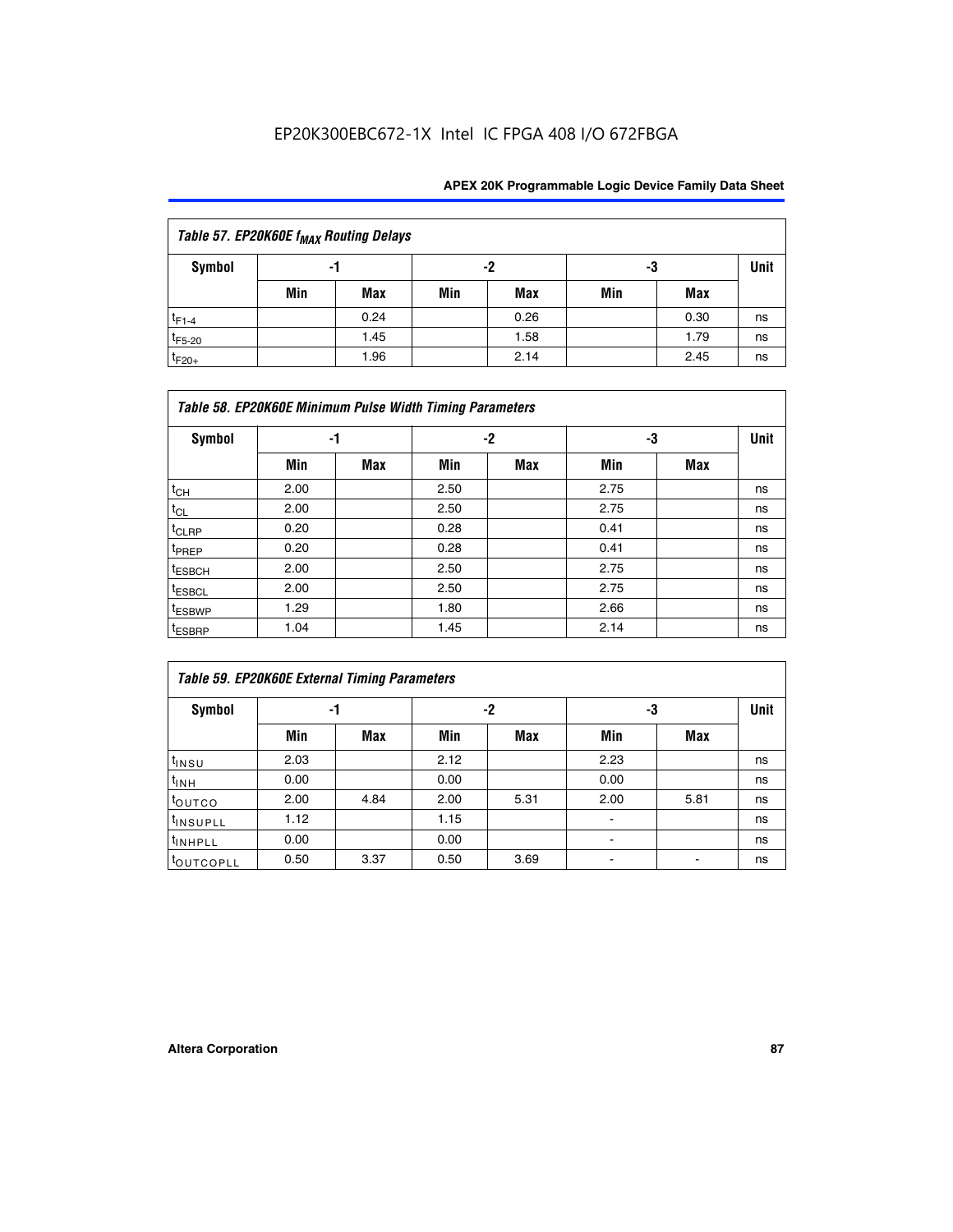| <b>Table 60. EP20K60E External Bidirectional Timing Parameters</b> |      |            |      |      |      |            |      |  |  |  |  |
|--------------------------------------------------------------------|------|------------|------|------|------|------------|------|--|--|--|--|
| Symbol                                                             |      | -1         |      | -2   |      | -3         | Unit |  |  |  |  |
|                                                                    | Min  | <b>Max</b> | Min  | Max  | Min  | <b>Max</b> |      |  |  |  |  |
| t <sub>INSUBIDIR</sub>                                             | 2.77 |            | 2.91 |      | 3.11 |            | ns   |  |  |  |  |
| <sup>t</sup> INHBIDIR                                              | 0.00 |            | 0.00 |      | 0.00 |            | ns   |  |  |  |  |
| <sup>t</sup> OUTCOBIDIR                                            | 2.00 | 4.84       | 2.00 | 5.31 | 2.00 | 5.81       | ns   |  |  |  |  |
| $t_{XZBIDIR}$                                                      |      | 6.47       |      | 7.44 |      | 8.65       | ns   |  |  |  |  |
| <sup>t</sup> zxbidir                                               |      | 6.47       |      | 7.44 |      | 8.65       | ns   |  |  |  |  |
| <sup>t</sup> INSUBIDIRPLL                                          | 3.44 |            | 3.24 |      |      |            | ns   |  |  |  |  |
| <sup>t</sup> INHBIDIRPLL                                           | 0.00 |            | 0.00 |      | ٠    |            | ns   |  |  |  |  |
| <sup>t</sup> OUTCOBIDIRPLL                                         | 0.50 | 3.37       | 0.50 | 3.69 |      |            | ns   |  |  |  |  |
| <sup>t</sup> XZBIDIRPLL                                            |      | 5.00       |      | 5.82 |      |            | ns   |  |  |  |  |
| <sup>I</sup> ZXBIDIRPLL                                            |      | 5.00       |      | 5.82 |      |            | ns   |  |  |  |  |

Tables 61 through 66 describe  $f_{MAX}$  LE Timing Microparameters, *fMAX* ESB Timing Microparameters, *fMAX* Routing Delays, Minimum Pulse Width Timing Parameters, External Timing Parameters, and External Bidirectional Timing Parameters for EP20K100E APEX 20KE devices.

| Table 61. EP20K100E f <sub>MAX</sub> LE Timing Microparameters |      |      |      |            |      |            |             |  |  |  |  |
|----------------------------------------------------------------|------|------|------|------------|------|------------|-------------|--|--|--|--|
| <b>Symbol</b>                                                  |      | -1   |      | -2         |      | -3         | <b>Unit</b> |  |  |  |  |
|                                                                | Min  | Max  | Min  | <b>Max</b> | Min  | <b>Max</b> |             |  |  |  |  |
| t <sub>SU</sub>                                                | 0.25 |      | 0.25 |            | 0.25 |            | ns          |  |  |  |  |
| tμ                                                             | 0.25 |      | 0.25 |            | 0.25 |            | ns          |  |  |  |  |
| $t_{CO}$                                                       |      | 0.28 |      | 0.28       |      | 0.34       | ns          |  |  |  |  |
| t <sub>LUT</sub>                                               |      | 0.80 |      | 0.95       |      | 1.13       | ns          |  |  |  |  |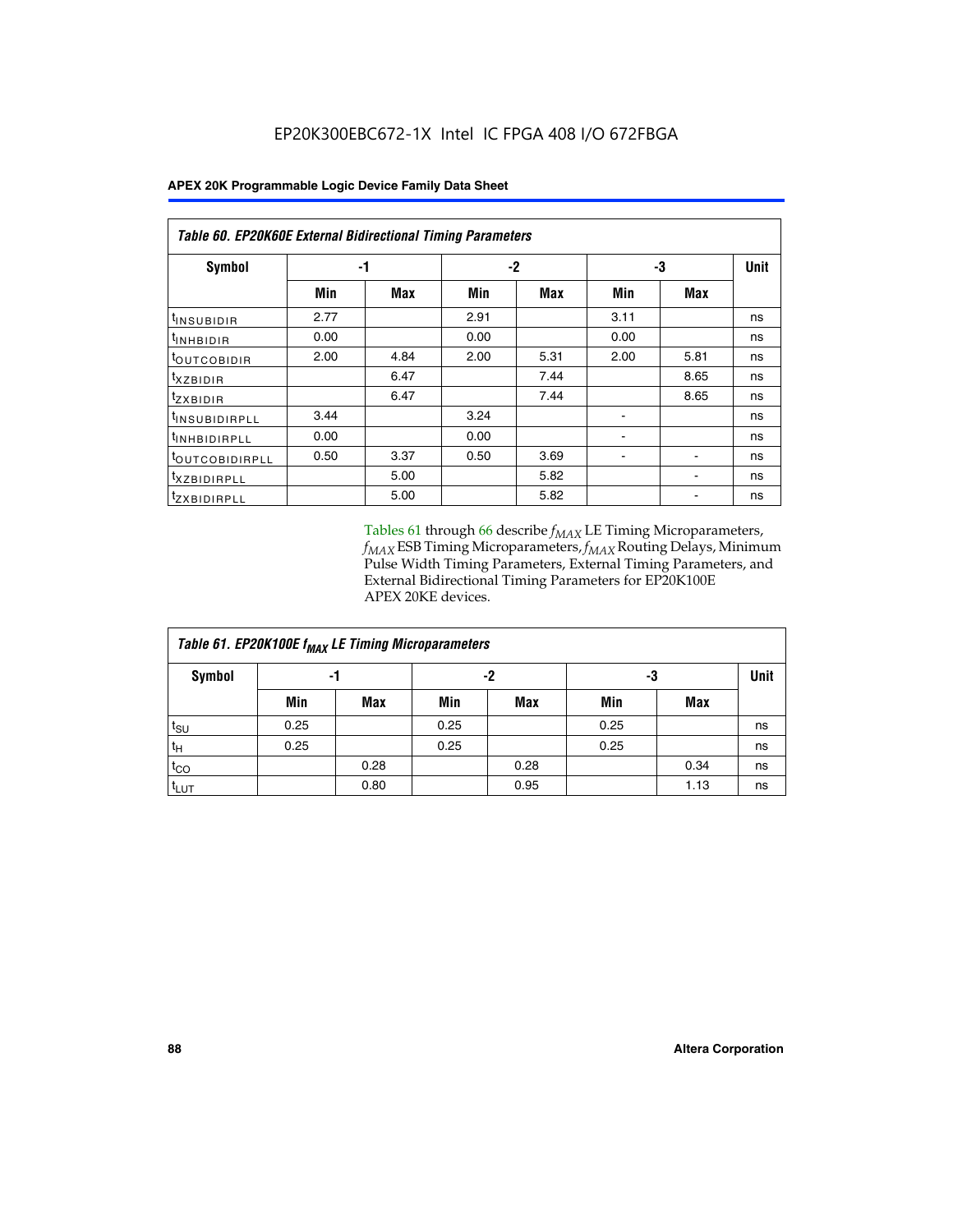| Table 62. EP20K100E f <sub>MAX</sub> ESB Timing Microparameters |         |      |         |      |         |      |             |
|-----------------------------------------------------------------|---------|------|---------|------|---------|------|-------------|
| <b>Symbol</b>                                                   |         | $-1$ |         | $-2$ |         | -3   | <b>Unit</b> |
|                                                                 | Min     | Max  | Min     | Max  | Min     | Max  |             |
| <sup>t</sup> ESBARC                                             |         | 1.61 |         | 1.84 |         | 1.97 | ns          |
| t <sub>ESBSRC</sub>                                             |         | 2.57 |         | 2.97 |         | 3.20 | ns          |
| <sup>t</sup> ESBAWC                                             |         | 0.52 |         | 4.09 |         | 4.39 | ns          |
| <sup>t</sup> ESBSWC                                             |         | 3.17 |         | 3.78 |         | 4.09 | ns          |
| <sup>t</sup> ESBWASU                                            | 0.56    |      | 6.41    |      | 0.63    |      | ns          |
| <sup>t</sup> ESBWAH                                             | 0.48    |      | 0.54    |      | 0.55    |      | ns          |
| t <sub>ESBWDSU</sub>                                            | 0.71    |      | 0.80    |      | 0.81    |      | ns          |
| t <sub>ESBWDH</sub>                                             | .048    |      | 0.54    |      | 0.55    |      | ns          |
| <sup>t</sup> ESBRASU                                            | 1.57    |      | 1.75    |      | 1.87    |      | ns          |
| <sup>t</sup> ESBRAH                                             | 0.00    |      | 0.00    |      | 0.20    |      | ns          |
| <i>t</i> <sub>ESBWESU</sub>                                     | 1.54    |      | 1.72    |      | 1.80    |      | ns          |
| t <sub>ESBWEH</sub>                                             | 0.00    |      | 0.00    |      | 0.00    |      | ns          |
| <sup>t</sup> ESBDATASU                                          | $-0.16$ |      | $-0.20$ |      | $-0.20$ |      | ns          |
| <sup>t</sup> ESBDATAH                                           | 0.13    |      | 0.13    |      | 0.13    |      | ns          |
| <sup>t</sup> ESBWADDRSU                                         | 0.12    |      | 0.08    |      | 0.13    |      | ns          |
| <sup>I</sup> ESBRADDRSU                                         | 0.17    |      | 0.15    |      | 0.19    |      | ns          |
| <sup>t</sup> ESBDATACO1                                         |         | 1.20 |         | 1.39 |         | 1.52 | ns          |
| <sup>t</sup> ESBDATACO2                                         |         | 2.54 |         | 2.99 |         | 3.22 | ns          |
| <sup>t</sup> ESBDD                                              |         | 3.06 |         | 3.56 |         | 3.85 | ns          |
| t <sub>PD</sub>                                                 |         | 1.73 |         | 2.02 |         | 2.20 | ns          |
| <sup>t</sup> PTERMSU                                            | 1.11    |      | 1.26    |      | 1.38    |      | ns          |
| t <sub>PTERMCO</sub>                                            |         | 1.19 |         | 1.40 |         | 1.08 | ns          |

| Table 63. EP20K100E f <sub>MAX</sub> Routing Delays |                |      |     |      |     |      |    |  |  |  |
|-----------------------------------------------------|----------------|------|-----|------|-----|------|----|--|--|--|
| <b>Symbol</b>                                       | -2<br>-3<br>-1 |      |     |      |     |      |    |  |  |  |
|                                                     | Min            | Max  | Min | Max  | Min | Max  |    |  |  |  |
| $t_{F1-4}$                                          |                | 0.24 |     | 0.27 |     | 0.29 | ns |  |  |  |
| $t_{F5-20}$                                         |                | 1.04 |     | 1.26 |     | 1.52 | ns |  |  |  |
| $t_{F20+}$                                          |                | 1.12 |     | 1.36 |     | 1.86 | ns |  |  |  |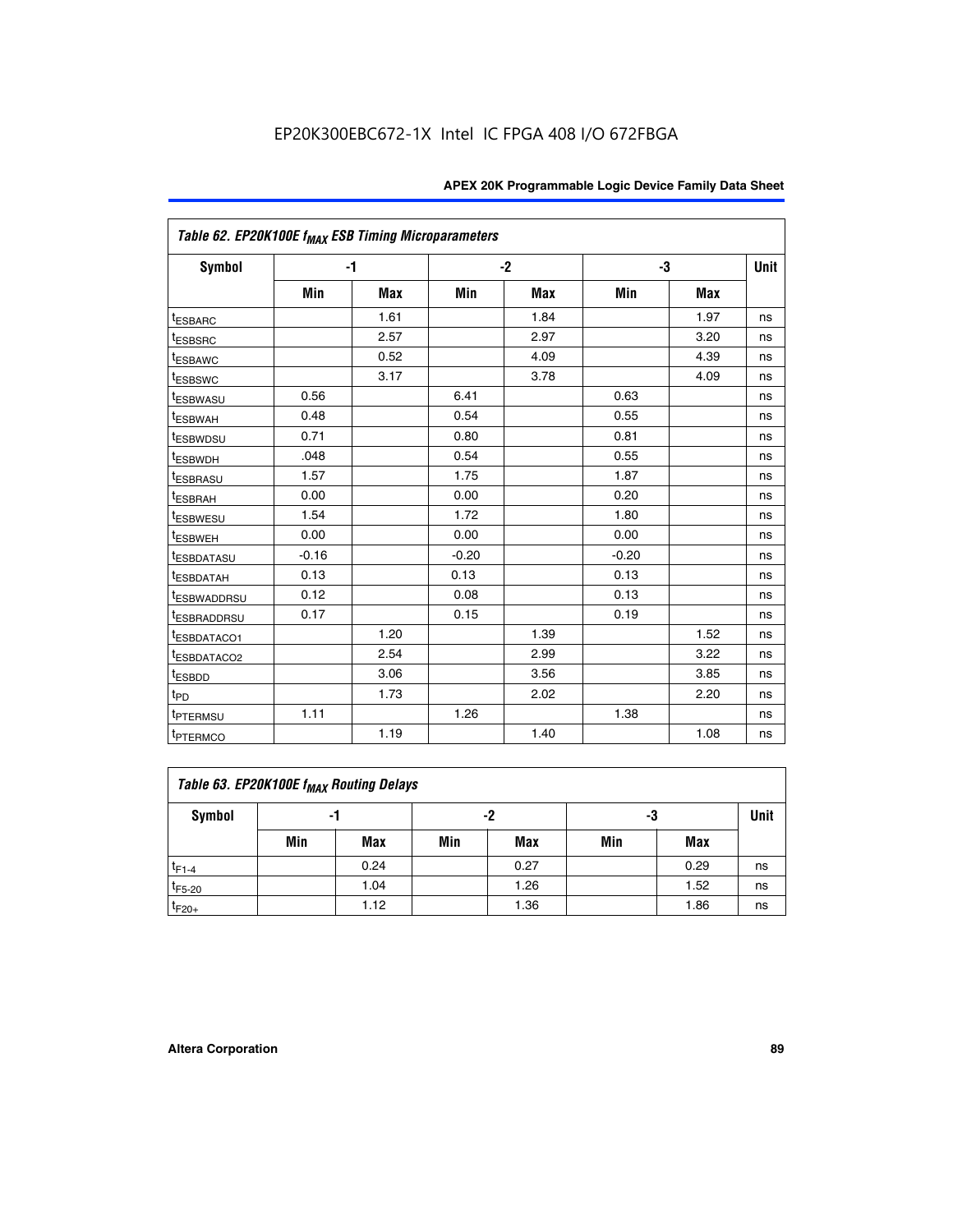## **APEX 20K Programmable Logic Device Family Data Sheet**

|                    | Table 64. EP20K100E Minimum Pulse Width Timing Parameters |            |      |            |      |            |             |  |  |  |  |  |  |
|--------------------|-----------------------------------------------------------|------------|------|------------|------|------------|-------------|--|--|--|--|--|--|
| <b>Symbol</b>      | -1                                                        |            |      | $-2$       | -3   |            | <b>Unit</b> |  |  |  |  |  |  |
|                    | Min                                                       | <b>Max</b> | Min  | <b>Max</b> | Min  | <b>Max</b> |             |  |  |  |  |  |  |
| $t_{CH}$           | 2.00                                                      |            | 2.00 |            | 2.00 |            | ns          |  |  |  |  |  |  |
| $t_{CL}$           | 2.00                                                      |            | 2.00 |            | 2.00 |            | ns          |  |  |  |  |  |  |
| t <sub>CLRP</sub>  | 0.20                                                      |            | 0.20 |            | 0.20 |            | ns          |  |  |  |  |  |  |
| <sup>t</sup> PREP  | 0.20                                                      |            | 0.20 |            | 0.20 |            | ns          |  |  |  |  |  |  |
| <sup>t</sup> ESBCH | 2.00                                                      |            | 2.00 |            | 2.00 |            | ns          |  |  |  |  |  |  |
| <sup>t</sup> ESBCL | 2.00                                                      |            | 2.00 |            | 2.00 |            | ns          |  |  |  |  |  |  |
| <sup>t</sup> ESBWP | 1.29                                                      |            | 1.53 |            | 1.66 |            | ns          |  |  |  |  |  |  |
| <sup>t</sup> ESBRP | 1.11                                                      |            | 1.29 |            | 1.41 |            | ns          |  |  |  |  |  |  |

|                      | Table 65. EP20K100E External Timing Parameters |            |      |            |                |            |    |  |  |  |  |  |  |
|----------------------|------------------------------------------------|------------|------|------------|----------------|------------|----|--|--|--|--|--|--|
| <b>Symbol</b>        | -1                                             |            |      | -2         |                | -3         |    |  |  |  |  |  |  |
|                      | Min                                            | <b>Max</b> | Min  | <b>Max</b> | Min            | <b>Max</b> |    |  |  |  |  |  |  |
| $t_{INSU}$           | 2.23                                           |            | 2.32 |            | 2.43           |            | ns |  |  |  |  |  |  |
| $t_{\rm INH}$        | 0.00                                           |            | 0.00 |            | 0.00           |            | ns |  |  |  |  |  |  |
| toutco               | 2.00                                           | 4.86       | 2.00 | 5.35       | 2.00           | 5.84       | ns |  |  |  |  |  |  |
| <sup>t</sup> INSUPLL | 1.58                                           |            | 1.66 |            |                |            | ns |  |  |  |  |  |  |
| <sup>t</sup> INHPLL  | 0.00                                           |            | 0.00 |            | $\blacksquare$ |            | ns |  |  |  |  |  |  |
| <b>LOUTCOPLL</b>     | 0.50                                           | 2.96       | 0.50 | 3.29       | -              |            | ns |  |  |  |  |  |  |

| Table 66. EP20K100E External Bidirectional Timing Parameters |      |      |      |      |      |            |      |  |  |  |  |
|--------------------------------------------------------------|------|------|------|------|------|------------|------|--|--|--|--|
| Symbol                                                       |      | -1   |      | $-2$ |      | -3         | Unit |  |  |  |  |
|                                                              | Min  | Max  | Min  | Max  | Min  | <b>Max</b> |      |  |  |  |  |
| <sup>t</sup> INSUBIDIR                                       | 2.74 |      | 2.96 |      | 3.19 |            | ns   |  |  |  |  |
| <b>TINHBIDIR</b>                                             | 0.00 |      | 0.00 |      | 0.00 |            | ns   |  |  |  |  |
| <b>LOUTCOBIDIR</b>                                           | 2.00 | 4.86 | 2.00 | 5.35 | 2.00 | 5.84       | ns   |  |  |  |  |
| <sup>T</sup> XZBIDIR                                         |      | 5.00 |      | 5.48 |      | 5.89       | ns   |  |  |  |  |
| $I_{Z}$ XBIDIR                                               |      | 5.00 |      | 5.48 |      | 5.89       | ns   |  |  |  |  |
| <sup>t</sup> INSUBIDIRPLL                                    | 4.64 |      | 5.03 |      |      |            | ns   |  |  |  |  |
| <sup>I</sup> INHBIDIRPLL                                     | 0.00 |      | 0.00 |      |      |            | ns   |  |  |  |  |
| <b><i>COUTCOBIDIRPLL</i></b>                                 | 0.50 | 2.96 | 0.50 | 3.29 |      |            | ns   |  |  |  |  |
| <sup>I</sup> XZBIDIRPLL                                      |      | 3.10 |      | 3.42 |      |            | ns   |  |  |  |  |
| <sup>I</sup> ZXBIDIRPLL                                      |      | 3.10 |      | 3.42 |      |            | ns   |  |  |  |  |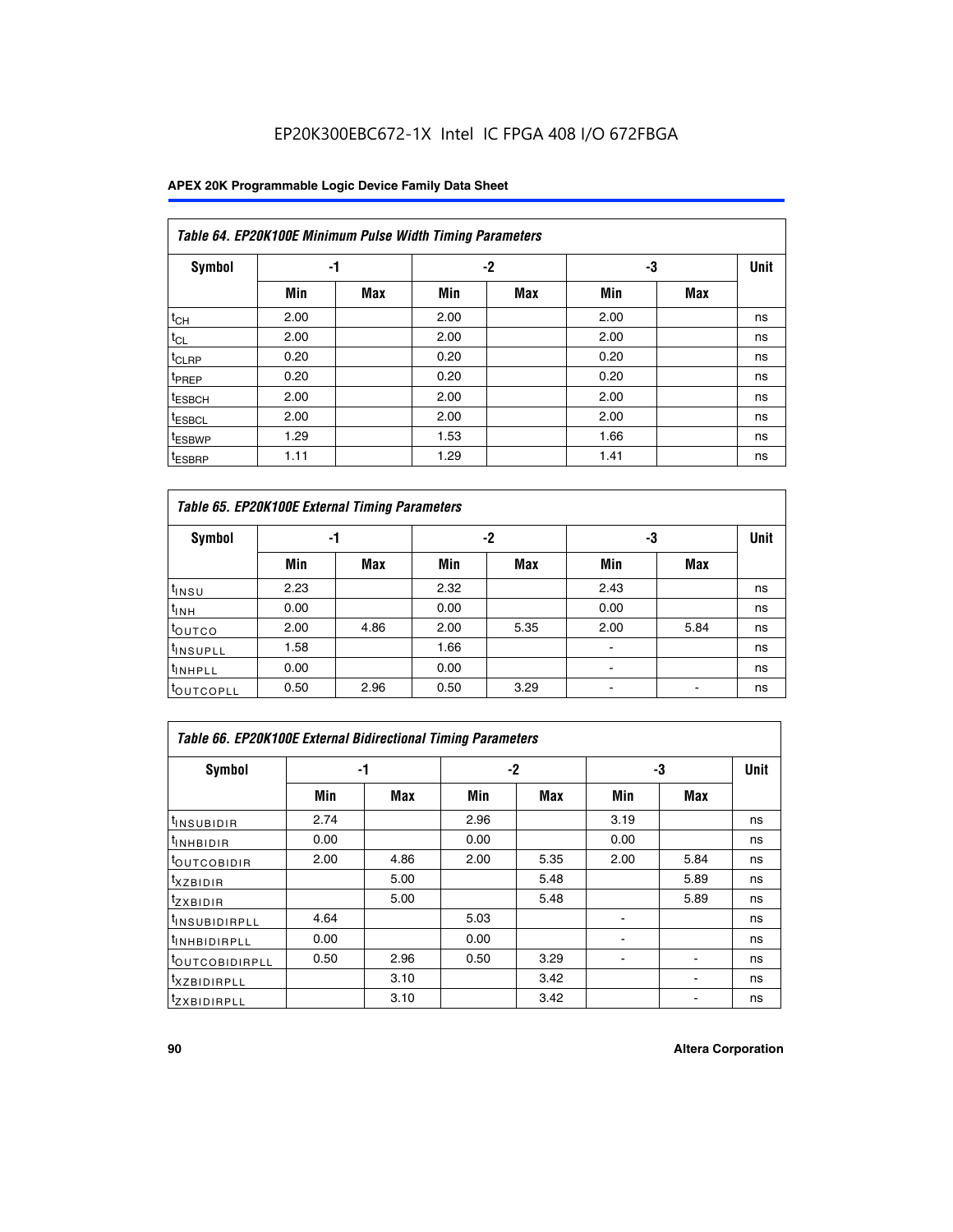Tables 67 through 72 describe *f<sub>MAX</sub>* LE Timing Microparameters, *f<sub>MAX</sub>* ESB Timing Microparameters, *f<sub>MAX</sub>* Routing Delays, Minimum Pulse Width Timing Parameters, External Timing Parameters, and External Bidirectional Timing Parameters for EP20K160E APEX 20KE devices.

| Table 67. EP20K160E f <sub>MAX</sub> LE Timing Microparameters |      |            |      |            |      |             |    |  |  |  |  |
|----------------------------------------------------------------|------|------------|------|------------|------|-------------|----|--|--|--|--|
| <b>Symbol</b>                                                  |      | -1         | -2   |            | -3   | <b>Unit</b> |    |  |  |  |  |
|                                                                | Min  | <b>Max</b> | Min  | <b>Max</b> | Min  | Max         |    |  |  |  |  |
| $t_{\text{SU}}$                                                | 0.22 |            | 0.24 |            | 0.26 |             | ns |  |  |  |  |
| $t_H$                                                          | 0.22 |            | 0.24 |            | 0.26 |             | ns |  |  |  |  |
| $t_{CO}$                                                       |      | 0.25       |      | 0.31       |      | 0.35        | ns |  |  |  |  |
| t <sub>LUT</sub>                                               |      | 0.69       |      | 0.88       |      | 1.12        | ns |  |  |  |  |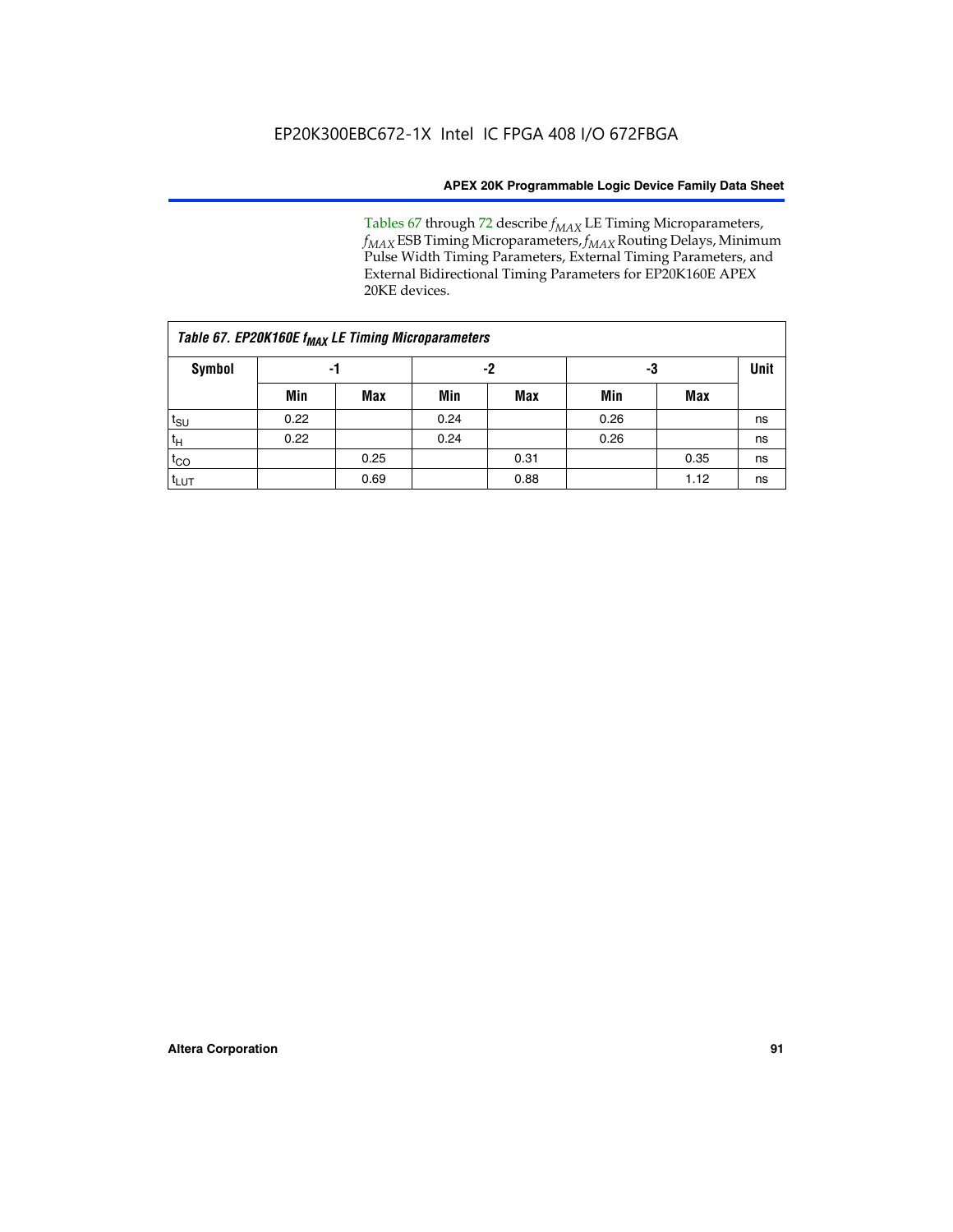| Table 68. EP20K160E f <sub>MAX</sub> ESB Timing Microparameters |         |            |         |            |      |      |      |
|-----------------------------------------------------------------|---------|------------|---------|------------|------|------|------|
| <b>Symbol</b>                                                   | $-1$    |            |         | $-2$       |      | -3   | Unit |
|                                                                 | Min     | <b>Max</b> | Min     | <b>Max</b> | Min  | Max  |      |
| <sup>t</sup> ESBARC                                             |         | 1.65       |         | 2.02       |      | 2.11 | ns   |
| t <sub>ESBSRC</sub>                                             |         | 2.21       |         | 2.70       |      | 3.11 | ns   |
| <sup>t</sup> ESBAWC                                             |         | 3.04       |         | 3.79       |      | 4.42 | ns   |
| t <sub>ESBSWC</sub>                                             |         | 2.81       |         | 3.56       |      | 4.10 | ns   |
| <sup>t</sup> ESBWASU                                            | 0.54    |            | 0.66    |            | 0.73 |      | ns   |
| <sup>t</sup> ESBWAH                                             | 0.36    |            | 0.45    |            | 0.47 |      | ns   |
| t <sub>ESBWDSU</sub>                                            | 0.68    |            | 0.81    |            | 0.94 |      | ns   |
| <sup>t</sup> ESBWDH                                             | 0.36    |            | 0.45    |            | 0.47 |      | ns   |
| t <sub>ESBRASU</sub>                                            | 1.58    |            | 1.87    |            | 2.06 |      | ns   |
| <sup>t</sup> ESBRAH                                             | 0.00    |            | 0.00    |            | 0.01 |      | ns   |
| <sup>t</sup> ESBWESU                                            | 1.41    |            | 1.71    |            | 2.00 |      | ns   |
| t <sub>ESBWEH</sub>                                             | 0.00    |            | 0.00    |            | 0.00 |      | ns   |
| t <sub>ESBDATASU</sub>                                          | $-0.02$ |            | $-0.03$ |            | 0.09 |      | ns   |
| t <sub>ESBDATAH</sub>                                           | 0.13    |            | 0.13    |            | 0.13 |      | ns   |
| t <sub>ESBWADDRSU</sub>                                         | 0.14    |            | 0.17    |            | 0.35 |      | ns   |
| <sup>t</sup> ESBRADDRSU                                         | 0.21    |            | 0.27    |            | 0.43 |      | ns   |
| <sup>I</sup> ESBDATACO1                                         |         | 1.04       |         | 1.30       |      | 1.46 | ns   |
| t <sub>ESBDATACO2</sub>                                         |         | 2.15       |         | 2.70       |      | 3.16 | ns   |
| <sup>t</sup> ESBDD                                              |         | 2.69       |         | 3.35       |      | 3.97 | ns   |
| $t_{\mathsf{PD}}$                                               |         | 1.55       |         | 1.93       |      | 2.29 | ns   |
| t <sub>PTERMSU</sub>                                            | 1.01    |            | 1.23    |            | 1.52 |      | ns   |
| t <sub>PTERMCO</sub>                                            |         | 1.06       |         | 1.32       |      | 1.04 | ns   |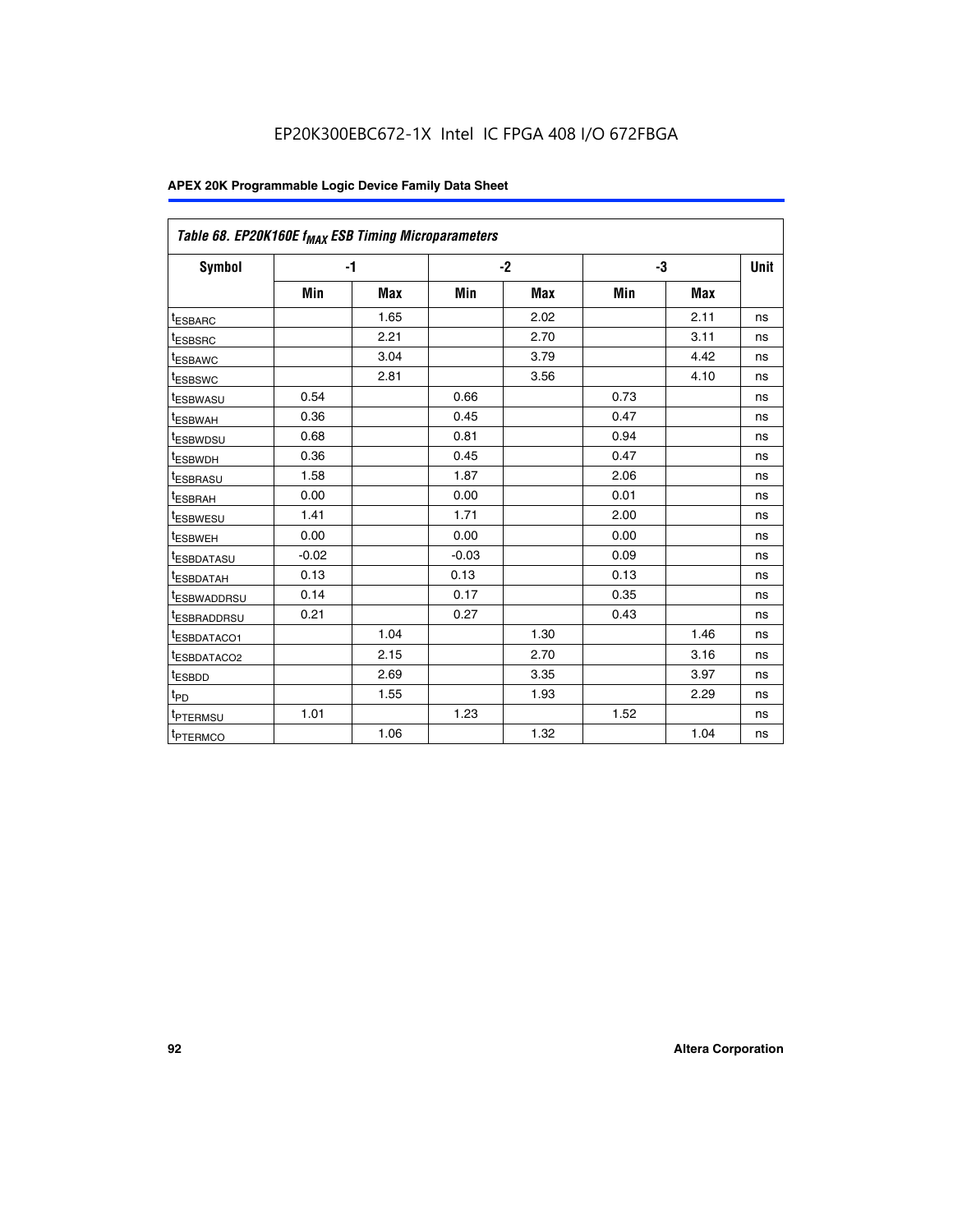| Table 69. EP20K160E f <sub>MAX</sub> Routing Delays |                |      |     |      |     |      |    |  |  |  |  |
|-----------------------------------------------------|----------------|------|-----|------|-----|------|----|--|--|--|--|
| Symbol                                              | -2<br>-3<br>-1 |      |     |      |     |      |    |  |  |  |  |
|                                                     | Min            | Max  | Min | Max  | Min | Max  |    |  |  |  |  |
| $t_{F1-4}$                                          |                | 0.25 |     | 0.26 |     | 0.28 | ns |  |  |  |  |
| $t_{F5-20}$                                         |                | 1.00 |     | 1.18 |     | 1.35 | ns |  |  |  |  |
| $t_{F20+}$                                          |                | 1.95 |     | 2.19 |     | 2.30 | ns |  |  |  |  |

| Table 70. EP20K160E Minimum Pulse Width Timing Parameters |      |     |      |     |      |     |             |  |  |  |  |
|-----------------------------------------------------------|------|-----|------|-----|------|-----|-------------|--|--|--|--|
| <b>Symbol</b>                                             | -1   |     |      | -2  |      | -3  | <b>Unit</b> |  |  |  |  |
|                                                           | Min  | Max | Min  | Max | Min  | Max |             |  |  |  |  |
| $t_{CH}$                                                  | 1.34 |     | 1.43 |     | 1.55 |     | ns          |  |  |  |  |
| $t_{CL}$                                                  | 1.34 |     | 1.43 |     | 1.55 |     | ns          |  |  |  |  |
| $t_{CLRP}$                                                | 0.18 |     | 0.19 |     | 0.21 |     | ns          |  |  |  |  |
| t <sub>PREP</sub>                                         | 0.18 |     | 0.19 |     | 0.21 |     | ns          |  |  |  |  |
| <sup>t</sup> ESBCH                                        | 1.34 |     | 1.43 |     | 1.55 |     | ns          |  |  |  |  |
| <sup>t</sup> ESBCL                                        | 1.34 |     | 1.43 |     | 1.55 |     | ns          |  |  |  |  |
| <sup>t</sup> ESBWP                                        | 1.15 |     | 1.45 |     | 1.73 |     | ns          |  |  |  |  |
| <sup>t</sup> ESBRP                                        | 0.93 |     | 1.15 |     | 1.38 |     | ns          |  |  |  |  |

| Table 71. EP20K160E External Timing Parameters |      |      |      |      |                |      |      |  |  |  |  |
|------------------------------------------------|------|------|------|------|----------------|------|------|--|--|--|--|
| Symbol                                         | -1   |      |      | -2   | -3             |      | Unit |  |  |  |  |
|                                                | Min  | Max  | Min  | Max  | Min            | Max  |      |  |  |  |  |
| $t_{INSU}$                                     | 2.23 |      | 2.34 |      | 2.47           |      | ns   |  |  |  |  |
| $t_{INH}$                                      | 0.00 |      | 0.00 |      | 0.00           |      | ns   |  |  |  |  |
| toutco                                         | 2.00 | 5.07 | 2.00 | 5.59 | 2.00           | 6.13 | ns   |  |  |  |  |
| <sup>t</sup> INSUPLL                           | 2.12 |      | 2.07 |      | $\blacksquare$ |      | ns   |  |  |  |  |
| <sup>t</sup> INHPLL                            | 0.00 |      | 0.00 |      | ۰              |      | ns   |  |  |  |  |
| toutcopll                                      | 0.50 | 3.00 | 0.50 | 3.35 |                |      | ns   |  |  |  |  |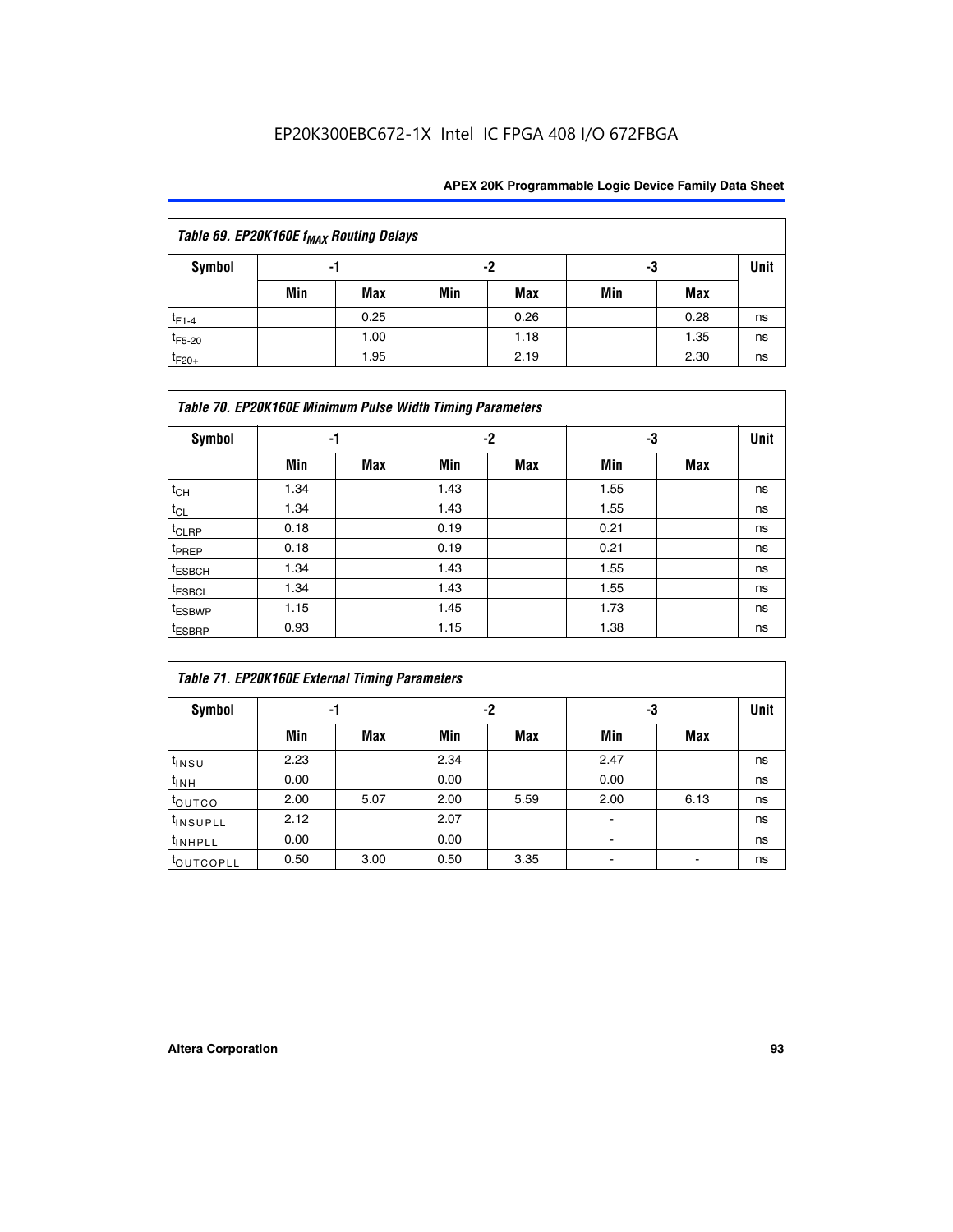| Table 72. EP20K160E External Bidirectional Timing Parameters |      |      |      |            |                          |                          |      |
|--------------------------------------------------------------|------|------|------|------------|--------------------------|--------------------------|------|
| Symbol                                                       |      | -1   |      | $-2$       |                          | -3                       | Unit |
|                                                              | Min  | Max  | Min  | <b>Max</b> | Min                      | <b>Max</b>               |      |
| <sup>t</sup> INSUBIDIR                                       | 2.86 |      | 3.24 |            | 3.54                     |                          | ns   |
| <sup>I</sup> INHBIDIR                                        | 0.00 |      | 0.00 |            | 0.00                     |                          | ns   |
| <sup>t</sup> OUTCOBIDIR                                      | 2.00 | 5.07 | 2.00 | 5.59       | 2.00                     | 6.13                     | ns   |
| $t_{XZBIDIR}$                                                |      | 7.43 |      | 8.23       |                          | 8.58                     | ns   |
| $t_{ZXBIDIR}$                                                |      | 7.43 |      | 8.23       |                          | 8.58                     | ns   |
| <sup>t</sup> INSUBIDIRPLL                                    | 4.93 |      | 5.48 |            |                          |                          | ns   |
| <sup>t</sup> INHBIDIRPLL                                     | 0.00 |      | 0.00 |            | $\overline{\phantom{0}}$ |                          | ns   |
| <b><i>LOUTCOBIDIRPLL</i></b>                                 | 0.50 | 3.00 | 0.50 | 3.35       | $\overline{\phantom{0}}$ | $\overline{\phantom{a}}$ | ns   |
| <sup>t</sup> XZBIDIRPLL                                      |      | 5.36 |      | 5.99       |                          | ۰                        | ns   |
| <sup>t</sup> zxbidirpll                                      |      | 5.36 |      | 5.99       |                          |                          | ns   |

Tables 73 through 78 describe  $f_{MAX}$  LE Timing Microparameters,  $f_{MAX}$ ESB Timing Microparameters, *f<sub>MAX</sub>* Routing Delays, Minimum Pulse Width Timing Parameters, External Timing Parameters, and External Bidirectional Timing Parameters for EP20K200E APEX 20KE devices.

| Table 73. EP20K200E f <sub>MAX</sub> LE Timing Microparameters |      |            |      |            |      |      |    |  |  |  |  |
|----------------------------------------------------------------|------|------------|------|------------|------|------|----|--|--|--|--|
| <b>Symbol</b>                                                  |      | -1         |      | -2         |      | -3   |    |  |  |  |  |
|                                                                | Min  | <b>Max</b> | Min  | <b>Max</b> | Min  | Max  |    |  |  |  |  |
| $t_{\text{SU}}$                                                | 0.23 |            | 0.24 |            | 0.26 |      | ns |  |  |  |  |
| tμ                                                             | 0.23 |            | 0.24 |            | 0.26 |      | ns |  |  |  |  |
| $t_{CO}$                                                       |      | 0.26       |      | 0.31       |      | 0.36 | ns |  |  |  |  |
| t <sub>LUT</sub>                                               |      | 0.70       |      | 0.90       |      | 1.14 | ns |  |  |  |  |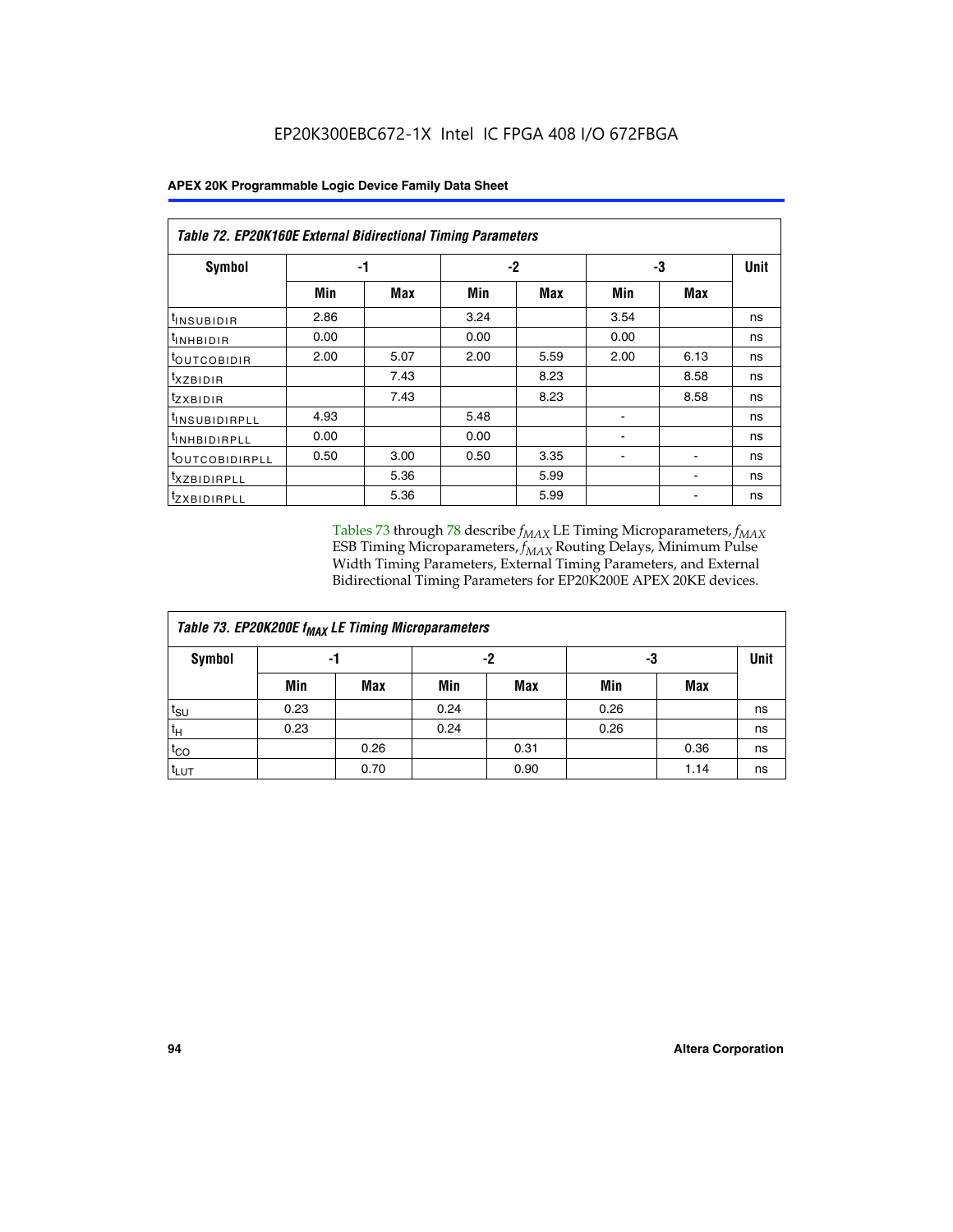| Table 74. EP20K200E f <sub>MAX</sub> ESB Timing Microparameters |         |            |         |      |      |      |             |
|-----------------------------------------------------------------|---------|------------|---------|------|------|------|-------------|
| Symbol                                                          | $-1$    |            |         | $-2$ |      | -3   | <b>Unit</b> |
|                                                                 | Min     | <b>Max</b> | Min     | Max  | Min  | Max  |             |
| <sup>t</sup> ESBARC                                             |         | 1.68       |         | 2.06 |      | 2.24 | ns          |
| <sup>t</sup> ESBSRC                                             |         | 2.27       |         | 2.77 |      | 3.18 | ns          |
| t <sub>ESBAWC</sub>                                             |         | 3.10       |         | 3.86 |      | 4.50 | ns          |
| <sup>t</sup> ESBSWC                                             |         | 2.90       |         | 3.67 |      | 4.21 | ns          |
| t <sub>ESBWASU</sub>                                            | 0.55    |            | 0.67    |      | 0.74 |      | ns          |
| <sup>t</sup> ESBWAH                                             | 0.36    |            | 0.46    |      | 0.48 |      | ns          |
| <sup>t</sup> ESBWDSU                                            | 0.69    |            | 0.83    |      | 0.95 |      | ns          |
| <sup>t</sup> ESBWDH                                             | 0.36    |            | 0.46    |      | 0.48 |      | ns          |
| <sup>t</sup> ESBRASU                                            | 1.61    |            | 1.90    |      | 2.09 |      | ns          |
| t <sub>ESBRAH</sub>                                             | 0.00    |            | 0.00    |      | 0.01 |      | ns          |
| t <sub>ESBWESU</sub>                                            | 1.42    |            | 1.71    |      | 2.01 |      | ns          |
| <sup>I</sup> ESBWEH                                             | 0.00    |            | 0.00    |      | 0.00 |      | ns          |
| t <sub>ESBDATASU</sub>                                          | $-0.06$ |            | $-0.07$ |      | 0.05 |      | ns          |
| <b>ESBDATAH</b>                                                 | 0.13    |            | 0.13    |      | 0.13 |      | ns          |
| t <sub>ESBWADDRSU</sub>                                         | 0.11    |            | 0.13    |      | 0.31 |      | ns          |
| <sup>t</sup> ESBRADDRSU                                         | 0.18    |            | 0.23    |      | 0.39 |      | ns          |
| ESBDATACO1                                                      |         | 1.09       |         | 1.35 |      | 1.51 | ns          |
| <sup>t</sup> ESBDATACO <sub>2</sub>                             |         | 2.19       |         | 2.75 |      | 3.22 | ns          |
| t <sub>ESBDD</sub>                                              |         | 2.75       |         | 3.41 |      | 4.03 | ns          |
| $t_{PD}$                                                        |         | 1.58       |         | 1.97 |      | 2.33 | ns          |
| <sup>t</sup> PTERMSU                                            | 1.00    |            | 1.22    |      | 1.51 |      | ns          |
| t <sub>PTERMCO</sub>                                            |         | 1.10       |         | 1.37 |      | 1.09 | ns          |

| Table 75. EP20K200E f <sub>MAX</sub> Routing Delays |     |                |     |            |     |      |    |  |  |  |
|-----------------------------------------------------|-----|----------------|-----|------------|-----|------|----|--|--|--|
| Symbol                                              |     | -2<br>-3<br>-1 |     |            |     |      |    |  |  |  |
|                                                     | Min | Max            | Min | <b>Max</b> | Min | Max  |    |  |  |  |
| $t_{F1-4}$                                          |     | 0.25           |     | 0.27       |     | 0.29 | ns |  |  |  |
| $t_{F5-20}$                                         |     | 1.02           |     | 1.20       |     | 1.41 | ns |  |  |  |
| $t_{F20+}$                                          |     | 1.99           |     | 2.23       |     | 2.53 | ns |  |  |  |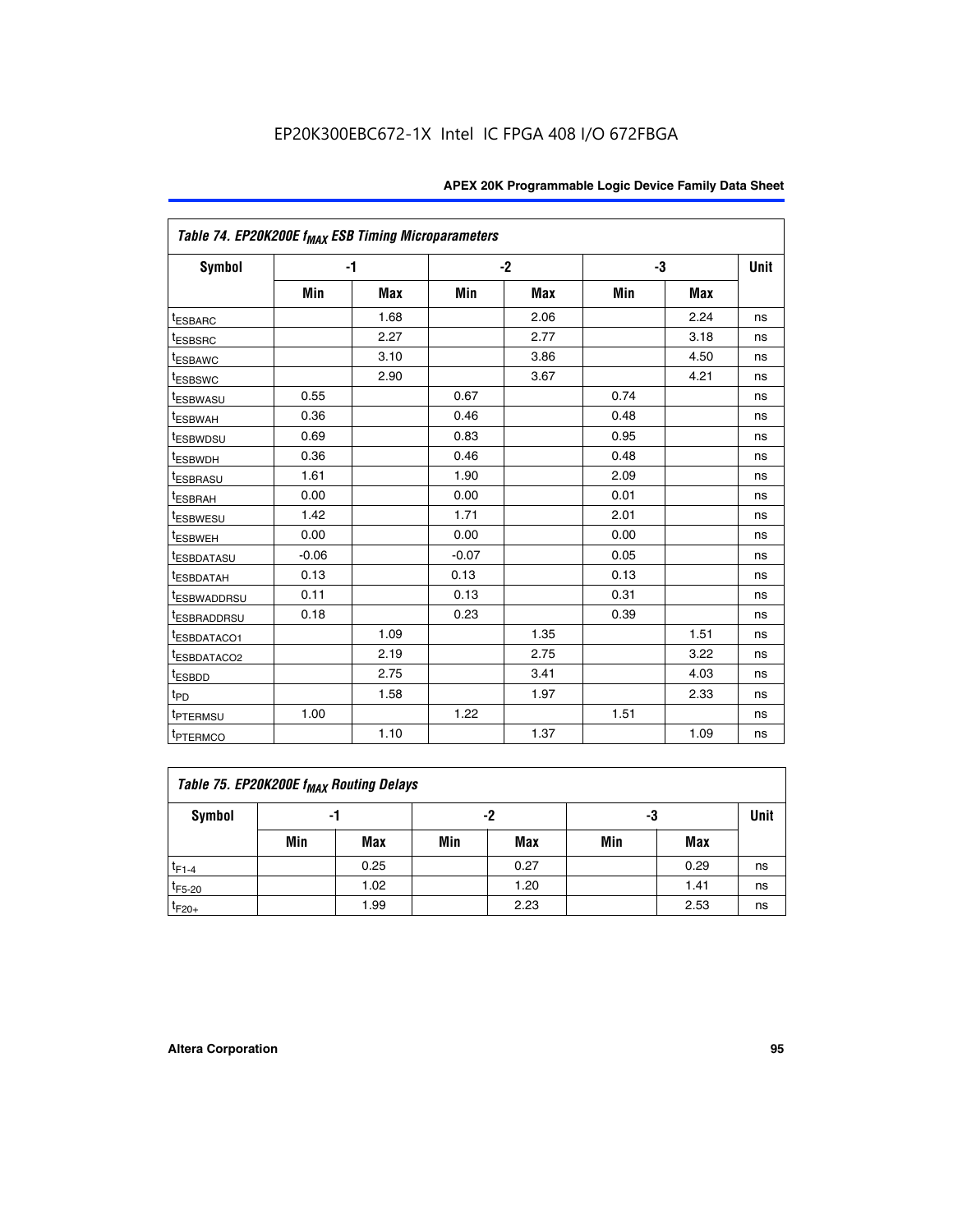| Table 76. EP20K200E Minimum Pulse Width Timing Parameters |      |            |      |            |      |            |             |  |  |  |  |
|-----------------------------------------------------------|------|------------|------|------------|------|------------|-------------|--|--|--|--|
| <b>Symbol</b>                                             | -1   |            |      | $-2$       | -3   |            | <b>Unit</b> |  |  |  |  |
|                                                           | Min  | <b>Max</b> | Min  | <b>Max</b> | Min  | <b>Max</b> |             |  |  |  |  |
| $t_{CH}$                                                  | 1.36 |            | 2.44 |            | 2.65 |            | ns          |  |  |  |  |
| $t_{CL}$                                                  | 1.36 |            | 2.44 |            | 2.65 |            | ns          |  |  |  |  |
| $t_{CLRP}$                                                | 0.18 |            | 0.19 |            | 0.21 |            | ns          |  |  |  |  |
| t <sub>PREP</sub>                                         | 0.18 |            | 0.19 |            | 0.21 |            | ns          |  |  |  |  |
| <sup>t</sup> ESBCH                                        | 1.36 |            | 2.44 |            | 2.65 |            | ns          |  |  |  |  |
| t <sub>ESBCL</sub>                                        | 1.36 |            | 2.44 |            | 2.65 |            | ns          |  |  |  |  |
| <sup>t</sup> ESBWP                                        | 1.18 |            | 1.48 |            | 1.76 |            | ns          |  |  |  |  |
| <sup>t</sup> ESBRP                                        | 0.95 |            | 1.17 |            | 1.41 |            | ns          |  |  |  |  |

|                       | Table 77. EP20K200E External Timing Parameters |            |      |            |      |      |    |  |  |  |  |  |
|-----------------------|------------------------------------------------|------------|------|------------|------|------|----|--|--|--|--|--|
| <b>Symbol</b>         |                                                | -1         |      | -2         |      | -3   |    |  |  |  |  |  |
|                       | Min                                            | <b>Max</b> | Min  | <b>Max</b> | Min  | Max  |    |  |  |  |  |  |
| t <sub>INSU</sub>     | 2.24                                           |            | 2.35 |            | 2.47 |      | ns |  |  |  |  |  |
| $t_{\text{INH}}$      | 0.00                                           |            | 0.00 |            | 0.00 |      | ns |  |  |  |  |  |
| toutco                | 2.00                                           | 5.12       | 2.00 | 5.62       | 2.00 | 6.11 | ns |  |  |  |  |  |
| <sup>t</sup> INSUPLL  | 2.13                                           |            | 2.07 |            |      |      | ns |  |  |  |  |  |
| <sup>t</sup> INHPLL   | 0.00                                           |            | 0.00 |            | -    |      | ns |  |  |  |  |  |
| <sup>I</sup> OUTCOPLL | 0.50                                           | 3.01       | 0.50 | 3.36       |      |      | ns |  |  |  |  |  |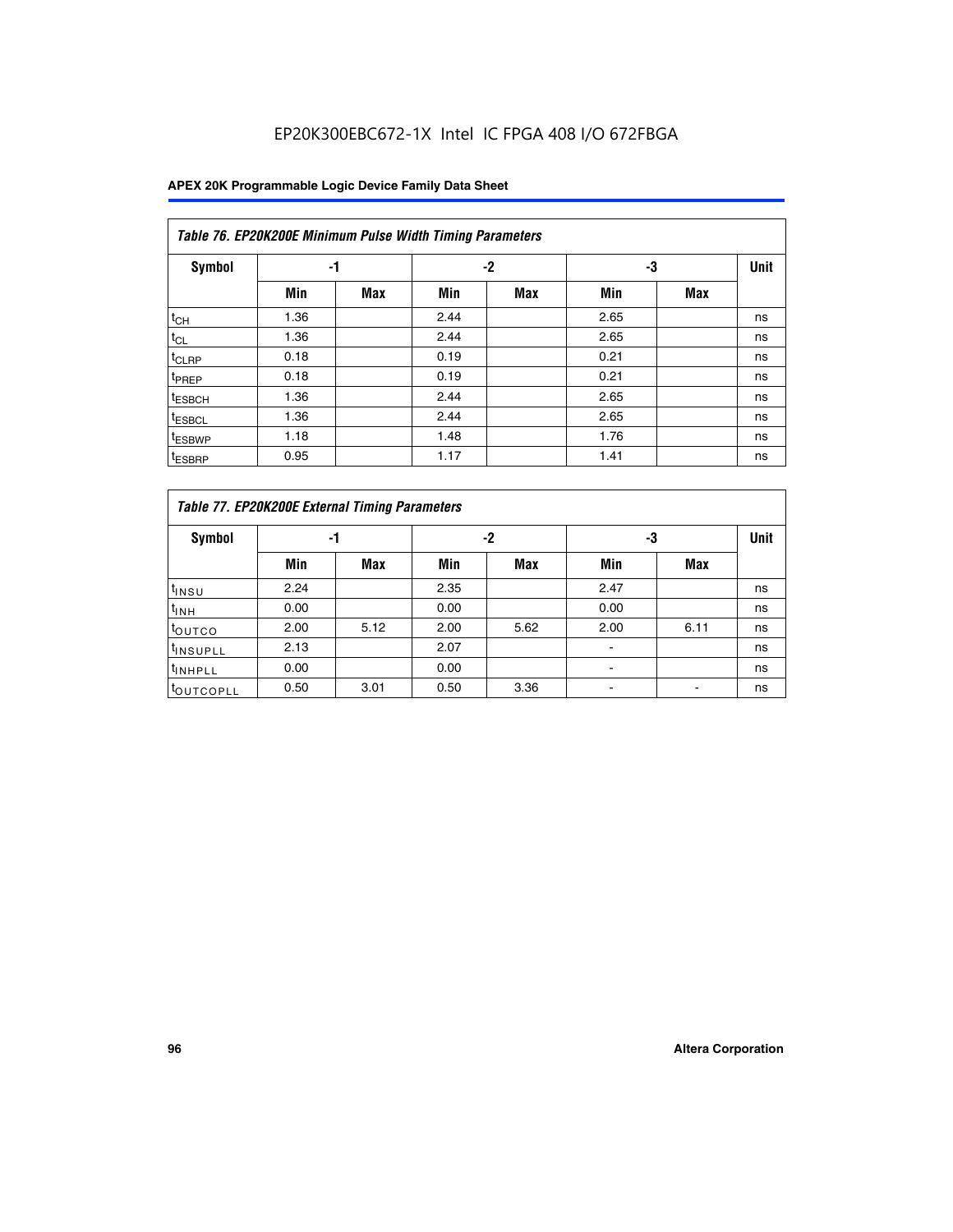| Table 78. EP20K200E External Bidirectional Timing Parameters |      |      |      |      |      |            |             |  |  |  |  |
|--------------------------------------------------------------|------|------|------|------|------|------------|-------------|--|--|--|--|
| Symbol                                                       |      | -1   |      | -2   |      | -3         | <b>Unit</b> |  |  |  |  |
|                                                              | Min  | Max  | Min  | Max  | Min  | <b>Max</b> |             |  |  |  |  |
| t <sub>INSUBIDIR</sub>                                       | 2.81 |      | 3.19 |      | 3.54 |            | ns          |  |  |  |  |
| $t_{INHBIDIR}$                                               | 0.00 |      | 0.00 |      | 0.00 |            | ns          |  |  |  |  |
| t <sub>outcobidir</sub>                                      | 2.00 | 5.12 | 2.00 | 5.62 | 2.00 | 6.11       | ns          |  |  |  |  |
| <i>txzbidir</i>                                              |      | 7.51 |      | 8.32 |      | 8.67       | ns          |  |  |  |  |
| tzxbidir                                                     |      | 7.51 |      | 8.32 |      | 8.67       | ns          |  |  |  |  |
| t <sub>INSUBIDIRPLL</sub>                                    | 3.30 |      | 3.64 |      |      |            | ns          |  |  |  |  |
| tINHBIDIRPLL                                                 | 0.00 |      | 0.00 |      |      |            | ns          |  |  |  |  |
| <sup>t</sup> OUTCOBIDIRPLL                                   | 0.50 | 3.01 | 0.50 | 3.36 |      |            | ns          |  |  |  |  |
| <i>txzbidirpll</i>                                           |      | 5.40 |      | 6.05 |      |            | ns          |  |  |  |  |
| <i>tzxBIDIRPLL</i>                                           |      | 5.40 |      | 6.05 |      |            | ns          |  |  |  |  |

Tables 79 through 84 describe  $f_{MAX}$  LE Timing Microparameters,  $f_{MAX}$ ESB Timing Microparameters, *f<sub>MAX</sub>* Routing Delays, Minimum Pulse Width Timing Parameters, External Timing Parameters, and External Bidirectional Timing Parameters for EP20K300E APEX 20KE devices.

| Table 79. EP20K300E f <sub>MAX</sub> LE Timing Microparameters |          |            |      |            |      |      |    |  |  |  |  |
|----------------------------------------------------------------|----------|------------|------|------------|------|------|----|--|--|--|--|
| <b>Symbol</b>                                                  | -2<br>-1 |            |      |            |      | -3   |    |  |  |  |  |
|                                                                | Min      | <b>Max</b> | Min  | <b>Max</b> | Min  | Max  |    |  |  |  |  |
| $t_{\text{SU}}$                                                | 0.16     |            | 0.17 |            | 0.18 |      | ns |  |  |  |  |
| $t_H$                                                          | 0.31     |            | 0.33 |            | 0.38 |      | ns |  |  |  |  |
| $t_{CO}$                                                       |          | 0.28       |      | 0.38       |      | 0.51 | ns |  |  |  |  |
| $t_{LUT}$                                                      |          | 0.79       |      | 1.07       |      | 1.43 | ns |  |  |  |  |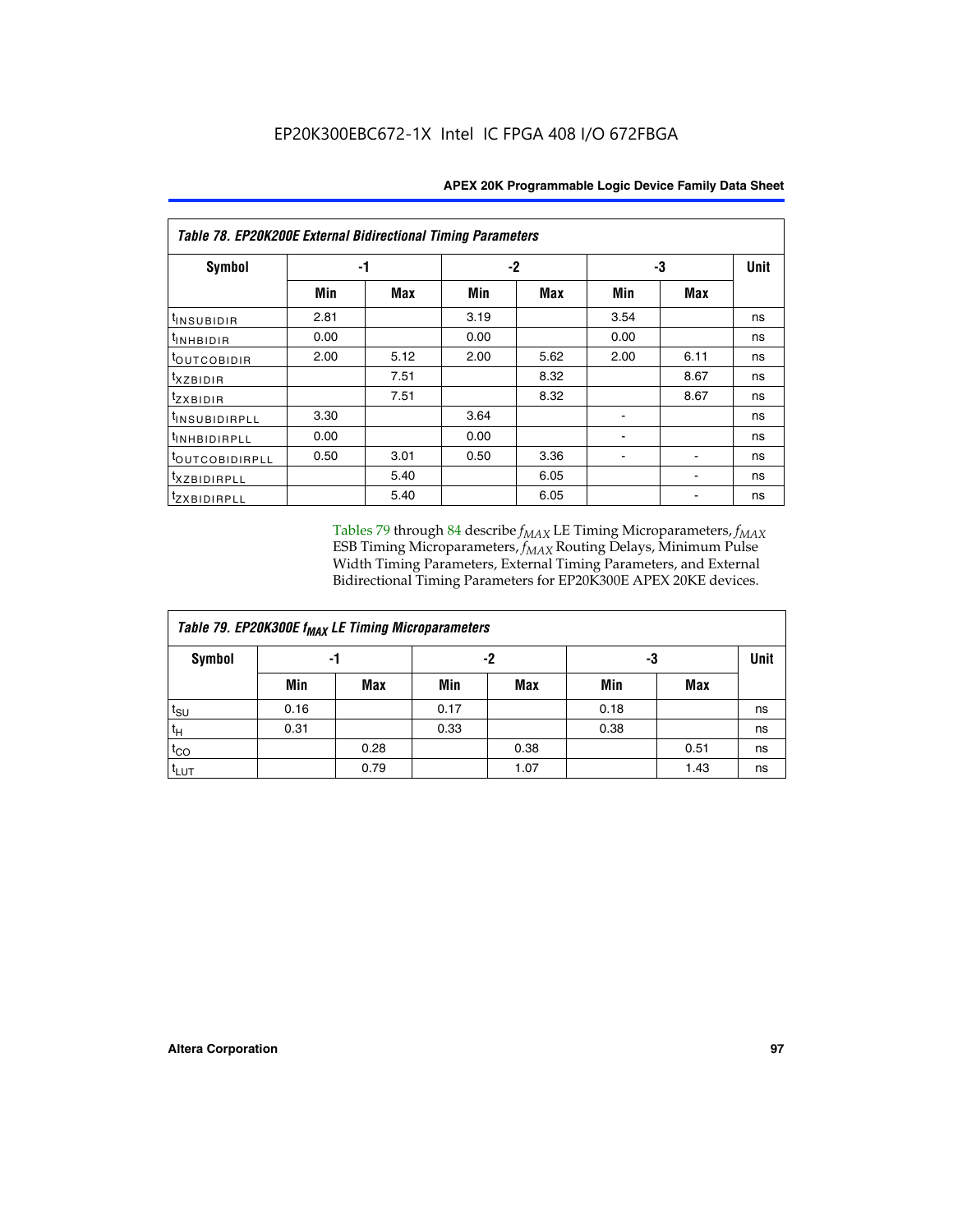| Table 80. EP20K300E f <sub>MAX</sub> ESB Timing Microparameters |      |            |      |            |      |            |      |
|-----------------------------------------------------------------|------|------------|------|------------|------|------------|------|
| Symbol                                                          |      | -1         |      | $-2$       |      | -3         | Unit |
|                                                                 | Min  | <b>Max</b> | Min  | <b>Max</b> | Min  | <b>Max</b> |      |
| t <sub>ESBARC</sub>                                             |      | 1.79       |      | 2.44       |      | 3.25       | ns   |
| t <sub>ESBSRC</sub>                                             |      | 2.40       |      | 3.12       |      | 4.01       | ns   |
| t <sub>ESBAWC</sub>                                             |      | 3.41       |      | 4.65       |      | 6.20       | ns   |
| t <sub>ESBSWC</sub>                                             |      | 3.68       |      | 4.68       |      | 5.93       | ns   |
| <sup>I</sup> ESBWASU                                            | 1.55 |            | 2.12 |            | 2.83 |            | ns   |
| <sup>t</sup> ESBWAH                                             | 0.00 |            | 0.00 |            | 0.00 |            | ns   |
| <sup>I</sup> ESBWDSU                                            | 1.71 |            | 2.33 |            | 3.11 |            | ns   |
| <sup>t</sup> ESBWDH                                             | 0.00 |            | 0.00 |            | 0.00 |            | ns   |
| <sup>t</sup> ESBRASU                                            | 1.72 |            | 2.34 |            | 3.13 |            | ns   |
| t <sub>ESBRAH</sub>                                             | 0.00 |            | 0.00 |            | 0.00 |            | ns   |
| <sup>t</sup> ESBWESU                                            | 1.63 |            | 2.36 |            | 3.28 |            | ns   |
| <sup>t</sup> ESBWEH                                             | 0.00 |            | 0.00 |            | 0.00 |            | ns   |
| t <sub>ESBDATASU</sub>                                          | 0.07 |            | 0.39 |            | 0.80 |            | ns   |
| <sup>t</sup> ESBDATAH                                           | 0.13 |            | 0.13 |            | 0.13 |            | ns   |
| <sup>t</sup> ESBWADDRSU                                         | 0.27 |            | 0.67 |            | 1.17 |            | ns   |
| <sup>t</sup> ESBRADDRSU                                         | 0.34 |            | 0.75 |            | 1.28 |            | ns   |
| <sup>I</sup> ESBDATACO1                                         |      | 1.03       |      | 1.20       |      | 1.40       | ns   |
| <sup>t</sup> ESBDATACO2                                         |      | 2.33       |      | 3.18       |      | 4.24       | ns   |
| <sup>t</sup> ESBDD                                              |      | 3.41       |      | 4.65       |      | 6.20       | ns   |
| t <sub>PD</sub>                                                 |      | 1.68       |      | 2.29       |      | 3.06       | ns   |
| t <sub>PTERMSU</sub>                                            | 0.96 |            | 1.48 |            | 2.14 |            | ns   |
| t <sub>PTERMCO</sub>                                            |      | 1.05       |      | 1.22       |      | 1.42       | ns   |

| Table 81. EP20K300E f <sub>MAX</sub> Routing Delays |     |      |     |      |     |      |    |  |  |  |  |
|-----------------------------------------------------|-----|------|-----|------|-----|------|----|--|--|--|--|
| Symbol                                              |     | -1   |     | -2   |     | -3   |    |  |  |  |  |
|                                                     | Min | Max  | Min | Max  | Min | Max  |    |  |  |  |  |
| $t_{F1-4}$                                          |     | 0.22 |     | 0.24 |     | 0.26 | ns |  |  |  |  |
| $t_{F5-20}$                                         |     | 1.33 |     | 1.43 |     | 1.58 | ns |  |  |  |  |
| $t_{F20+}$                                          |     | 3.63 |     | 3.93 |     | 4.35 | ns |  |  |  |  |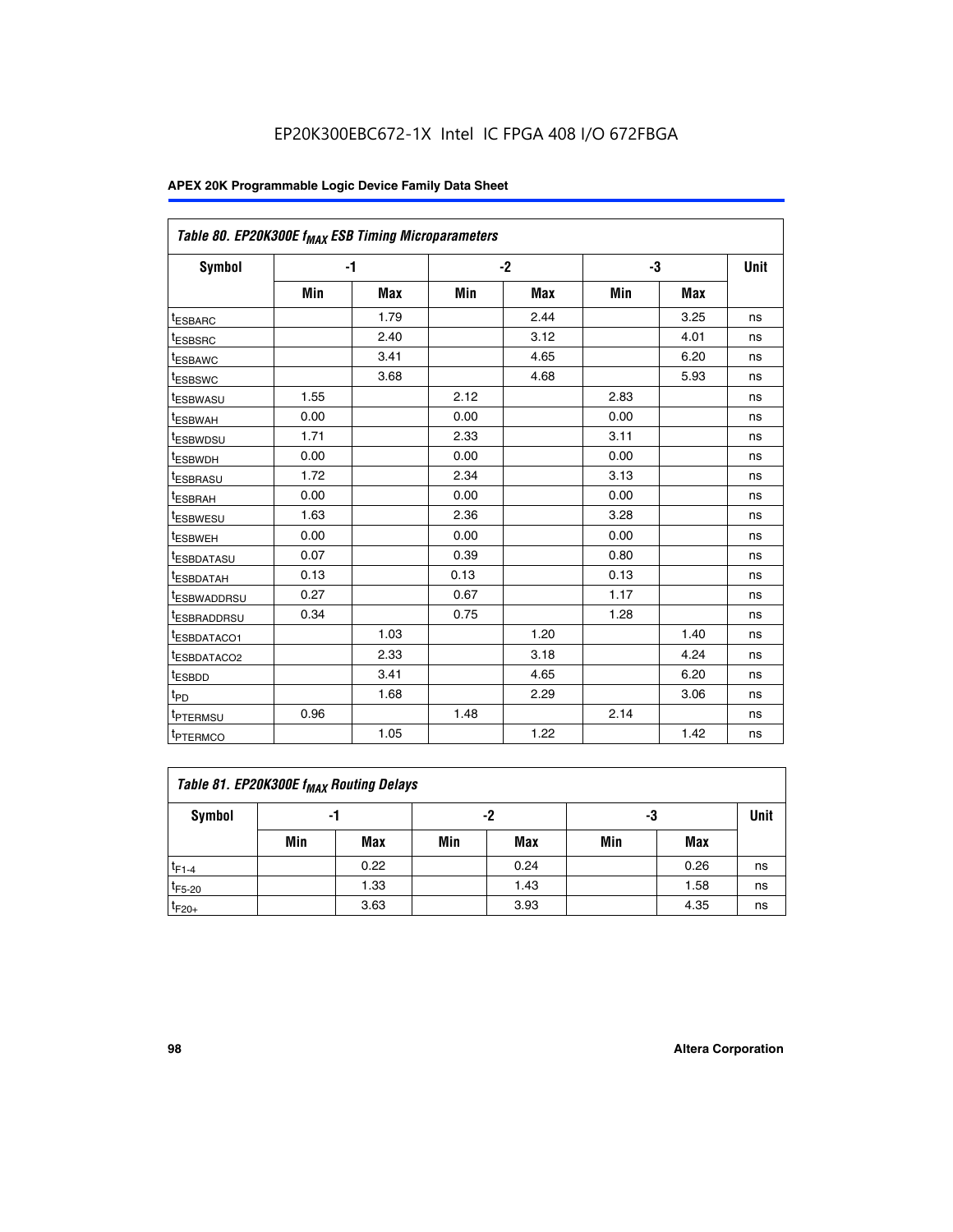| Table 82. EP20K300E Minimum Pulse Width Timing Parameters |      |            |      |      |      |     |             |  |  |  |  |
|-----------------------------------------------------------|------|------------|------|------|------|-----|-------------|--|--|--|--|
| <b>Symbol</b>                                             | -1   |            |      | $-2$ | -3   |     | <b>Unit</b> |  |  |  |  |
|                                                           | Min  | <b>Max</b> | Min  | Max  | Min  | Max |             |  |  |  |  |
| $t_{CH}$                                                  | 1.25 |            | 1.43 |      | 1.67 |     | ns          |  |  |  |  |
| $t_{CL}$                                                  | 1.25 |            | 1.43 |      | 1.67 |     | ns          |  |  |  |  |
| t <sub>CLRP</sub>                                         | 0.19 |            | 0.26 |      | 0.35 |     | ns          |  |  |  |  |
| t <sub>PREP</sub>                                         | 0.19 |            | 0.26 |      | 0.35 |     | ns          |  |  |  |  |
| t <sub>ESBCH</sub>                                        | 1.25 |            | 1.43 |      | 1.67 |     | ns          |  |  |  |  |
| <sup>t</sup> ESBCL                                        | 1.25 |            | 1.43 |      | 1.67 |     | ns          |  |  |  |  |
| <sup>t</sup> ESBWP                                        | 1.25 |            | 1.71 |      | 2.28 |     | ns          |  |  |  |  |
| <sup>t</sup> ESBRP                                        | 1.01 |            | 1.38 |      | 1.84 |     | ns          |  |  |  |  |

| Table 83. EP20K300E External Timing Parameters |      |      |      |      |      |            |             |  |  |  |  |
|------------------------------------------------|------|------|------|------|------|------------|-------------|--|--|--|--|
| Symbol                                         |      | -1   |      | -2   | -3   |            | <b>Unit</b> |  |  |  |  |
|                                                | Min  | Max  | Min  | Max  | Min  | <b>Max</b> |             |  |  |  |  |
| t <sub>INSU</sub>                              | 2.31 |      | 2.44 |      | 2.57 |            | ns          |  |  |  |  |
| $t_{INH}$                                      | 0.00 |      | 0.00 |      | 0.00 |            | ns          |  |  |  |  |
| toutco                                         | 2.00 | 5.29 | 2.00 | 5.82 | 2.00 | 6.24       | ns          |  |  |  |  |
| <sup>t</sup> INSUPLL                           | 1.76 |      | 1.85 |      |      |            | ns          |  |  |  |  |
| <sup>t</sup> INHPLL                            | 0.00 |      | 0.00 |      | -    |            | ns          |  |  |  |  |
| <sup>t</sup> OUTCOPLL                          | 0.50 | 2.65 | 0.50 | 2.95 |      |            | ns          |  |  |  |  |

| Table 84. EP20K300E External Bidirectional Timing Parameters |      |      |      |            |      |            |             |  |  |  |  |
|--------------------------------------------------------------|------|------|------|------------|------|------------|-------------|--|--|--|--|
| Symbol                                                       |      | -1   |      | $-2$       |      | -3         | <b>Unit</b> |  |  |  |  |
|                                                              | Min  | Max  | Min  | <b>Max</b> | Min  | <b>Max</b> |             |  |  |  |  |
| <sup>t</sup> INSUBIDIR                                       | 2.77 |      | 2.85 |            | 3.11 |            | ns          |  |  |  |  |
| <b>TINHBIDIR</b>                                             | 0.00 |      | 0.00 |            | 0.00 |            | ns          |  |  |  |  |
| <sup>t</sup> OUTCOBIDIR                                      | 2.00 | 5.29 | 2.00 | 5.82       | 2.00 | 6.24       | ns          |  |  |  |  |
| KZBIDIR                                                      |      | 7.59 |      | 8.30       |      | 9.09       | ns          |  |  |  |  |
| $t_{Z}$ <i>x</i> BIDIR                                       |      | 7.59 |      | 8.30       |      | 9.09       | ns          |  |  |  |  |
| <b>INSUBIDIRPLL</b>                                          | 2.50 |      | 2.76 |            |      |            | ns          |  |  |  |  |
| <sup>t</sup> INHBIDIRPLL                                     | 0.00 |      | 0.00 |            |      |            | ns          |  |  |  |  |
| <b><i>LOUTCOBIDIRPLL</i></b>                                 | 0.50 | 2.65 | 0.50 | 2.95       |      |            | ns          |  |  |  |  |
| <sup>t</sup> XZBIDIRPLL                                      |      | 5.00 |      | 5.43       |      |            | ns          |  |  |  |  |
| <sup>t</sup> ZXBIDIRPLL                                      |      | 5.00 |      | 5.43       |      |            | ns          |  |  |  |  |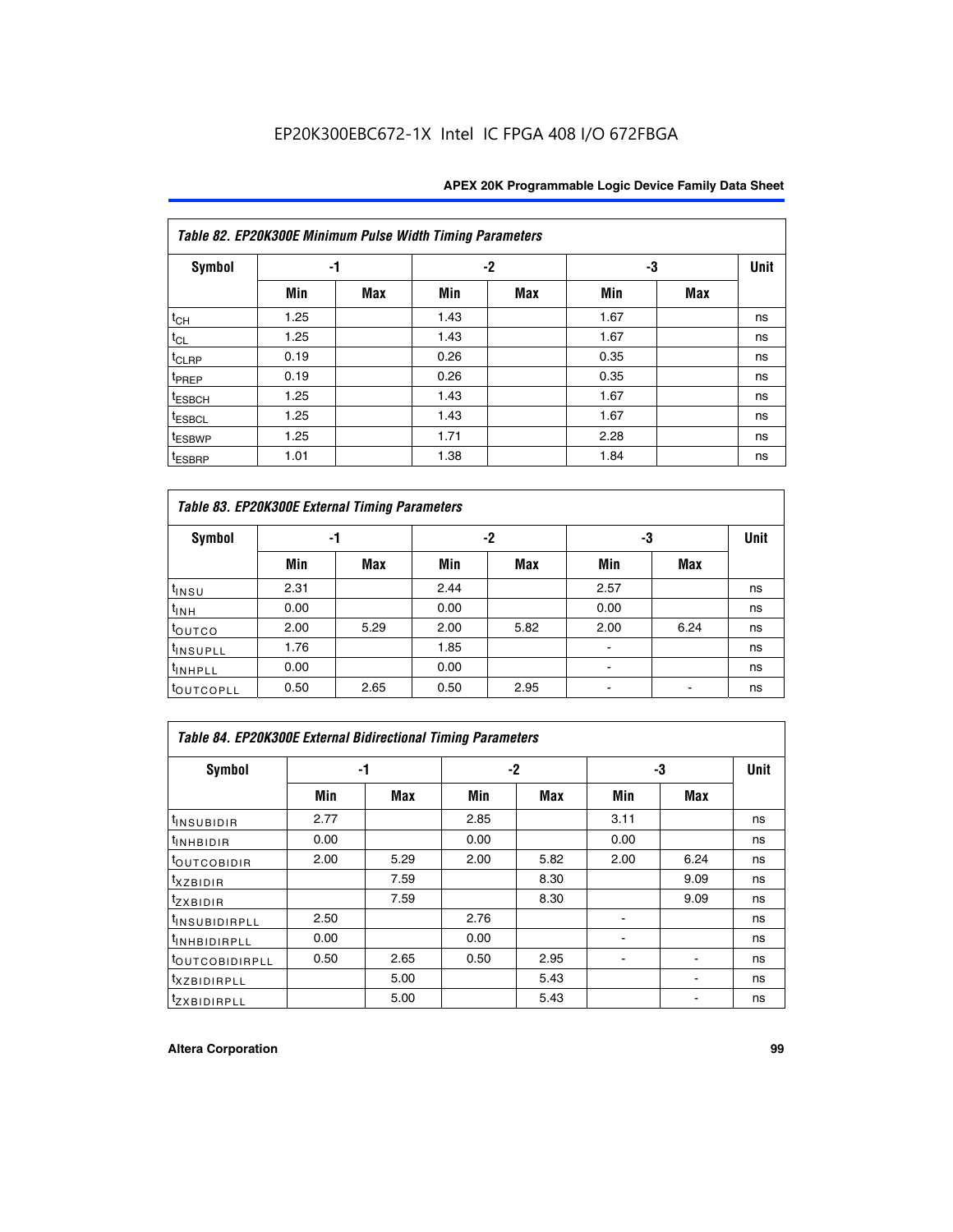Tables 85 through 90 describe  $f_{MAX}$  LE Timing Microparameters,  $f_{MAX}$ ESB Timing Microparameters, *f<sub>MAX</sub>* Routing Delays, Minimum Pulse Width Timing Parameters, External Timing Parameters, and External Bidirectional Timing Parameters for EP20K400E APEX 20KE devices.

|                    | Table 85. EP20K400E f <sub>MAX</sub> LE Timing Microparameters |                |                |            |                |      |             |  |  |  |  |  |
|--------------------|----------------------------------------------------------------|----------------|----------------|------------|----------------|------|-------------|--|--|--|--|--|
| Symbol             |                                                                | -1 Speed Grade | -2 Speed Grade |            | -3 Speed Grade |      | <b>Unit</b> |  |  |  |  |  |
|                    | Min                                                            | <b>Max</b>     | Min            | <b>Max</b> | Min            | Max  |             |  |  |  |  |  |
| $t_{\text{SU}}$    | 0.23                                                           |                | 0.23           |            | 0.23           |      | ns          |  |  |  |  |  |
| $t_H$              | 0.23                                                           |                | 0.23           |            | 0.23           |      | ns          |  |  |  |  |  |
| $t_{CO}$           |                                                                | 0.25           |                | 0.29       |                | 0.32 | ns          |  |  |  |  |  |
| ι <sup>t</sup> ιυτ |                                                                | 0.70           |                | 0.83       |                | 1.01 | ns          |  |  |  |  |  |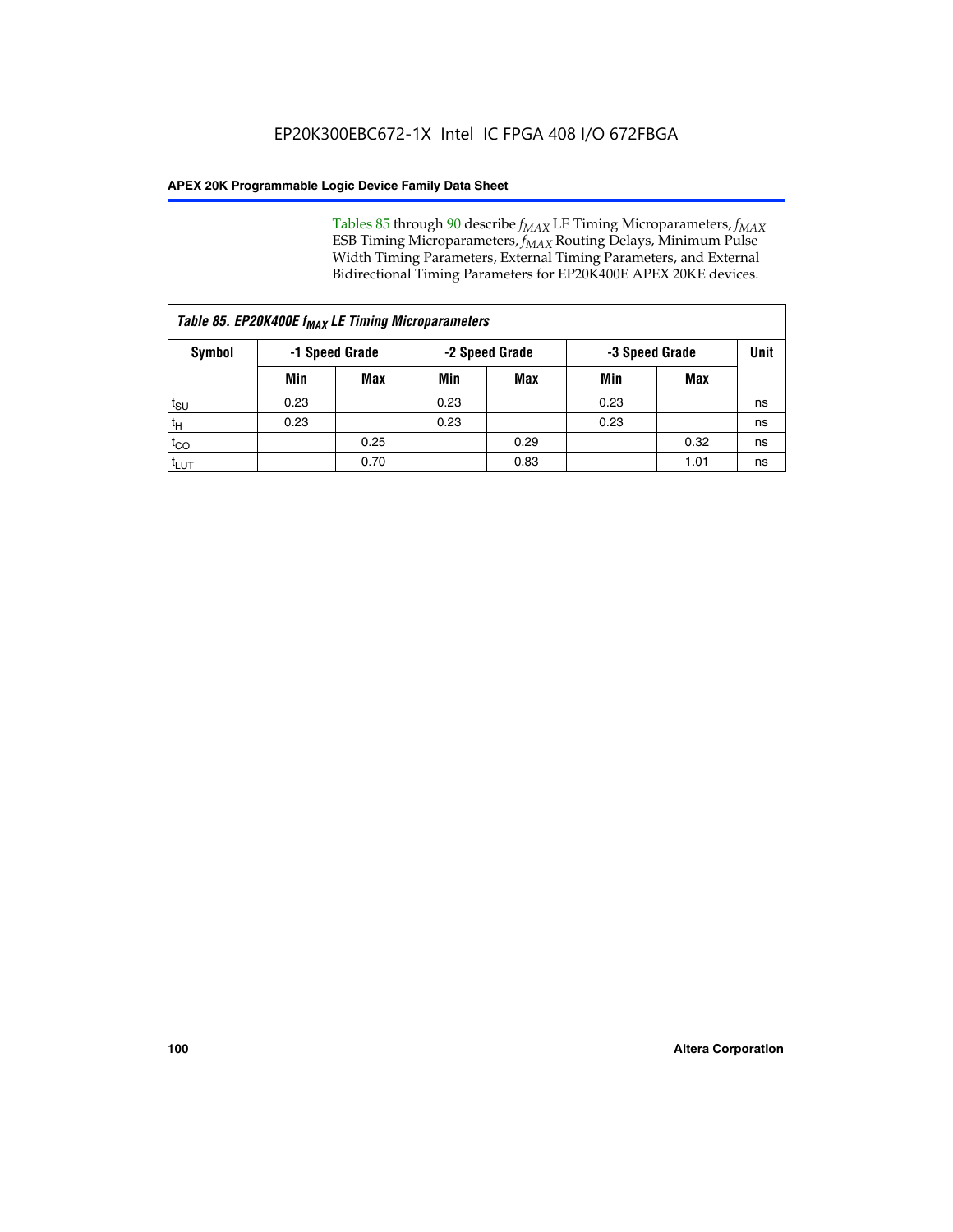|                         | Table 86. EP20K400E f <sub>MAX</sub> ESB Timing Microparameters |                |         |                |         |                |             |  |  |  |  |
|-------------------------|-----------------------------------------------------------------|----------------|---------|----------------|---------|----------------|-------------|--|--|--|--|
| Symbol                  |                                                                 | -1 Speed Grade |         | -2 Speed Grade |         | -3 Speed Grade | <b>Unit</b> |  |  |  |  |
|                         | Min                                                             | <b>Max</b>     | Min     | <b>Max</b>     | Min     | <b>Max</b>     |             |  |  |  |  |
| <sup>t</sup> ESBARC     |                                                                 | 1.67           |         | 1.91           |         | 1.99           | ns          |  |  |  |  |
| <sup>t</sup> ESBSRC     |                                                                 | 2.30           |         | 2.66           |         | 2.93           | ns          |  |  |  |  |
| <sup>t</sup> ESBAWC     |                                                                 | 3.09           |         | 3.58           |         | 3.99           | ns          |  |  |  |  |
| <sup>t</sup> ESBSWC     |                                                                 | 3.01           |         | 3.65           |         | 4.05           | ns          |  |  |  |  |
| <sup>t</sup> ESBWASU    | 0.54                                                            |                | 0.63    |                | 0.65    |                | ns          |  |  |  |  |
| t <sub>ESBWAH</sub>     | 0.36                                                            |                | 0.43    |                | 0.42    |                | ns          |  |  |  |  |
| <sup>t</sup> ESBWDSU    | 0.69                                                            |                | 0.77    |                | 0.84    |                | ns          |  |  |  |  |
| <sup>t</sup> ESBWDH     | 0.36                                                            |                | 0.43    |                | 0.42    |                | ns          |  |  |  |  |
| <sup>t</sup> ESBRASU    | 1.61                                                            |                | 1.77    |                | 1.86    |                | ns          |  |  |  |  |
| <sup>t</sup> ESBRAH     | 0.00                                                            |                | 0.00    |                | 0.01    |                | ns          |  |  |  |  |
| t <sub>ESBWESU</sub>    | 1.35                                                            |                | 1.47    |                | 1.61    |                | ns          |  |  |  |  |
| t <sub>ESBWEH</sub>     | 0.00                                                            |                | 0.00    |                | 0.00    |                | ns          |  |  |  |  |
| <sup>I</sup> ESBDATASU  | $-0.18$                                                         |                | $-0.30$ |                | $-0.27$ |                | ns          |  |  |  |  |
| <b>ESBDATAH</b>         | 0.13                                                            |                | 0.13    |                | 0.13    |                | ns          |  |  |  |  |
| <sup>t</sup> ESBWADDRSU | $-0.02$                                                         |                | $-0.11$ |                | $-0.03$ |                | ns          |  |  |  |  |
| t <sub>ESBRADDRSU</sub> | 0.06                                                            |                | $-0.01$ |                | $-0.05$ |                | ns          |  |  |  |  |
| <sup>t</sup> ESBDATACO1 |                                                                 | 1.16           |         | 1.40           |         | 1.54           | ns          |  |  |  |  |
| <sup>I</sup> ESBDATACO2 |                                                                 | 2.18           |         | 2.55           |         | 2.85           | ns          |  |  |  |  |
| <sup>t</sup> ESBDD      |                                                                 | 2.73           |         | 3.17           |         | 3.58           | ns          |  |  |  |  |
| $t_{\mathsf{PD}}$       |                                                                 | 1.57           |         | 1.83           |         | 2.07           | ns          |  |  |  |  |
| t <sub>PTERMSU</sub>    | 0.92                                                            |                | 0.99    |                | 1.18    |                | ns          |  |  |  |  |
| <sup>t</sup> PTERMCO    |                                                                 | 1.18           |         | 1.43           |         | 1.17           | ns          |  |  |  |  |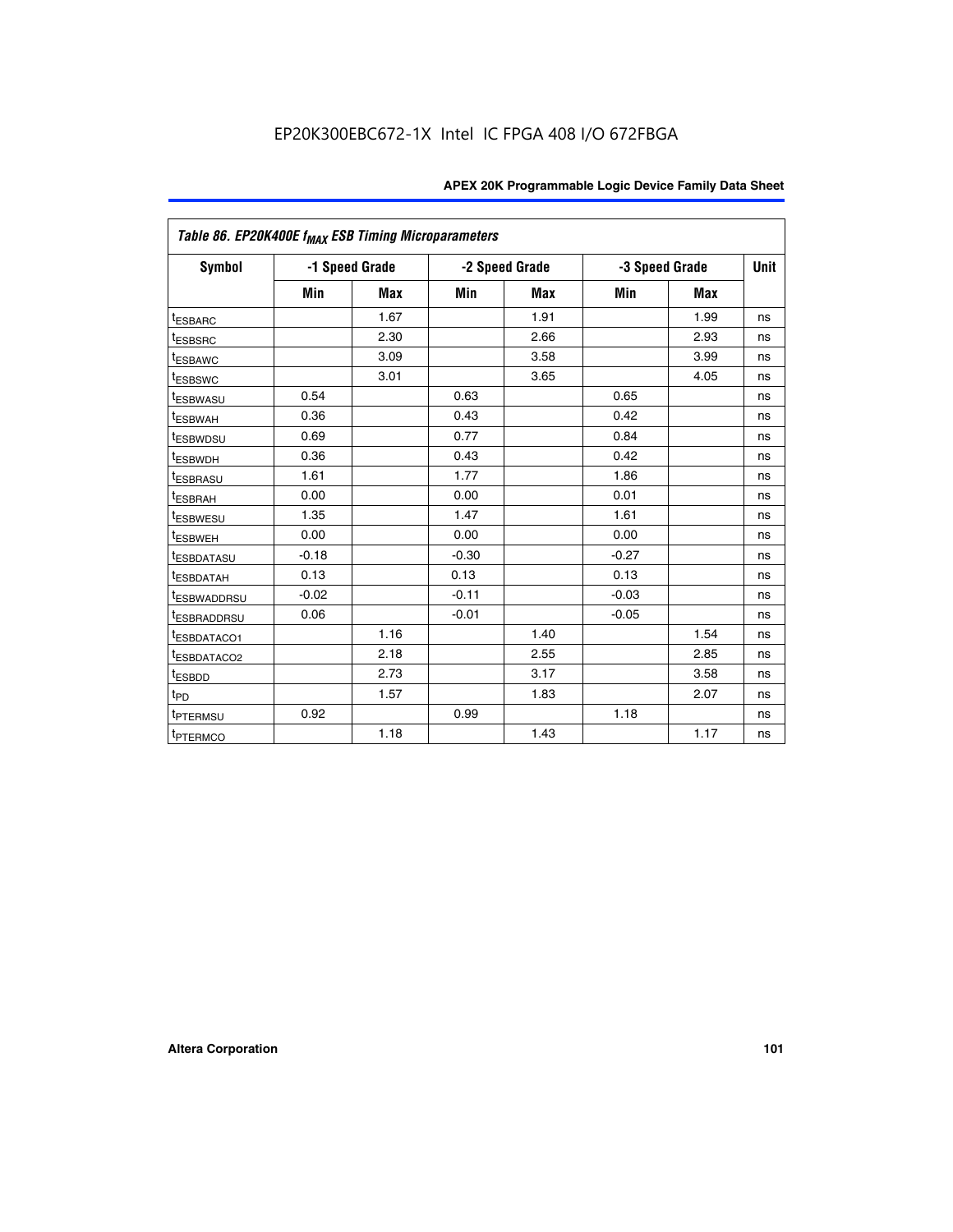| Table 87. EP20K400E f <sub>MAX</sub> Routing Delays |                                                    |            |     |      |     |      |      |  |  |  |
|-----------------------------------------------------|----------------------------------------------------|------------|-----|------|-----|------|------|--|--|--|
| Symbol                                              | -2 Speed Grade<br>-1 Speed Grade<br>-3 Speed Grade |            |     |      |     |      | Unit |  |  |  |
|                                                     | Min                                                | <b>Max</b> | Min | Max  | Min | Max  |      |  |  |  |
| $t_{F1-4}$                                          |                                                    | 0.25       |     | 0.25 |     | 0.26 | ns   |  |  |  |
| $t_{F5-20}$                                         |                                                    | 1.01       |     | 1.12 |     | 1.25 | ns   |  |  |  |
| $t_{F20+}$                                          |                                                    | 3.71       |     | 3.92 |     | 4.17 | ns   |  |  |  |

| Table 88. EP20K400E Minimum Pulse Width Timing Parameters |      |                |      |                |                |     |             |  |  |  |  |
|-----------------------------------------------------------|------|----------------|------|----------------|----------------|-----|-------------|--|--|--|--|
| Symbol                                                    |      | -1 Speed Grade |      | -2 Speed Grade | -3 Speed Grade |     | <b>Unit</b> |  |  |  |  |
|                                                           | Min  | <b>Max</b>     | Min  | <b>Max</b>     | Min            | Max |             |  |  |  |  |
| $t_{CH}$                                                  | 1.36 |                | 2.22 |                | 2.35           |     | ns          |  |  |  |  |
| $t_{\rm CL}$                                              | 1.36 |                | 2.26 |                | 2.35           |     | ns          |  |  |  |  |
| $t_{CLRP}$                                                | 0.18 |                | 0.18 |                | 0.19           |     | ns          |  |  |  |  |
| t <sub>PREP</sub>                                         | 0.18 |                | 0.18 |                | 0.19           |     | ns          |  |  |  |  |
| <sup>t</sup> ESBCH                                        | 1.36 |                | 2.26 |                | 2.35           |     | ns          |  |  |  |  |
| <sup>t</sup> ESBCL                                        | 1.36 |                | 2.26 |                | 2.35           |     | ns          |  |  |  |  |
| <sup>t</sup> ESBWP                                        | 1.17 |                | 1.38 |                | 1.56           |     | ns          |  |  |  |  |
| <sup>t</sup> ESBRP                                        | 0.94 |                | 1.09 |                | 1.25           |     | ns          |  |  |  |  |

| Table 89. EP20K400E External Timing Parameters |                |      |      |                |                          |                |             |  |  |  |  |
|------------------------------------------------|----------------|------|------|----------------|--------------------------|----------------|-------------|--|--|--|--|
| Symbol                                         | -1 Speed Grade |      |      | -2 Speed Grade |                          | -3 Speed Grade | <b>Unit</b> |  |  |  |  |
|                                                | Min            | Max  | Min  | <b>Max</b>     | Min                      | Max            |             |  |  |  |  |
| t <sub>INSU</sub>                              | 2.51           |      | 2.64 |                | 2.77                     |                | ns          |  |  |  |  |
| $t_{INH}$                                      | 0.00           |      | 0.00 |                | 0.00                     |                | ns          |  |  |  |  |
| toutco                                         | 2.00           | 5.25 | 2.00 | 5.79           | 2.00                     | 6.32           | ns          |  |  |  |  |
| <sup>t</sup> INSUPLL                           | 3.221          |      | 3.38 |                |                          |                | ns          |  |  |  |  |
| I <sup>t</sup> INHPLL                          | 0.00           |      | 0.00 |                | $\overline{\phantom{0}}$ |                | ns          |  |  |  |  |
| toutcopll                                      | 0.50           | 2.25 | 0.50 | 2.45           |                          |                | ns          |  |  |  |  |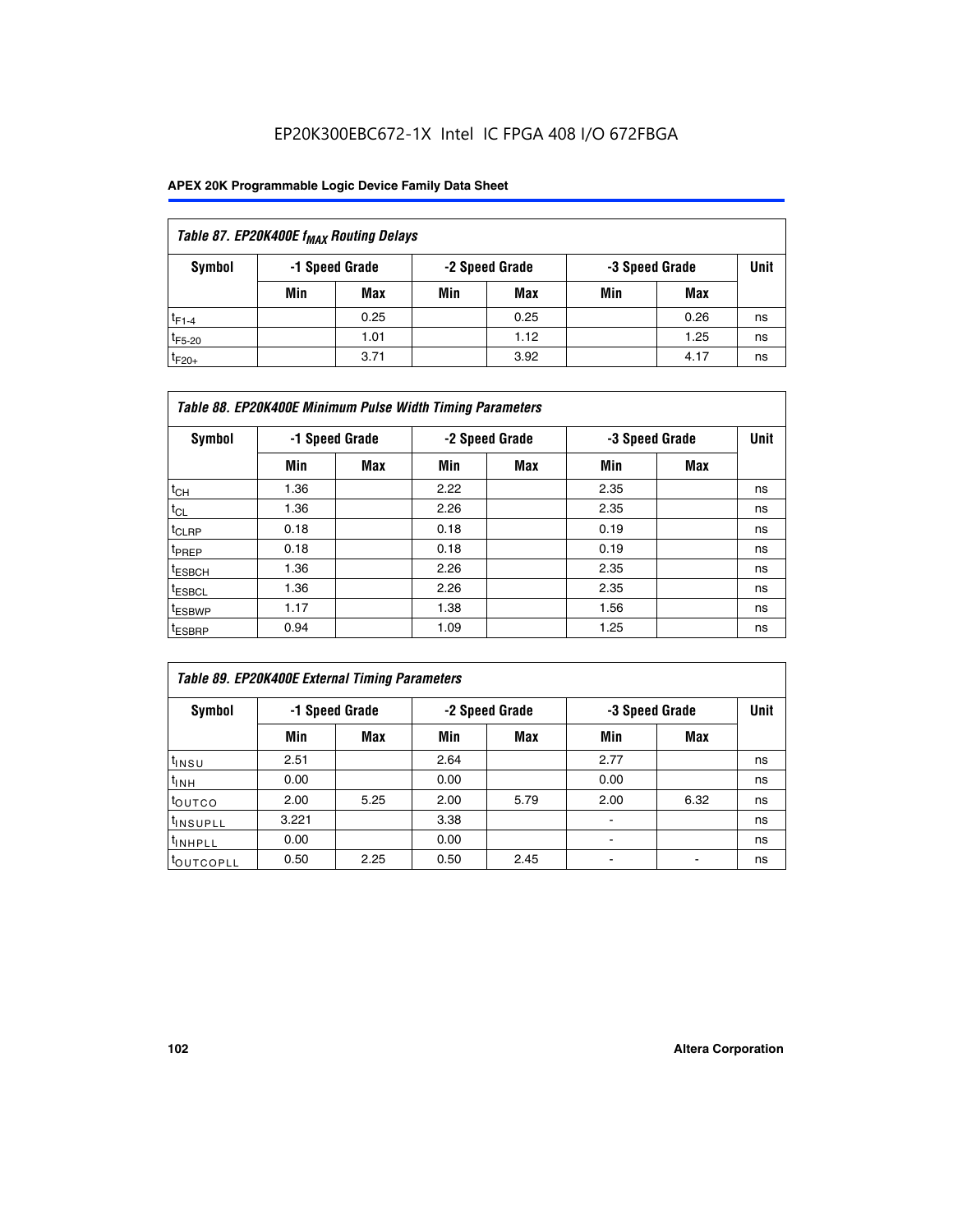| <b>Table 90. EP20K400E External Bidirectional Timing Parameters</b> |                |            |      |                |                |             |    |  |  |  |  |
|---------------------------------------------------------------------|----------------|------------|------|----------------|----------------|-------------|----|--|--|--|--|
| <b>Symbol</b>                                                       | -1 Speed Grade |            |      | -2 Speed Grade | -3 Speed Grade | <b>Unit</b> |    |  |  |  |  |
|                                                                     | Min            | <b>Max</b> | Min  | <b>Max</b>     | Min            | Max         |    |  |  |  |  |
| t <sub>INSUBIDIR</sub>                                              | 2.93           |            | 3.23 |                | 3.44           |             | ns |  |  |  |  |
| $t_{INHBIDIR}$                                                      | 0.00           |            | 0.00 |                | 0.00           |             | ns |  |  |  |  |
| <sup>t</sup> outcobidir                                             | 2.00           | 5.25       | 2.00 | 5.79           | 2.00           | 6.32        | ns |  |  |  |  |
| <i>txzbidir</i>                                                     |                | 5.95       |      | 6.77           |                | 7.12        | ns |  |  |  |  |
| tzxbidir                                                            |                | 5.95       |      | 6.77           |                | 7.12        | ns |  |  |  |  |
| <sup>t</sup> INSUBIDIRPLL                                           | 4.31           |            | 4.76 |                |                |             | ns |  |  |  |  |
| tINHBIDIRPLL                                                        | 0.00           |            | 0.00 |                | ۰              |             | ns |  |  |  |  |
| <sup>t</sup> OUTCOBIDIRPLL                                          | 0.50           | 2.25       | 0.50 | 2.45           |                |             | ns |  |  |  |  |
| <i>txzBIDIRPLL</i>                                                  |                | 2.94       |      | 3.43           |                |             | ns |  |  |  |  |
| tzxBIDIRPLL                                                         |                | 2.94       |      | 3.43           |                |             | ns |  |  |  |  |

Tables 91 through 96 describe  $f_{MAX}$  LE Timing Microparameters,  $f_{MAX}$ ESB Timing Microparameters, *f<sub>MAX</sub>* Routing Delays, Minimum Pulse Width Timing Parameters, External Timing Parameters, and External Bidirectional Timing Parameters for EP20K600E APEX 20KE devices.

| Table 91. EP20K600E f <sub>MAX</sub> LE Timing Microparameters |                |            |                |            |                |      |             |  |  |  |  |  |
|----------------------------------------------------------------|----------------|------------|----------------|------------|----------------|------|-------------|--|--|--|--|--|
| Symbol                                                         | -1 Speed Grade |            | -2 Speed Grade |            | -3 Speed Grade |      | <b>Unit</b> |  |  |  |  |  |
|                                                                | Min            | <b>Max</b> | Min            | <b>Max</b> | Min            | Max  |             |  |  |  |  |  |
| $t_{\sf SU}$                                                   | 0.16           |            | 0.16           |            | 0.17           |      | ns          |  |  |  |  |  |
| $t_H$                                                          | 0.29           |            | 0.33           |            | 0.37           |      | ns          |  |  |  |  |  |
| $t_{CO}$                                                       |                | 0.65       |                | 0.38       |                | 0.49 | ns          |  |  |  |  |  |
| <sup>t</sup> LUT                                               |                | 0.70       |                | 1.00       |                | 1.30 | ns          |  |  |  |  |  |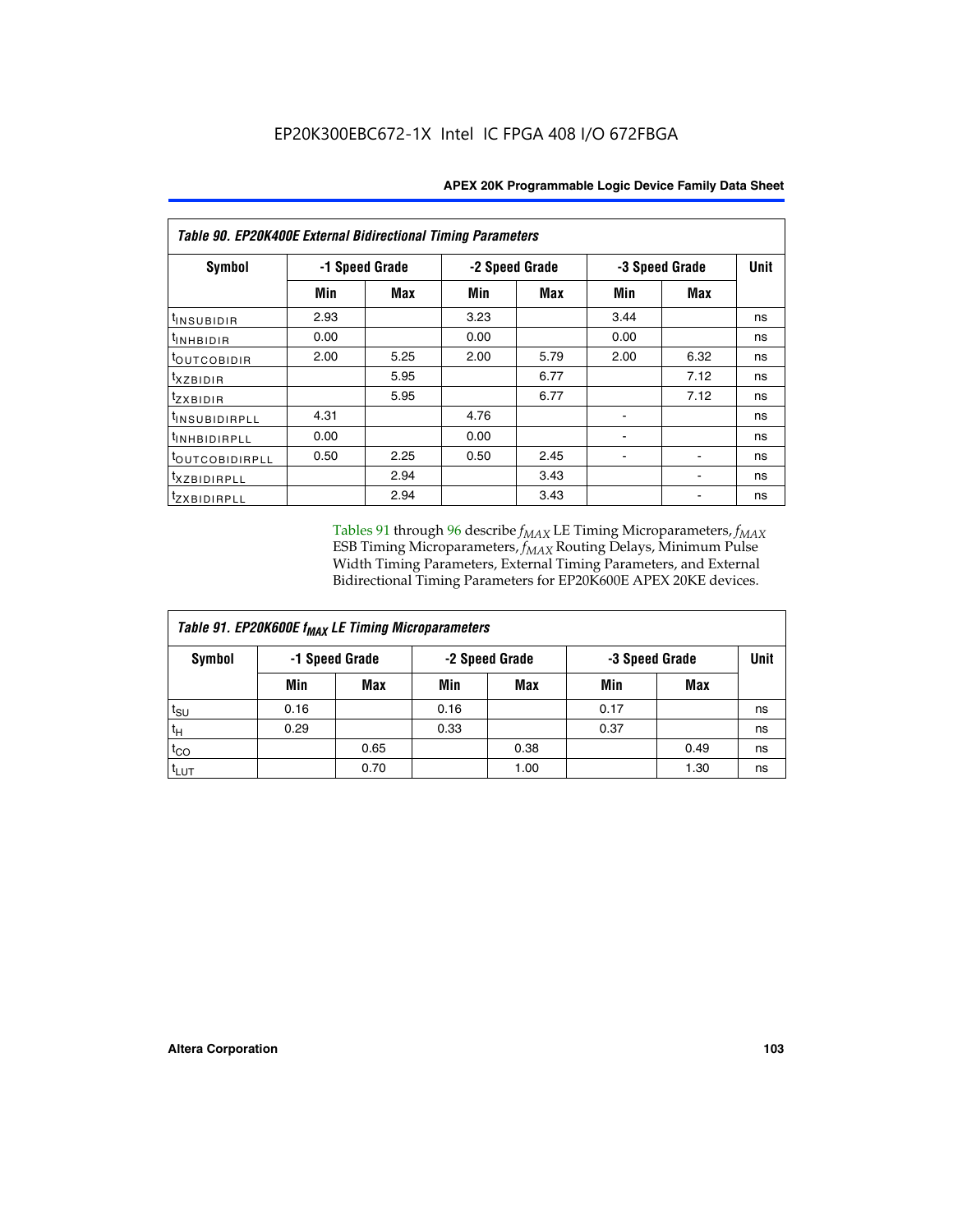| Table 92. EP20K600E f <sub>MAX</sub> ESB Timing Microparameters |         |                |      |                |      |                |      |
|-----------------------------------------------------------------|---------|----------------|------|----------------|------|----------------|------|
| <b>Symbol</b>                                                   |         | -1 Speed Grade |      | -2 Speed Grade |      | -3 Speed Grade | Unit |
|                                                                 | Min     | Max            | Min  | Max            | Min  | Max            |      |
| <sup>t</sup> ESBARC                                             |         | 1.67           |      | 2.39           |      | 3.11           | ns   |
| t <sub>ESBSRC</sub>                                             |         | 2.27           |      | 3.07           |      | 3.86           | ns   |
| <sup>t</sup> ESBAWC                                             |         | 3.19           |      | 4.56           |      | 5.93           | ns   |
| <sup>t</sup> ESBSWC                                             |         | 3.51           |      | 4.62           |      | 5.72           | ns   |
| <sup>t</sup> ESBWASU                                            | 1.46    |                | 2.08 |                | 2.70 |                | ns   |
| t <sub>ESBWAH</sub>                                             | 0.00    |                | 0.00 |                | 0.00 |                | ns   |
| t <sub>ESBWDSU</sub>                                            | 1.60    |                | 2.29 |                | 2.97 |                | ns   |
| t <sub>ESBWDH</sub>                                             | 0.00    |                | 0.00 |                | 0.00 |                | ns   |
| <sup>t</sup> ESBRASU                                            | 1.61    |                | 2.30 |                | 2.99 |                | ns   |
| <sup>t</sup> ESBRAH                                             | 0.00    |                | 0.00 |                | 0.00 |                | ns   |
| t <sub>ESBWESU</sub>                                            | 1.49    |                | 2.30 |                | 3.11 |                | ns   |
| t <sub>ESBWEH</sub>                                             | 0.00    |                | 0.00 |                | 0.00 |                | ns   |
| t <sub>ESBDATASU</sub>                                          | $-0.01$ |                | 0.35 |                | 0.71 |                | ns   |
| <sup>t</sup> ESBDATAH                                           | 0.13    |                | 0.13 |                | 0.13 |                | ns   |
| <sup>t</sup> ESBWADDRSU                                         | 0.19    |                | 0.62 |                | 1.06 |                | ns   |
| <sup>t</sup> ESBRADDRSU                                         | 0.25    |                | 0.71 |                | 1.17 |                | ns   |
| <sup>t</sup> ESBDATACO1                                         |         | 1.01           |      | 1.19           |      | 1.37           | ns   |
| <sup>t</sup> ESBDATACO2                                         |         | 2.18           |      | 3.12           |      | 4.05           | ns   |
| <sup>t</sup> ESBDD                                              |         | 3.19           |      | 4.56           |      | 5.93           | ns   |
| t <sub>PD</sub>                                                 |         | 1.57           |      | 2.25           |      | 2.92           | ns   |
| <b>TPTERMSU</b>                                                 | 0.85    |                | 1.43 |                | 2.01 |                | ns   |
| t <sub>PTERMCO</sub>                                            |         | 1.03           |      | 1.21           |      | 1.39           | ns   |

| Table 93. EP20K600E f <sub>MAX</sub> Routing Delays |                |      |                |            |                |      |             |  |  |  |  |  |
|-----------------------------------------------------|----------------|------|----------------|------------|----------------|------|-------------|--|--|--|--|--|
| Symbol                                              | -1 Speed Grade |      | -2 Speed Grade |            | -3 Speed Grade |      | <b>Unit</b> |  |  |  |  |  |
|                                                     | Min            | Max  | Min            | <b>Max</b> | Min            | Max  |             |  |  |  |  |  |
| $t_{F1-4}$                                          |                | 0.22 |                | 0.25       |                | 0.26 | ns          |  |  |  |  |  |
| $t_{F5-20}$                                         |                | 1.26 |                | 1.39       |                | 1.52 | ns          |  |  |  |  |  |
| $t_{F20+}$                                          |                | 3.51 |                | 3.88       |                | 4.26 | ns          |  |  |  |  |  |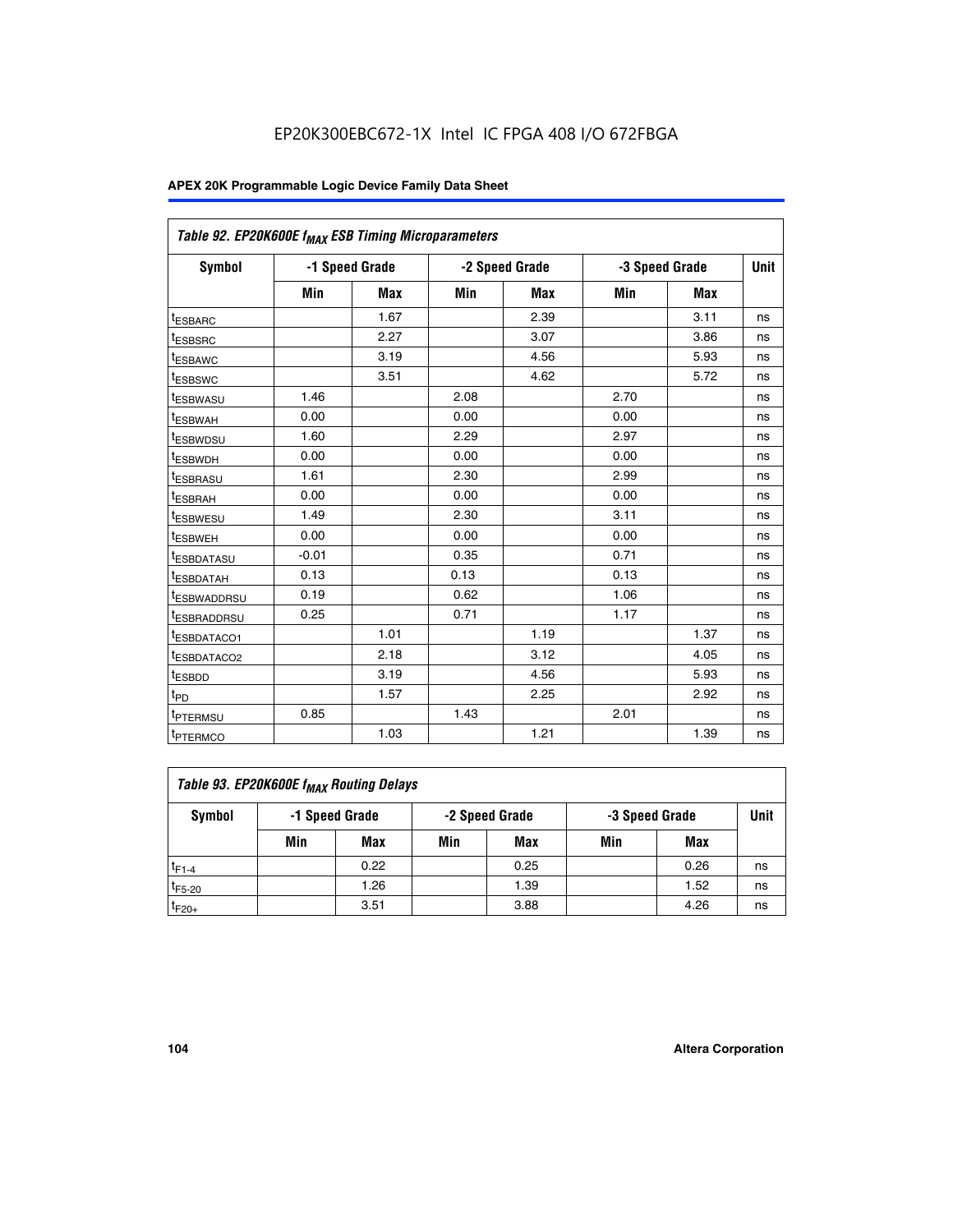| Table 94. EP20K600E Minimum Pulse Width Timing Parameters |      |                |      |                |      |                |             |  |  |  |  |
|-----------------------------------------------------------|------|----------------|------|----------------|------|----------------|-------------|--|--|--|--|
| Symbol                                                    |      | -1 Speed Grade |      | -2 Speed Grade |      | -3 Speed Grade | <b>Unit</b> |  |  |  |  |
|                                                           | Min  | Max            | Min  | Max            | Min  | <b>Max</b>     |             |  |  |  |  |
| $t_{CH}$                                                  | 2.00 |                | 2.50 |                | 2.75 |                | ns          |  |  |  |  |
| $t_{CL}$                                                  | 2.00 |                | 2.50 |                | 2.75 |                | ns          |  |  |  |  |
| $t_{CLRP}$                                                | 0.18 |                | 0.26 |                | 0.34 |                | ns          |  |  |  |  |
| t <sub>PREP</sub>                                         | 0.18 |                | 0.26 |                | 0.34 |                | ns          |  |  |  |  |
| <sup>t</sup> ESBCH                                        | 2.00 |                | 2.50 |                | 2.75 |                | ns          |  |  |  |  |
| <sup>t</sup> ESBCL                                        | 2.00 |                | 2.50 |                | 2.75 |                | ns          |  |  |  |  |
| <sup>t</sup> ESBWP                                        | 1.17 |                | 1.68 |                | 2.18 |                | ns          |  |  |  |  |
| <sup>t</sup> ESBRP                                        | 0.95 |                | 1.35 |                | 1.76 |                | ns          |  |  |  |  |

| Table 95. EP20K600E External Timing Parameters |      |                |      |                |                          |                |    |  |  |  |  |  |
|------------------------------------------------|------|----------------|------|----------------|--------------------------|----------------|----|--|--|--|--|--|
| Symbol                                         |      | -1 Speed Grade |      | -2 Speed Grade |                          | -3 Speed Grade |    |  |  |  |  |  |
|                                                | Min  | Max            | Min  | Max            | Min                      | Max            |    |  |  |  |  |  |
| t <sub>insu</sub>                              | 2.74 |                | 2.74 |                | 2.87                     |                | ns |  |  |  |  |  |
| $t_{INH}$                                      | 0.00 |                | 0.00 |                | 0.00                     |                | ns |  |  |  |  |  |
| toutco                                         | 2.00 | 5.51           | 2.00 | 6.06           | 2.00                     | 6.61           | ns |  |  |  |  |  |
| <sup>t</sup> INSUPLL                           | 1.86 |                | 1.96 |                |                          |                | ns |  |  |  |  |  |
| <sup>t</sup> INHPLL                            | 0.00 |                | 0.00 |                | $\overline{\phantom{a}}$ |                | ns |  |  |  |  |  |
| <b>LOUTCOPLL</b>                               | 0.50 | 2.62           | 0.50 | 2.91           |                          |                | ns |  |  |  |  |  |

| <b>Table 96. EP20K600E External Bidirectional Timing Parameters</b> |                |      |      |                |                |             |    |  |  |  |  |
|---------------------------------------------------------------------|----------------|------|------|----------------|----------------|-------------|----|--|--|--|--|
| Symbol                                                              | -1 Speed Grade |      |      | -2 Speed Grade | -3 Speed Grade | <b>Unit</b> |    |  |  |  |  |
|                                                                     | Min            | Max  | Min  | Max            | Min            | Max         |    |  |  |  |  |
| <sup>t</sup> INSUBIDIR                                              | 0.64           |      | 0.98 |                | 1.08           |             | ns |  |  |  |  |
| $t_{\rm INHBIDIR}$                                                  | 0.00           |      | 0.00 |                | 0.00           |             | ns |  |  |  |  |
| <sup>t</sup> OUTCOBIDIR                                             | 2.00           | 5.51 | 2.00 | 6.06           | 2.00           | 6.61        | ns |  |  |  |  |
| $t_{XZBIDIR}$                                                       |                | 6.10 |      | 6.74           |                | 7.10        | ns |  |  |  |  |
| $t_{ZXBIDIR}$                                                       |                | 6.10 |      | 6.74           |                | 7.10        | ns |  |  |  |  |
| <sup>t</sup> INSUBIDIRPLL                                           | 2.26           |      | 2.68 |                |                |             | ns |  |  |  |  |
| <sup>t</sup> INHBIDIRPLL                                            | 0.00           |      | 0.00 |                |                |             | ns |  |  |  |  |
| <b><i>LOUTCOBIDIRPLL</i></b>                                        | 0.50           | 2.62 | 0.50 | 2.91           |                |             | ns |  |  |  |  |
| <sup>t</sup> XZBIDIRPLL                                             |                | 3.21 |      | 3.59           |                |             | ns |  |  |  |  |
| <sup>t</sup> zxbidirpll                                             |                | 3.21 |      | 3.59           |                |             | ns |  |  |  |  |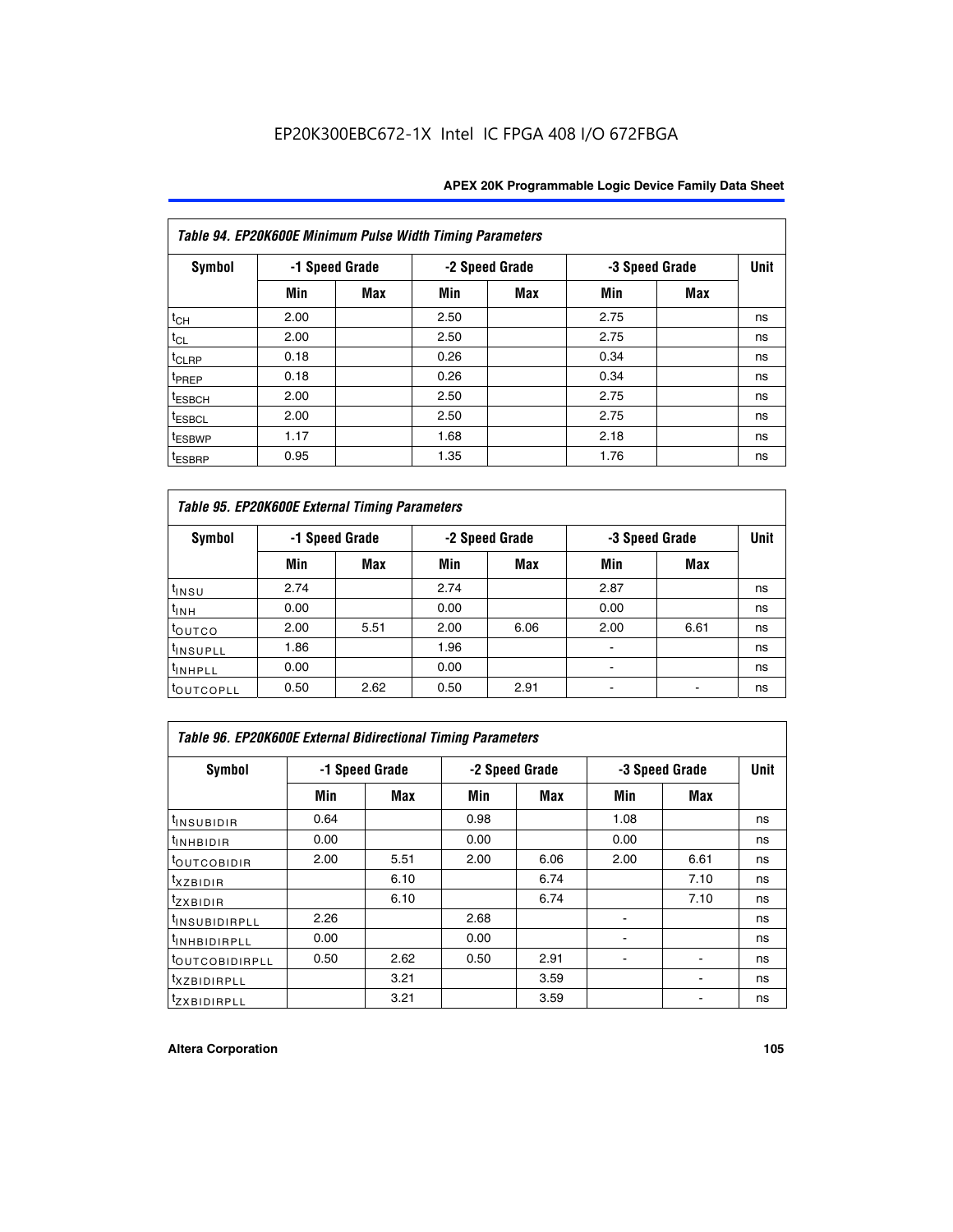Tables 97 through 102 describe  $f_{MAX}$  LE Timing Microparameters,  $f_{MAX}$ ESB Timing Microparameters, *f<sub>MAX</sub>* Routing Delays, Minimum Pulse Width Timing Parameters, External Timing Parameters, and External Bidirectional Timing Parameters for EP20K1000E APEX 20KE devices.

| Table 97. EP20K1000E f <sub>MAX</sub> LE Timing Microparameters |                |            |                |            |                |      |             |  |  |  |  |
|-----------------------------------------------------------------|----------------|------------|----------------|------------|----------------|------|-------------|--|--|--|--|
| Symbol                                                          | -1 Speed Grade |            | -2 Speed Grade |            | -3 Speed Grade |      | <b>Unit</b> |  |  |  |  |
|                                                                 | Min            | <b>Max</b> | Min            | <b>Max</b> | Min            | Max  |             |  |  |  |  |
| $t_{\text{SU}}$                                                 | 0.25           |            | 0.25           |            | 0.25           |      | ns          |  |  |  |  |
| $t_H$                                                           | 0.25           |            | 0.25           |            | 0.25           |      | ns          |  |  |  |  |
| $t_{CO}$                                                        |                | 0.28       |                | 0.32       |                | 0.33 | ns          |  |  |  |  |
| t <sub>LUT</sub>                                                |                | 0.80       |                | 0.95       |                | 1.13 | ns          |  |  |  |  |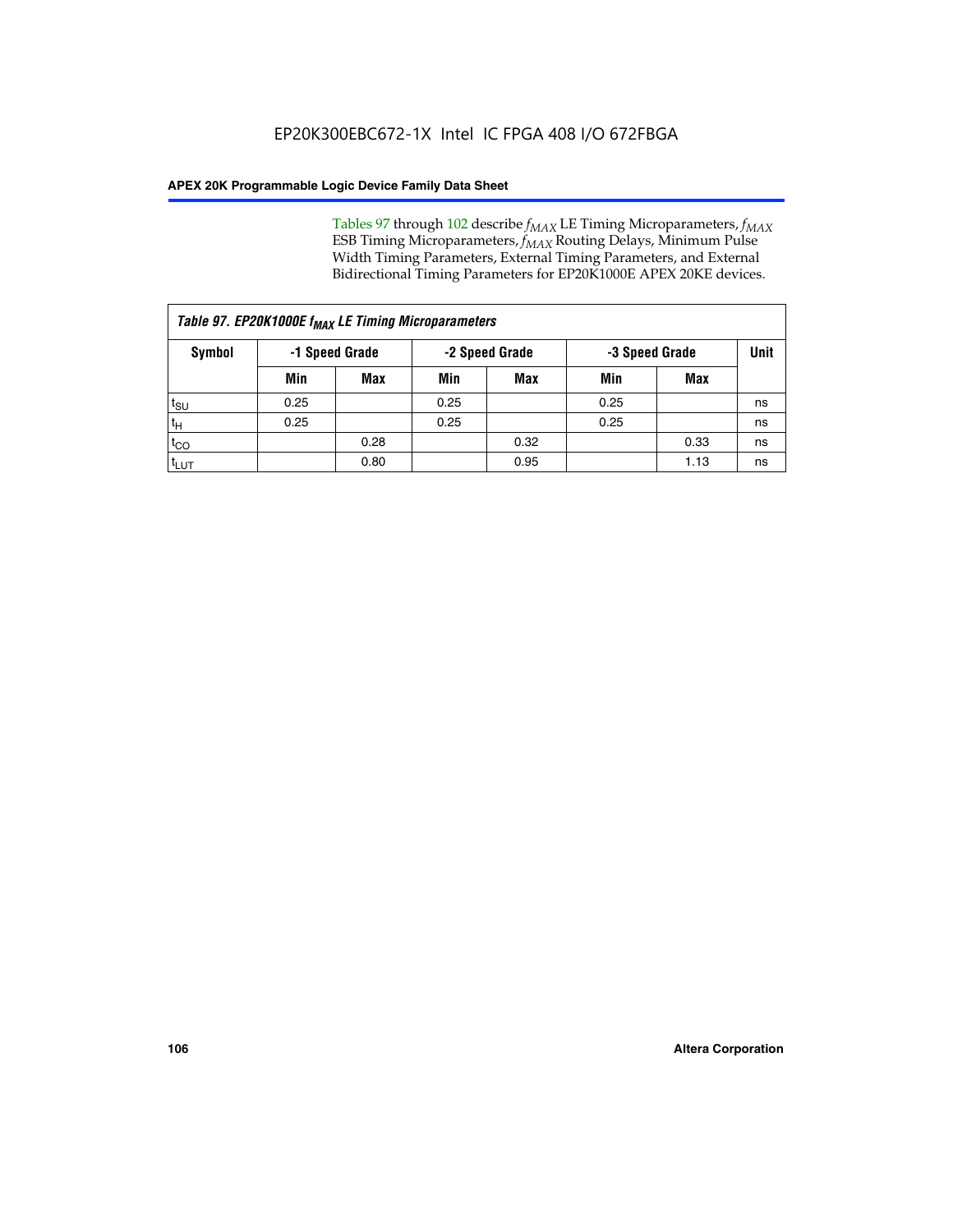| Table 98. EP20K1000E f <sub>MAX</sub> ESB Timing Microparameters |      |                |      |                |      |                |    |  |  |
|------------------------------------------------------------------|------|----------------|------|----------------|------|----------------|----|--|--|
| Symbol                                                           |      | -1 Speed Grade |      | -2 Speed Grade |      | -3 Speed Grade |    |  |  |
|                                                                  | Min  | <b>Max</b>     | Min  | Max            | Min  | <b>Max</b>     |    |  |  |
| <b>tESBARC</b>                                                   |      | 1.78           |      | 2.02           |      | 1.95           | ns |  |  |
| <sup>t</sup> ESBSRC                                              |      | 2.52           |      | 2.91           |      | 3.14           | ns |  |  |
| t <sub>ESBAWC</sub>                                              |      | 3.52           |      | 4.11           |      | 4.40           | ns |  |  |
| <sup>t</sup> ESBSWC                                              |      | 3.23           |      | 3.84           |      | 4.16           | ns |  |  |
| <sup>t</sup> ESBWASU                                             | 0.62 |                | 0.67 |                | 0.61 |                | ns |  |  |
| t <sub>ESBWAH</sub>                                              | 0.41 |                | 0.55 |                | 0.55 |                | ns |  |  |
| <sup>t</sup> ESBWDSU                                             | 0.77 |                | 0.79 |                | 0.81 |                | ns |  |  |
| t <sub>ESBWDH</sub>                                              | 0.41 |                | 0.55 |                | 0.55 |                | ns |  |  |
| t <sub>ESBRASU</sub>                                             | 1.74 |                | 1.92 |                | 1.85 |                | ns |  |  |
| t <sub>ESBRAH</sub>                                              | 0.00 |                | 0.01 |                | 0.23 |                | ns |  |  |
| <sup>t</sup> ESBWESU                                             | 2.07 |                | 2.28 |                | 2.41 |                | ns |  |  |
| t <sub>ESBWEH</sub>                                              | 0.00 |                | 0.00 |                | 0.00 |                | ns |  |  |
| <sup>I</sup> ESBDATASU                                           | 0.25 |                | 0.27 |                | 0.29 |                | ns |  |  |
| <b>ESBDATAH</b>                                                  | 0.13 |                | 0.13 |                | 0.13 |                | ns |  |  |
| <sup>T</sup> ESBWADDRSU                                          | 0.11 |                | 0.04 |                | 0.11 |                | ns |  |  |
| <sup>T</sup> ESBRADDRSU                                          | 0.14 |                | 0.11 |                | 0.16 |                | ns |  |  |
| <sup>t</sup> ESBDATACO1                                          |      | 1.29           |      | 1.50           |      | 1.63           | ns |  |  |
| <sup>t</sup> ESBDATACO2                                          |      | 2.55           |      | 2.99           |      | 3.22           | ns |  |  |
| <sup>t</sup> ESBDD                                               |      | 3.12           |      | 3.57           |      | 3.85           | ns |  |  |
| $t_{P\underline{D}}$                                             |      | 1.84           |      | 2.13           |      | 2.32           | ns |  |  |
| t <sub>PTERMSU</sub>                                             | 1.08 |                | 1.19 |                | 1.32 |                | ns |  |  |
| <sup>t</sup> PTERMCO                                             |      | 1.31           |      | 1.53           |      | 1.66           | ns |  |  |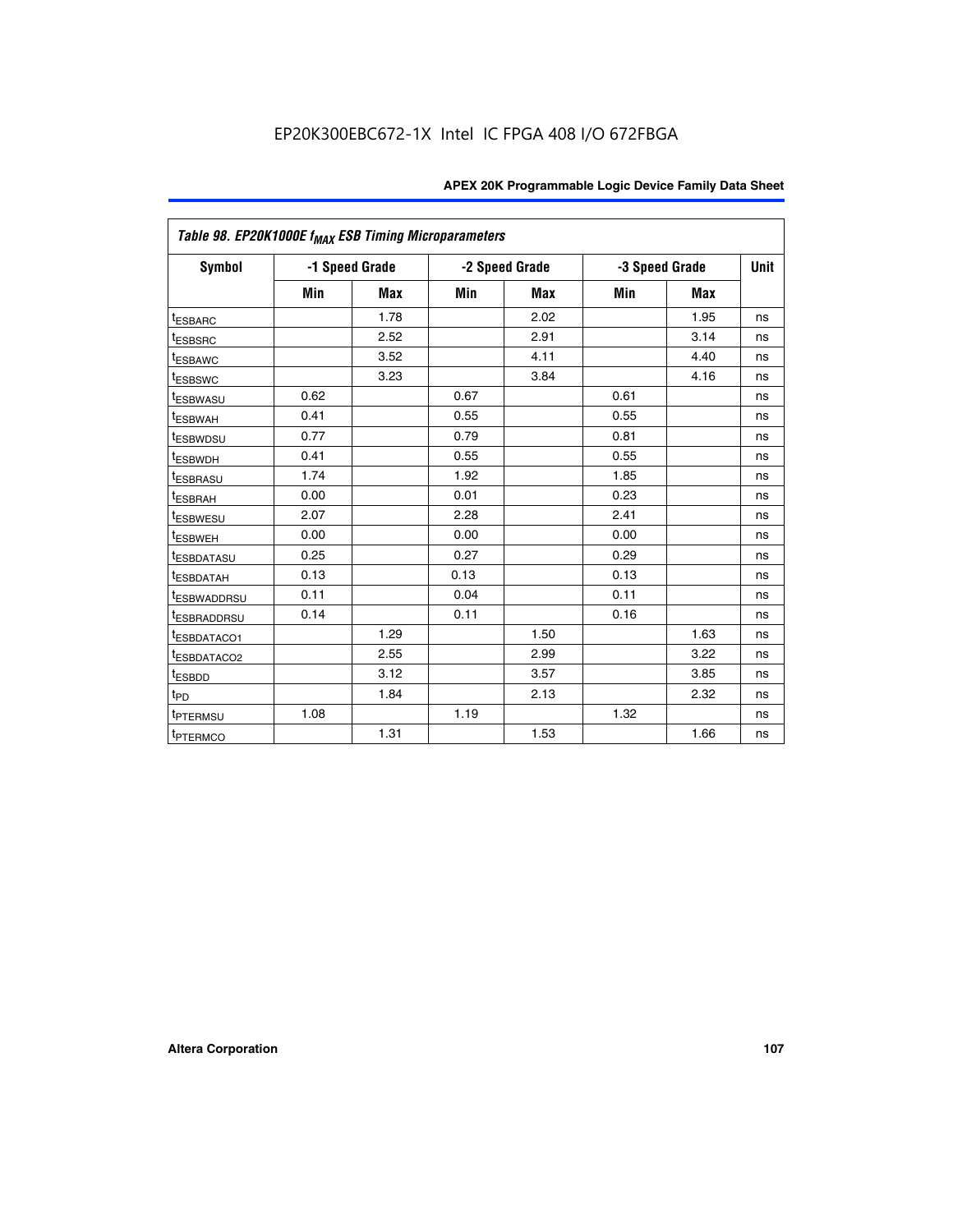## EP20K300EBC672-1X Intel IC FPGA 408 I/O 672FBGA

## **APEX 20K Programmable Logic Device Family Data Sheet**

| Table 99. EP20K1000E f <sub>MAX</sub> Routing Delays |                |                |             |      |     |      |    |  |  |  |  |
|------------------------------------------------------|----------------|----------------|-------------|------|-----|------|----|--|--|--|--|
| Symbol                                               | -1 Speed Grade | -3 Speed Grade | <b>Unit</b> |      |     |      |    |  |  |  |  |
|                                                      | Min            | <b>Max</b>     | Min         | Max  | Min | Max  |    |  |  |  |  |
| $t_{F1-4}$                                           |                | 0.27           |             | 0.27 |     | 0.27 | ns |  |  |  |  |
| $t_{F5-20}$                                          |                | 1.45           |             | 1.63 |     | 1.75 | ns |  |  |  |  |
| $t_{F20+}$                                           |                | 4.15           |             | 4.33 |     | 4.97 | ns |  |  |  |  |

|                    | Table 100. EP20K1000E Minimum Pulse Width Timing Parameters |            |      |                |      |                |             |  |  |  |  |  |
|--------------------|-------------------------------------------------------------|------------|------|----------------|------|----------------|-------------|--|--|--|--|--|
| Symbol             | -1 Speed Grade                                              |            |      | -2 Speed Grade |      | -3 Speed Grade | <b>Unit</b> |  |  |  |  |  |
|                    | Min                                                         | <b>Max</b> | Min  | Max            | Min  | Max            |             |  |  |  |  |  |
| $t_{CH}$           | 1.25                                                        |            | 1.43 |                | 1.67 |                | ns          |  |  |  |  |  |
| $t_{CL}$           | 1.25                                                        |            | 1.43 |                | 1.67 |                | ns          |  |  |  |  |  |
| t <sub>CLRP</sub>  | 0.20                                                        |            | 0.20 |                | 0.20 |                | ns          |  |  |  |  |  |
| <sup>t</sup> PREP  | 0.20                                                        |            | 0.20 |                | 0.20 |                | ns          |  |  |  |  |  |
| <sup>t</sup> ESBCH | 1.25                                                        |            | 1.43 |                | 1.67 |                | ns          |  |  |  |  |  |
| <sup>t</sup> ESBCL | 1.25                                                        |            | 1.43 |                | 1.67 |                | ns          |  |  |  |  |  |
| <sup>t</sup> ESBWP | 1.28                                                        |            | 1.51 |                | 1.65 |                | ns          |  |  |  |  |  |
| <sup>t</sup> ESBRP | 1.11                                                        |            | 1.29 |                | 1.41 |                | ns          |  |  |  |  |  |

| Table 101. EP20K1000E External Timing Parameters |      |                |      |                |                          |                |    |  |  |  |  |  |
|--------------------------------------------------|------|----------------|------|----------------|--------------------------|----------------|----|--|--|--|--|--|
| Symbol                                           |      | -1 Speed Grade |      | -2 Speed Grade |                          | -3 Speed Grade |    |  |  |  |  |  |
|                                                  | Min  | Max            | Min  | <b>Max</b>     | Min                      | Max            |    |  |  |  |  |  |
| t <sub>INSU</sub>                                | 2.70 |                | 2.84 |                | 2.97                     |                | ns |  |  |  |  |  |
| $t_{INH}$                                        | 0.00 |                | 0.00 |                | 0.00                     |                | ns |  |  |  |  |  |
| toutco                                           | 2.00 | 5.75           | 2.00 | 6.33           | 2.00                     | 6.90           | ns |  |  |  |  |  |
| <sup>t</sup> INSUPLL                             | 1.64 |                | 2.09 |                | ۰                        |                | ns |  |  |  |  |  |
| I <sup>t</sup> INHPLL                            | 0.00 |                | 0.00 |                | $\overline{\phantom{a}}$ |                | ns |  |  |  |  |  |
| toutcopll                                        | 0.50 | 2.25           | 0.50 | 2.99           | -                        |                | ns |  |  |  |  |  |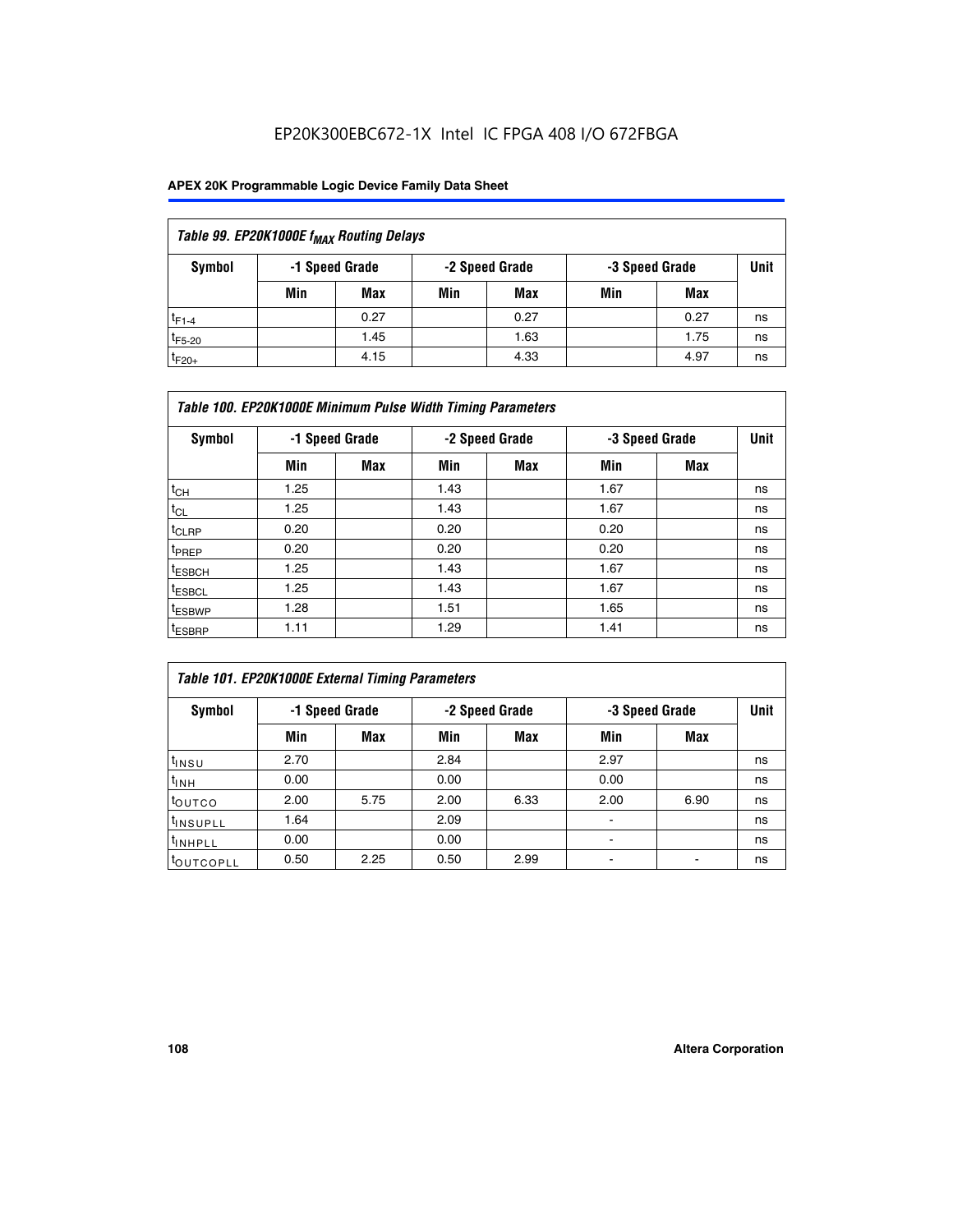| <b>Table 102. EP20K1000E External Bidirectional Timing Parameters</b> |                |      |      |                |                |             |    |  |  |  |
|-----------------------------------------------------------------------|----------------|------|------|----------------|----------------|-------------|----|--|--|--|
| Symbol                                                                | -1 Speed Grade |      |      | -2 Speed Grade | -3 Speed Grade | <b>Unit</b> |    |  |  |  |
|                                                                       | Min            | Max  | Min  | Max            | Min            | <b>Max</b>  |    |  |  |  |
| t <sub>INSUBIDIR</sub>                                                | 3.22           |      | 3.33 |                | 3.51           |             | ns |  |  |  |
| t <sub>inhBidir</sub>                                                 | 0.00           |      | 0.00 |                | 0.00           |             | ns |  |  |  |
| <sup>t</sup> outcobidir                                               | 2.00           | 5.75 | 2.00 | 6.33           | 2.00           | 6.90        | ns |  |  |  |
| $txz$ BIDIR                                                           |                | 6.31 |      | 7.09           |                | 7.76        | ns |  |  |  |
| tzxbidir                                                              |                | 6.31 |      | 7.09           |                | 7.76        | ns |  |  |  |
| t <sub>INSUBIDIRPL</sub> L                                            | 3.25           |      | 3.26 |                |                |             | ns |  |  |  |
| tINHBIDIRPLL                                                          | 0.00           |      | 0.00 |                |                |             | ns |  |  |  |
| toutcobidirpll                                                        | 0.50           | 2.25 | 0.50 | 2.99           |                |             | ns |  |  |  |
| <i>txzBIDIRPLL</i>                                                    |                | 2.81 |      | 3.80           |                |             | ns |  |  |  |
| tzxBIDIRPLL                                                           |                | 2.81 |      | 3.80           |                |             | ns |  |  |  |

Tables 103 through 108 describe  $f_{MAX}$  LE Timing Microparameters,  $f_{MAX}$ ESB Timing Microparameters, *f<sub>MAX</sub>* Routing Delays, Minimum Pulse Width Timing Parameters, External Timing Parameters, and External Bidirectional Timing Parameters for EP20K1500E APEX 20KE devices.

| Table 103. EP20K1500E f <sub>MAX</sub> LE Timing Microparameters |      |                |      |                |      |                |      |  |  |  |  |
|------------------------------------------------------------------|------|----------------|------|----------------|------|----------------|------|--|--|--|--|
| Symbol                                                           |      | -1 Speed Grade |      | -2 Speed Grade |      | -3 Speed Grade | Unit |  |  |  |  |
|                                                                  | Min  | <b>Max</b>     | Min  | <b>Max</b>     | Min  | Max            |      |  |  |  |  |
| $t_{\text{SU}}$                                                  | 0.25 |                | 0.25 |                | 0.25 |                | ns   |  |  |  |  |
| $t_H$                                                            | 0.25 |                | 0.25 |                | 0.25 |                | ns   |  |  |  |  |
| $t_{CO}$                                                         |      | 0.28           |      | 0.32           |      | 0.33           | ns   |  |  |  |  |
| t <sub>lut</sub>                                                 |      | 0.80           |      | 0.95           |      | 1.13           | ns   |  |  |  |  |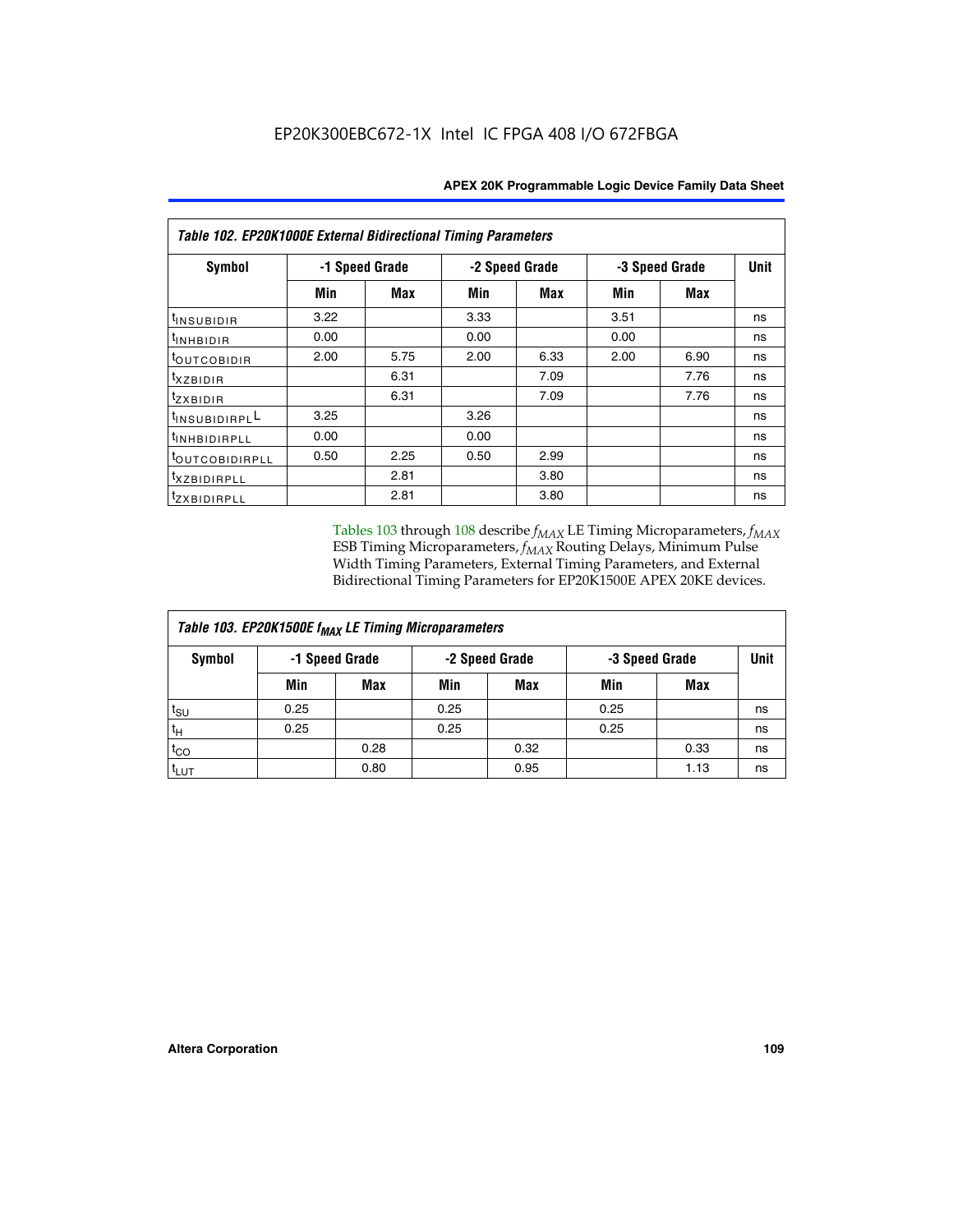|                         | Table 104. EP20K1500E f <sub>MAX</sub> ESB Timing Microparameters |                |            |                |      |                |             |  |  |  |  |  |
|-------------------------|-------------------------------------------------------------------|----------------|------------|----------------|------|----------------|-------------|--|--|--|--|--|
| <b>Symbol</b>           |                                                                   | -1 Speed Grade |            | -2 Speed Grade |      | -3 Speed Grade | <b>Unit</b> |  |  |  |  |  |
|                         | Min                                                               | <b>Max</b>     | <b>Min</b> | Max            | Min  | Max            |             |  |  |  |  |  |
| <sup>t</sup> ESBARC     |                                                                   | 1.78           |            | 2.02           |      | 1.95           | ns          |  |  |  |  |  |
| t <sub>ESBSRC</sub>     |                                                                   | 2.52           |            | 2.91           |      | 3.14           | ns          |  |  |  |  |  |
| <sup>t</sup> ESBAWC     |                                                                   | 3.52           |            | 4.11           |      | 4.40           | ns          |  |  |  |  |  |
| t <sub>ESBSWC</sub>     |                                                                   | 3.23           |            | 3.84           |      | 4.16           | ns          |  |  |  |  |  |
| t <sub>ESBWASU</sub>    | 0.62                                                              |                | 0.67       |                | 0.61 |                | ns          |  |  |  |  |  |
| t <sub>ESBWAH</sub>     | 0.41                                                              |                | 0.55       |                | 0.55 |                | ns          |  |  |  |  |  |
| <sup>t</sup> ESBWDSU    | 0.77                                                              |                | 0.79       |                | 0.81 |                | ns          |  |  |  |  |  |
| t <sub>ESBWDH</sub>     | 0.41                                                              |                | 0.55       |                | 0.55 |                | ns          |  |  |  |  |  |
| <sup>t</sup> ESBRASU    | 1.74                                                              |                | 1.92       |                | 1.85 |                | ns          |  |  |  |  |  |
| <sup>t</sup> ESBRAH     | 0.00                                                              |                | 0.01       |                | 0.23 |                | ns          |  |  |  |  |  |
| <sup>t</sup> ESBWESU    | 2.07                                                              |                | 2.28       |                | 2.41 |                | ns          |  |  |  |  |  |
| <sup>t</sup> ESBWEH     | 0.00                                                              |                | 0.00       |                | 0.00 |                | ns          |  |  |  |  |  |
| <sup>t</sup> ESBDATASU  | 0.25                                                              |                | 0.27       |                | 0.29 |                | ns          |  |  |  |  |  |
| <sup>t</sup> ESBDATAH   | 0.13                                                              |                | 0.13       |                | 0.13 |                | ns          |  |  |  |  |  |
| <sup>t</sup> ESBWADDRSU | 0.11                                                              |                | 0.04       |                | 0.11 |                | ns          |  |  |  |  |  |
| t <sub>ESBRADDRSU</sub> | 0.14                                                              |                | 0.11       |                | 0.16 |                | ns          |  |  |  |  |  |
| <sup>I</sup> ESBDATACO1 |                                                                   | 1.29           |            | 1.50           |      | 1.63           | ns          |  |  |  |  |  |
| <sup>t</sup> ESBDATACO2 |                                                                   | 2.55           |            | 2.99           |      | 3.22           | ns          |  |  |  |  |  |
| <sup>t</sup> ESBDD      |                                                                   | 3.12           |            | 3.57           |      | 3.85           | ns          |  |  |  |  |  |
| t <sub>PD</sub>         |                                                                   | 1.84           |            | 2.13           |      | 2.32           | ns          |  |  |  |  |  |
| t <sub>PTERMSU</sub>    | 1.08                                                              |                | 1.19       |                | 1.32 |                | ns          |  |  |  |  |  |
| t <sub>PTERMCO</sub>    |                                                                   | 1.31           |            | 1.53           |      | 1.66           | ns          |  |  |  |  |  |

| Table 105. EP20K1500E f <sub>MAX</sub> Routing Delays |                                                    |      |     |      |     |      |    |  |  |  |
|-------------------------------------------------------|----------------------------------------------------|------|-----|------|-----|------|----|--|--|--|
| Symbol                                                | -1 Speed Grade<br>-2 Speed Grade<br>-3 Speed Grade |      |     |      |     |      |    |  |  |  |
|                                                       | Min                                                | Max  | Min | Max  | Min | Max  |    |  |  |  |
| $t_{F1-4}$                                            |                                                    | 0.28 |     | 0.28 |     | 0.28 | ns |  |  |  |
| $t_{F5-20}$                                           |                                                    | 1.36 |     | 1.50 |     | 1.62 | ns |  |  |  |
| $t_{F20+}$                                            |                                                    | 4.43 |     | 4.48 |     | 5.07 | ns |  |  |  |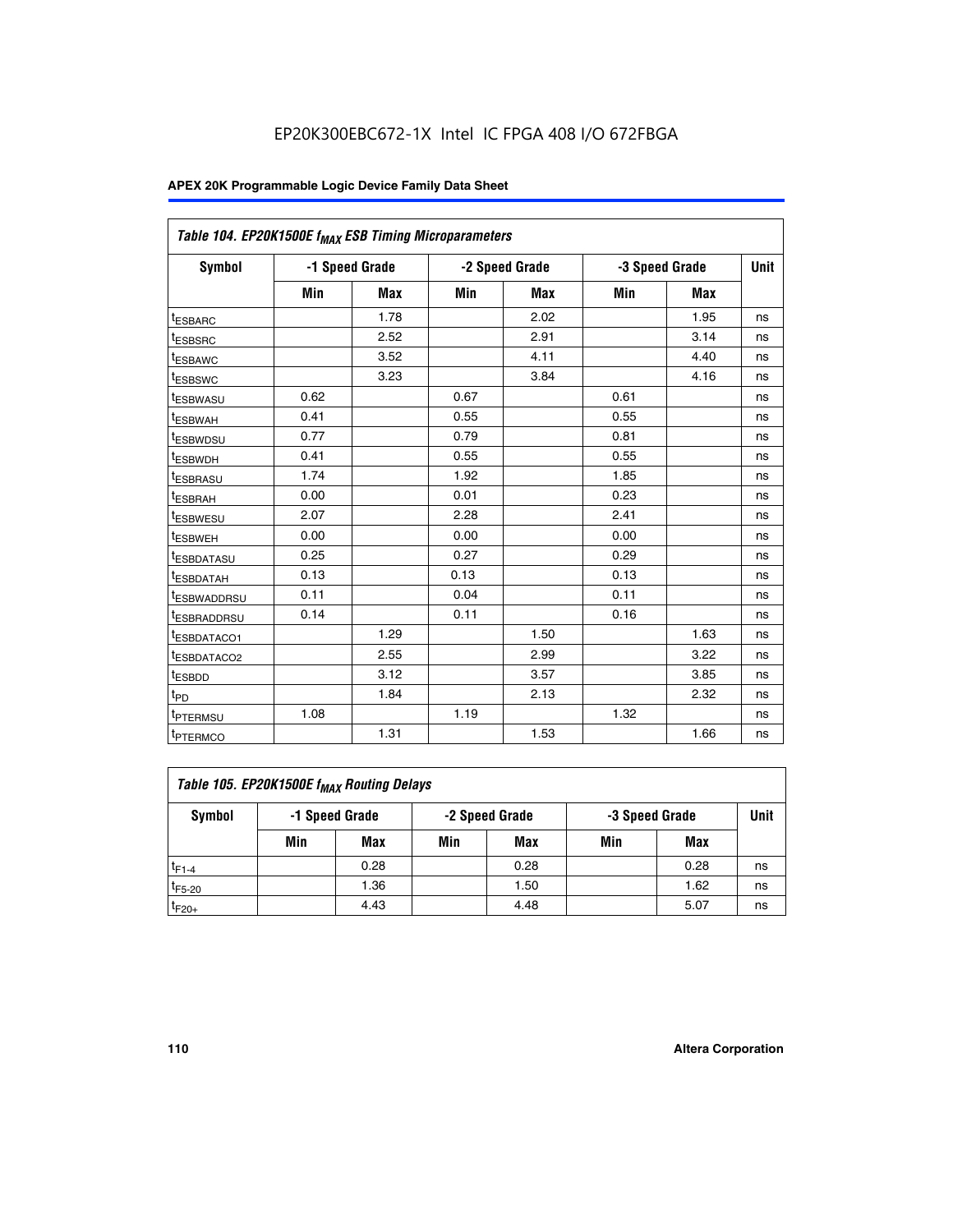|                    | Table 106. EP20K1500E Minimum Pulse Width Timing Parameters |                |      |                |                |            |             |  |  |  |  |  |
|--------------------|-------------------------------------------------------------|----------------|------|----------------|----------------|------------|-------------|--|--|--|--|--|
| Symbol             |                                                             | -1 Speed Grade |      | -2 Speed Grade | -3 Speed Grade |            | <b>Unit</b> |  |  |  |  |  |
|                    | Min                                                         | <b>Max</b>     | Min  | Max            | Min            | <b>Max</b> |             |  |  |  |  |  |
| $t_{CH}$           | 1.25                                                        |                | 1.43 |                | 1.67           |            | ns          |  |  |  |  |  |
| $t_{CL}$           | 1.25                                                        |                | 1.43 |                | 1.67           |            | ns          |  |  |  |  |  |
| t <sub>CLRP</sub>  | 0.20                                                        |                | 0.20 |                | 0.20           |            | ns          |  |  |  |  |  |
| <sup>t</sup> PREP  | 0.20                                                        |                | 0.20 |                | 0.20           |            | ns          |  |  |  |  |  |
| <sup>t</sup> ESBCH | 1.25                                                        |                | 1.43 |                | 1.67           |            | ns          |  |  |  |  |  |
| <sup>t</sup> ESBCL | 1.25                                                        |                | 1.43 |                | 1.67           |            | ns          |  |  |  |  |  |
| <sup>t</sup> ESBWP | 1.28                                                        |                | 1.51 |                | 1.65           |            | ns          |  |  |  |  |  |
| <sup>t</sup> ESBRP | 1.11                                                        |                | 1.29 |                | 1.41           |            | ns          |  |  |  |  |  |

|                       | Table 107. EP20K1500E External Timing Parameters |      |      |                |                          |                |             |  |  |  |  |  |  |
|-----------------------|--------------------------------------------------|------|------|----------------|--------------------------|----------------|-------------|--|--|--|--|--|--|
| Symbol                | -1 Speed Grade                                   |      |      | -2 Speed Grade |                          | -3 Speed Grade | <b>Unit</b> |  |  |  |  |  |  |
|                       | Min                                              | Max  | Min  | <b>Max</b>     | Min                      | Max            |             |  |  |  |  |  |  |
| t <sub>insu</sub>     | 3.09                                             |      | 3.30 |                | 3.58                     |                | ns          |  |  |  |  |  |  |
| $t_{INH}$             | 0.00                                             |      | 0.00 |                | 0.00                     |                | ns          |  |  |  |  |  |  |
| toutco                | 2.00                                             | 6.18 | 2.00 | 6.81           | 2.00                     | 7.36           | ns          |  |  |  |  |  |  |
| <sup>t</sup> INSUPLL  | 1.94                                             |      | 2.08 |                |                          |                | ns          |  |  |  |  |  |  |
| <sup>t</sup> INHPLL   | 0.00                                             |      | 0.00 |                | $\overline{\phantom{0}}$ |                | ns          |  |  |  |  |  |  |
| <sup>t</sup> OUTCOPLL | 0.50                                             | 2.67 | 0.50 | 2.99           |                          |                | ns          |  |  |  |  |  |  |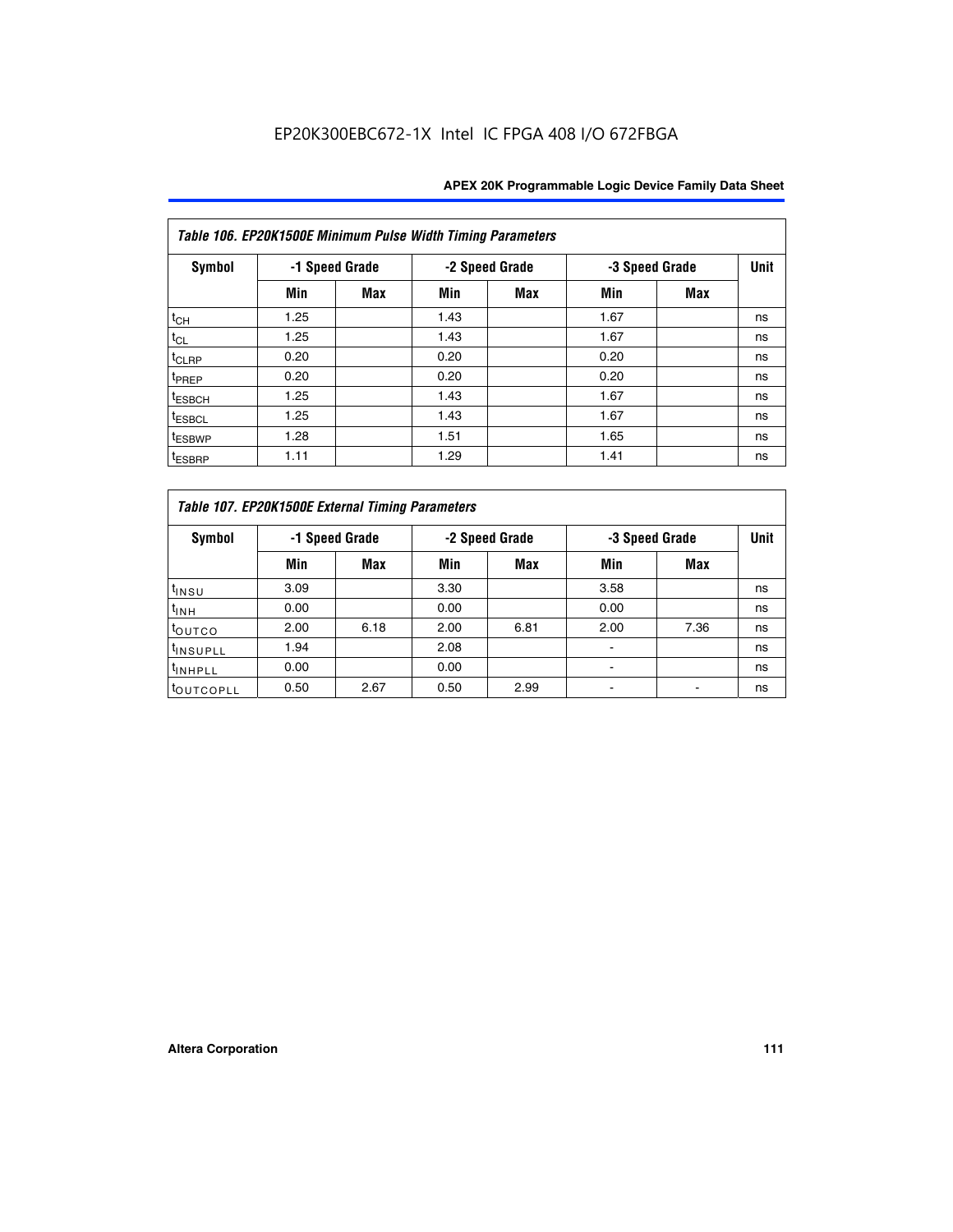| Table 108. EP20K1500E External Bidirectional Timing Parameters |                |      |                |      |                |             |    |  |  |  |
|----------------------------------------------------------------|----------------|------|----------------|------|----------------|-------------|----|--|--|--|
| Symbol                                                         | -1 Speed Grade |      | -2 Speed Grade |      | -3 Speed Grade | <b>Unit</b> |    |  |  |  |
|                                                                | Min            | Max  | Min            | Max  | Min            | Max         |    |  |  |  |
| <sup>t</sup> INSUBIDIR                                         | 3.47           |      | 3.68           |      | 3.99           |             | ns |  |  |  |
| <sup>t</sup> INHBIDIR                                          | 0.00           |      | 0.00           |      | 0.00           |             | ns |  |  |  |
| <sup>t</sup> OUTCOBIDIR                                        | 2.00           | 6.18 | 2.00           | 6.81 | 2.00           | 7.36        | ns |  |  |  |
| txzBIDIR                                                       |                | 6.91 |                | 7.62 |                | 8.38        | ns |  |  |  |
| $t_{Z}$ <i>x</i> BIDIR                                         |                | 6.91 |                | 7.62 |                | 8.38        | ns |  |  |  |
| <sup>t</sup> INSUBIDIRPLL                                      | 3.05           |      | 3.26           |      |                |             | ns |  |  |  |
| <sup>t</sup> INHBIDIRPLL                                       | 0.00           |      | 0.00           |      |                |             | ns |  |  |  |
| <sup>t</sup> OUTCOBIDIRPLL                                     | 0.50           | 2.67 | 0.50           | 2.99 |                |             | ns |  |  |  |
| <sup>t</sup> XZBIDIRPLL                                        |                | 3.41 |                | 3.80 |                |             | ns |  |  |  |
| <sup>t</sup> zxbidirpll                                        |                | 3.41 |                | 3.80 |                |             | ns |  |  |  |

Tables 109 and 110 show selectable I/O standard input and output delays for APEX 20KE devices. If you select an I/O standard input or output delay other than LVCMOS, add or subtract the selected speed grade to or from the LVCMOS value.

| Table 109. Selectable I/O Standard Input Delays |                |         |     |                |     |                |     |  |  |  |
|-------------------------------------------------|----------------|---------|-----|----------------|-----|----------------|-----|--|--|--|
| <b>Symbol</b>                                   | -1 Speed Grade |         |     | -2 Speed Grade |     | -3 Speed Grade |     |  |  |  |
|                                                 | Min            | Max     | Min | Max            | Min | Max            | Min |  |  |  |
| <b>LVCMOS</b>                                   |                | 0.00    |     | 0.00           |     | 0.00           | ns  |  |  |  |
| <b>LVTTL</b>                                    |                | 0.00    |     | 0.00           |     | 0.00           | ns  |  |  |  |
| 2.5V                                            |                | 0.00    |     | 0.04           |     | 0.05           | ns  |  |  |  |
| 1.8V                                            |                | $-0.11$ |     | 0.03           |     | 0.04           | ns  |  |  |  |
| PCI                                             |                | 0.01    |     | 0.09           |     | 0.10           | ns  |  |  |  |
| $GTL+$                                          |                | $-0.24$ |     | $-0.23$        |     | $-0.19$        | ns  |  |  |  |
| SSTL-3 Class I                                  |                | $-0.32$ |     | $-0.21$        |     | $-0.47$        | ns  |  |  |  |
| SSTL-3 Class II                                 |                | $-0.08$ |     | 0.03           |     | $-0.23$        | ns  |  |  |  |
| SSTL-2 Class I                                  |                | $-0.17$ |     | $-0.06$        |     | $-0.32$        | ns  |  |  |  |
| SSTL-2 Class II                                 |                | $-0.16$ |     | $-0.05$        |     | $-0.31$        | ns  |  |  |  |
| <b>LVDS</b>                                     |                | $-0.12$ |     | $-0.12$        |     | $-0.12$        | ns  |  |  |  |
| <b>CTT</b>                                      |                | 0.00    |     | 0.00           |     | 0.00           | ns  |  |  |  |
| <b>AGP</b>                                      |                | 0.00    |     | 0.00           |     | 0.00           | ns  |  |  |  |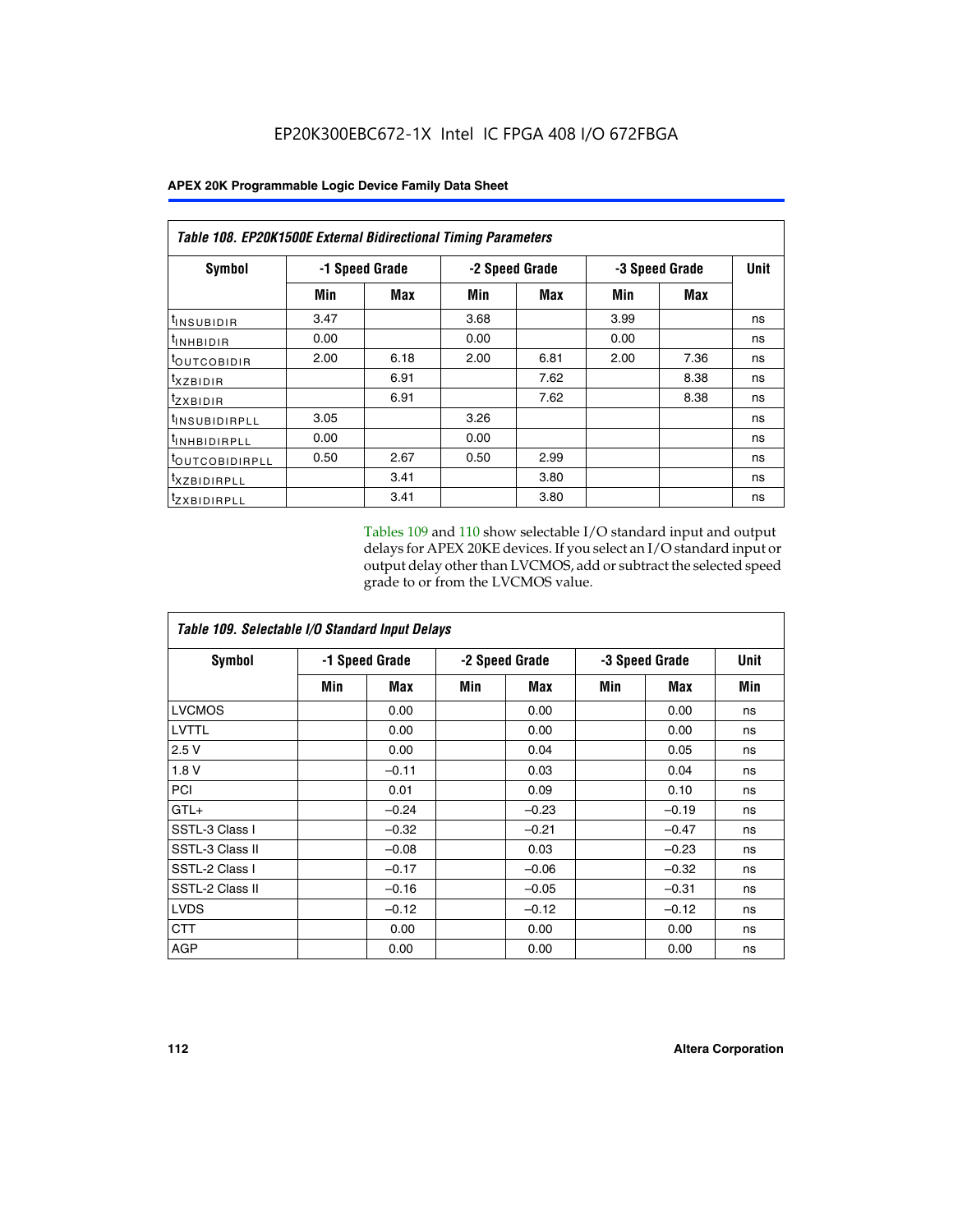| Table 110. Selectable I/O Standard Output Delays |     |                |     |                |     |                |     |  |  |  |  |
|--------------------------------------------------|-----|----------------|-----|----------------|-----|----------------|-----|--|--|--|--|
| Symbol                                           |     | -1 Speed Grade |     | -2 Speed Grade |     | -3 Speed Grade |     |  |  |  |  |
|                                                  | Min | Max            | Min | Max            | Min | Max            | Min |  |  |  |  |
| <b>LVCMOS</b>                                    |     | 0.00           |     | 0.00           |     | 0.00           | ns  |  |  |  |  |
| LVTTL                                            |     | 0.00           |     | 0.00           |     | 0.00           | ns  |  |  |  |  |
| 2.5V                                             |     | 0.00           |     | 0.09           |     | 0.10           | ns  |  |  |  |  |
| 1.8 V                                            |     | 2.49           |     | 2.98           |     | 3.03           | ns  |  |  |  |  |
| PCI                                              |     | $-0.03$        |     | 0.17           |     | 0.16           | ns  |  |  |  |  |
| $GTL+$                                           |     | 0.75           |     | 0.75           |     | 0.76           | ns  |  |  |  |  |
| SSTL-3 Class I                                   |     | 1.39           |     | 1.51           |     | 1.50           | ns  |  |  |  |  |
| SSTL-3 Class II                                  |     | 1.11           |     | 1.23           |     | 1.23           | ns  |  |  |  |  |
| SSTL-2 Class I                                   |     | 1.35           |     | 1.48           |     | 1.47           | ns  |  |  |  |  |
| SSTL-2 Class II                                  |     | 1.00           |     | 1.12           |     | 1.12           | ns  |  |  |  |  |
| <b>LVDS</b>                                      |     | $-0.48$        |     | $-0.48$        |     | $-0.48$        | ns  |  |  |  |  |
| <b>CTT</b>                                       |     | 0.00           |     | 0.00           |     | 0.00           | ns  |  |  |  |  |
| <b>AGP</b>                                       |     | 0.00           |     | 0.00           |     | 0.00           | ns  |  |  |  |  |

# **Power Consumption**

To estimate device power consumption, use the interactive power calculator on the Altera web site at **http://www.altera.com**.

# **Configuration & Operation**

The APEX 20K architecture supports several configuration schemes. This section summarizes the device operating modes and available device configuration schemes.

## **Operating Modes**

The APEX architecture uses SRAM configuration elements that require configuration data to be loaded each time the circuit powers up. The process of physically loading the SRAM data into the device is called configuration. During initialization, which occurs immediately after configuration, the device resets registers, enables I/O pins, and begins to operate as a logic device. The I/O pins are tri-stated during power-up, and before and during configuration. Together, the configuration and initialization processes are called *command mode*; normal device operation is called *user mode*.

Before and during device configuration, all I/O pins are pulled to  $V_{\text{CCTO}}$ by a built-in weak pull-up resistor.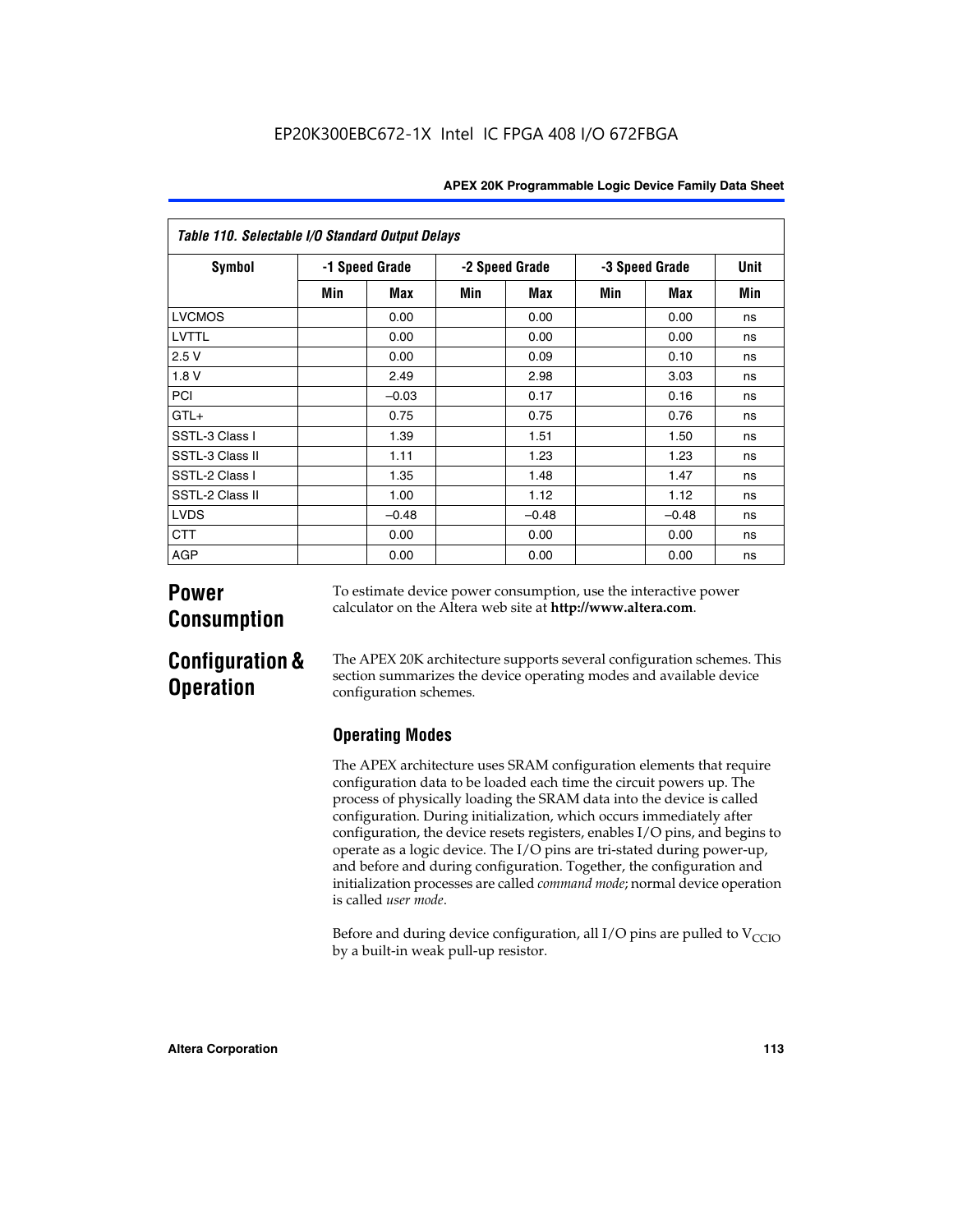SRAM configuration elements allow APEX 20K devices to be reconfigured in-circuit by loading new configuration data into the device. Real-time reconfiguration is performed by forcing the device into command mode with a device pin, loading different configuration data, reinitializing the device, and resuming usermode operation. In-field upgrades can be performed by distributing new configuration files.

## **Configuration Schemes**

The configuration data for an APEX 20K device can be loaded with one of five configuration schemes (see Table 111), chosen on the basis of the target application. An EPC2 or EPC16 configuration device, intelligent controller, or the JTAG port can be used to control the configuration of an APEX 20K device. When a configuration device is used, the system can configure automatically at system power-up.

Multiple APEX 20K devices can be configured in any of five configuration schemes by connecting the configuration enable (nCE) and configuration enable output (nCEO) pins on each device.

| <b>Table 111. Data Sources for Configuration</b> |                                                                                             |
|--------------------------------------------------|---------------------------------------------------------------------------------------------|
| <b>Configuration Scheme</b>                      | Data Source                                                                                 |
| Configuration device                             | EPC1, EPC2, EPC16 configuration devices                                                     |
| Passive serial (PS)                              | MasterBlaster or ByteBlasterMV download cable or serial data source                         |
| Passive parallel asynchronous (PPA)              | Parallel data source                                                                        |
| Passive parallel synchronous (PPS)               | Parallel data source                                                                        |
| <b>JTAG</b>                                      | MasterBlaster or ByteBlasterMV download cable or a microprocessor<br>with a Jam or JBC File |



**For more information on configuration, see Application Note 116** *(Configuring APEX 20K, FLEX 10K, & FLEX 6000 Devices.)*

**Device Pin-Outs** See the Altera web site **(http://www.altera.com)** or the *Altera Digital Library* for pin-out information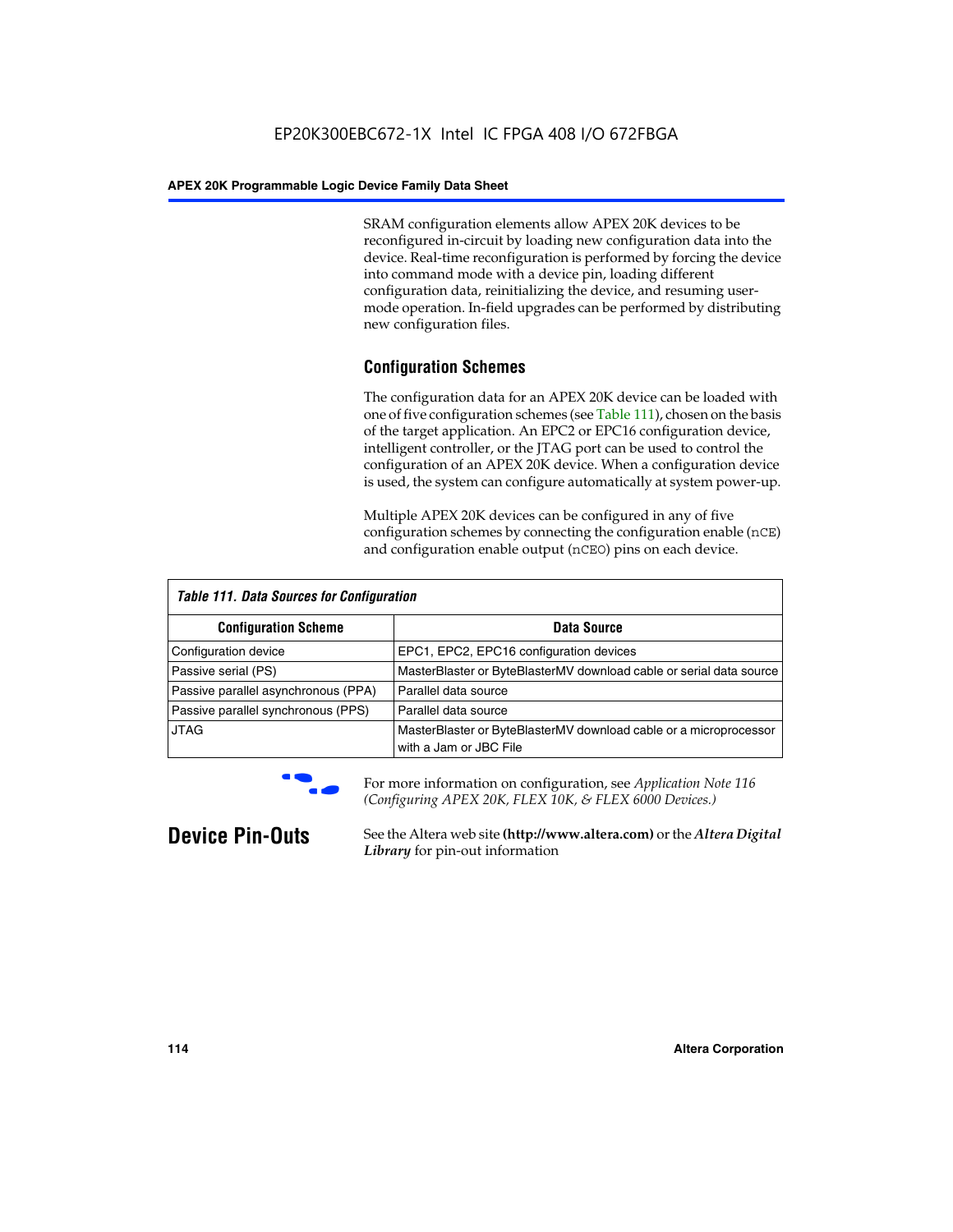### **Revision History** The information contained in the *APEX 20K Programmable Logic Device Family Data Sheet* version 5.1 supersedes information published in previous versions.

## **Version 5.1**

*APEX 20K Programmable Logic Device Family Data Sheet* version 5.1 contains the following changes:

- In version 5.0, the VI input voltage spec was updated in Table 28 on page 63.
- In version 5.0, *Note* (5) to Tables 27 through 30 was revised.
- Added *Note* (2) to Figure 21 on page 33.

## **Version 5.0**

*APEX 20K Programmable Logic Device Family Data Sheet* version 5.0 contains the following changes:

- Updated Tables 23 through 26. Removed 2.5-V operating condition tables because all APEX 20K devices are now 5.0-V tolerant.
- Updated conditions in Tables 33, 38 and 39.
- Updated data for t<sub>ESBDATAH</sub> parameter.

## **Version 4.3**

*APEX 20K Programmable Logic Device Family Data Sheet* version 4.3 contains the following changes:

- Updated Figure 20.
- Updated *Note (2)* to Table 13.
- Updated notes to Tables 27 through 30.

## **Version 4.2**

*APEX 20K Programmable Logic Device Family Data Sheet* version 4.2 contains the following changes:

- Updated Figure 29.
- Updated *Note (1)* to Figure 29.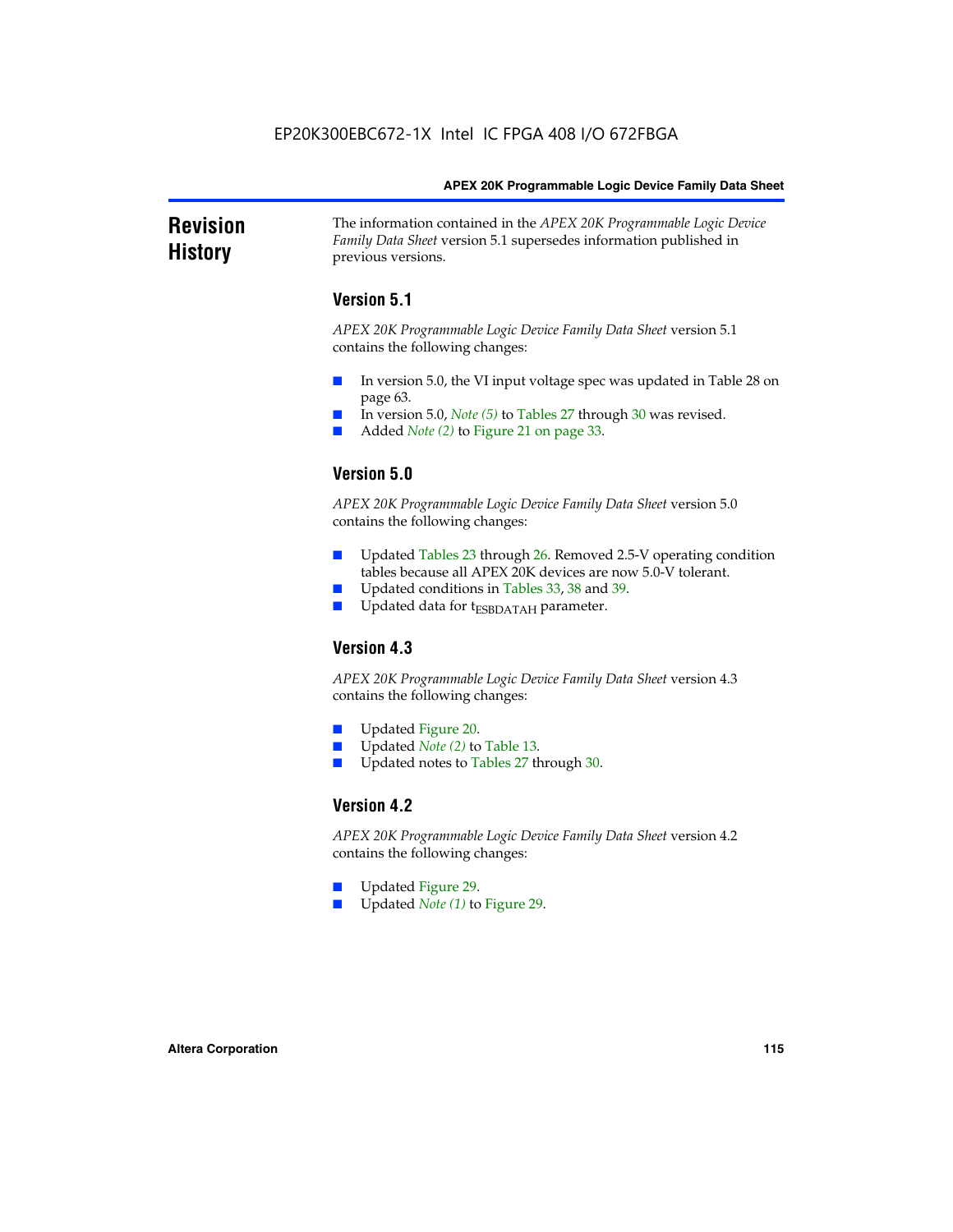## **Version 4.1**

*APEX 20K Programmable Logic Device Family Data Sheet* version 4.1 contains the following changes:

- *t<sub>ESBWEH</sub>* added to Figure 37 and Tables 35, 50, 56, 62, 68, 74, 86, 92, 97, and 104.
- Updated EP20K300E device internal and external timing numbers in Tables 79 through 84.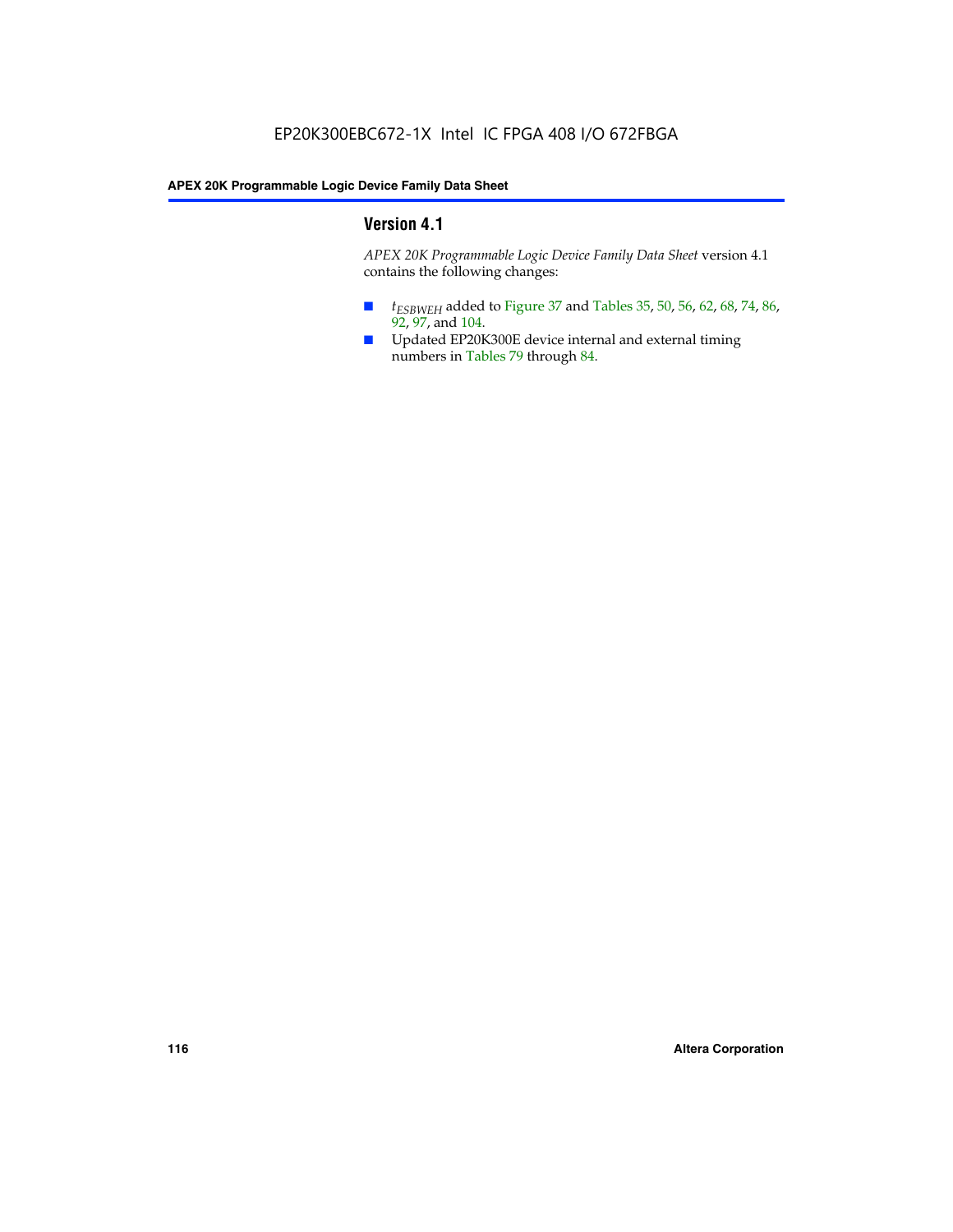

101 Innovation Drive San Jose, CA 95134 (408) 544-7000 http://www.altera.com Applications Hotline: (800) 800-EPLD Customer Marketing: (408) 544-7104 Literature Services: lit\_req@altera.com

Copyright © 2004 Altera Corporation. All rights reserved. Altera, The Programmable Solutions Company, the stylized Altera logo, specific device designations, and all other words and logos that are identified as trademarks and/or service marks are, unless noted otherwise, the trademarks and service marks of Altera Corporation in the U.S. and other countries. All other product or service names are the property of their respective holders. Altera products are protected under numerous U.S. and foreign patents and pending applications, mask work rights, and copyrights. Altera warrants performance of its semiconductor products to current specifications in accordance with Altera's standard warranty, but reserves the right to make changes

to any products and services at any time without notice. Altera assumes no responsibility or liability arising out of the application or use of any information, product, or service described herein except as expressly agreed to in writing by Altera Corporation. Altera customers are advised to obtain the latest version of device specifications before relying on any published information and before placing orders for products or services.



**117 Altera Corporation**